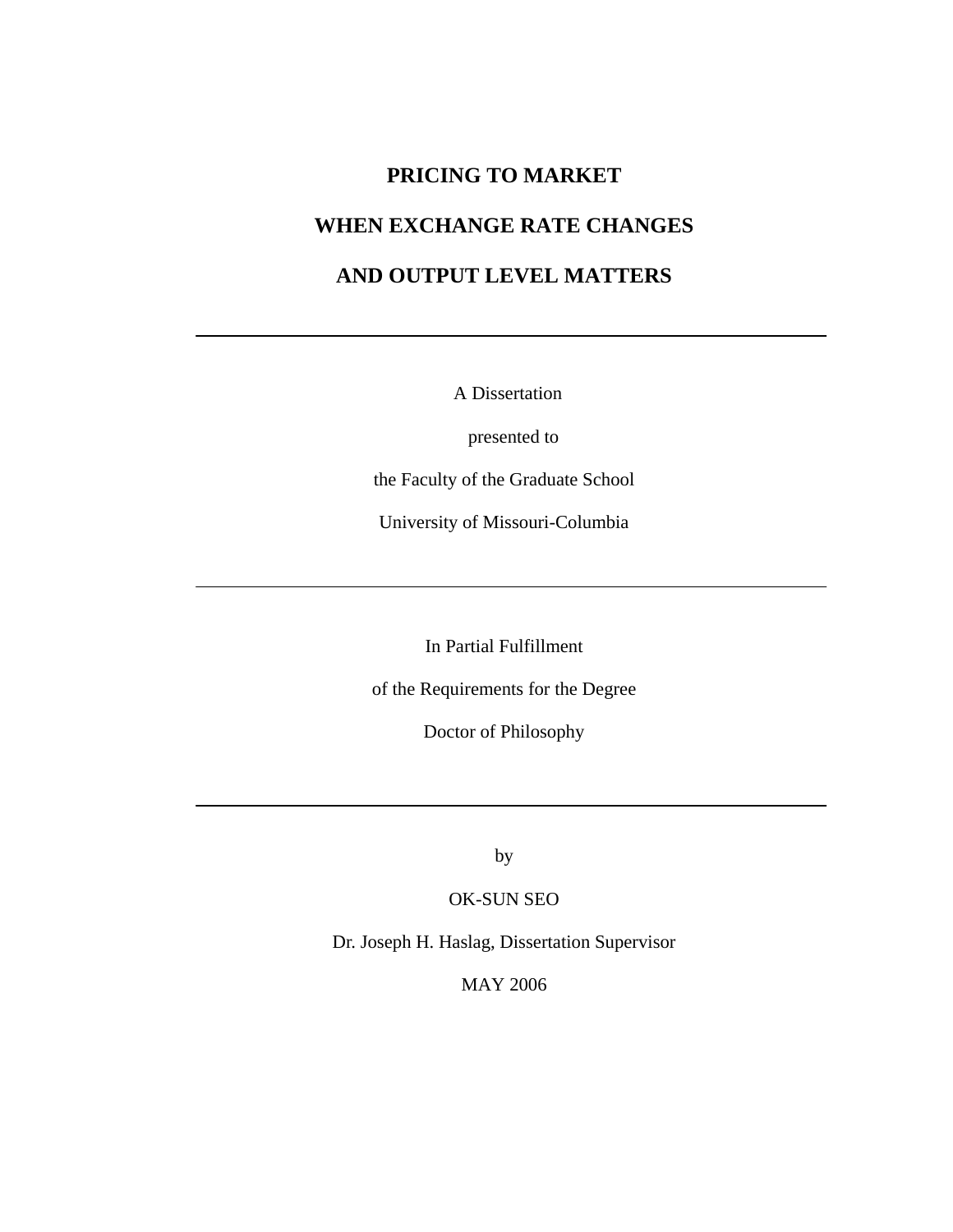The undersigned, appointed by the Dean of the Graduate School, have examined the dissertation entitled.

#### PRICING TO MARKET

## WHEN EXCHANGE RATE CHANGES AND OUTPUT LEVEL MATTERS

Presented by Ok-Sun Seo

A candidate for the degree of Doctor of Philosophy

And hereby certify that in their opinion it is worthy of acceptance.

<u>tarls</u>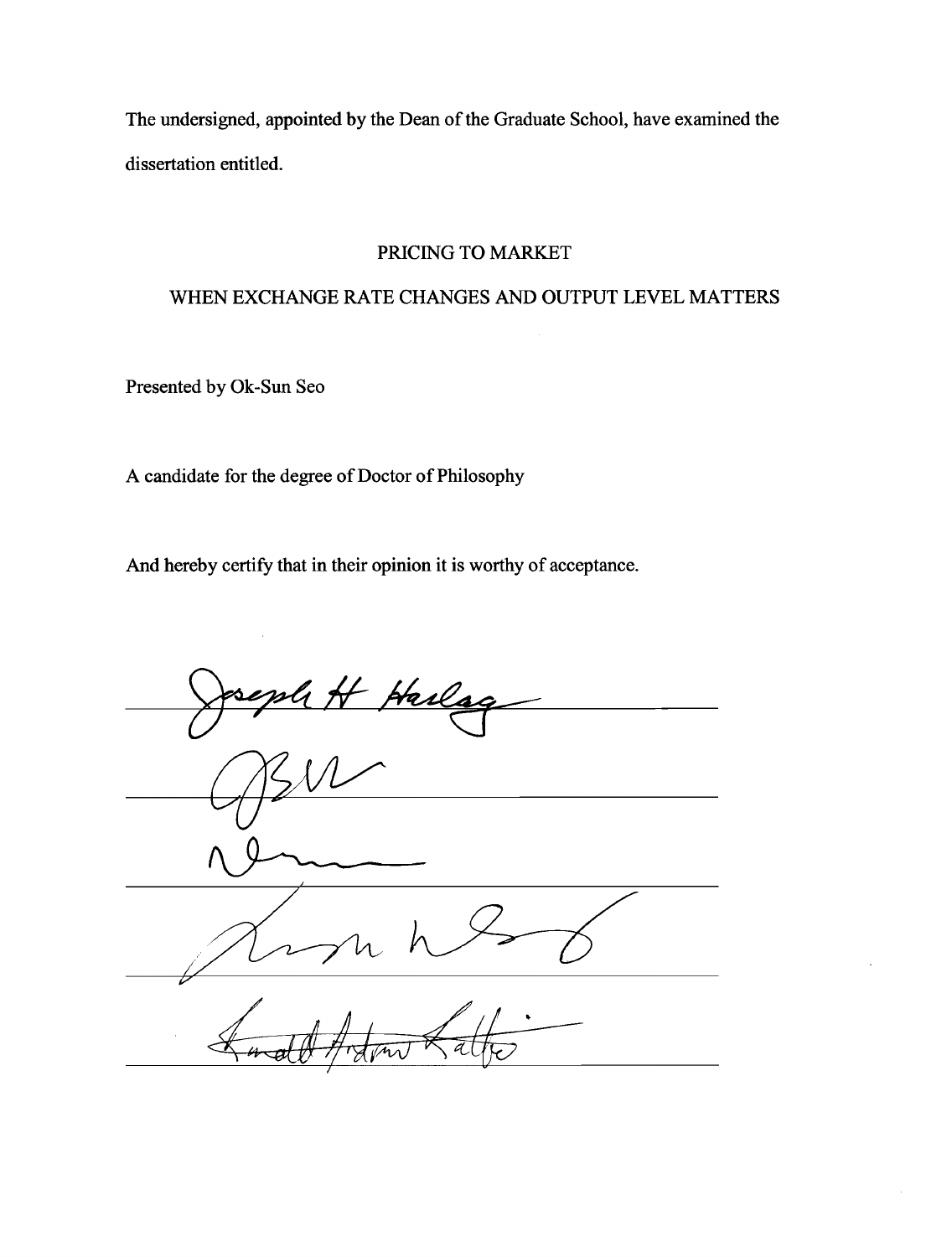#### **ACKNOWLEDGMENTS**

This dissertation is a result of supports from people who encouraged and helped me in many ways to complete the work. The first step toward learning is always hard, and it could not have been possible without the support and guidance.

First and foremost, my sincere appreciation goes to my dissertation adviser, Dr. Joseph H. Haslag, for his exceptional encouragement and guidance through this work. I also would like to thank my other committee members, Dr. Ronald Ratti, Dr. Van Pham, Dr. Xinghe Wang, and Dr. John Howe for their helpful comments and suggestions.

I appreciate the friendships of my fellow graduate students who accompanied me on my journey through graduate school. My thanks also go to the assistance of the office staff in the economics department. I am indebted to the Columbia Korean Baptist church members, especially pastor Chang Y. Lee and the bible study group members for their prayers and encouragement.

I also would like to express my deep gratitude to professor Byong-Hyong Bahk at Dong-A University. He has led me to the joy of studying economics and is a wonderful mentor and model as an economist.

 I am deeply grateful to my family with deepest appreciation to my parents and parents-in-law. They deserve all the credit and gratefulness for their endless love and support. I have been blessed to have my wonderful husband Min-Hong Oh, who has stood by me with unconditional support, understanding and love. He has kept me going and showed faith in me in times of difficulties. I cannot thank him enough.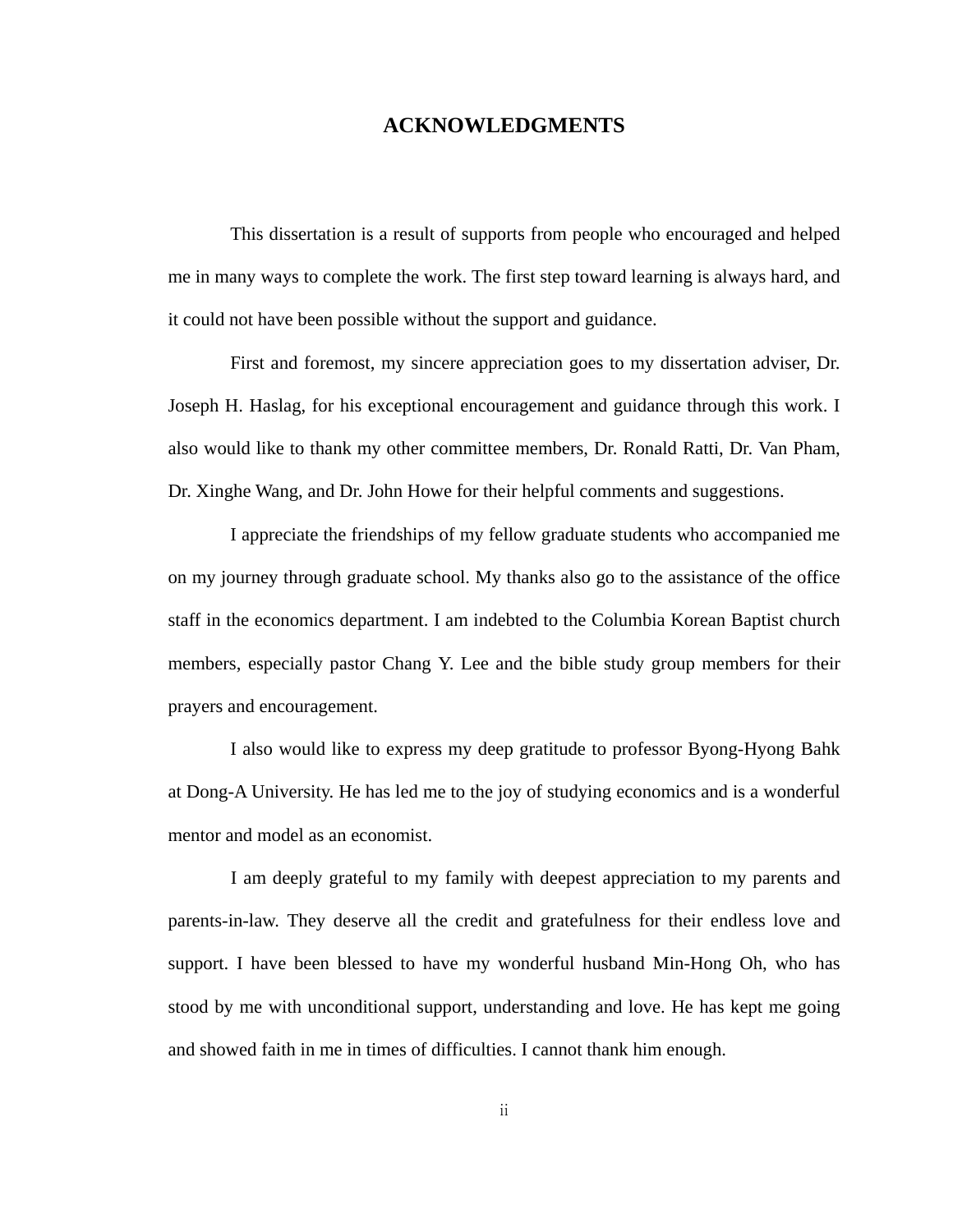Above all, I express my all thankfulness to God in all remembrance of his grace and love.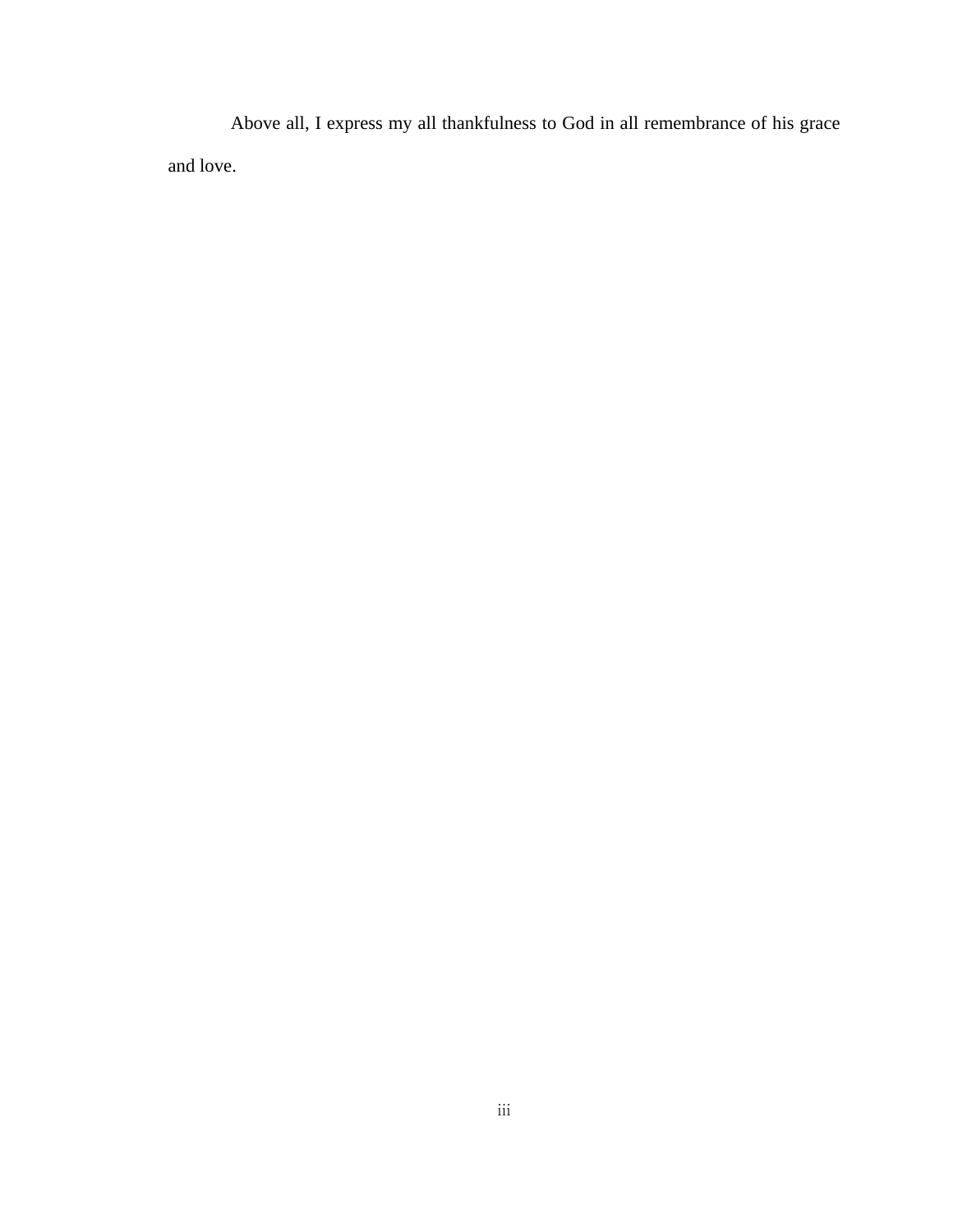| Chapter                                     |  |  |
|---------------------------------------------|--|--|
| 1.                                          |  |  |
| 1.1 Pricing to Market: A Definition         |  |  |
| 1.2 Alternative Definitions of PTM          |  |  |
| 1.3 Roles of PTM in International Markets   |  |  |
| 2.                                          |  |  |
| 2.1 Different Terms in International Trade  |  |  |
| 2.2 Pricing to Market: Krugman's Definition |  |  |
| 2.3 Other Definitions of PTM                |  |  |
| 2.4 Reasons for PTM                         |  |  |
| 2.4.1<br><b>Market Segmentation</b>         |  |  |
| <b>Invoice Currency</b><br>2.4.2            |  |  |
| Demand Side Explanation<br>2.4.3            |  |  |
| <b>Supply Side Explanation</b><br>2.4.4     |  |  |
| 2.5 Empirical Test of PTM                   |  |  |
| 3.<br>.38                                   |  |  |
| Assumptions<br>3.1                          |  |  |
| 3.2<br>The Model                            |  |  |
| <b>Exchange Rate Pass-Through</b><br>3.3    |  |  |

# **TABLE OF CONTENTS**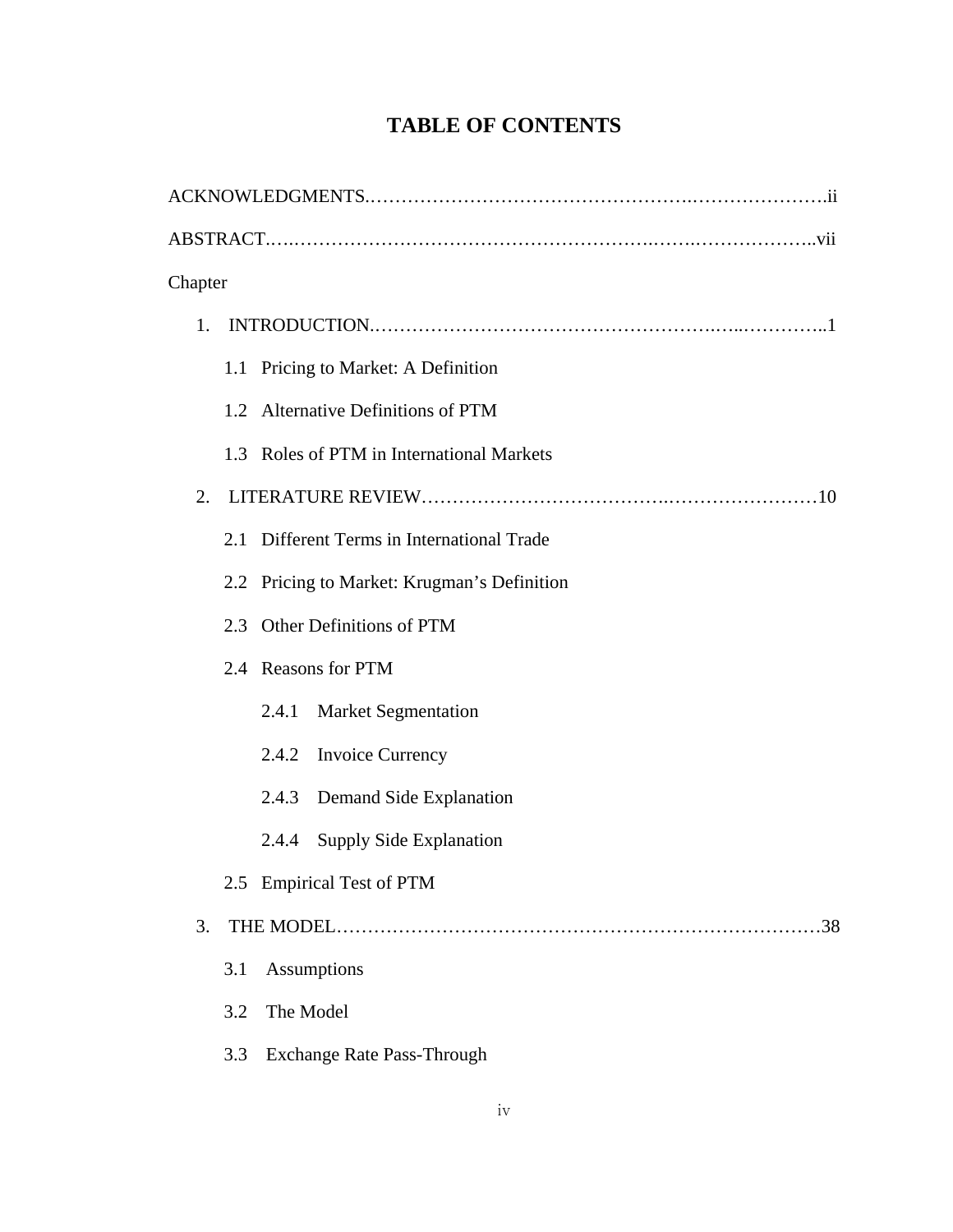| 3.4 | On PTM |
|-----|--------|
|     |        |

|    |                                                                      | 3.4.1                             | Firm A's Local-Currency Export Price vs. Firm A's Domestic Price |  |
|----|----------------------------------------------------------------------|-----------------------------------|------------------------------------------------------------------|--|
|    |                                                                      | 3.4.2                             | Firm B's Local-Currency Export Price vs. Firm B's Domestic Price |  |
|    | PTM and Invoice Currency<br>3.5                                      |                                   |                                                                  |  |
|    |                                                                      | 3.5.1                             | Firm A's Export Price in Terms of its Own Currency vs. Firm A's  |  |
|    |                                                                      |                                   | <b>Domestic Price</b>                                            |  |
|    |                                                                      | 3.5.2                             | Firm B's Export Price in Terms of its Own Currency vs. Firm B's  |  |
|    |                                                                      |                                   | <b>Domestic Price</b>                                            |  |
|    |                                                                      | 3.5.3                             | The Effect of The Invoice Currency on PTM                        |  |
|    | Price Sensitivity to The Exchange Rate Movements in Country A<br>3.6 |                                   |                                                                  |  |
|    | 3.7                                                                  |                                   | Price Sensitivity to The Exchange Rate Movements in Country B    |  |
|    | 3.8                                                                  | Summary                           |                                                                  |  |
| 4. |                                                                      |                                   |                                                                  |  |
|    | 4.1                                                                  |                                   | Assumptions                                                      |  |
|    | 4.2                                                                  |                                   | Two-period Model                                                 |  |
|    | Output Level and Discount Factor<br>4.3                              |                                   |                                                                  |  |
|    | 4.4                                                                  | The Price and Discount Factor     |                                                                  |  |
|    | 4.5                                                                  | <b>Exchange Rate Pass-Through</b> |                                                                  |  |
|    | 4.6                                                                  | On PTM                            |                                                                  |  |
|    |                                                                      | 4.6.1                             | Firm A's Local-Currency Export Price vs. Firm A's Domestic Price |  |
|    |                                                                      | 4.6.2                             | Firm B's Local-Currency Export Price vs. Firm B's Domestic Price |  |
|    | 4.7                                                                  | Summary                           |                                                                  |  |
| 5. |                                                                      |                                   |                                                                  |  |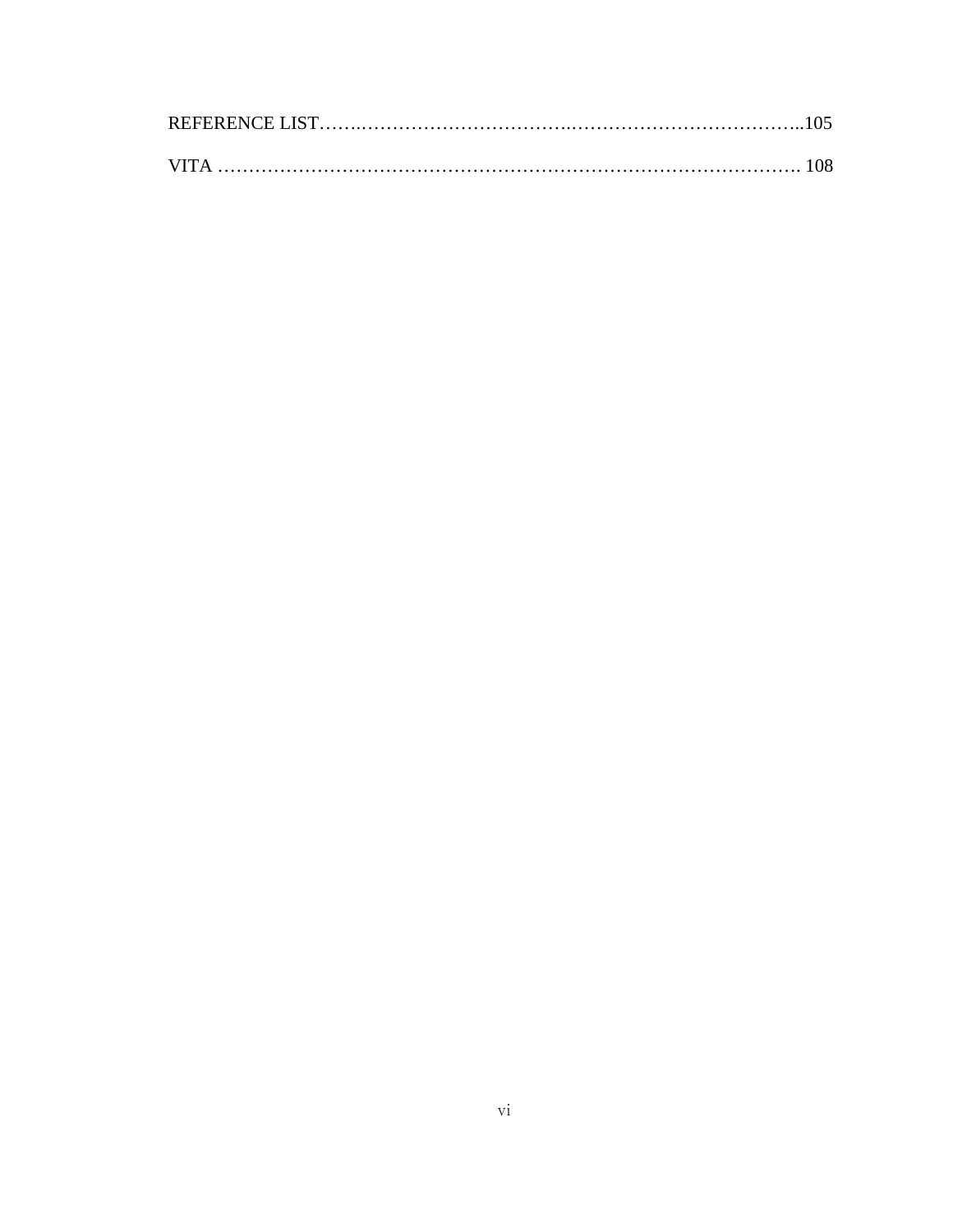# **PRICING TO MARKET WHEN EXCHANGE RATE CHANGES AND OUTPUT LEVEL MATTERS**

Ok-Sun Seo

Dr. Joseph H. Haslag, Dissertation Supervisor

## **ABSTRACT**

This dissertation clarifies the definition of Pricing to Market (PTM) and formalizes the definition. PTM in this paper focuses on the relative movements of prices in different markets, conditional on exchange rate movements. Therefore the degree of Exchange Rate Pass-Through (ERPT) itself is not important to determine the existence of PTM. But the relative degree of ERPT in different markets is crucial to conclude whether there is PTM behavior or not.

This dissertation provides the bilateral trade model that determines the output levels of two countries endogenously relative to the exchange rate and the cost of production. And it considers the output level is the reason of PTM in the model economy. The model also suggests a standard to identify the existence of PTM based on the definition of PTM.

I conclude that an incomplete ERPT is prevalent in the markets. Invoice currency has an effect on ERPT and PTM: Exporters pass through more exchange rate movements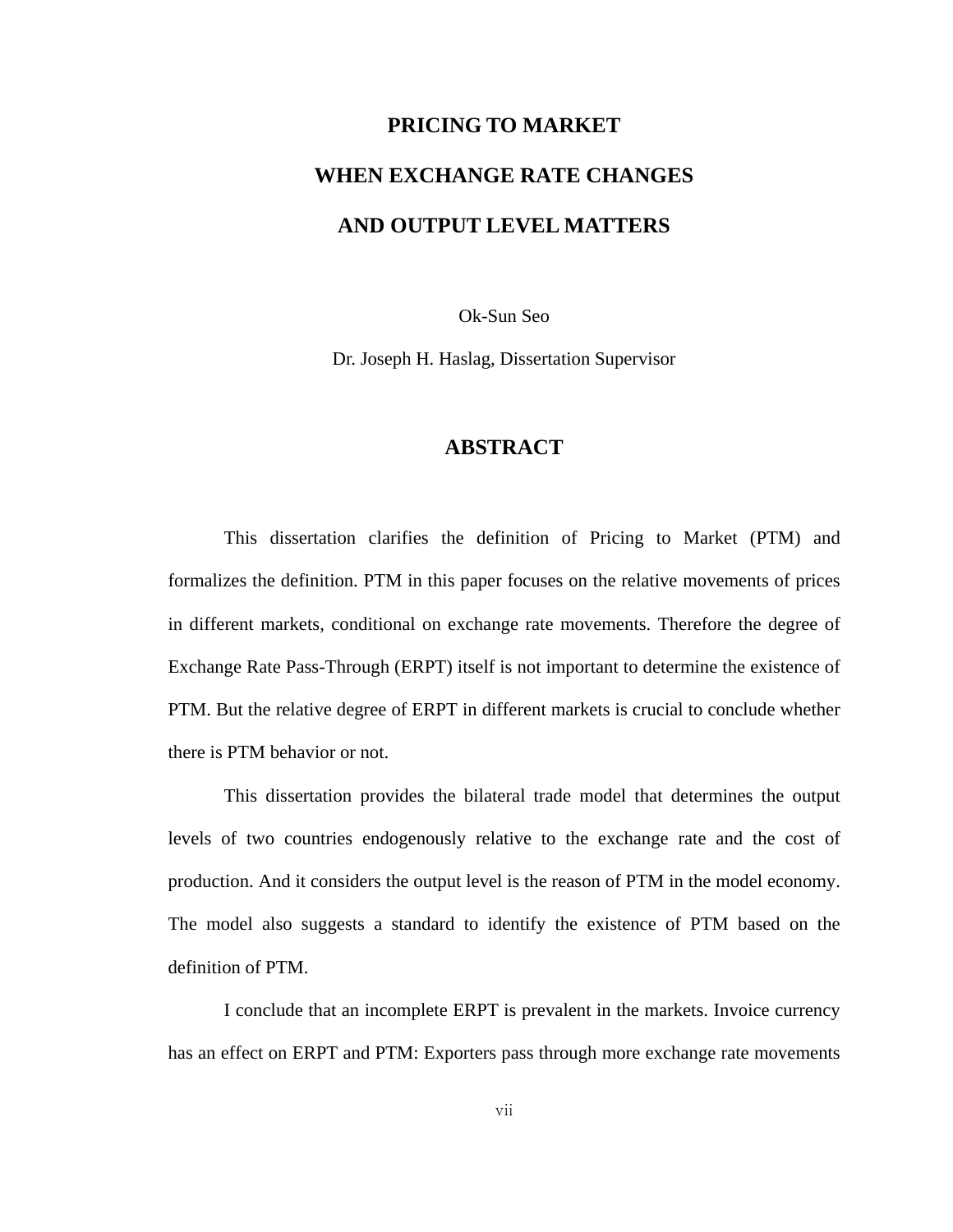to the export price -- higher degree of ERPT and the relative price difference between the domestic and the foreign market is larger -- higher degree of PTM when they invoice the export price in their own currency than they do in the buyers' currency.

In addition, I find that domestic producers produce more output levels and consumers buy more domestic goods in a country if the domestic seller and the exporter charge the same price and the price increases as the exchange rate fluctuates. I also show that a country has a surplus in the trade balance if the country's currency depreciates.

In the two-period model, I tried to examine the effect of extended time period on the output level, the price, ERPT and PTM. A firm's output level, price, ERPT and PTM are affected by both its own discount factor and the other firm's discount factor. I find that second-period ERPT is higher than the first-period ERPT. On the other hand, the effect of the extended time period on the PTM behavior is indeterminate in the model economy.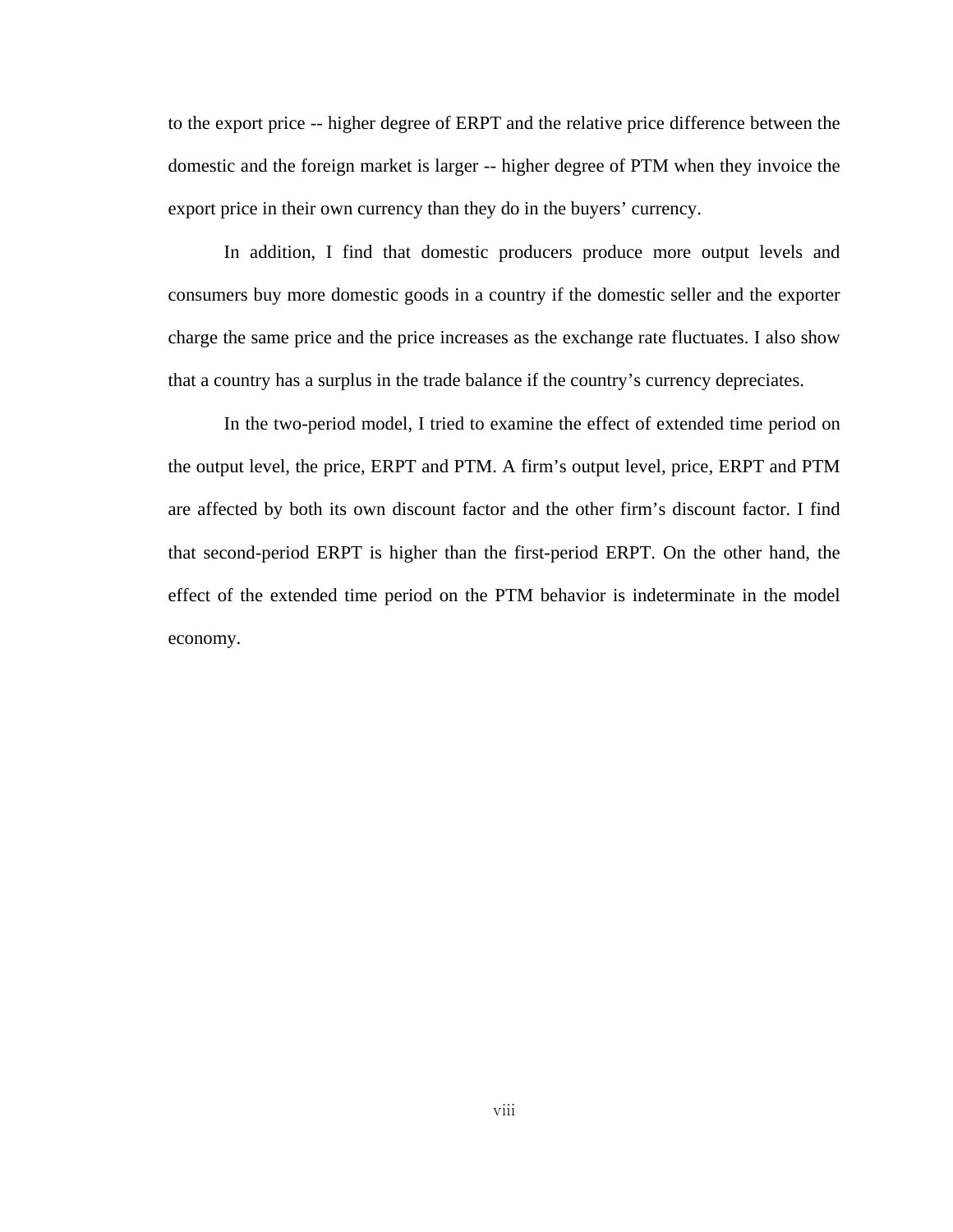#### **CHAPTER 1**

## **INTRODUCTION**

With the breakdown of the Bretton Woods Agreement, there has been a large increase in exchange rate volatility. Large U.S. dollar appreciations against the Japanese yen were observed, for example, in 1978-1984, 1988-1989, 1995-1998 and 2000-2002. The dollar depreciated sharply against the yen in the 1975-1978, 1985-1988, 1990-1995, [1](#page-9-0)998-2000 and  $2002$ -2004.<sup>1</sup> In the international market, the exchange rate movement matters since it affects financial markets, the price of traded goods and the trade balance. The United States has been experiencing a trade deficit since 1971. It has been drastically increasing since 1997 and was recorded at about 7[2](#page-9-1)4 billion dollars in  $2005$ <sup>2</sup>. In theory, the dollar depreciation allows the U.S. exporters to decrease the local-currency price in the foreign market and to sell more products, holding everything else constant. At the same time, it makes the foreign exporters charge higher dollar prices in the U.S. market and helps the U.S. consumers to buy fewer imports. As a result, the dollar depreciation improves the trade balance for the United States.<sup>[3](#page-9-2)</sup> However, the United States could not reduce the large deficit despite the relatively long period of the dollar's depreciation since 1990. The U.S. economists paid attention to the import price and export price movements as the exchange rate varied. The U.S. dollar price of imports from Japan, for instance, did not decrease as much as the exchange rate changes during the period in which the dollar

<span id="page-9-0"></span><sup>&</sup>lt;sup>1</sup> See *Economist*, "The passing of the buck?," December 4: 71-73, 2004, Engel (1999), Dornbusch (1987), and Goldberg and Knetter (1997).

<span id="page-9-1"></span><sup>&</sup>lt;sup>2</sup> Data Source: U. S. Census Bureau, Foreign Trade Division, http://www.census.gov/foreigntrade/statistics/historical/gands.txt

<span id="page-9-2"></span><sup>&</sup>lt;sup>3</sup> Here, of course, we assume that the price elasticity of demand in the United States and in the foreign countries is relatively elastic. Thus the total revenue increases if the price decreases. And, the total revenue decreases if the price increases.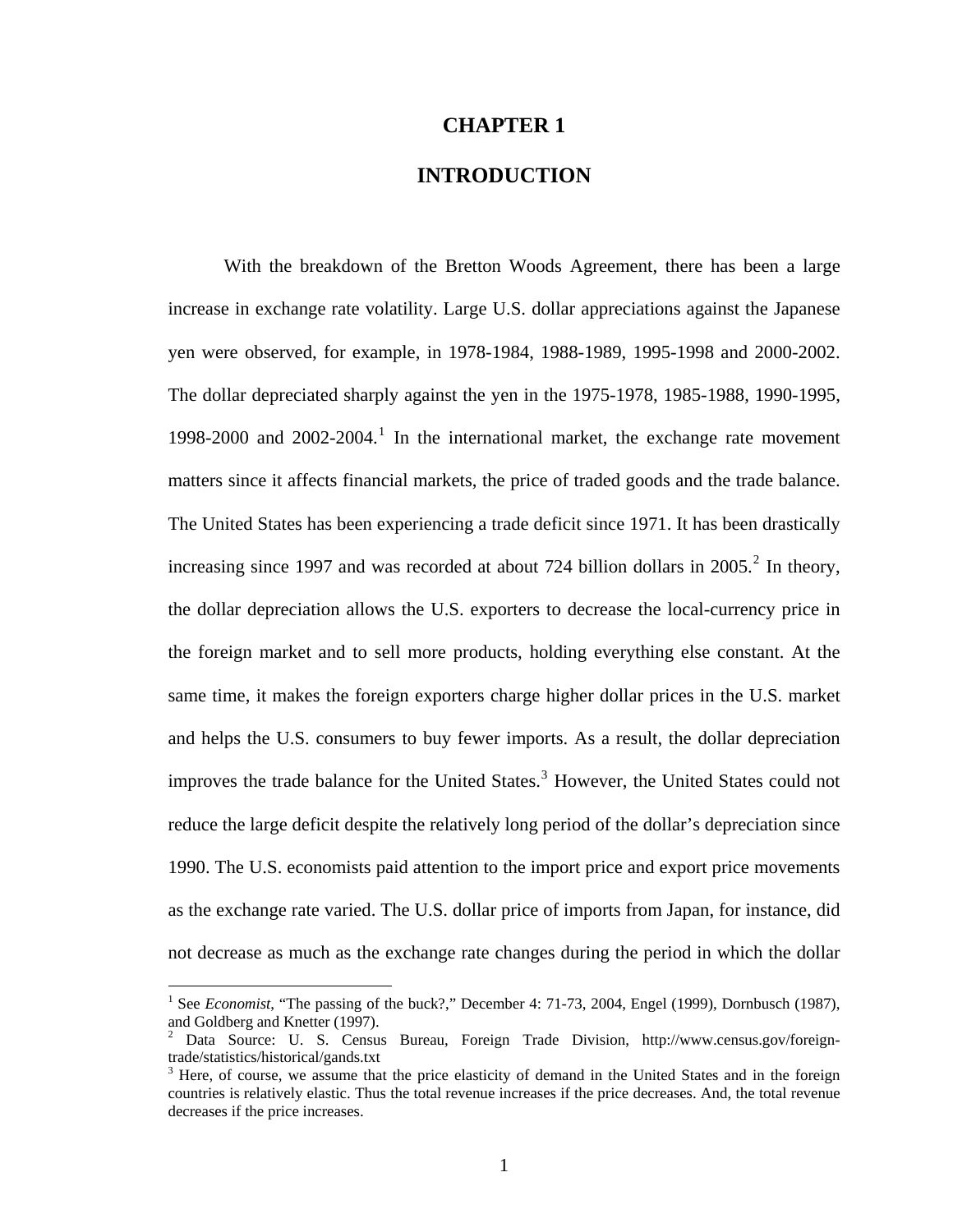appreciated. Nor did it increase as much during the depreciation period (Froot and Klemperer, 1989; Marston, 1990; Knetter, 1993). The most glaring case, perhaps, is that some Japanese exporters decreased their price in the United States when there was a 34 percent depreciation of the dollar against the yen between 1994 and 1995 (Goldberg and Knetter, 1997). Furthermore, researchers present evidence that the foreign exporters do price discriminate even more in the United States market than other markets as the exchange rate fluctuates, so that an import price in the U.S. responds less to the exchange rate changes compared to other countries (Hooper and Mann, 1989; Goldberg and Knetter, 1997). These phenomena also piqued economists' interest in explaining why the exporters exhibit these pricing behaviors against the backdrop of the exchange rate movements.

Krugman (1987) introduced the concept of Pricing to Market (PTM) in order to explain the relative price differences in different international goods markets when the exchange rate varies. This paper follows Krugman's (1987) definition and will formalize PTM. I also investigate the existence of exporters' PTM behavior using the model.

#### *1.1 Pricing to Market: A Definition*

I define PTM in this paper as follows: PTM is an exporter's behavior such that it charges relatively different prices in different markets in response to exchange rate fluctuations. As such, PTM focuses on the relative movements of the export price in different markets, conditional on exchange rate movements.

For instance, let us suppose that a producer sells a product in foreign countries labeled A and B. The producer charges the export price in both foreign countries in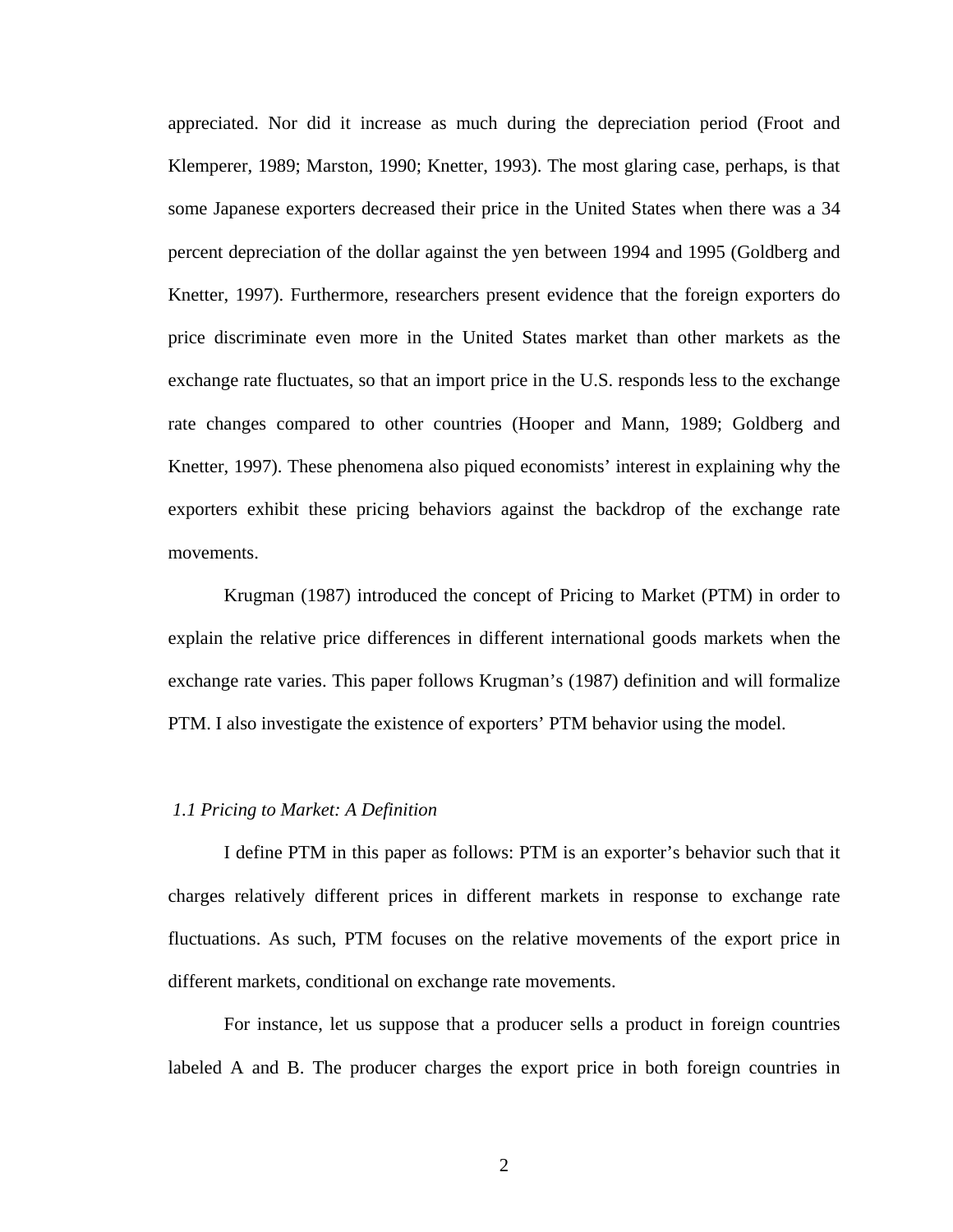response to exchange rate movements. If the producer changes the export price in country A by the same proportion as the export price in country B relative to an exchange rate movement then there is no PTM behavior. Note that this definition does not depend on the export prices in countries A and B passing through the exchange rate movements. Given that there is an exchange rate increase, for example, if the proportion of the export price changes is very different in countries A and B, then the evidence indicates PTM behavior exists. Therefore, PTM behavior is not affected by whether the export price reflects the full proportion of the exchange rate movement or not. In other words, compared to the literature, PTM differs in that the degree of the exchange rate passthrough to the price is not important. Rather, it is the similarity of the degree of the passthrough in different markets that is crucial.

The following is an equation that formalizes the notion of PTM. The numerator represents the exchange rate pass-through to the export price in country A and the denominator is the exchange rate pass-through in country B.

$$
\frac{\% \Delta \text{ in the export price in country A}}{\% \Delta \text{ in the exphere price in country B}} = \lambda \tag{1.1}
$$
\n
$$
\frac{\% \Delta \text{ in the export price in country B}}{\% \Delta \text{ in the exchange rate}}
$$

If  $\lambda = 1$  then there is no PTM by an exporter. However,  $\lambda \neq 1$  implies that PTM exists.

To illustrate this point, suppose that the percentage change in the export price in country A is 1 percent and the percentage change in the exchange rate between the exporter's country and country A is 2 percent, so that the exchange rate pass-through to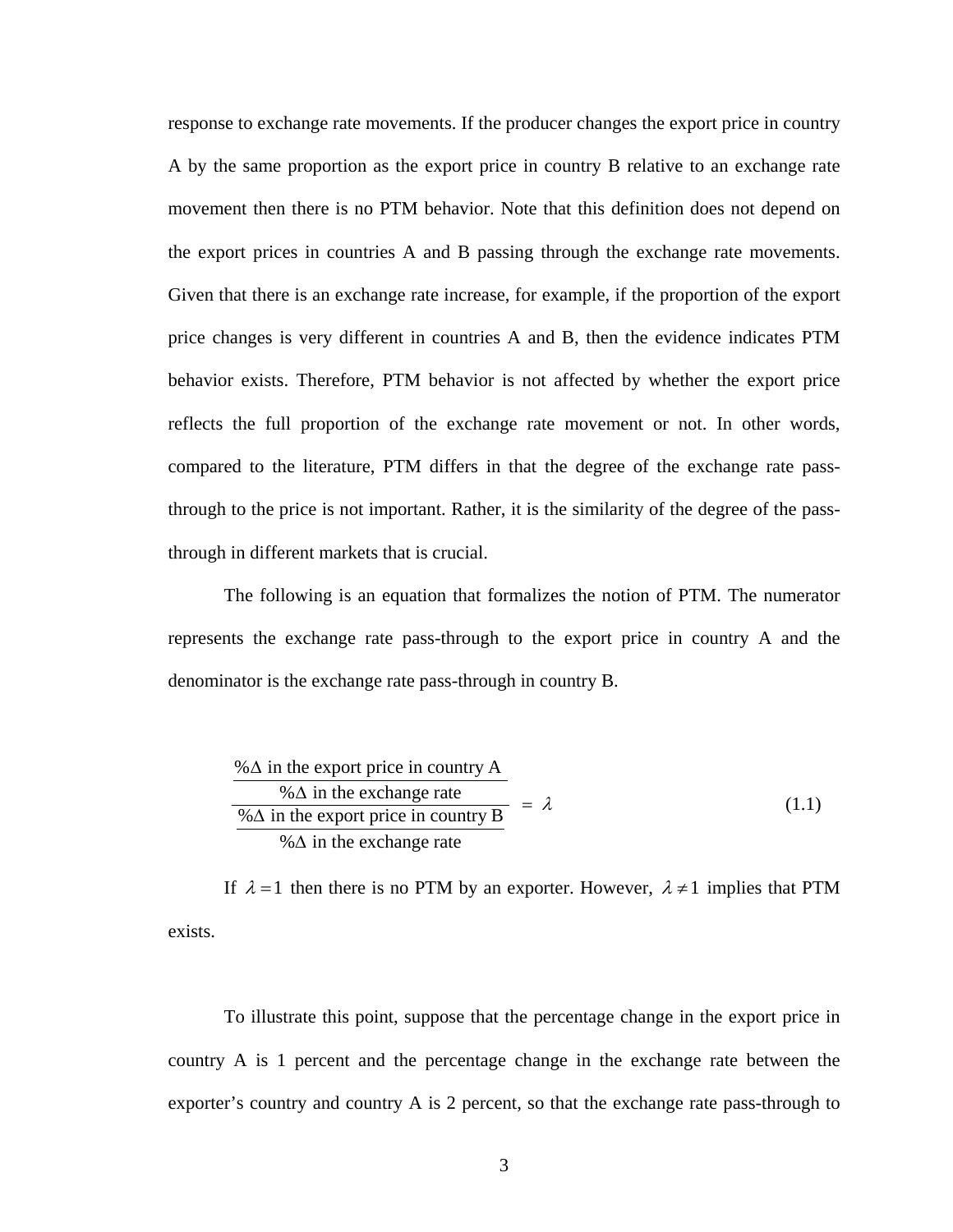the export price in country A is 0.5 -- the numerator of the equation. Further, suppose that the percentage change in the export price in country B is 3 percent and the percentage change in the exchange rate between the exporter's country and country B is 6 percent; then the exchange rate pass-through to the export price in country B is 0.5 -- the denominator of the equation. In this example,  $\lambda = 1$  and there is no PTM by the exporter in countries A and B. In other words, if the exchange rate pass-through in countries A and B are exactly the same, then PTM is not present. And we could have no PTM even though we have incomplete exchange rate pass-through in the markets.

To illustrate the relationship between PTM and complete exchange rate passthrough, I consider another specific example. Suppose the denominator of equation (1.1) is one. Then, the numerator has to be one in order to conclude that there is no PTM in these countries. With one for the numerator or denominator, there is complete exchange rate pass-through to the export price in the country. This illustration makes the difference clear; in two countries, if both follow complete exchange rate pass-through, then there is no PTM. However, no PTM does not always imply complete exchange rate pass-through.

 In conclusion, equation (1.1) formalizes the notion of PTM. In this dissertation, I will present a model in which the parameter space identifies whether PTM is satisfied or not.

#### *1.2 Alternative Definitions of PTM*

Researchers frequently implicitly or explicitly treat PTM as equivalent to incomplete Exchange Rate Pass-Through (ERPT). For example, Froot and Klemperer (1989) considered that PTM occurs when exporters increase the export price in dollars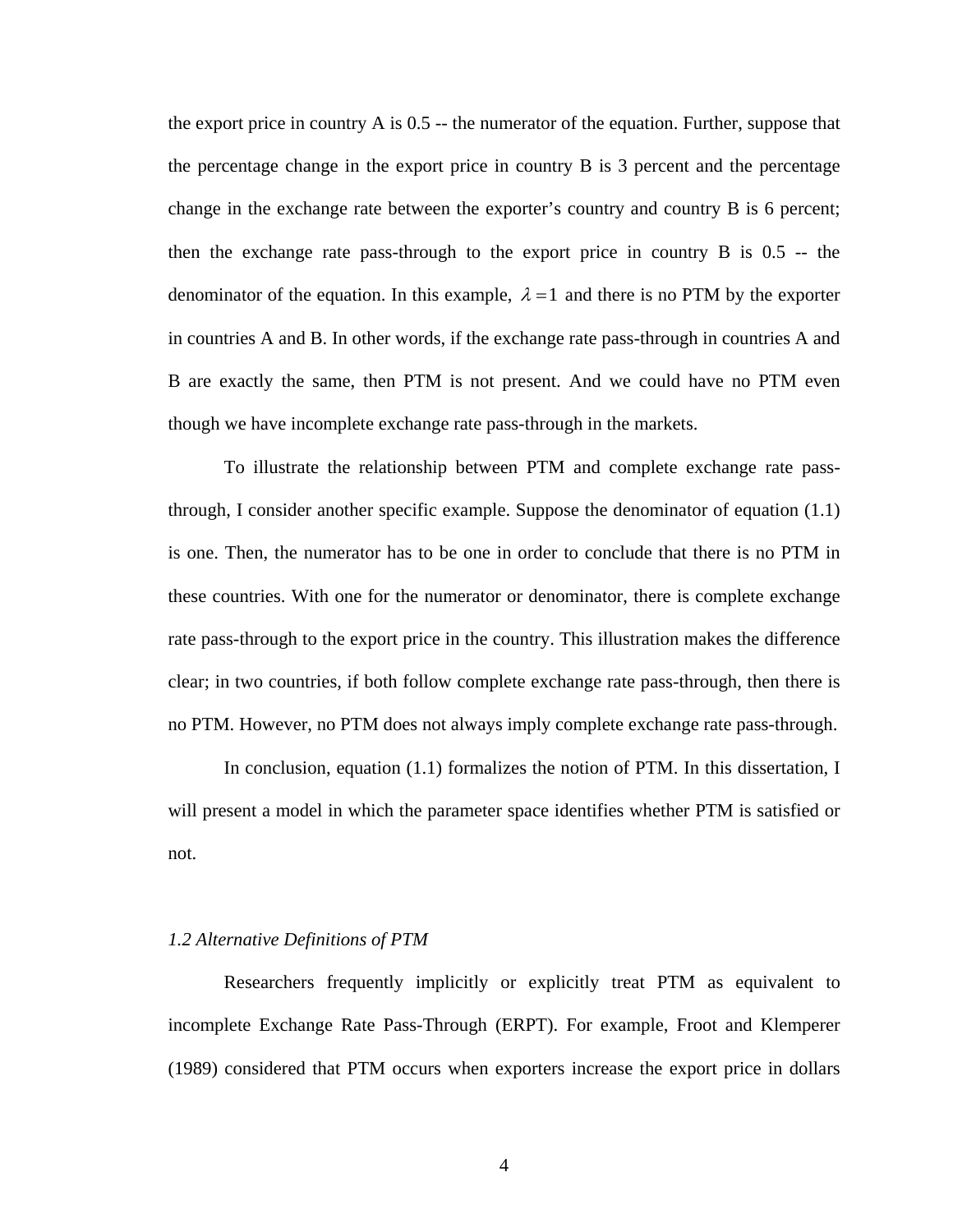during the period of the temporary appreciation of the dollar, instead of decreasing the dollar price. Alternatively, Falk and Falk (2000), Ghosh and Wolf (1994), Knetter (1993) and Goldberg and Knetter (1997) have called pricing behavior PTM if the exporters did not pass through all the exchange rate changes to the export price; more specifically, if the exporters use markups to reduce the effect of the exchange rate changes on the export prices.<sup>[4](#page-13-0)</sup>

Identifying what is PTM is the fundamental task. Then one can proceed to examine the existence of PTM and to account for the reasons that PTM behavior exists among exporters.

#### *1.3 Roles of PTM in International Markets*

<u>.</u>

Why does PTM matter? Why do we need a clear definition of PTM? What kinds of advantages do we get from studying PTM?

There are four insights gained from applying a single definition of PTM. First of all, it becomes easier to identify PTM with a single approach. We can avoid any confusion that is associated with various or ambiguous definitions of PTM.

Second, we will better understand the characteristics of the international goods market. It is easy to think that there is no PTM if exporters do not have any market power over the price. However, the definition of PTM in this dissertation addresses that we could have no PTM even though exporters have market power. For example, let us say that exporter K's exchange rate pass-through in country A is 0.1 and the exchange rate pass-through in country B is 0.1 so  $\lambda = 1$ . And exporter Y's exchange rate pass-through in country A is 1 and the exchange rate pass-through in country B is 1 thus  $\lambda = 1$  as well.

<span id="page-13-0"></span><sup>&</sup>lt;sup>4</sup> This dissertation presents the definitions of PTM in other research more specifically later in chapter 2.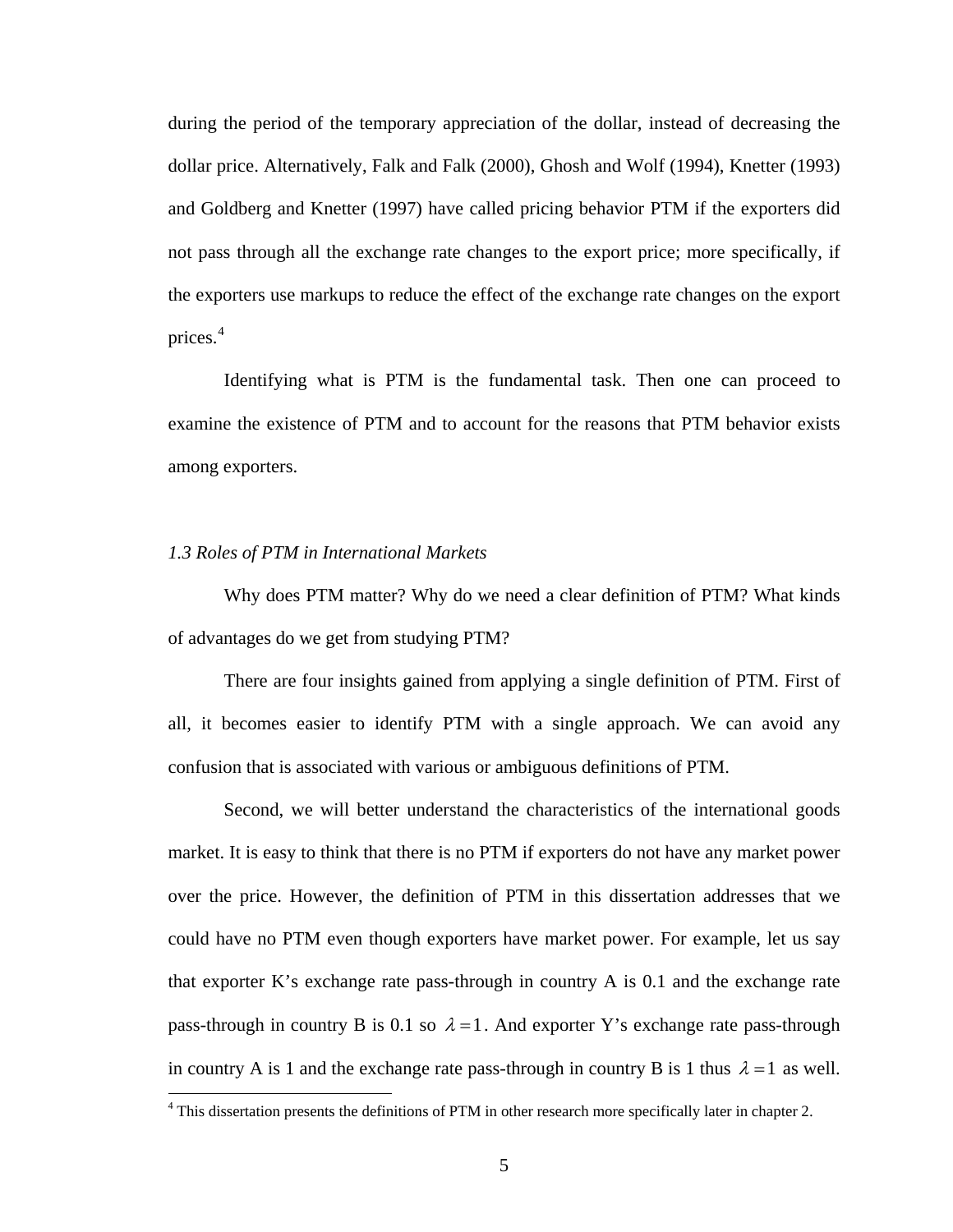In this example, the degree of PTM for exporter K and exporter Y are the same; there is no PTM by these two exporters in both countries, A and B. Exporter Y passes through all the exchange rate movements to the export price in countries A and B and did not use any markup to mute the exchange rate fluctuations. On the other hand, exporter K exhibits market power in countries A and B passing through a low degree of ERPT in these countries. Thus, it is possible that no PTM occurs even though the exporters do have market power and markups because they can have the same low degree of ERPT in the markets as we have in the example above.

Third, PTM gives us information about the patterns of exporters' pricing behavior as the exchange rate changes in various international markets. If there are *relative* price differences in different markets as the exchange rate fluctuates, it is useful to know how different the price is and how persistent the difference is. A single definition of PTM provides a better perspective because it allows us to measure the relative price changes in the markets and the degree of PTM  $- \lambda$ .

Fourth, we may better understand the price movements of the goods in some countries. Since PTM measures the relative price differences, the choice of countries that the exporter sells the product to is important when we investigate the existence of PTM. It is possible that the same producer exercises PTM in countries A and B, for example, but not in countries A and C for the same product. Thus, the single definition of PTM makes it possible to get country-specific or industry-specific information about the price differences and the price movements.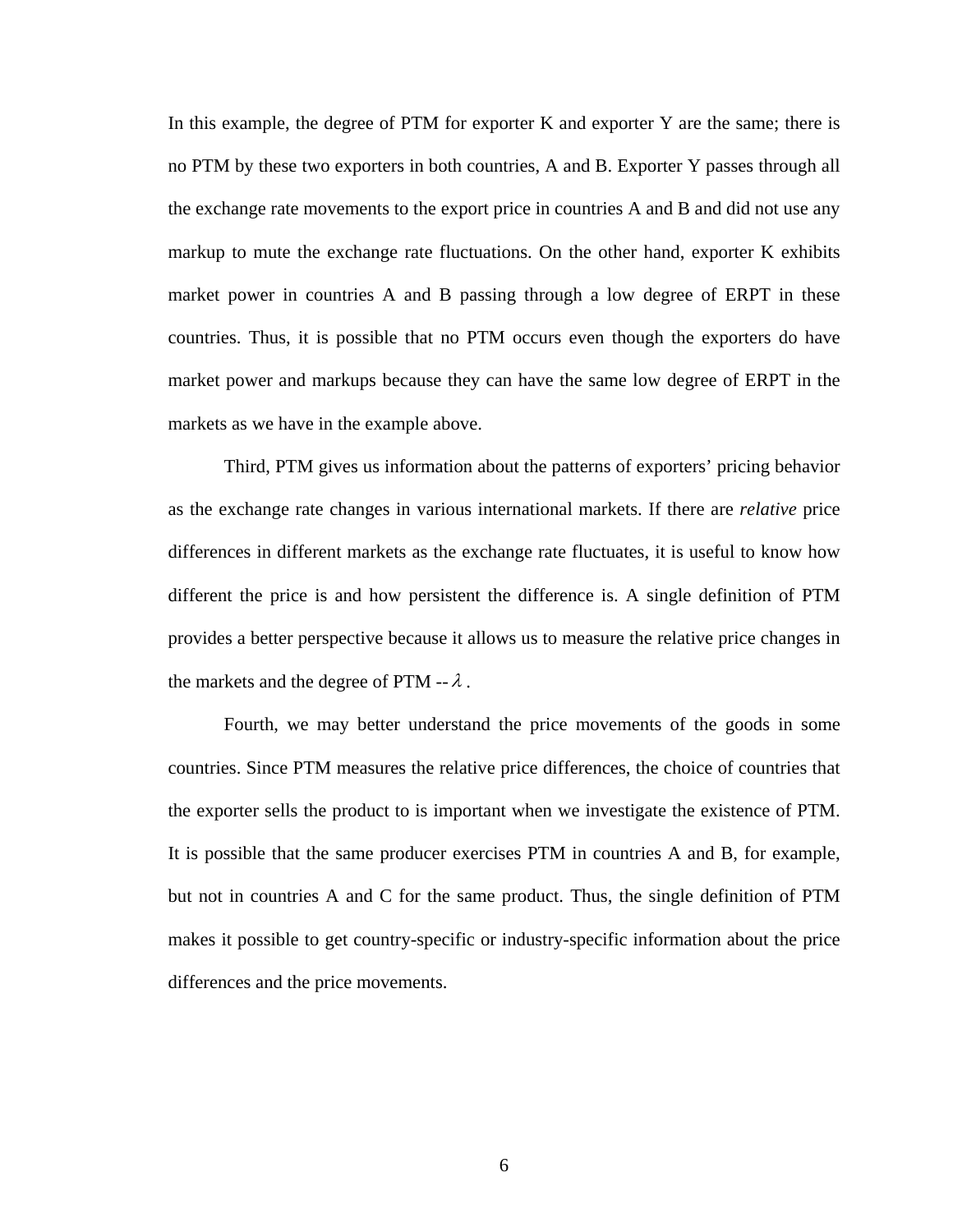This dissertation makes the following contributions to the existing research: First, the paper clarifies the situation that we can consider as the existence of exporters' PTM behavior.

Second, I examine PTM behavior by specifying a model economy. My aim is to determine output levels endogenously as a function of the exchange rate and unit cost of production instead of taking the output levels exogenously as the reason of PTM. In this way, I extend the basic model by Froot and Klemperer (1989).

Third, I show that both equilibrium domestic price and export price depend on the exchange rate and the cost of production in the model economy. This approach extends the work in which only export prices vary according to the exchange rate movements. The chief implication is that the exchange rate elasticity of domestic price and the exchange rate elasticity of export price are directly derived in the model. Therefore, it is also possible to directly measure the relative price changes as the exchange rate varies in the different markets.

Fourth, I develop a standard that identifies the existence of PTM behavior displayed by exporters. As defined above, the standard is a ratio of the exchange rate elasticity of a country's export price to the exchange rate elasticity of the domestic price. Here, I use the export and domestic prices determined in the model economy. The ratio offers a better measure of the relative price movements in the foreign market and the domestic market as the exchange rate fluctuates. The elasticity of the export price or that of the domestic price with respect to the exchange rate changes measures the percentage changes of the prices in response to the percentage changes of the exchange rates. In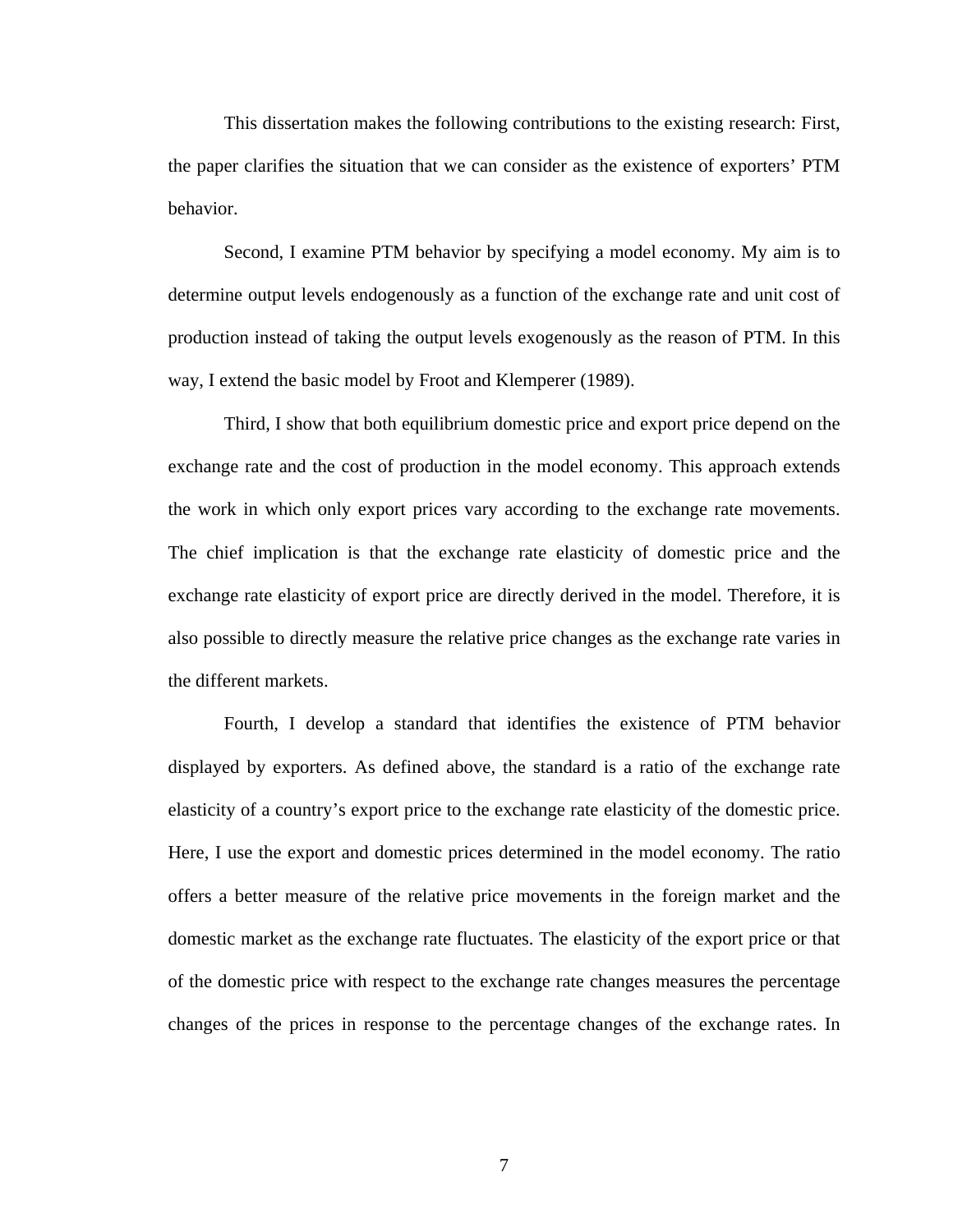other words, the ratio measures the relative price movements related to the exchange rate changes in the domestic market and the foreign market.

Fifth, I present a different result from existing research about the relationship between the invoice currency and ERPT (Bacchetta and Wincoop, 2002), and between the invoice currency and PTM (Gil-Pareja, 2003 and Bleaney, 1997). I found that exporters pass through more exchange-rate movements to the export price when they charge the export price in their own currency than they do in the buyers' currency. The relative price difference between the domestic and the foreign market is larger -- higher degree of PTM when they invoice the export price in their own currency than they do in the buyers' currency.

Sixth, I extend the model into a two-period model and investigate the influence of extended time periods on the output level, the export and domestic prices, ERPT and PTM. A firm's output level, price, ERPT and PTM are affected by both its own discount factor and the other firm's discount factor. I found that firms pass through more exchange rate movements to the price when they have more time horizon to consider; secondperiod ERPT is higher than the first-period ERPT. However, the effect of extended time horizon on the PTM behavior is ambiguous in the model economy. I address the conditions of each firm's discount factor that entail a higher future output level and higher price than the present output level and price.

The rest of the dissertation is as follows: Chapter 2 of the dissertation reviews the relevant literature related to PTM. Chapter 3 specifies the one-period model economy. The model provides the condition that measures ERPT and PTM behavior. In Chapter 4, I develop a two-period model and present the effect of extended time horizon on the output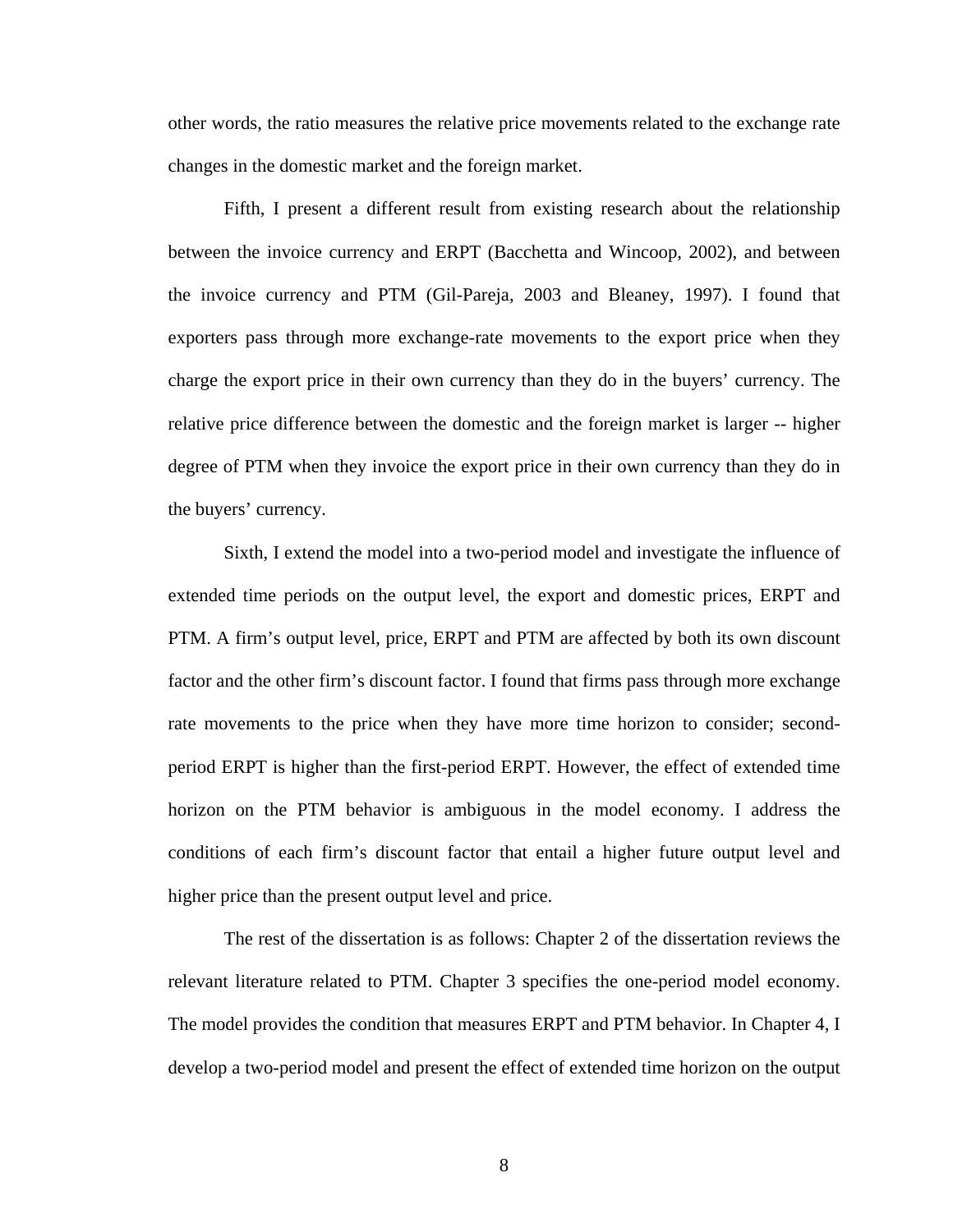level, the price, ERPT and PTM. Chapter 5 summarizes the preliminary findings of the models and suggests forward consideration for future studies.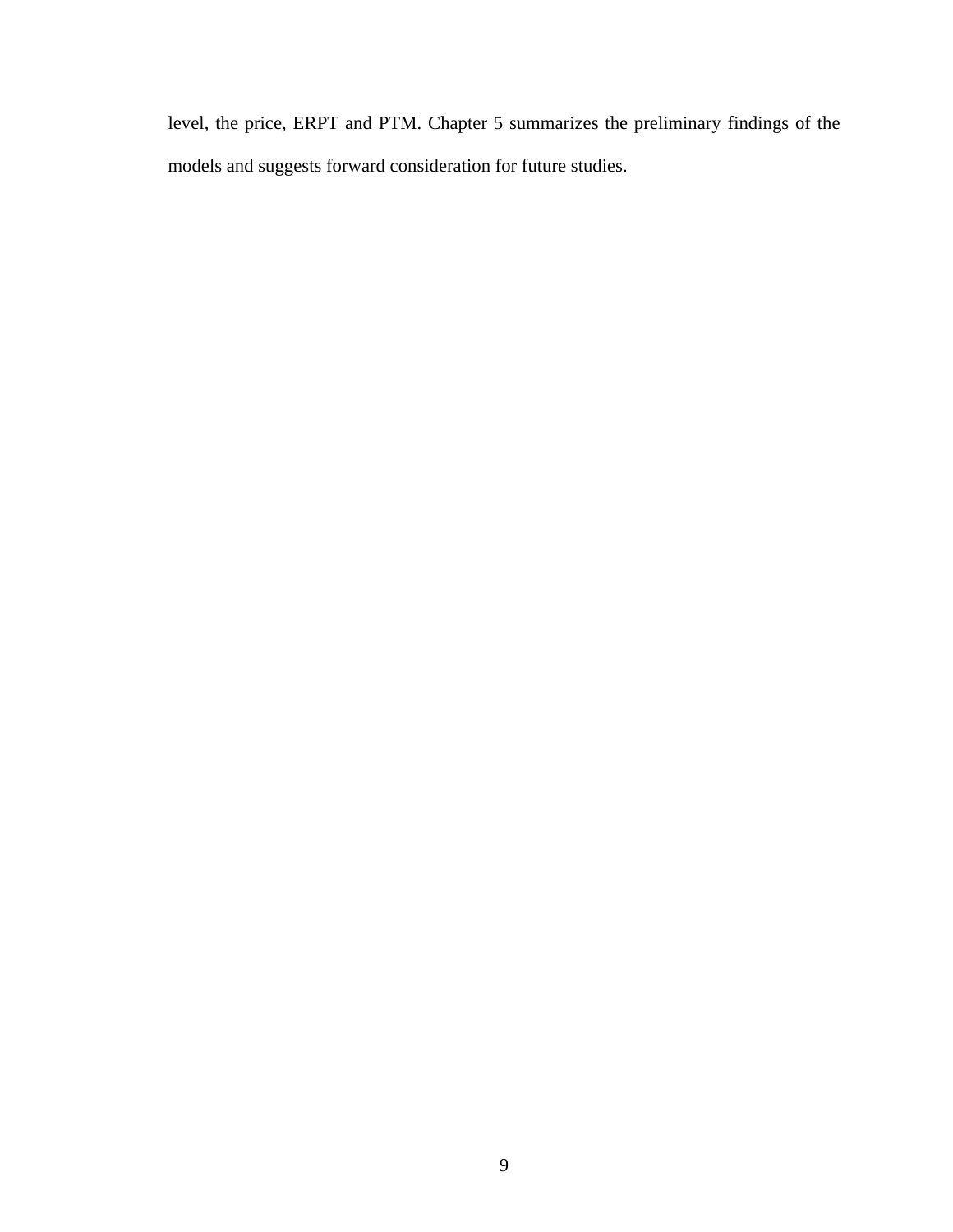#### **CHAPTER 2**

# **LITERATURE REVIEW**

 I will review the relevant literature behind Pricing to Market (PTM) in this chapter. First of all, I want to point out the differences among Law of One Price (LOP), Purchasing Power Parity (PPP), Exchange Rate Pass-Through (ERPT) and Pricing to Market (PTM) in order to better understand PTM. Secondly, I review the definitions of PTM in other papers to make clear the differences between those authors' definitions and the definition of PTM that I use in this paper. Third, different reasons for PTM will be reviewed. Fourth, I present a review of the existing empirical work on PTM.

#### *2.1 Different Terms in International Trade*

According to the Law of One Price (LOP), the price of a good in the United States should be the same as the price of the product in other countries in the world after we account for the exchange rate. Of course, the theory assumes that there is no transactions cost.

If the LOP holds as the exchange rate changes for the products in two countries - for instance, the United States and Japan -- we can say that we have Purchasing Power Parity (PPP) between these two countries.

In the case of Exchange Rate Pass-Through (ERPT), pass-through measures the proportion of the exchange rate changes that is reflected in the export prices. So, the full proportion of the exchange rate pass-through is required to make LOP and PPP hold as the exchange rate changes. Indeed, many papers tested whether the LOP or PPP holds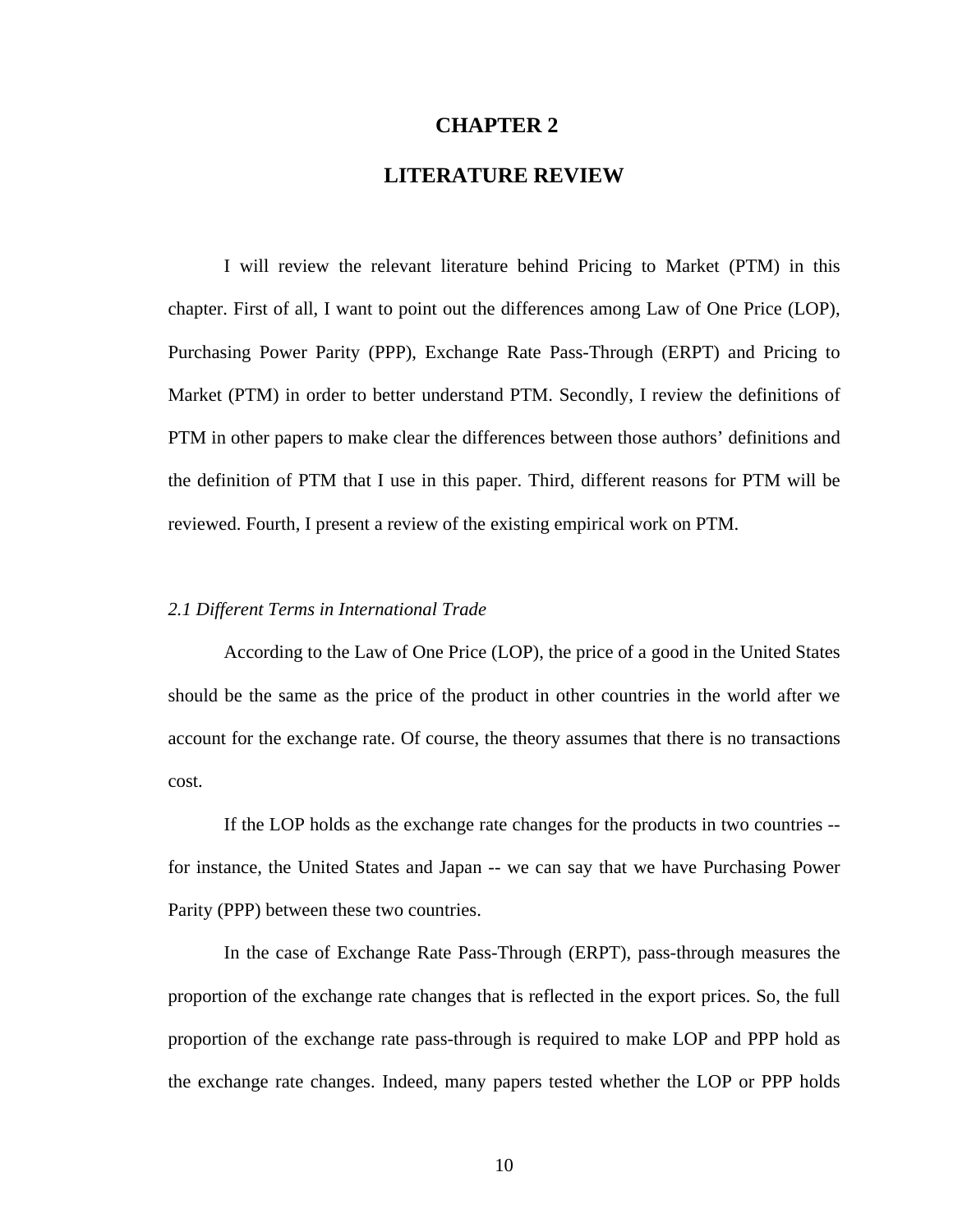using data for many products and industries (Isard, 1977; Engel and Rogers, 1996; Rogoff, 1996; Rush and Husted, 1985 and Patel, 1990). Generally, the findings show that the LOP or PPP does not hold in the real world and the result of the test varies across industries and countries. Even admitting the existence of the transactions cost, transactions cost does not account for the differences in product prices across countries as the exchange rate changes violating the LOP and PPP.

Currently, many economists agree that it is not a surprising fact that exporters do not pass through the exchange rate changes to the export prices completely as the exchange rate varies (Frankel, Parsley and Wei, 2005; Lee, 1997; Menon, 1996; Gron and Swenson, 1996; Hooper and Mann, 1989; Froot and Klemperer, 1989 and Krugman, 1987). Pricing to Market (PTM) extends exporter's pricing behavior beyond incomplete ERPT and violation of LOP and PPP in the international goods market. In other words, in PTM, it does not matter whether the export price reflects the full proportion of the exchange rate changes or not. However, PTM focuses on an exporter's price discrimination in different markets in response to the exchange rate fluctuations. For instance, if an exporter passes through 20 percent of the exchange rate changes to the export price of the product in country A and also passes through 20 percent of the exchange rate changes to the export price in country B, then there is no PTM behavior. On the other hand, ERPT is not complete and the LOP and PPP do not hold in this case. Namely, PTM values the relative movements of the export price in different markets as the exchange rate varies.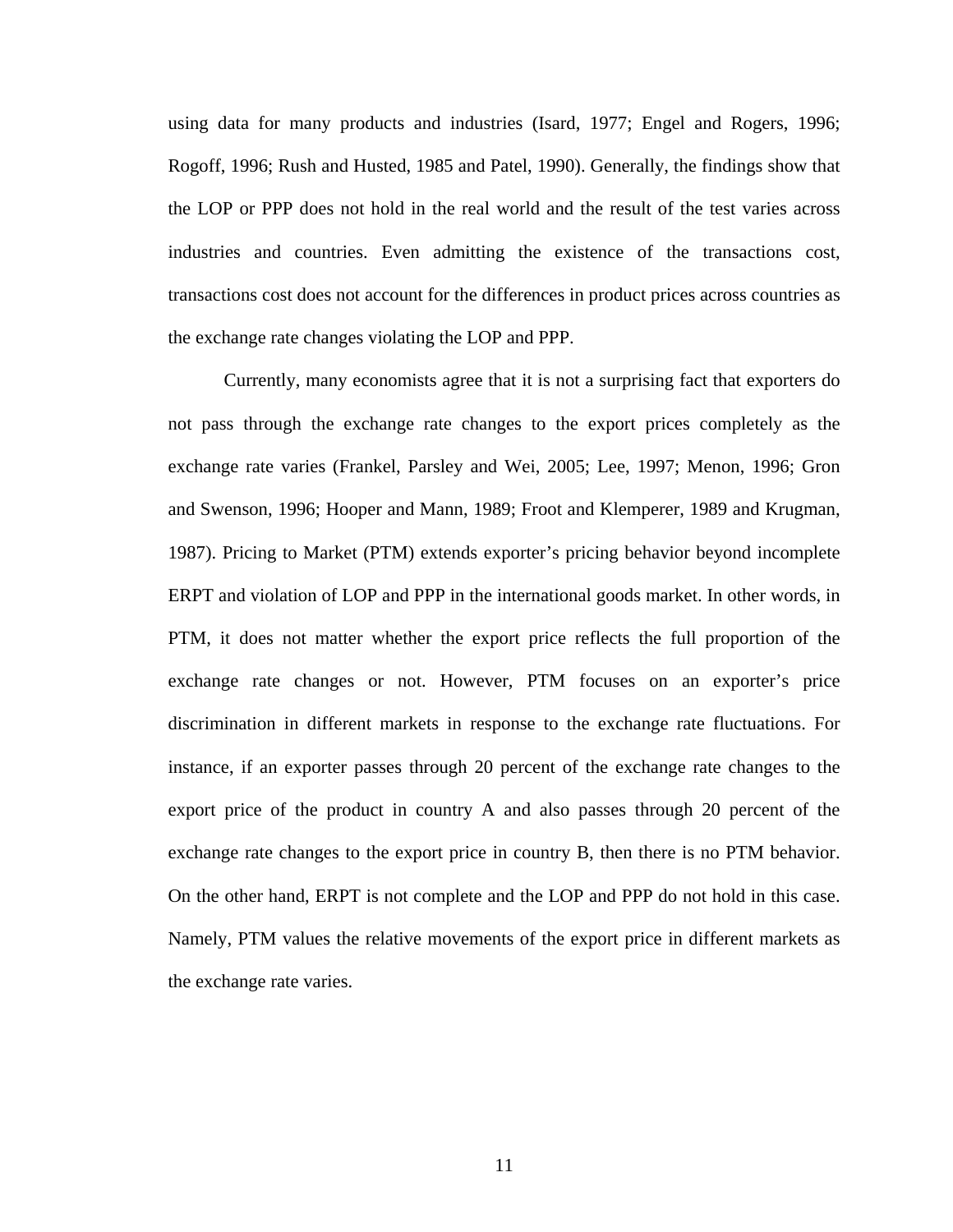#### *2.2 Pricing to Market: Krugman's Definition*

Krugman (1987) introduced the concept of exporter's PTM behavior and I prefer

to follow his definition of PTM. What he means by PTM is as follows:

…the import price appears to fall "too little," yet we would *not* want to call this a case of pricing to market. By contrast, suppose that BMW decides for some reason to keep both its dollar prices in the United States and its mark prices in Germany constant. In this case the price of BMWs will certainly not fall as much as the dollar rises, but that is not the distinctive point. What would be striking would be that prices of autos in Germany and prices of German exports to France would fall relative to export prices to the United States. Indeed, if the prices diverged far enough, there would be an incentive for individuals to bypass BMW's distribution channels and creates a gray market. This is the situation that I have in mind when discussing pricing to market.<sup>[5](#page-20-0)</sup>

In short, Krugman (1987) emphasizes that the relative price differences in different markets as the exchange rate fluctuates are important in order to call the situation as PTM. The export price itself that is not reflecting the full proportion of the exchange rate changes will not be considered as the case of the PTM.

#### *2.3 Other Definitions of PTM*

It is easy to use PTM together with incomplete exchange rate pass-through (ERPT) or violating the law of one price (LOP) implicitly without clarifying what is PTM. Most of the papers reviewed here use their own definition of PTM implicitly or explicitly. We can divide those definitions of PTM in other papers into two categories.

First, most of the papers define the PTM as the situation that the export price does not reflect the full proportion of the exchange rate changes. Thus PTM equals the incomplete ERPT in those papers. Certainly, that is different from the definition of PTM in this paper and in Krugman's (1987) paper. Ghosh and Wolf (1994) is a good example.

<span id="page-20-0"></span><sup>&</sup>lt;sup>5</sup> Krugman (1987), p. 51.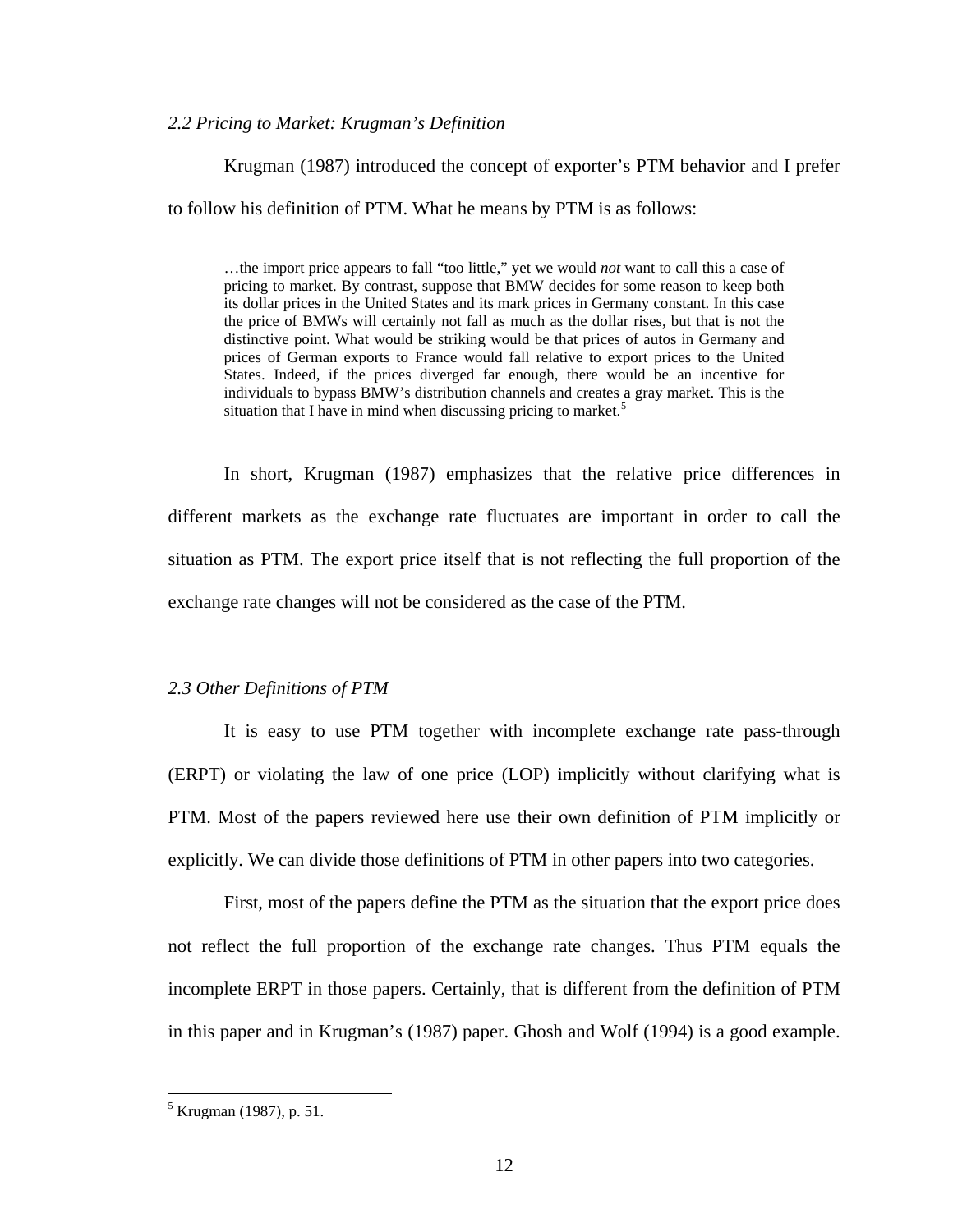They consider that PTM occurs when the export prices do not compensate the nominal exchange rate movements and that PTM behavior induces incomplete ERPT. Thus, they basically equate PTM and incomplete ERPT. Froot and Klemperer (1989) also implicitly use the concept of PTM and incomplete ERPT to the export price as the same terms. The authors regard the pricing behavior as PTM when the exporters set the export price perversely to the exchange rate movements. For example, according to the authors, PTM occurs when exporters increase the export price in dollars during the period of the temporary appreciation of the dollar, instead of decreasing the dollar price. I will, however, consider that perverse price setting itself is *not* the PTM behavior in this paper as long as the exporter sets that perverse price setting on other markets as well.

Indeed, Froot and Klemperer's (1989) definition is appropriate if we assume that the domestic price is *not* changing *at all* according to the exchange rate changes.<sup>[6](#page-21-0)</sup> With this assumption, if the exporter passes through the full proportion of the exchange rate changes to the export price, then there will be no PTM. Moreover, the PPP is achieved and ERPT is completed between the domestic market and the foreign market. So, in this case, we can treat ERPT and PTM as the same thing. On the other hand, if the exporter does not pass through the full proportion of the exchange rate fluctuations or if the direction of export price movement is not corresponding with our expectation as the exchange rate changes, PTM occurs between these two countries. Again, in this situation, incomplete ERPT tells us that there is PTM. However, I could not find any of this assumption or explanation in the paper.

<span id="page-21-0"></span><sup>&</sup>lt;sup>6</sup> In the model I present later in this dissertation, both the domestic price and the export price vary based on the exchange rate as well as the cost of the production. I will suggest the ratio of the exchange-rate elasticity of export price to the exchange-rate elasticity of domestic price in order to examine whether there is PTM or not. Furthermore, the elasticity of the ratio represents ERPT to the domestic price and ERPT to the export price.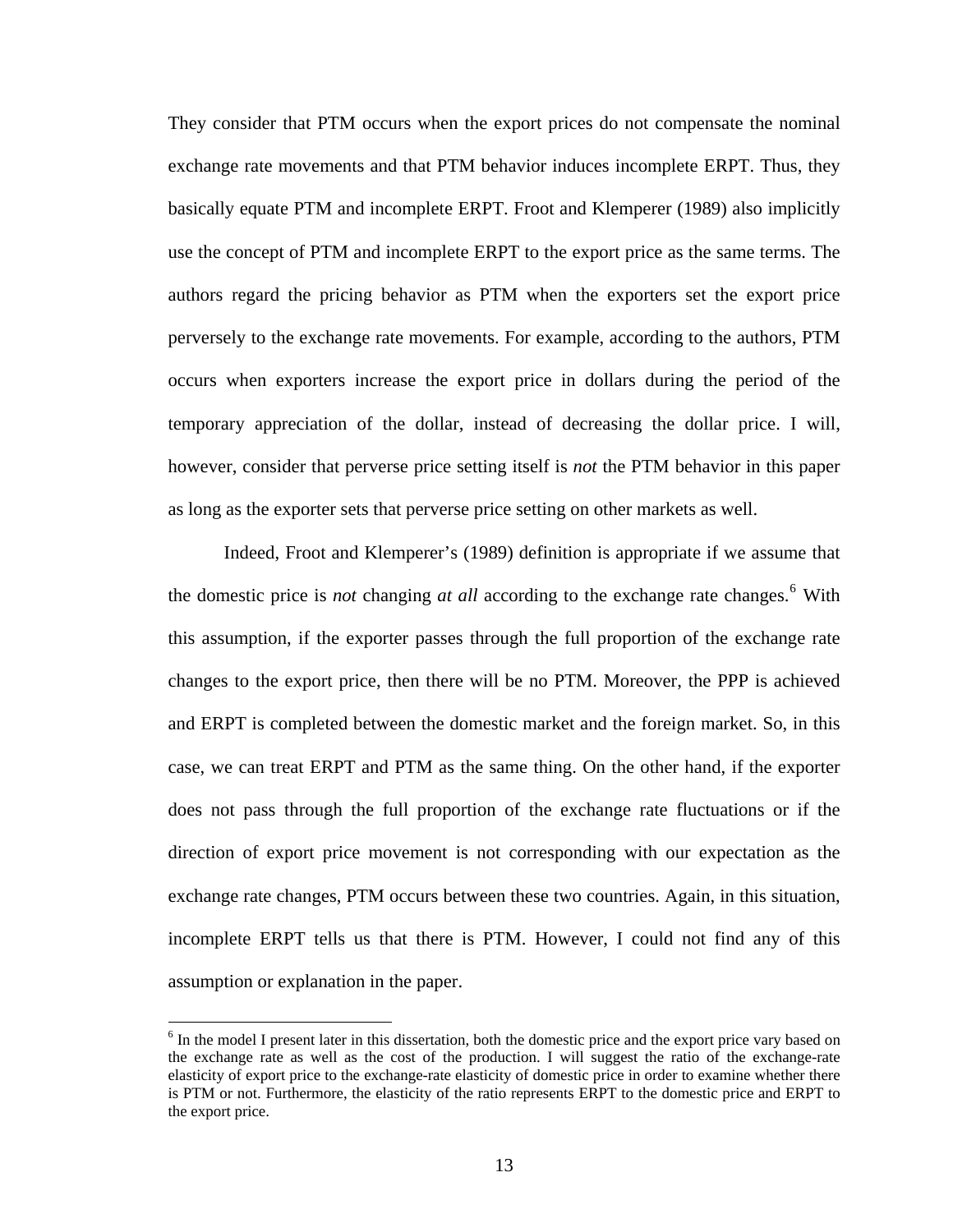Similarly, Knetter (1989) defines PTM as exporters' "destination-specific adjustment of markups" in different markets as exchange rate changes. The author calls it PTM if the exporters did not pass through all the exchange rate changes to the export price -- more specifically, if the exporters use markups to reduce the effect of the exchange rate changes on the export prices. Falk and Falk (2000) follow Knetter's (1989) definition of PTM. Knetter (1993) also identifies the concept of "local currency price stability (LCPS)" in order to explain the exporter's PTM behavior. According to Knetter (1993), exporters prefer to stabilize local currency prices instead of getting constant markups as the exchange rate changes and he calls this LCPS. Exporters, for instance, need to increase the local currency price when buyers' currency is depreciated against sellers' currency. The exporters, however, want to have the constant export price thus they do not increase the local currency price by decreasing the markups that they can earn. Thus, the author considers LCPS as a case of the exporters' PTM behavior.

In the second category, researchers use an unclear or a general definition of PTM. Marston (1990) calls the pricing behavior PTM when exporters decrease their own currency export price in the foreign market as their own currency appreciates in order to prevent too much increase in the buyers' currency price of the goods. Interestingly, Betts and Devereux (2000) identify the PTM as follows: "Some firms segment markets by country, and set prices in local currency of sale, a practice we refer to as pricing-to-market (PTM)." The authors develop a general equilibrium<sup>[7](#page-22-0)</sup> model that determines the exchange rate endogenously. They conclude that there will be no PTM if there is no price stickiness. In addition, PPP and LOP will be achieved without any price stickiness. Also,

<span id="page-22-0"></span> $<sup>7</sup>$  Most of the research reviewed here is based on a partial equilibrium model to explain exporters' PTM</sup> behavior and I will also develop the model in this paper in partial equilibrium perspective.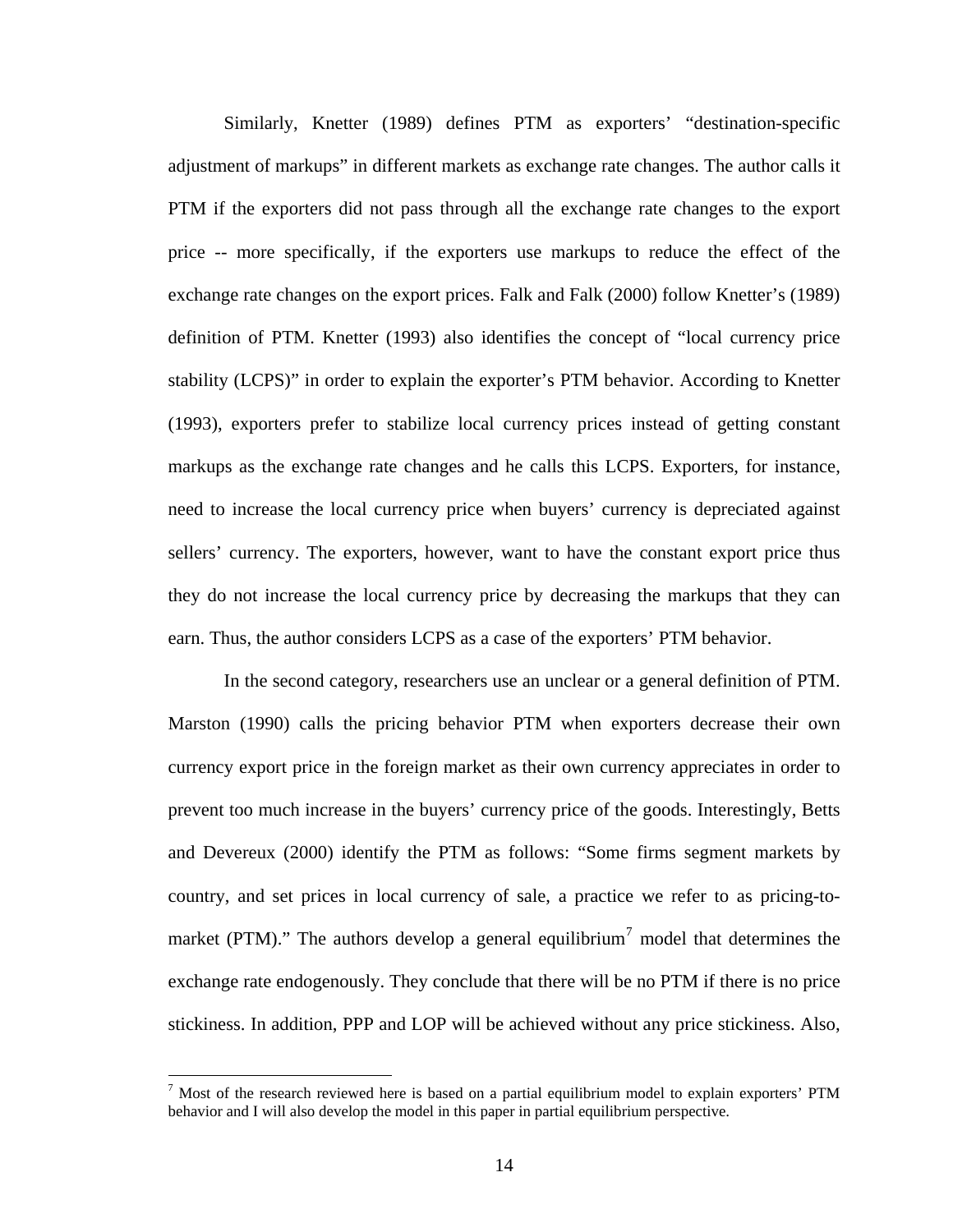the authors remark that the exchange rate is more volatile when there is PTM. Lastly, Gil-Pareja (2003) mentions PTM generally as "the existence of international price discrimination induced by exchange rate movements". The paper does not identify the kind of price discrimination.

#### *2.4 Reasons for PTM*

The basic assumption economists make when research considers PTM is that the exporters have some market power in the international goods market, therefore exporters can adjust the prices in the different markets as the exchange rate changes.

Krugman (1987) contributed the basic idea behind PTM empirically and theoretically but did not offer a rigorous treatment to explain PTM. After the introduction of the PTM, many efforts have been made to explain the reason for exporters' PTM behavior by providing theoretical models and testing the existence of PTM empirically. Froot and Klemperer (1989), Kasa (1992), Knetter (1989), Knetter (1993), Marston (1990) and Goldberg and Knetter (1997) et al. are some of the good examples of the efforts.

Gil-Pareja (2003) points out that there could be two major categories of reasons for PTM. Firstly, PTM occurs because of exporters' strategic price discrimination. Exporters set different prices in different markets strategically in order to get more profits as the exchange rate moves. For instance, if we consider elasticity of demand, market share, adjustment costs and expectations of the exchange rate movements as the reasons for PTM then exporters' strategic price discrimination is the explanation for the PTM.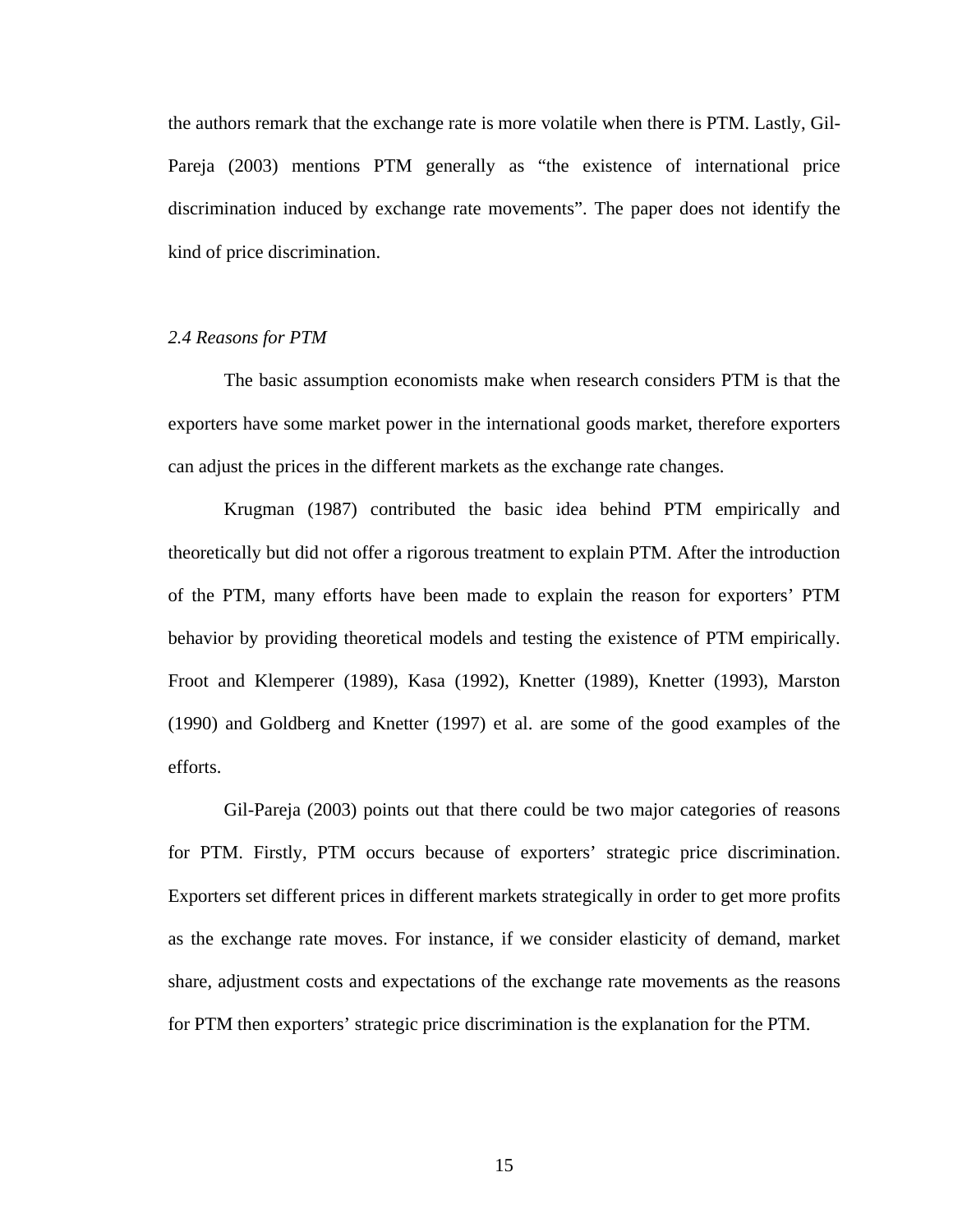Secondly, PTM occurs because of price rigidity. We observe PTM phenomena because of the time lag between the exchange rate fluctuations and exporters' setting export prices based on the exchange rate movements. Thus, in this case, exporters do not really intend to have the price differences in different markets but actually will have the price differences in those markets when the exchange rate varies. The long-term contract practice (Bergin and Feenstra, 2001), the market segmentation or the choice of invoice currency could make the price-rigidity problem even worse in the international goods markets.

The major trends in explaining the reasons for PTM rely on the exporters' strategic price discrimination, such as demand side explanation and supply side explanation. Knetter (1989) and Knetter (1993) reflect those explanations: the effect of exchange rate changes on export prices will be caused by changes in marginal cost of production (supply side effect of exchange rate changes) and changes in markups which depend on the convexity of demand schedule (demand side effect of the exchange rate changes).

Additionally, some economists, such as Krugman (1987), Froot and Klemperer (1989) and Kasa (1992), apply these two sides of explanation further involving exporters' expectation of the exchange rate fluctuations: temporary or permanent exchange rate changes.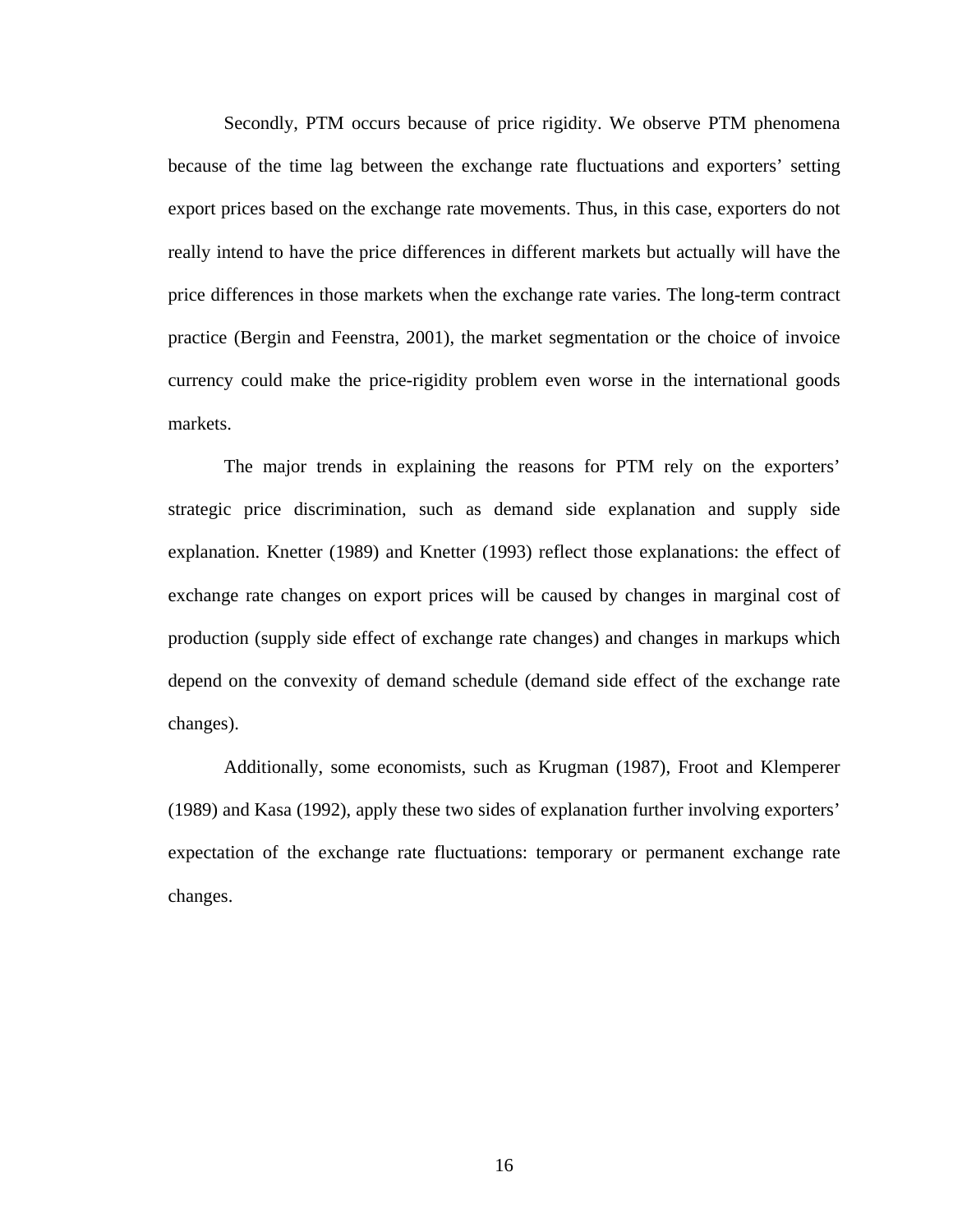#### *2.4.1 Market Segmentation*

Market segmentation as a cause of PTM suggests that it is not so surprising to have different prices in different markets if the markets are separated and we have different costs to provide the goods and different currencies in those markets.

Goldberg and Knetter (1997) try to define the meaning of market segmentation and integration. The authors indicate that the market is segmented geographically if the consumers need to pay significant transactions cost or if there are trade disturbances caused by cultural differences, different requirements for the products or tariffs and so on. They agree that the international goods market is segmented and the segmented market creates market power for the sellers. And that market power gives the sellers the opportunity to charge different prices for the same products in different countries. The authors also consider that the source of the segmentation and market power could be trade barriers that are raised by "country- and industry-specific" reasons, border effect and distance effect created by geographical country borders and the distance between countries.<sup>[8](#page-25-0)</sup>

It is therefore possible that the sellers have more incentive to commit price discrimination in these segmented markets to get more profits, especially when the exchange rate fluctuation is enormous.

Engel and Rogers (1996) assert that market segmentation is one of the reasons for violating LOP, and provide an interesting result that not only the border but both distance *and* the border are important to explain the relative price movements among countries. The authors found that exporters do take into account the availability of substitutes and

<span id="page-25-0"></span><sup>&</sup>lt;sup>8</sup> Such as tariff, trade frictions, transactions cost and different requirements for the products with different societal customs in different countries, etc.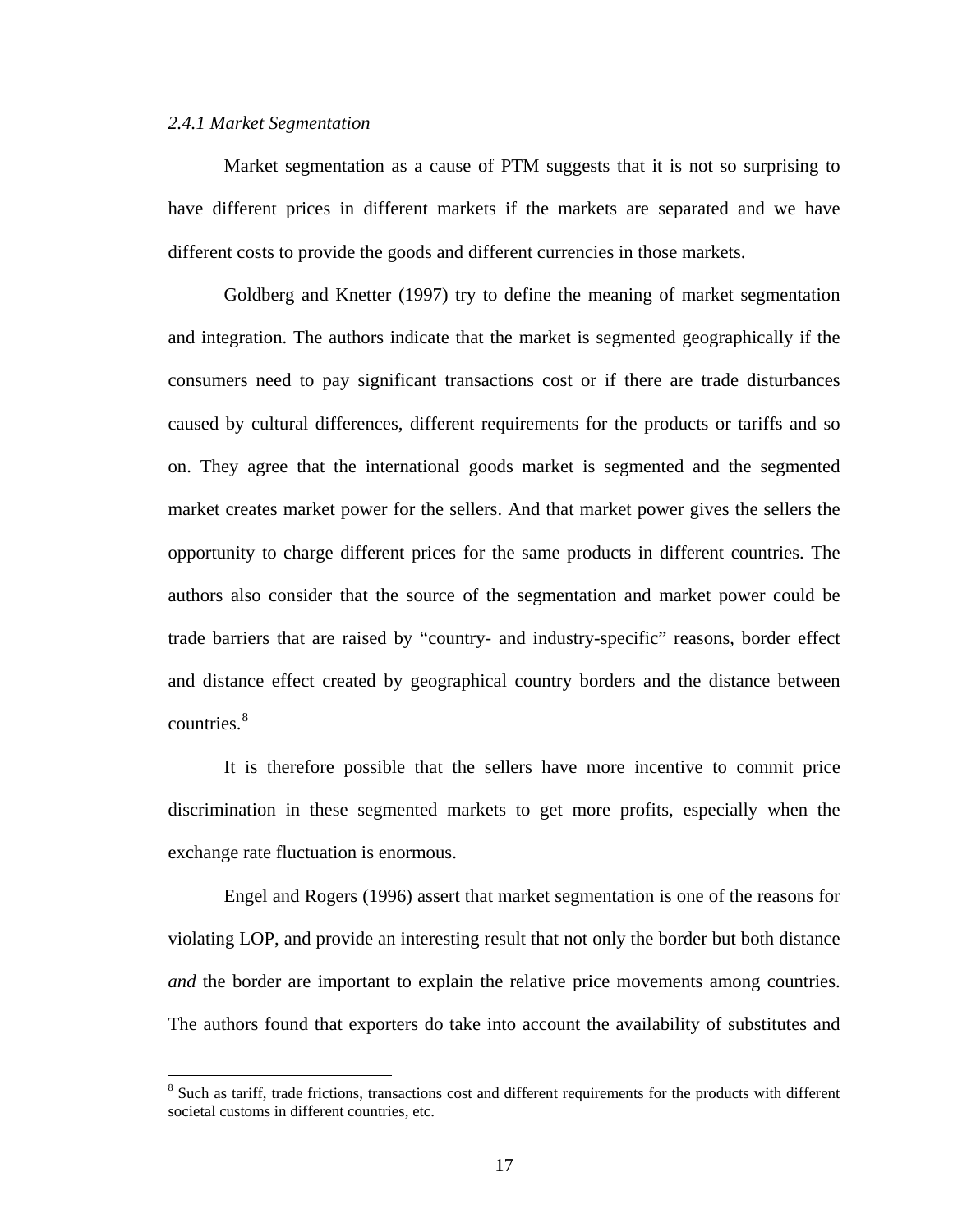competitive suppliers within some distance when they set the prices. Thus distance and the border take a role in exporters' price setting, causing relative price differences in different markets. The authors also propose that exporters adjust their prices more frequently if they have more competitors in a nearby location.

In other words, according to the authors, we observe the failure of LOP because the international goods markets are segmented by border and distance. Therefore the international market does not have many competitors and substitutes nearby and does not have a big incentive to adjust the price often. Thus, the price stickiness created by the market segmentation makes the price differences even worse.

Moreover, Gil-Pareja (2003) found that the EU automobile market is a segmented market even after the "single market programme", and that the existence of market segmentation factors likely plays a role as the force of price differences in the international market.

#### *2.4.2 Invoice Currency*

It is known that usually exporters predetermine export prices, do not change the export price frequently, and set the price in the sellers' currency (Page, 1981 and Godburg and Knetter, 1989). It makes sense to assume that the selection of invoice currency could play an important role in PTM behavior as the exchange rate fluctuates.

Gil-Pareja (2003) criticizes the fact that many papers ignore the role of invoice currency in PTM phenomena. He argues that the choice of invoice currency has even more effect on PTM and ERPT when the exporters do not change the export prices frequently based on the exchange rate movements. Giovannini (1988) argues that the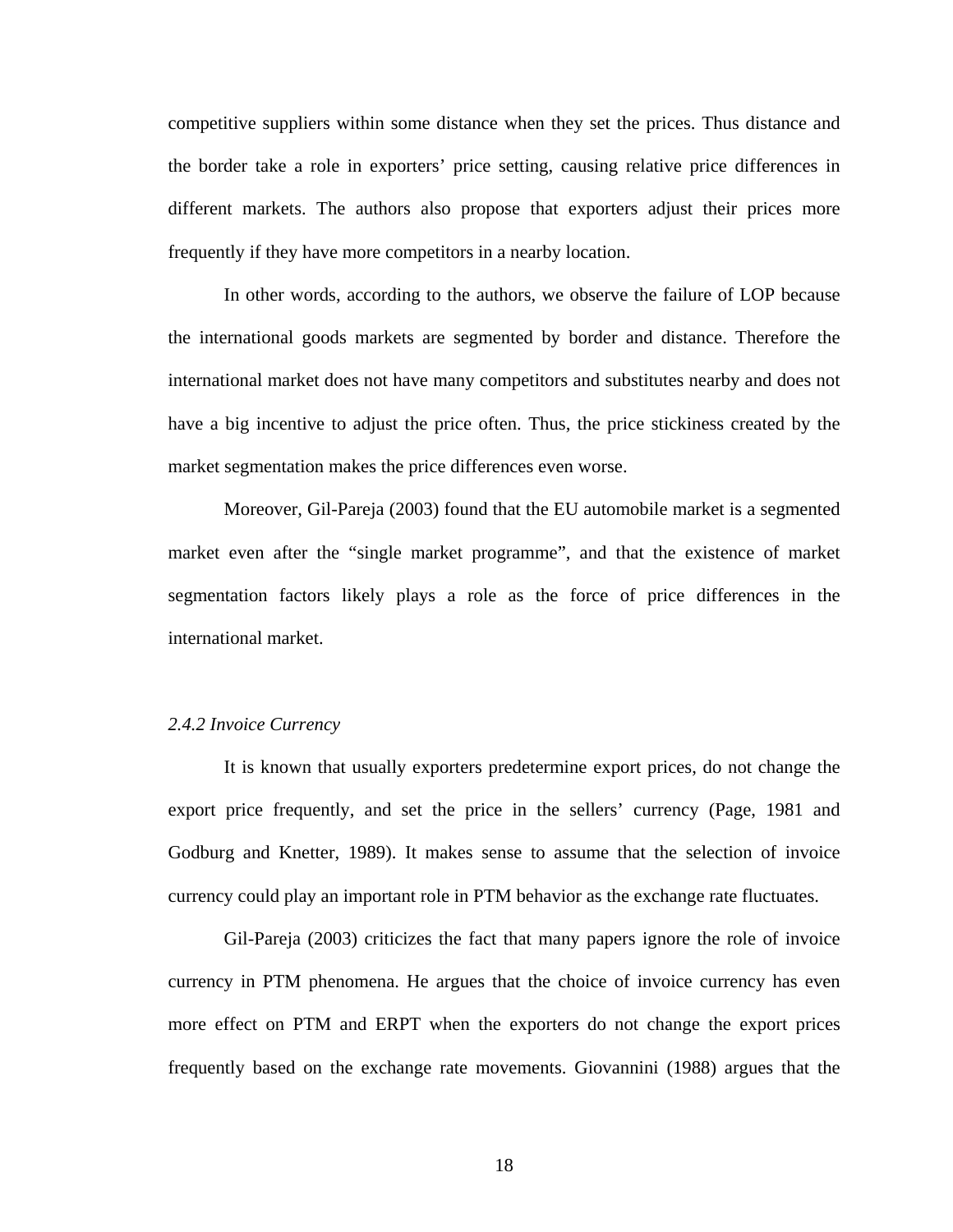currency choice between the destination currency and the exporters' currency is crucial to the price differences in different markets, especially when the exporters preset the export price. The author suggests that expectation of the exchange rate movements decides the expected profits, and that the expectation about the profits influences exporter's pricing behavior such as invoice choices. Inversely, the choice of export price currency has a different impact on exporters' profit based on the relationship between the exchange rate and the profit. In particular, in the model, Giovannini (1988) proves that "If profits are a concave function of the exchange rate, setting export price in foreign currency leads to higher expected profits. If profits are a convex function of the exchange rate, setting export price in home currency leads to higher expected profits."<sup>[9](#page-27-0)</sup>

It is common that exporters state prices in exporters' currency when they sell products in foreign countries. Japanese exporters, however, frequently invoice in dollars and exhibit severe PTM behaviors (Page, 1981 and Goldberg and Knetter, 1997). So, Bleaney (1997) pays attention to the fact that many Japanese exporters use the U.S. dollar as the invoice currency not only for the products to the U. S. but also for the products to other foreign markets. Because of this fact, Japanese exporters' pricing behaviors are affected by the real value of the dollar and the real value of the yen. He points out Japanese exporters' choice of the invoice currency as one of the reasons for the price differences between the foreign market and the domestic market when the exchange rate varies.

After comparing the price difference between the dollar export price and the domestic price that Japanese exporters charge as the exchange rate changes, Bleaney (1997) concludes that in the short run, the price difference between the foreign market

<span id="page-27-0"></span> 9 Giovannini (1988), p. 51.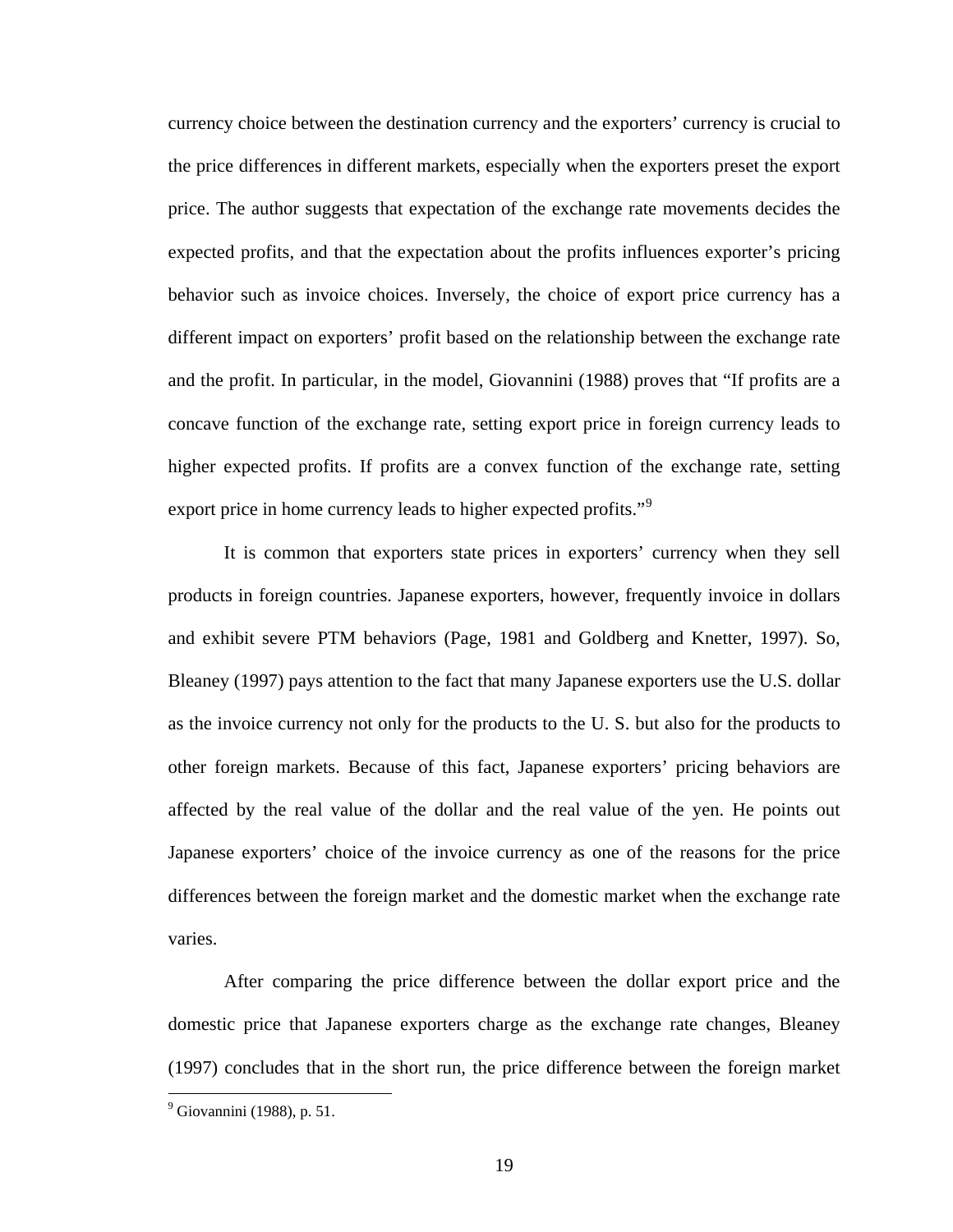and the domestic market is relatively big when the yen appreciates against all other currencies. However, it is relatively small when the dollar appreciates against other currencies other than the yen. According to the author, this is because Japanese exporters decrease the dollar export price more when there is yen appreciation against other currencies than they do when there is dollar appreciation. Bleaney (1997) calls it "dollarinvoicing effect." In other words, Japanese exporters change the dollar export price less in foreign markets if there is real dollar value change than they do if there is real yen value change against other currencies. The dollar-invoicing effect could occur because of the time lag between the dollar price setting and delivery of the product. Moreover, there is the dollar-invoicing effect in the short run but not in the long run. Therefore, the PTM is not affected by the choice of invoicing currency in the long run.

Gil-Pareja (2003) also investigates the role of invoice currency in PTM behavior. He tested European car producers' PTM behavior related to choice of the invoice currency after "the single market programme". Unfortunately, Gil-Pareja (2003) could not find strong evidence to support the important role of invoice currency to explain PTM. And he concludes that the different choice of invoice currency is not a factor to explain the PTM phenomenon in the EU car market.

In contrast, Bacchetta and Wincoop (2002) found a strong relationship between the choice of invoice currency and ERPT. If exporters impose the export price in terms of buyer's currency then there is zero ERPT. However, if exporters charge the export price in terms of seller's currency then there is complete ERPT. And exporters choose the invoice currency based on the size of market share and how different the product is. If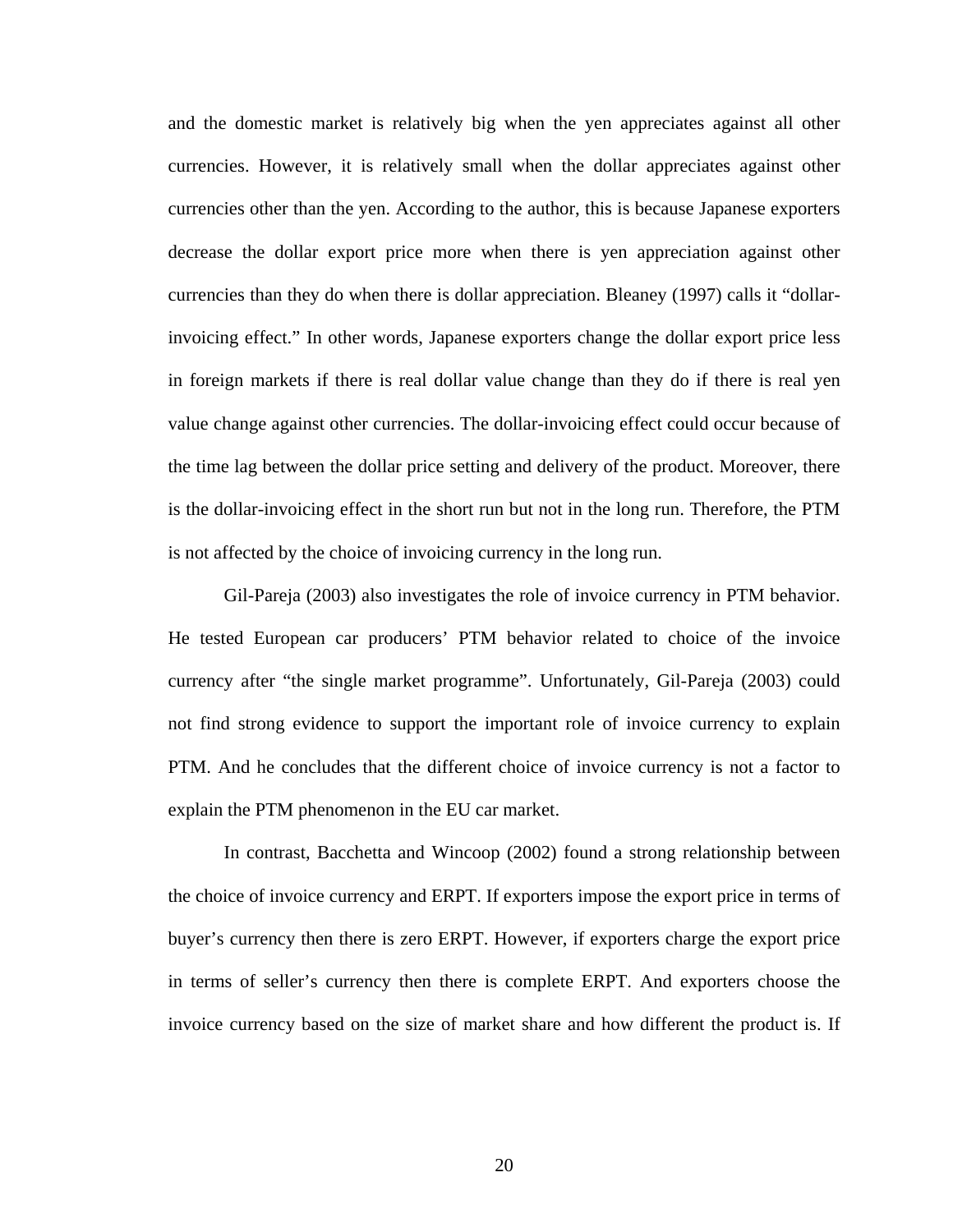exporters have larger market share and more differentiated goods, they tend to choose exporter's currency instead of buyer's currency.

Magee (1973) analyzes how the choice of currency on contracts affects the trade balance. It is an interesting analysis, especially when we consider America's growing trade deficit since 1971. The author presumes that there is a time lag between making contract and shipping the product. So, if there is exchange rate movement after the contract is made and before the product is shipped, the exchange rate fluctuation could have influence on the trade balance. The exchange rate represents the amount of dollar per unit of foreign currency. For simplicity, Magee considers the situation that the dollar depreciated. Magee introduces four possible cases, as follow, to examine the relationship between the invoice currency and the trade balance: first, U.S. exports in foreign currency and U.S. imports in dollars; second, U.S. exports in foreign currency and U.S. imports in foreign currency; third, U.S. exports in dollars and U.S. imports in dollars; and fourth, U.S. exports in dollars and U.S. imports in foreign currency. For example, if the U.S. producer exports the product charging the price expressed in foreign currency and the U.S. consumers buy imports in terms of dollars, then if the dollar depreciates, the value of the U.S. exports will be increased as the U.S. producers receive the same amount of revenue in foreign currency by selling their goods but get more revenue in dollars after the dollar depreciation. On the other hand, the value of the U.S. imports will stay the same in terms of dollars because consumers pay in dollars. As a result, U.S. trade balance rises as the dollar depreciates in this case.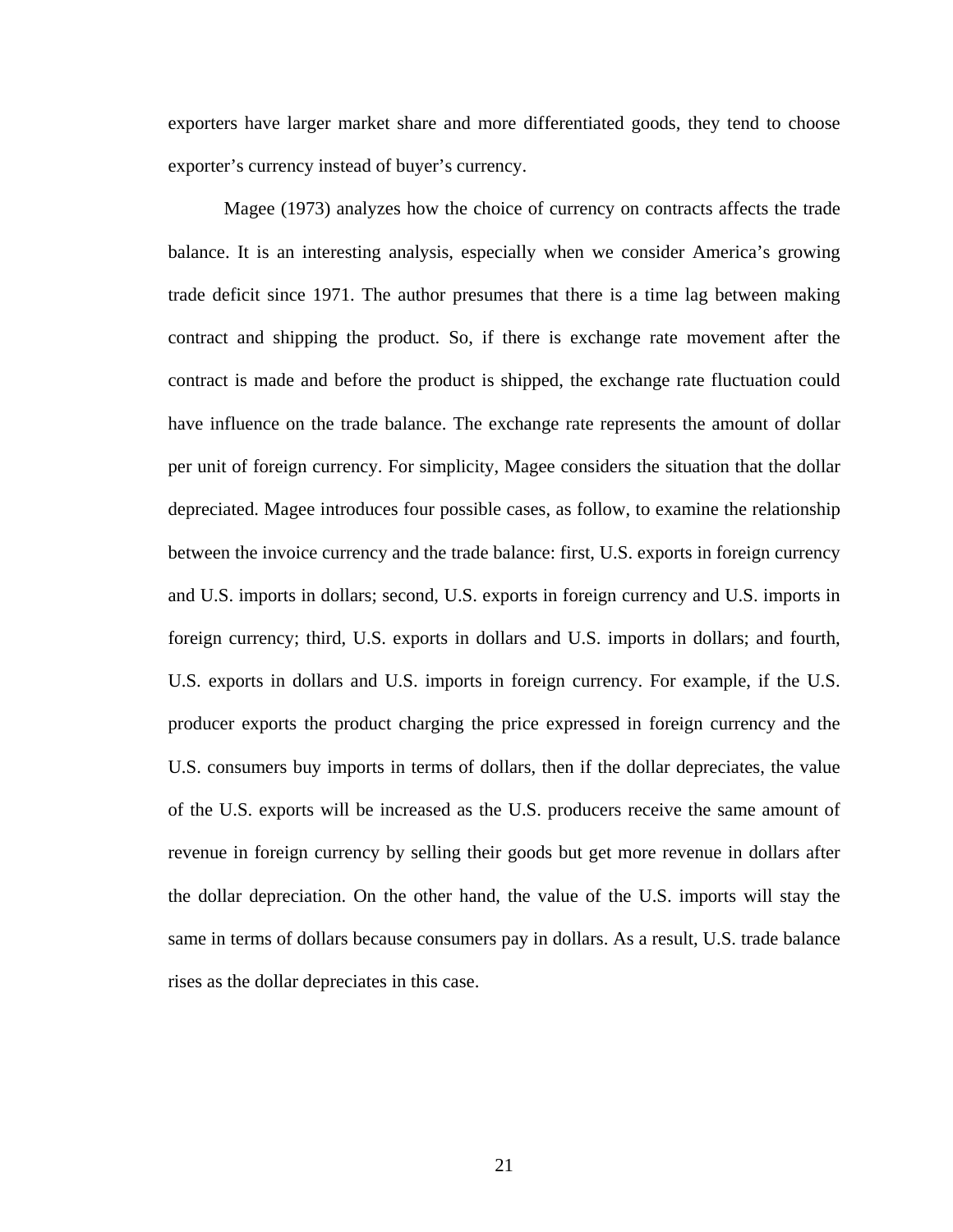#### *2.4.3 Demand Side Explanation*

 $\overline{a}$ 

 The common story of the demand side cause of PTM is a price discrimination based on the changes of price elasticity of demand. Knetter (1989) and Knetter (1993) emphasize the relationship among the exchange rate, the changes of price elasticity of demand, Local Currency Price Stability (LCPS) and markups. If buyers' elasticity of demand is increasing as price increases, then exporters will not increase local currency price as much as we expected in a very competitive model as buyers' currency depreciates because exporters prefer not to face higher elasticity of demand. As the result, exporters keep the local currency price stable, namely allow LCPS and the decrease in their markups. Of course, we assume that marginal cost is constant.

On the other hand, if buyers' elasticity of demand is decreasing as price increases, exporters will increase local currency price more than they do in the case of increasing elasticity of demand but less than they do in a competitive model as buyers' currency depreciates. This is because exporters will face decrease in the elasticity of demand as they increase the price. It means that the consumers are less responsive to the price changes as the price increases. As the result, exporters allow the increase in their markups in this case by allowing LCPS. $^{10}$  $^{10}$  $^{10}$ 

Finally, as Froot and Klemperer (1989) also mention the exchange rate changes would be fully passed through to export prices in the case of constant elasticity of demand, and there is no LCPS if elasticity of demand is constant in Ketter (1993).

Furthermore, Krugman (1987) points out the importance of both reputation and time lag in studying the effect of price on demand. He argues that: it will take time to see

<span id="page-30-0"></span><sup>&</sup>lt;sup>10</sup> As I explain earlier in this chapter, Knetter (1993) is treating LCPS as the same as exports' PTM behavior.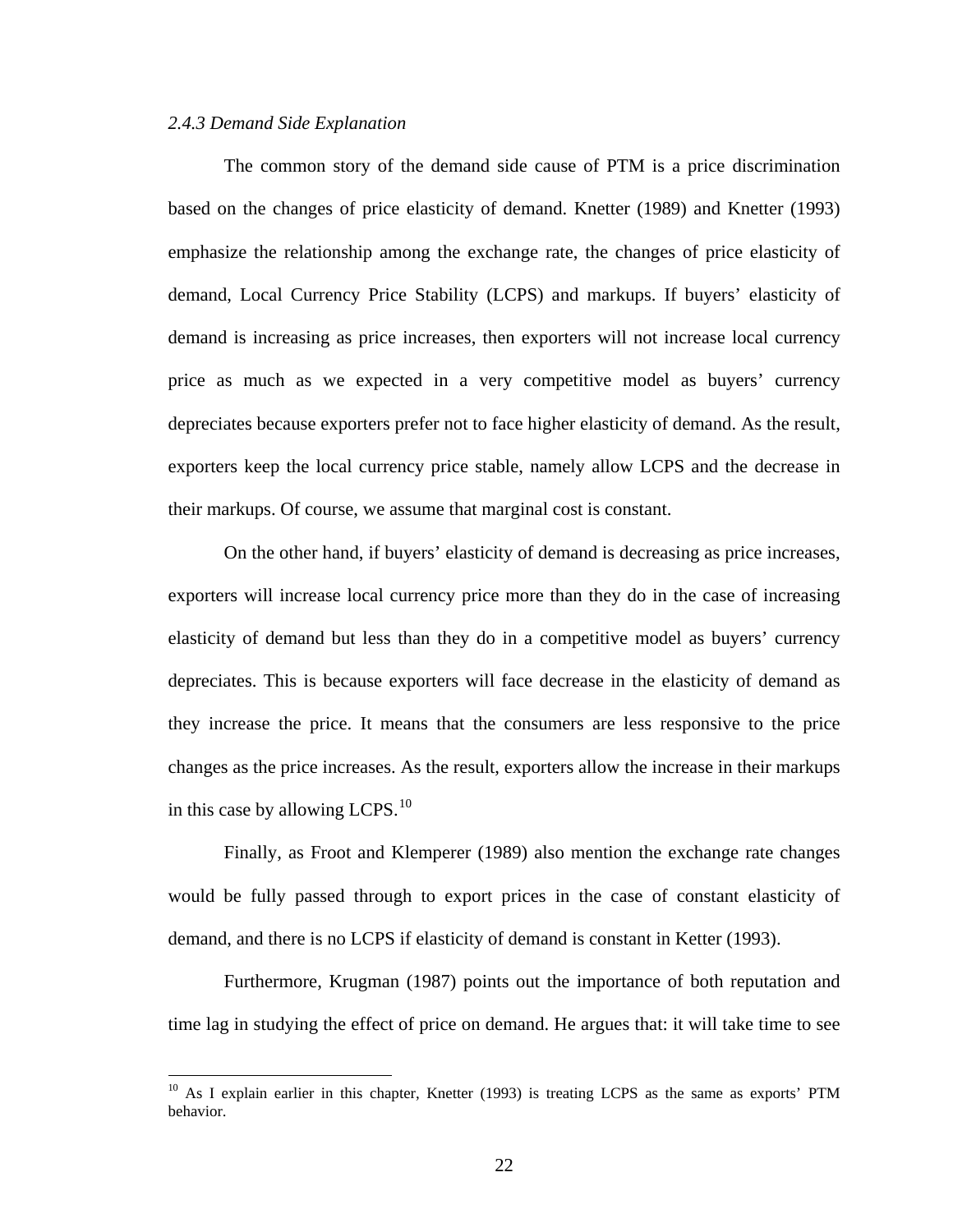the effect of export price changes on demand when the price changes due to exchange rate changes. In addition, Krugman assumes that there exist trade-offs between today's profit and future market share, meaning if exporters want to get more market share in the future, it is necessary to sacrifice today's high profit.

On the consumer's side, Krugman assumes that, first of all, consumers decide whether they will enter a particular goods market or not, considering both the price and the expected price, where the expected price depends on the firm's reputation. They then choose whether to buy the good, as well as the quantity they want to buy if they decide to buy. The number of consumers that actually enter a firm's market depends on the expected price of the good. After consumers decide to enter a goods market, a firm will have a less elastic demand curve, $11$  and will face an incentive to change the actual price from the expected price of consumers; if an exporter follows this incentive, however, it will lose market share because consumers will not believe the firm in the future. Thus, an exporter will have a smaller market share, and a smaller profit, in the future.

As a result, an export firm must first take into account whether exchange rate movements are temporary or not. Secondly, an exporter considers the trade-off between today's profit and the market share in the future when he sets the export price as the exchange rate varies.

 Froot and Klemperer (1989) also start with the assumption that there exist tradeoffs between today's profit and future market share. Thus, a foreign exporter invests in market share using the current export price. According to the authors, when a foreign exporter believes that an appreciation of the dollar is temporary, there could be an intertemporal substitution, that is, an exporter will prefer to get a high current dollar profit

<span id="page-31-0"></span> $11$  Because of brand switching costs and network externalities, etc.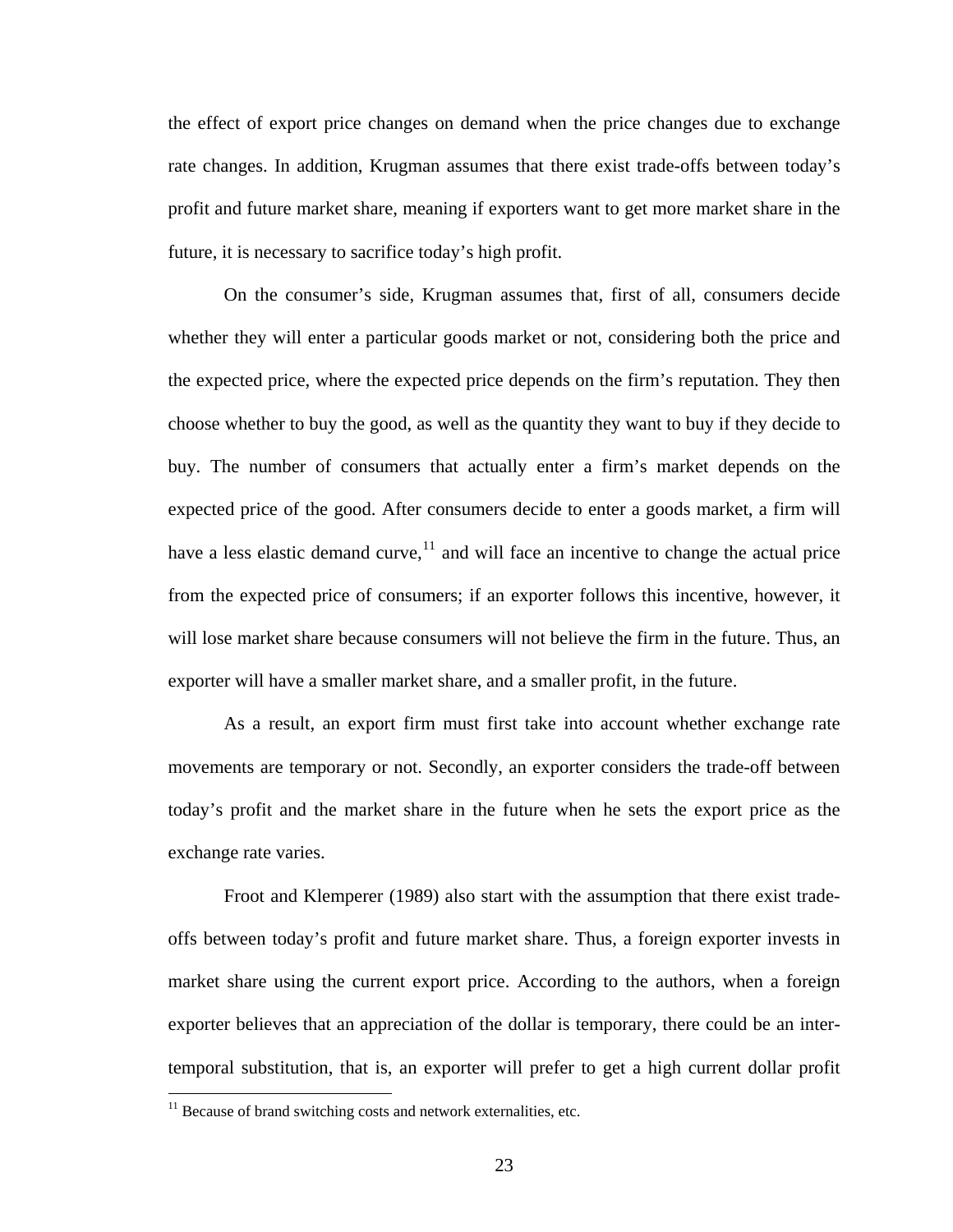rather than invest in market share for the future by increasing, rather than decreasing, the dollar export price in the U.S. market. However, in the case of permanent dollar appreciation, an exporter will prefer to get a larger market share in the U.S. market in the future by decreasing the current dollar export price, rather than take the current dollar profit expressed in the exporter's currency. In other words, the second-period profit depends on first-period market share that is determined by the current price. Since first-period market share determines second-period market demand<sup>[12](#page-32-0)</sup> and second-period market demand decides second-period profit, Froot and Klemperer (1989) set the current market share as one of the independent variables in the model and introduce "cost effects" and "real interest rate effects" to investigate the effect of the exchange rate changes on the export price.

 Formally, the domestic firm's discounted future profit, denoted by a superscript D, expressed in dollars, is:

$$
\pi^D = \pi_1^D(p^D, p^F) + \lambda^D \pi_2^D(\sigma^D(p^D, p^F), e_2), \qquad (2.1)
$$

where the total profits are the sum of the first- and second-period profits,  $\pi_1^D$  and  $\pi_2^D$ respectively. Note that  $p^D$ ,  $p^F$  denotes the domestic firm's and the foreign firm's firstperiod prices, respectively. Second-period profits depend on the first- and second-period market share.  $\lambda^D$  is a discount factor,  $\sigma^D$  is first-period market share, expressed as a function of the domestic and foreign price of a good, and  $e<sub>2</sub>$  is the number of the foreign

<span id="page-32-0"></span> $12$  The authors say that second-period demand depends on first-period market shares because of consumers' brand-switching costs, brand loyalty and network externalities. See Froot and Klemperer (1989), p. 639 and Klemperer (1987).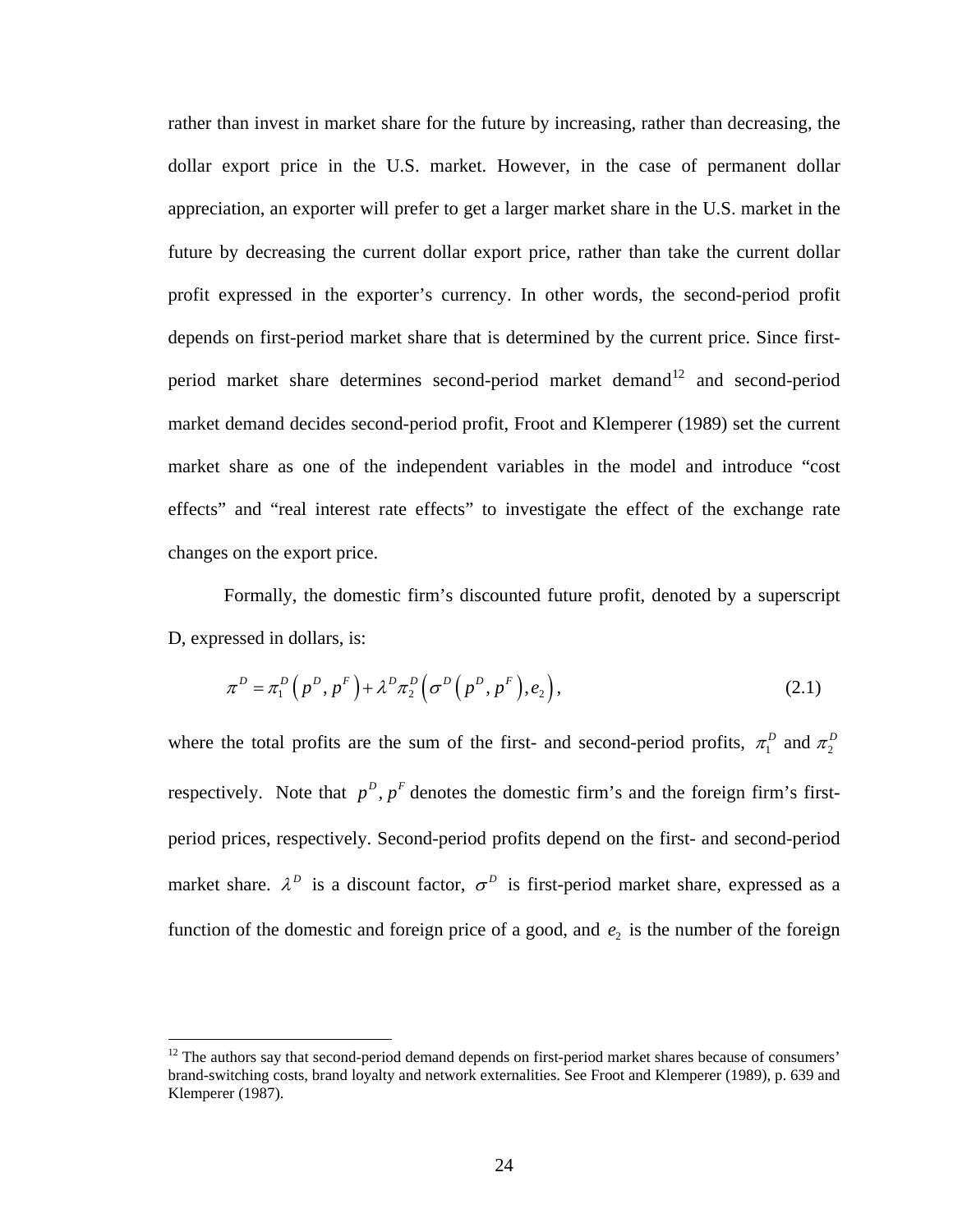currency over a dollar in the second period. The idea is that the first-period investment in market share can affect second-period demand.

The foreign firm's total discounted future profit, denoted by  $\pi^F$ , expressed in its own currency, is:

$$
\pi^F = e_1 \pi_1^F \left( p^D, p^F, e_1 \right) + \lambda^F e_2 \pi_2^F \left( \sigma \left( p^D, p^F \right), e_2 \right). \tag{2.2}
$$

The discount factor is given by:

$$
\lambda^i = \frac{\beta}{1 + r^i}, \qquad i = D, F,
$$
\n(2.3)

where  $\beta$ ,  $r^i$  is the duration of the second period relative to the first, and interest rate in the  $i$  country, respectively.

 The authors hold the interest rate constant in the foreign firm's home market, therefore hold  $\lambda^F$  constant as follows:

$$
\lambda^D = \lambda^F \cdot \frac{e_2}{e_1} = \lambda \tag{2.4}
$$

The assumptions are given by  $13$ :

i) F has constant marginal costs,  $\gamma^F$  in terms of foreign currency and  $c_1^T$ 1  $c_1^F = \frac{\gamma^F}{\gamma}$ *e*  $=\frac{\gamma}{\gamma}$ , 2 2  $c_2^F = \frac{\gamma^F}{\gamma}$ *e*  $=\frac{\gamma}{\gamma}$  in terms of dollars.

ii) The exchange rate and the aggregate price level are given exogenously.

iii) 
$$
\frac{\partial \sigma^i}{\partial p^i} < 0
$$
,  $\frac{\partial \pi_2^i}{\partial \sigma^i} > 0$ ,  $\frac{\partial \pi_1^i}{\partial p^i} > 0$ ,  $i = D, F$ .

<span id="page-33-0"></span> $13$  Froot and Klemperer (1989), p. 640.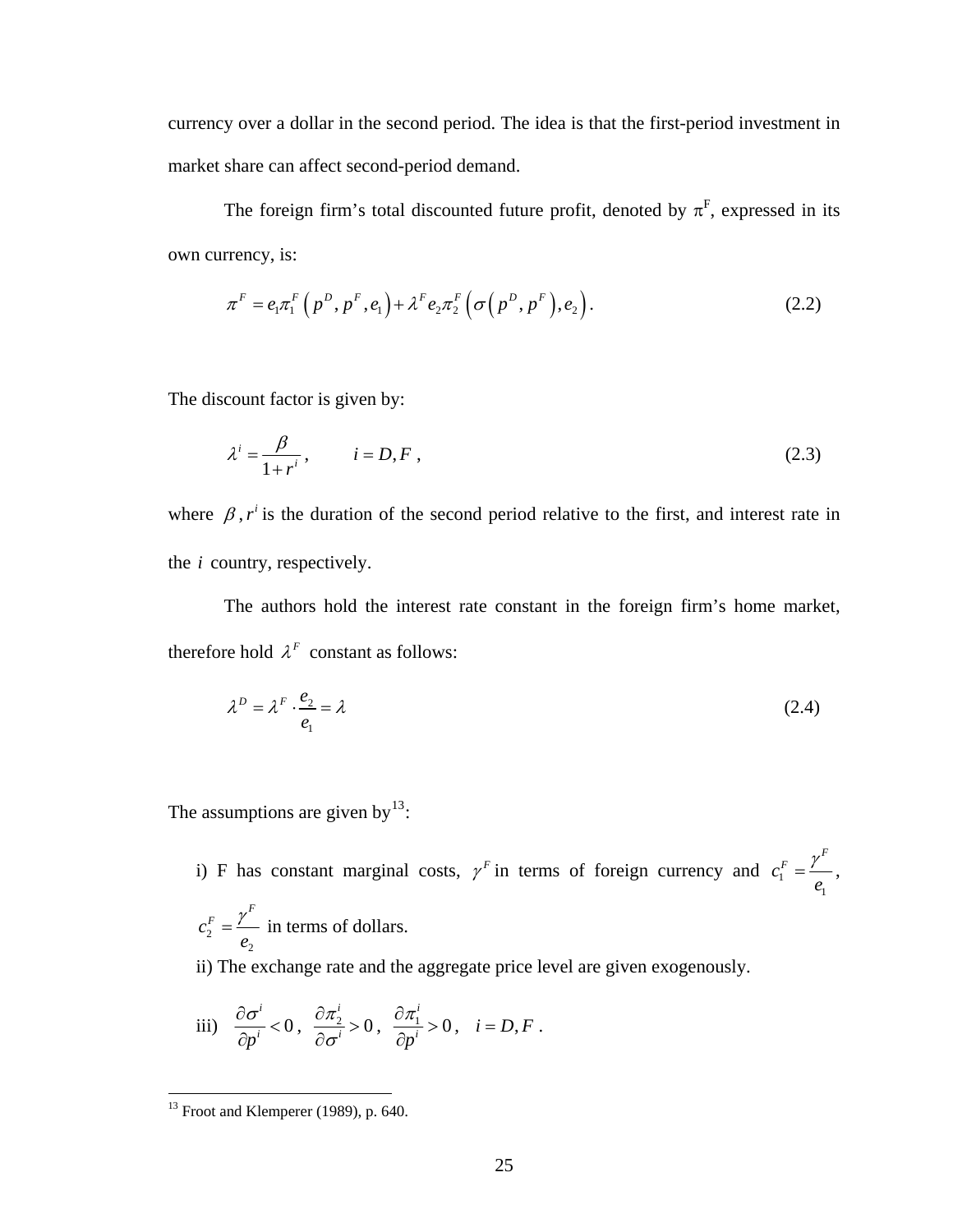Froot and Klemperer find firm *i* 's price in reduced form from taking total differentiation of the first order condition of each country's profit function with respect to  $c_1^F$ ,  $c_2^F$  or  $\lambda$  is:

$$
p^i = p^i\left(c_1^F, c_2^F, \lambda\right),\tag{2.5}
$$

"the effect of a proportional change in the period-t exchange rate" is:

$$
\frac{dP^i}{de_t} = \left(\frac{\partial P^i}{\partial c_t^F}\right) \left(\frac{dc_t^F}{de_t}\right) + \left(\frac{\partial P^i}{\partial \lambda}\right) \left(\frac{d\lambda}{de_t}\right)
$$
\n(2.6)

 $=$  cost effects  $+$  real interest rate effects.

 The important contribution of this paper is that the authors divide the effect of exchange rate changes on price of goods into cost effects and real interest rate effects when market share matters.

 Those cost effects and real interest rate effects can be specified into first-period and second-period as follows: "the effect of current, temporary and proportional appreciation of the domestic currency" is:

$$
\frac{dP^i}{de_1} = -c_1^F \left( \frac{\partial P^i}{\partial c_1^F} \right) - \lambda \left( \frac{\partial P^i}{\partial \lambda} \right) \tag{2.7}
$$

 $=$  cost effects  $+$  real interest rate effects.

"the effect of a future proportional appreciation" is:

$$
\frac{dP^i}{de_2} = -c_2^F \left( \frac{\partial P^i}{\partial c_2^F} \right) + \lambda \left( \frac{\partial P^i}{\partial \lambda} \right)
$$
\n(2.8)

 $=$  cost effects  $+$  real interest rate effects.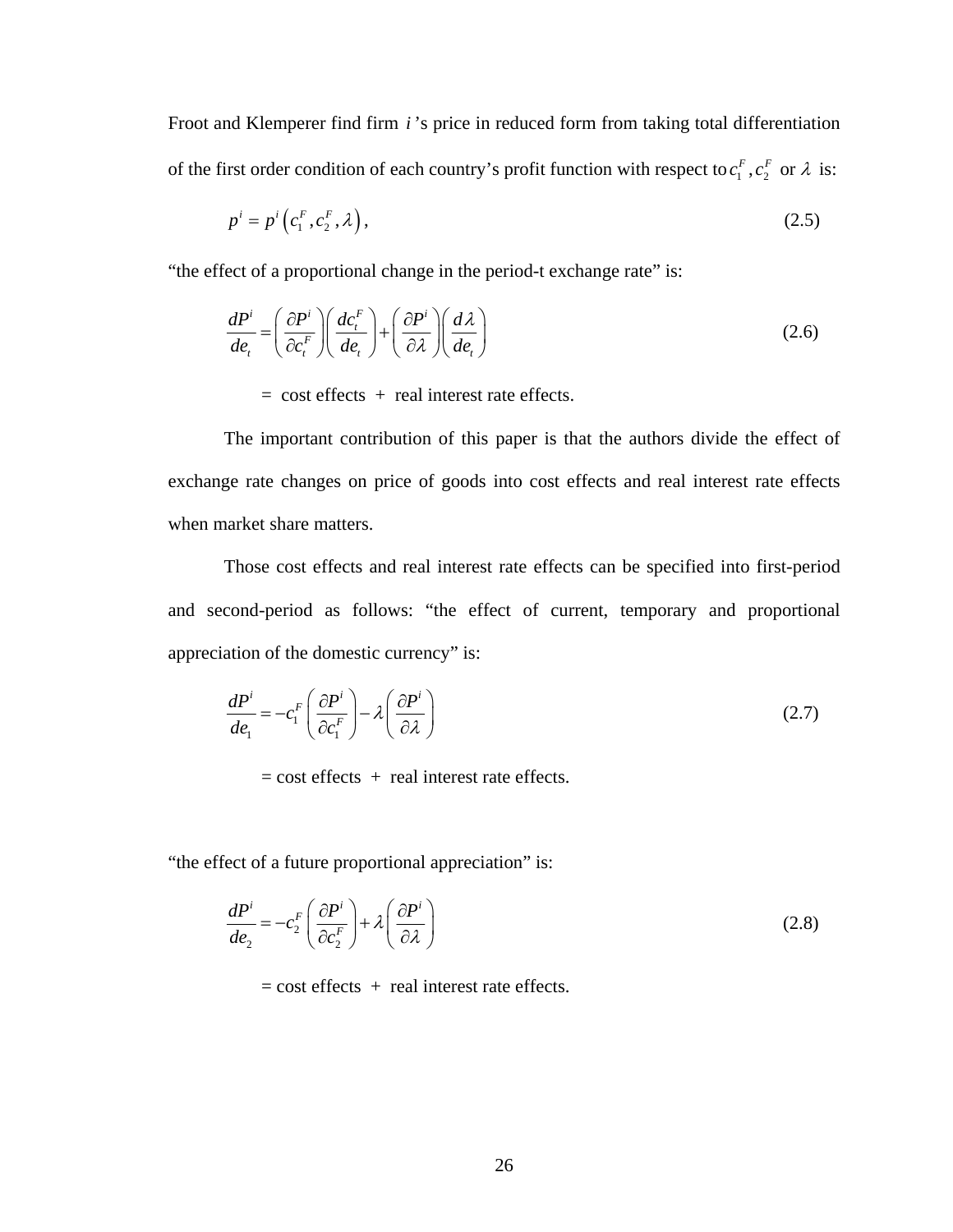"the effect of a permanent percentage change in the exchange rate(i.e.,  $de_1 = de_2$ )" is:

$$
\frac{dP^i}{de_1} + \frac{dP^i}{de_2} = -c_1^F \left(\frac{\partial P^i}{\partial c_1^F}\right) - c_2^F \left(\frac{\partial P^i}{\partial c_2^F}\right).
$$
\n(2.9)

*Result 1 (Froot and Klemperer)*: Cost effects on the price changes; according to the authors, cost effects force  $P<sup>F</sup>$  to decrease, as the expectation of future exchange rate increases and cost effects on  $P^D$  is indeterminate.

*Result 2 (Froot and Klemperer)*: An appreciation of the dollar decreases F's dollar costs,

2 2  $c_2^F = \frac{\gamma^F}{\gamma}$ *e*  $=\frac{\gamma}{\gamma}$ . Because of the decrease in dollar cost in the future, marginal value of firstperiod market share is increasing and that increased value of the market share will increase second-period profit,  $\frac{\partial n_2}{\partial n_1}$ *F F* π σ  $\left(\begin{array}{c} \partial \pi_2^F \end{array}\right)$  $\left(\frac{\partial R_2}{\partial \sigma^F}\right)$ . Hence, firm F will decrease  $P^F$  to invest in market share and to get higher second-period profit when there is a decrease in secondperiod dollar cost as the exchange rate increases. Thus, 2 0 *F F P c*  $\left( \begin{array}{c} \partial P^F \end{array} \right)$  $\left|\frac{U_{\bullet}}{2\sigma^F}\right|>$  $\big(\,\partial c_2^F\,\big)$  $\Rightarrow -c_2^P$ 2 0  $_F\left( \begin{array}{c} \partial P^i \end{array} \right)$ *F*  $c_2^F\left(\frac{\partial P}{\partial r}\right)$ *c*  $\left( \begin{array}{c} \partial P^i \end{array} \right)$  $-c_2^F\left(\frac{c_1}{\partial c_2^F}\right) < 0$ . *Result 3 (Froot and Klemperer)*: Real interest rate effects on prices changes; real interest effects make  $P^i$  rise as the exchange rate increases temporarily. From equation (2.4),  $\lambda$ decreases with an increase in  $e_1$ . The lower  $\lambda$ , discount factor, means the higher cost of

the second-period investment, so firm F prefers to invest less in the second-period by getting less market share in first-period and getting less first-period profit by increasing

current price. As the result, the marginal value of price in first-period,  $\frac{U_i}{V_i}$ *i*  $P^{i}$  $\left(\begin{array}{c} \partial\pi_1^i \end{array}\right)$  $\left(\frac{\partial n_1}{\partial P^i}\right)$ , decreases.

Therefore, 
$$
\left(\frac{\partial P^i}{\partial \lambda}\right) < 0 \implies \lambda \left(\frac{\partial P^i}{\partial \lambda}\right) < 0 \text{ or } -\lambda \left(\frac{\partial P^i}{\partial \lambda}\right) > 0.
$$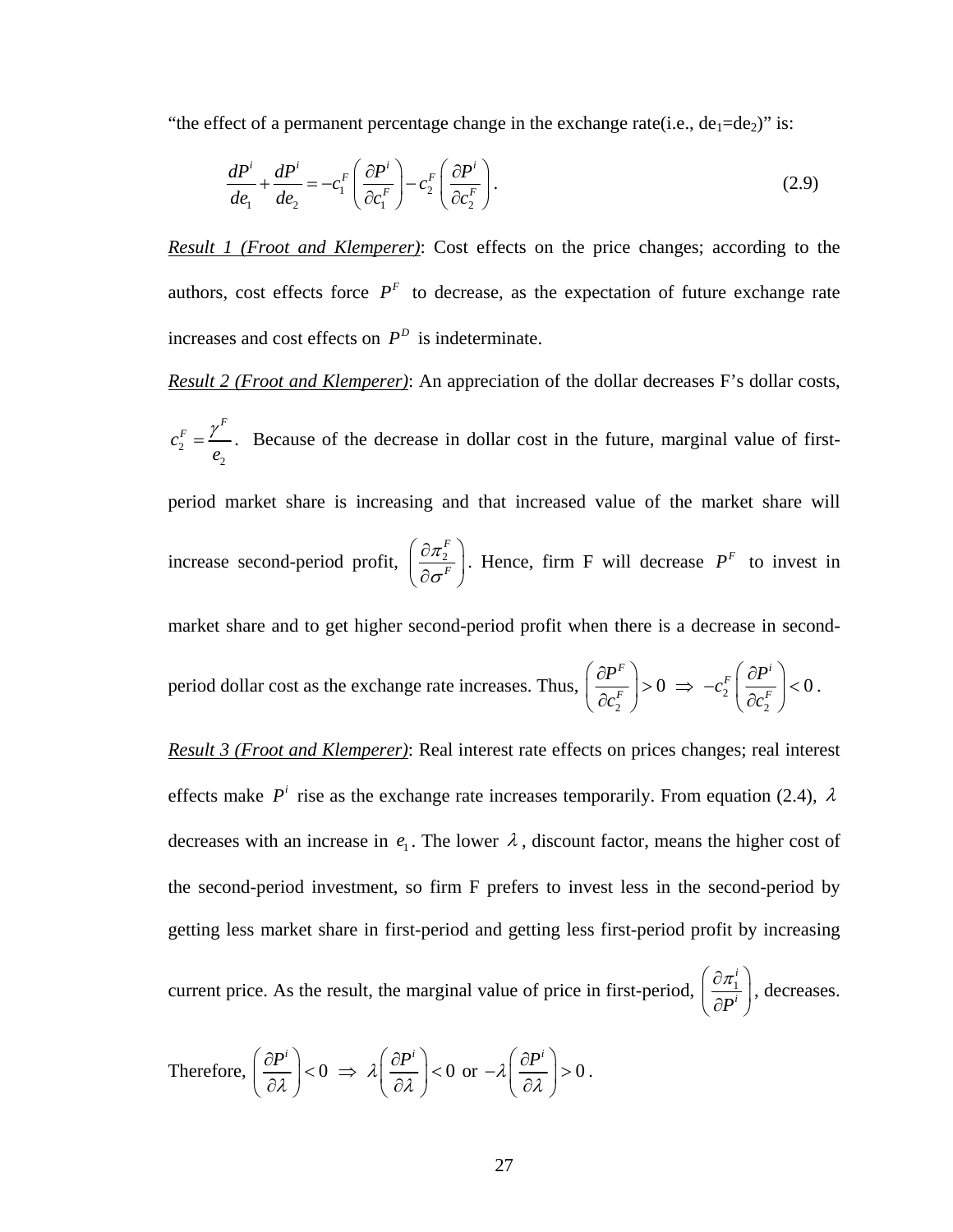*Result 4 (Froot and Klemperer)*: Temporary dollar appreciation and exchange rate pass-

through and PTM; from equation (2.7), we have cost effects,  $-c_1^{\prime}$ 1 0  $_F\left( \begin{array}{c} \partial P^i \end{array} \right)$ *F*  $c_1^F\left(\frac{\partial P}{\partial \rho}\right)$  $-c^{F}_{1}\Bigg(\frac{\partial P^{i}}{\partial c^{F}_{1}}\Bigg)$  $\big(\,\partial c_1^F\,\big)$ and real

interest rate effects,  $-\lambda \left( \frac{\partial P^i}{\partial \lambda} \right) > 0$  $-\lambda\left(\frac{\partial P^i}{\partial\lambda}\right)$  $> 0$ , thus if real interest rate effects dominate cost effects under temporary dollar appreciation, then the price of goods will increase instead of decreasing. Therefore, this model can explain hysteresis of import prices in the United States in 1980s with exchange rate changes. In this case, authors consider that PTM also occurs.

*Result 5 (Froot and Klemperer)*: Temporary and permanent exchange rate changes and exchange rate pass-through; when we compare equations (2.7) and (2.9), a foreign firm lowers its dollar price more when it expects that the exchange rate change is permanent than it does when it expects that the exchange rate is temporary. This is because there are only negative cost effects in the case of permanent exchange rate changes in equation (2.9) and there are negative cost effects and positive real interest rate effects in the case of temporary exchange rate changes in equation (2.7).

In summary, according to Froot and Klemperer (1989), when a foreign exporter believes that an appreciation of the dollar is temporary, the appreciation of the dollar increases the value of the current dollar profits expressed in the exporter's currency. Thus, an exporter will prefer to get a high current dollar profit rather than invest in market share for the future. An exporter will increase the dollar export price  $(P^F)$  in the U.S. market in the situation of the temporary appreciation of the dollar, instead of decreasing the dollar price. However, in the case of permanent dollar appreciation, an exporter will prefer to get a larger market share in the U.S. market in the future rather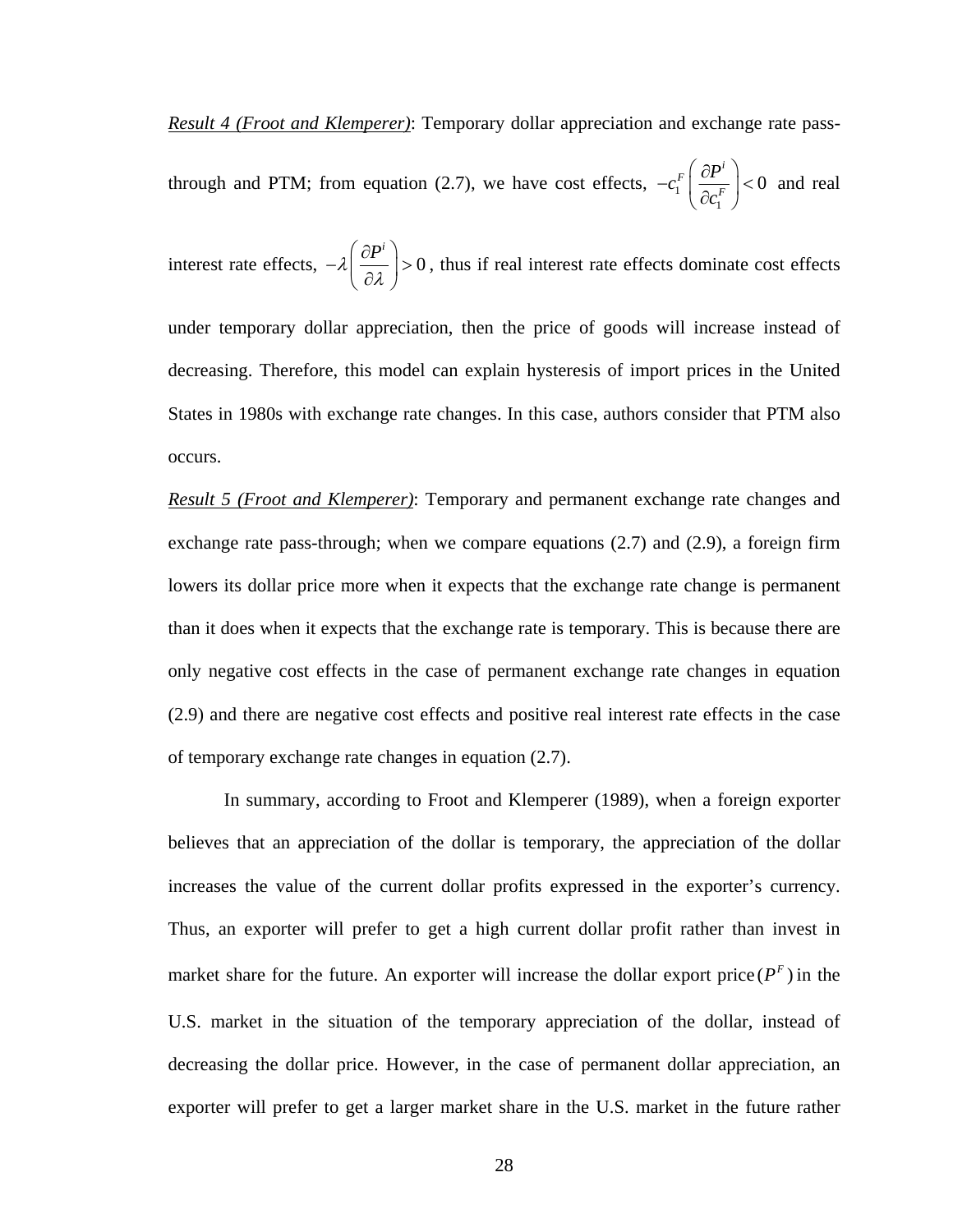than take the current dollar profit expressed in the exporter's currency. Therefore, an exporter will decrease the current export price  $(P^F)$  as quoted by the dollar.

Krugman (1989) also introduces a two-period model to conduct a dynamic analysis of PTM as well but he could not get a clear conclusion about the temporary and permanent effect on export prices. The profit function -- expressed in terms of the foreign firm's currency -- of a firm that sells a commodity in the U.S. market in two periods is:

$$
(e_1P_1-c^*) D_1(P_1) + \beta (e_2P_2-c^*) D_2(P_1,P_2),
$$

where  $D_1(P_1)$ ,  $D_2(P_2)$  is a first- and second-period demand respectively. \* \* 1  $\epsilon_2$  $\frac{c^*}{c}, \frac{c}{c}$ *e e* is the

foreign firm's marginal cost in dollars, and  $\beta$  is a discount factor. In Krugman (1989), the first-period demand function depends on the first-period price but second-period demand depends on the first-period price and the second-period price.  $e_1$  is a foreign firm's currency price over a dollar.

 To examine the effect of the expectation of exchange rate changes -- temporary or permanent -- on the export price, the author compares two cases, the effect of the  $e_1$  only on  $P_1$  -- when the exporter expects the exchange rate change is temporary -- and the effect of the  $e_1$  and  $e_2$  on  $P_1$  -- when the exporter expects the exchange rate change to be permanent. Krugman questions: which view -- that is, whether the exchange rate movements are temporary or permanent -- will decrease the current export price more? He concludes that the impact of temporary and permanent exchange rate on the export prices is ambiguous.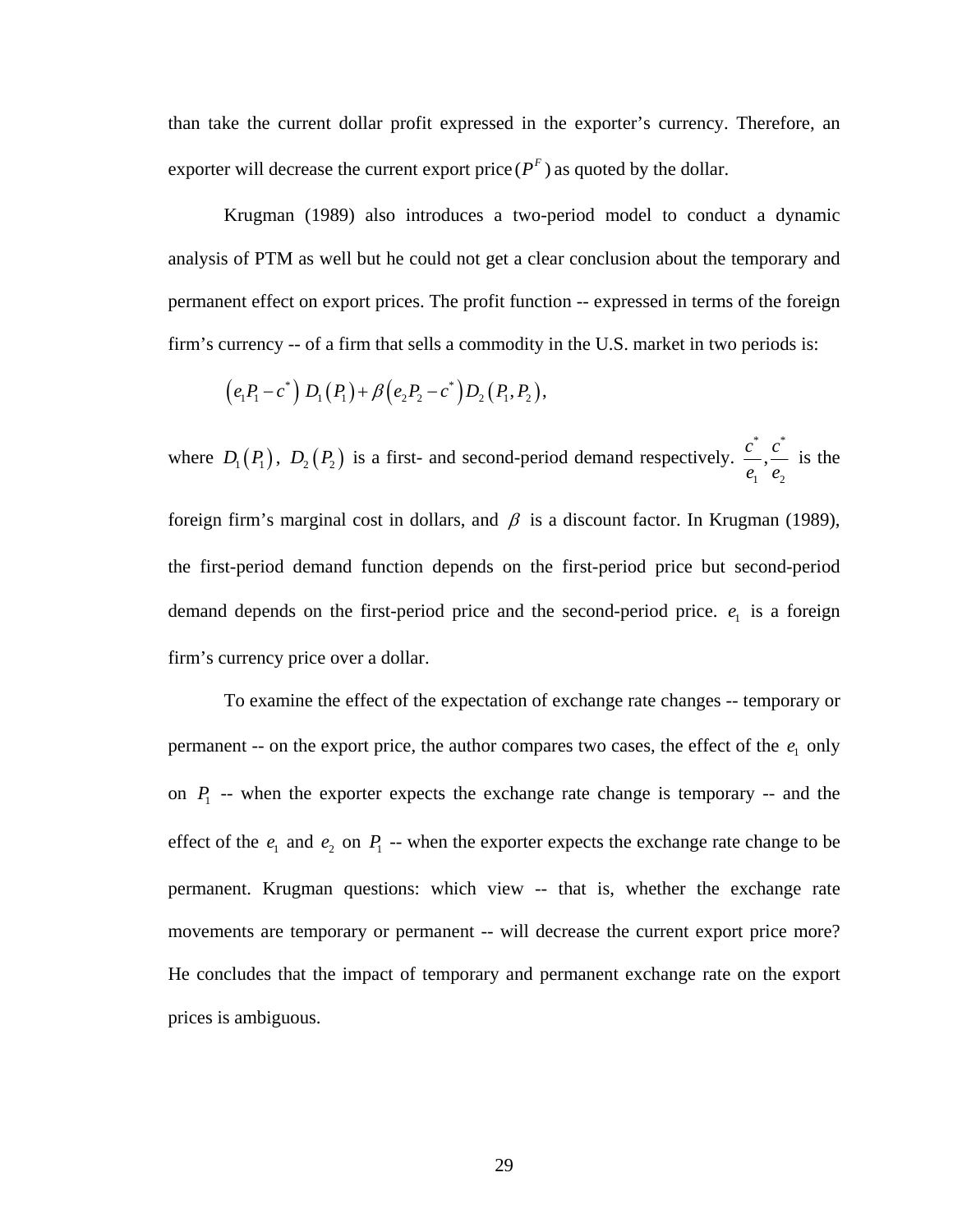#### *2.4.4 Supply Side Explanation*

For simplicity, most papers assume that marginal cost of production is constant. As the exchange rate varies, they investigate the effect that such movements will have on export prices. Knetter (1989) follows the same assumption, but admits that changes in the marginal cost of production occur over time. He attempts to distinguish changes in marginal cost induced over time from fluctuations in the markups caused by exchange rate changes empirically, in order to measure the net markup fluctuations that represent exporters' price discrimination across the destination markets as the exchange rate varies.

Krugman (1987) and Kasa (1992) identify the adjustment cost that is another factor. Kasa (1992) argues that the adjustment cost model explains an exporter's PTM more precisely than the demand-side analysis, which relies on the shape of the demand curve, market share, switching costs, brand loyalty, etc. in order to explain PTM, since adjustment costs is a more direct and intuitive factor affecting an export price in response to exchange rate movements.

Both authors suggest that the adjustment cost could be the additional factor that results because exporters expand overseas quickly or contract their product quantities. More specifically, Krugman (1987) identifies that marketing and distribution costs are more reasonable to consider as adjustment costs rather than transportation costs.

 Krugman (1987) and Kasa (1992) note that if a firm decreases the export price as measured in buyers' currency as much as buyers' currency appreciation against exporter's currency, the firm will face an increase in demand in a foreign export market. However, increasing the supply immediately causes adjustment costs for a firm. Therefore, if a firm believes that the exchange rate change is temporary, it will maintain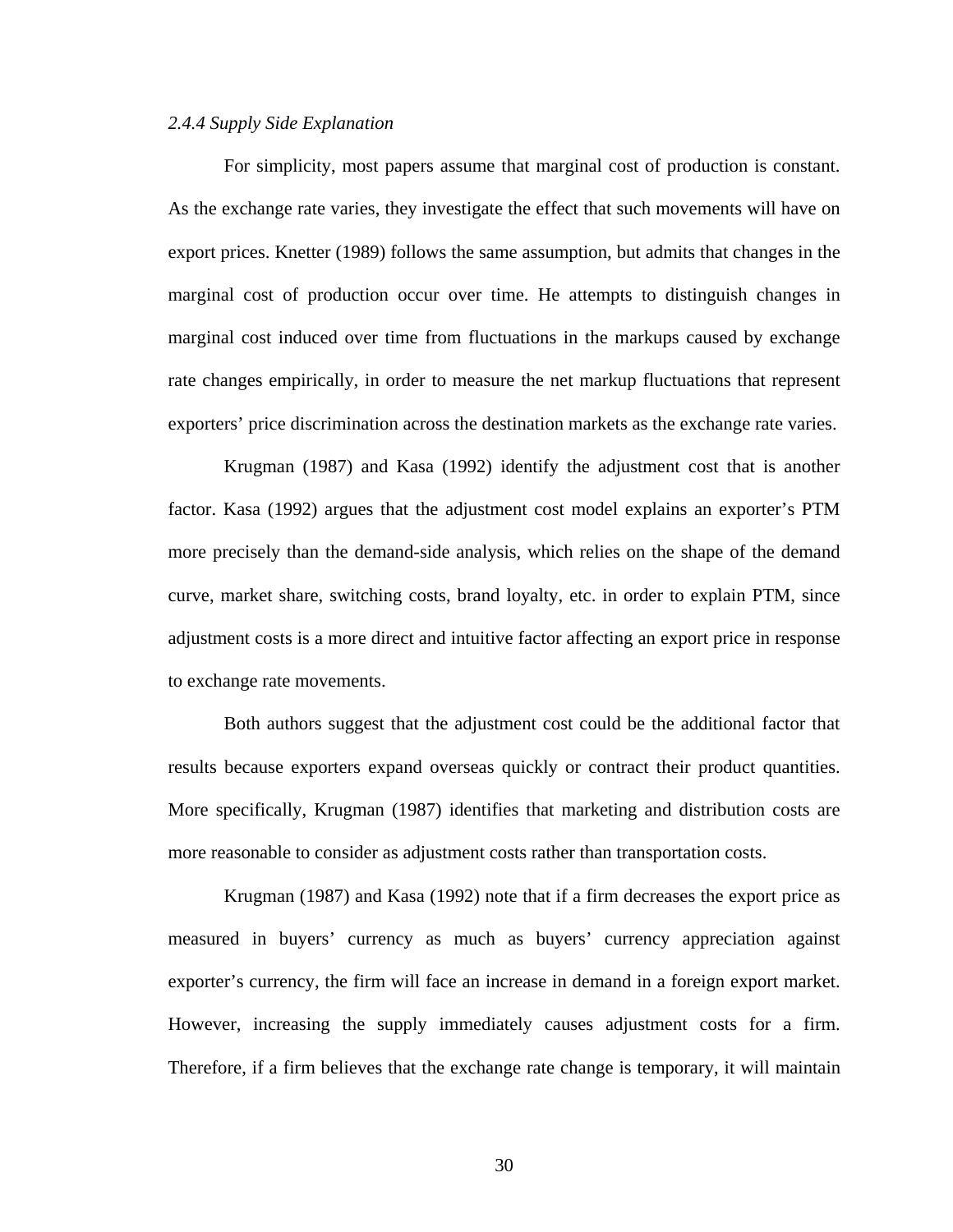the export price, or decrease the export price less than that implied by the exchange rate appreciation. Thus, a firm will not face a large increase in demand, allowing it to avoid a large supply increase, along with the endogenous change in adjustment costs. It is not worth paying adjustment costs to meet the temporary demand increase if the exchange rate movements are temporary. In this instance, a firm pursues PTM behavior if it believes the exchange rate fluctuation is temporary, using its static markups to smooth the temporary exchange rate changes.

In the case of permanent dollar appreciation, however, a firm will decrease the dollar export price and pay adjustment costs to increase the supply. Thus, the maintenance of an exporter's PTM behavior is determined not only by how long the exchange rate fluctuation has lasted, but also by the exporter's expectation of the persistence of exchange rate fluctuations.

Overall, Froot and Klemperer (1989) and Kasa (1992) propose dynamic analyses of PTM. Indeed, each sets of results share a similar spirit: a temporary appreciation of the dollar has a smaller effect on the export price than a permanent appreciation of the dollar. Thus, the exporter's PTM behavior can be observed when there is an expectation of temporary exchange rate changes.

Similar to the literature on adjustment costs, Ghosh and Wolf (1994) view menu cost as the reason that accounts for PTM and for incomplete ERPT. If a frequent price change incurs significant menu costs, the exporters will not reflect the exchange rate movements on the export price completely.

In contrast, Baldwin (1988) insists that the effect of the temporary exchange rate changes could have a permanent effect through the structure changes of economy on

31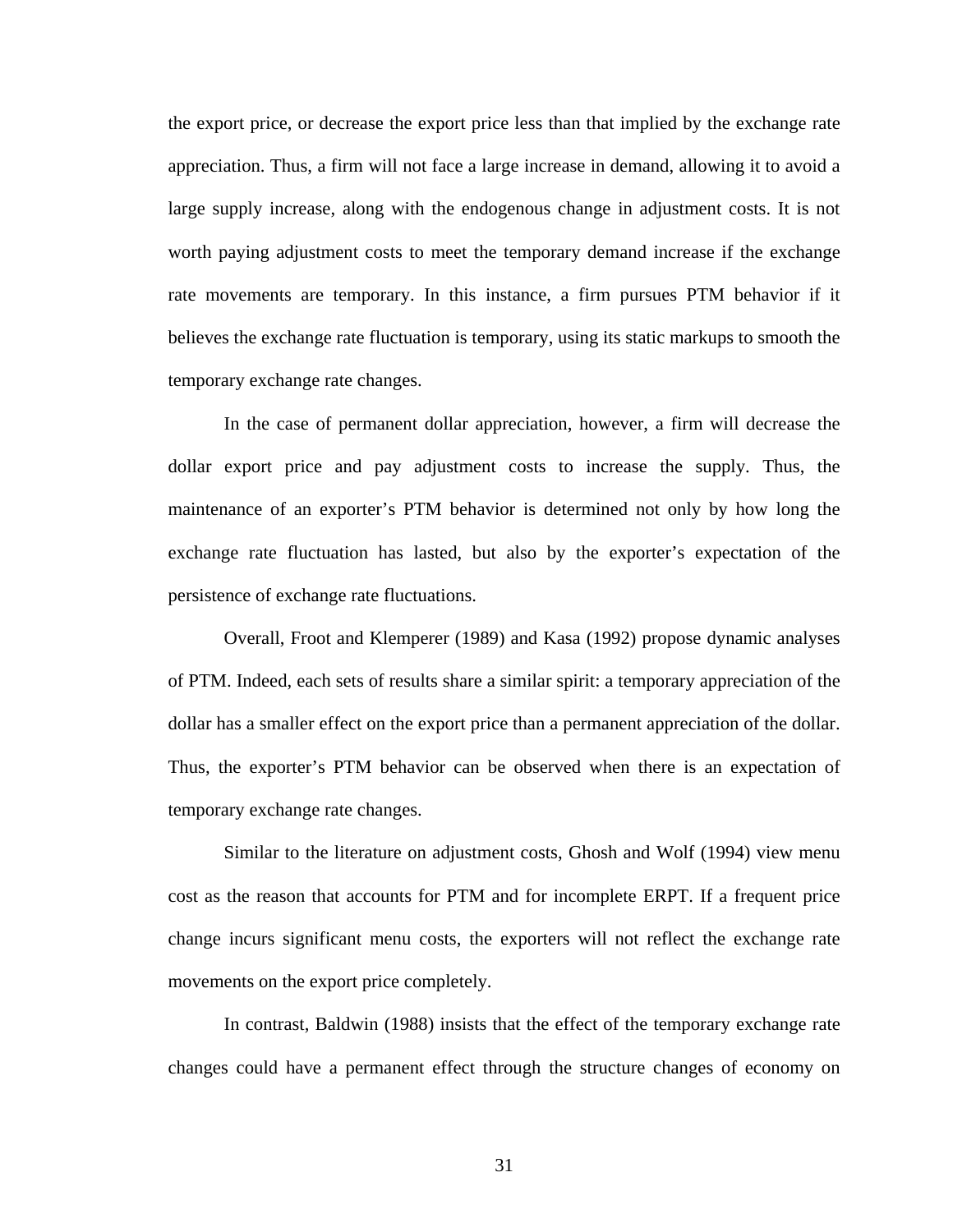import prices; more specifically, "hysteresis $14$  in import prices." The structural changes will be induced since a large appreciation of domestic currency will decrease the foreign cost in terms of domestic currency and will attract other firms to enter the industry and the firms will face more competition.<sup>[15](#page-40-1)</sup> Competition will lower the import price. So, even though the temporary appreciation is eliminated, firms will keep the price lower than they would have.

#### *2.5 Empirical Test of PTM*

 $\overline{a}$ 

The most serious problem in testing PTM explanations empirically is that there is lack of data available to measure a country's export and domestic prices across industries. Alternatively, it is hard to get the data that measure export prices of the same product in different export markets. Most commonly, unit values of aggregate price indices are used to do the empirical analysis, even though it cannot represent the exact export price or domestic price of a commodity.

Knetter (1993) chose large economies as the destination of exports to get more observations and to obtain more accurate unit value data -- total value of exports divided by the total quantity. He intended to get industries in which more than one of the four countries exports the product to other countries in the sample. This is difficult, however, because the industry classification code is hard to match across the countries. Knetter (1989) uses detailed seven-digit industry export data measured in unit values. In Froot and Klemperer (1989), the authors use highly disaggregated bilateral export unit value

<span id="page-40-0"></span> $14$  By this term, the author means, for example, that even though the temporary exchange rate shock is eliminated, the import price will not go back to the original level.

<span id="page-40-1"></span><sup>&</sup>lt;sup>15</sup> Knetter (1994) concluded that he could not find strong evidence that there was increased competition in the U.S. market as the dollar appreciated in large amount in the 1980s.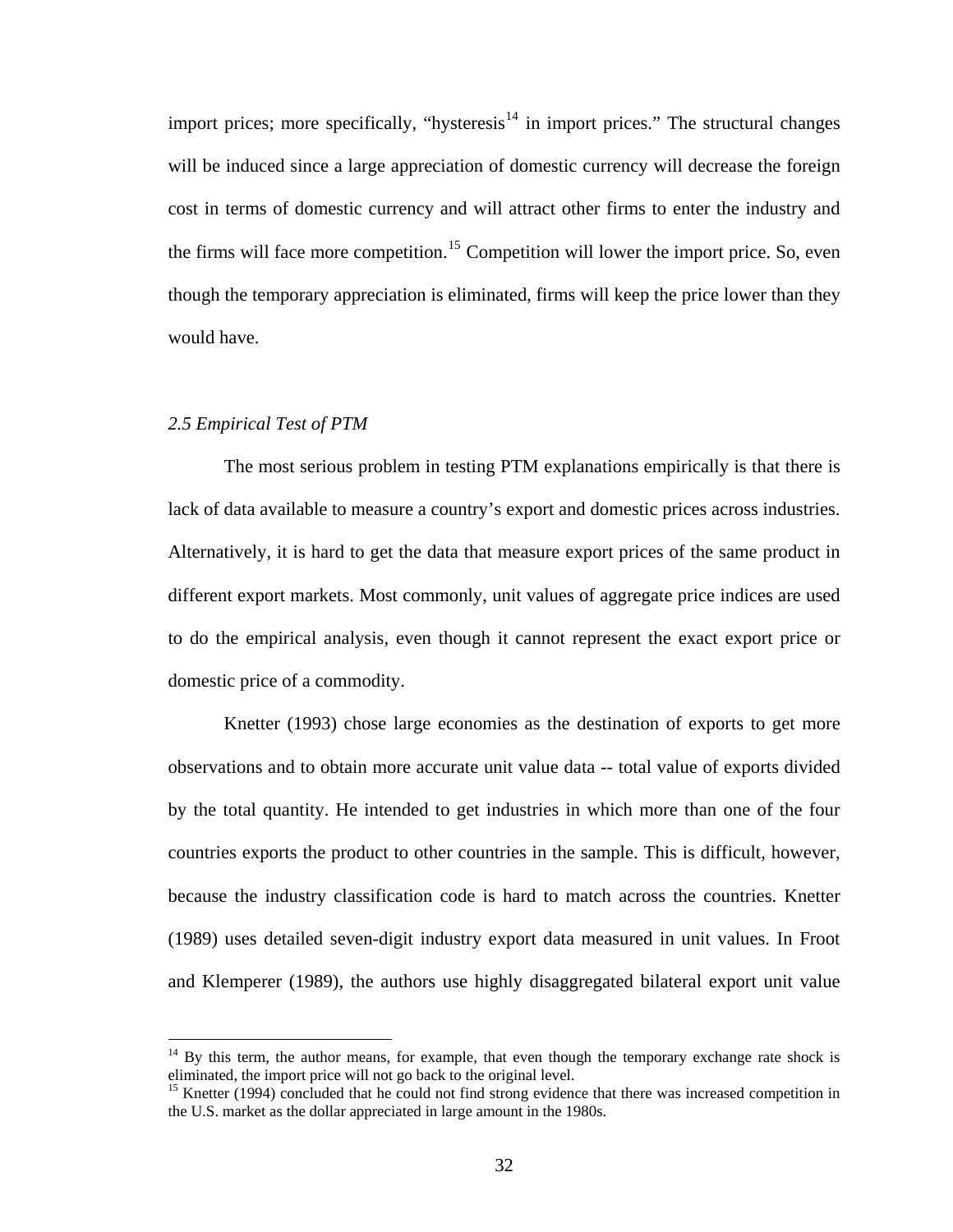data from the U.N. to get a measure of the changes in export prices. Kasa (1992) compares the import price differences of seven German products<sup>[16](#page-41-0)</sup> within the U.S. and Canada from 1978 to 1987. He presents evidence suggesting that the temporary component in the exchange rate increases the frequency of PTM. The author uses 120 monthly observations produced by the customs agencies in the U.S. and Canada to test the model. He argues that the data set contains narrowly defined commodities.<sup>[17](#page-41-1)</sup> He finds that the German export prices in the U.S. increased more than in Canada. The dollar appreciated against the Deutschmark; moreover, German exporters considered adjustment costs to be an important factor in both the U.S. and Canada, except in the sewing machine and shoe markets.

Marston (1990) uses data from the Bank of Japan, which contains export and domestic prices for disaggregated products to estimate PTM in the case of Japanese manufacturing firms in the 1980s. The author shows how the firms in selected industries<sup>[18](#page-41-2)</sup> responded to changes in the real exchange rate by varying their export prices relative to prices for the domestic market. He found strong evidence of the Japanese firms' PTM behavior as the real exchange rate changes in the U.S. market across 17 industries. Two notable exceptions are the small truck and camera industries. In addition, the Japanese firms responded less to the exchange rate change in their price when the yen depreciated than when the yen appreciated. Also, the Japanese firms' PTM behavior helped them protect their competitive position in the U.S. market.

 $\overline{a}$ 

<span id="page-41-0"></span> $16$  Cars, wine, beer, industrial sewing machines, suits, brass rods and leather footwear. p. 18. The authors chose these commodities because of the available data stability.

<span id="page-41-1"></span> $17$  Also, the author provided the problems of these data. p. 16.

<span id="page-41-2"></span><sup>&</sup>lt;sup>18</sup> Such as transport and tractor equipment, consumer goods.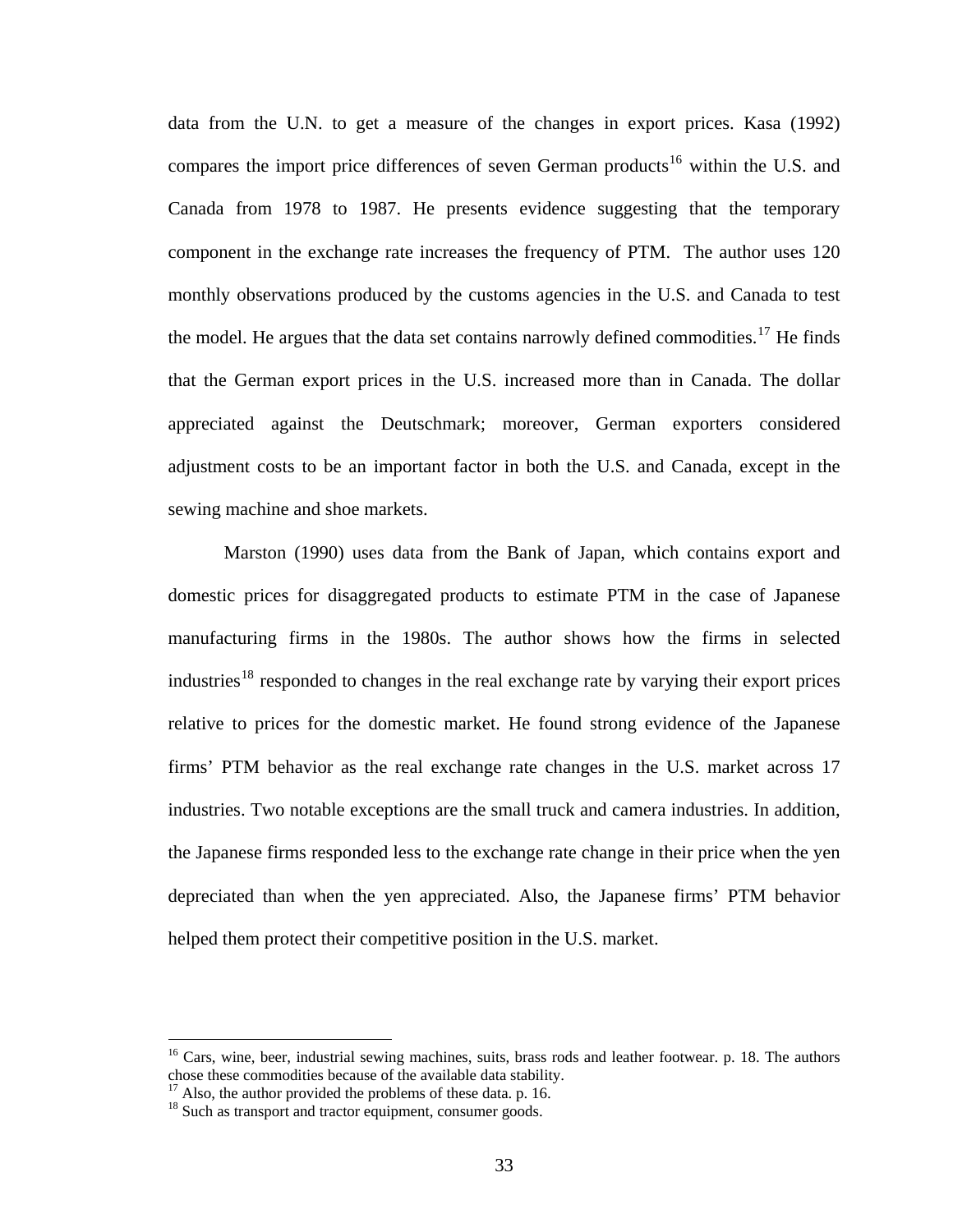Krugman (1987) uses the method below to measure, for example, German exporter's PTM behavior empirically:

Germany's export price in the U.S. - Germany's export price in other countries. Germany's export price in the U.S. - Other countries' export price in the U.S.

He uses the denominator to measure the real exchange rate changes. If Krugman's ratio equals zero, there is no PTM. Otherwise, the author concludes that there is exporters' PTM behavior. Krugman uses unit values of exports in 1980 and 1983 to create the price index in order to test the criteria of PTM above. The result shows 0.39 in the machinery and transport equipment industries and he concludes that there is PTM behavior by German exporters in the US market relative to other countries. The data shows, however, that there is no PTM behavior in other German export industries to the U.S.

Froot and Klemperer (1989) test the extent to which expectations of future exchange rate changes affected the degree of PTM in the 1980s. The authors focused on the measurement of the expected exchange rate changes, as well as on the relationship between the expected exchange rate changes and PTM in the U.S and other countries. To measure the degree of PTM, they considered foreign exporters' profit margins as real exchange rates changed. According to the authors, the trends found in foreign exporters' profit margins almost follow that of the real value of the dollar, meaning there is perverse movement of export price in the U.S. as the real exchange rate changes: in other words, as dollar value increases, the dollar import price increases and foreign exporters' profit margin increases as well with constant marginal cost assumption.

In order to measure expected exchange rate changes,<sup>[19](#page-42-0)</sup> Froot and Klemperer uses interest rate differentials and survey data.<sup>[20](#page-42-1)</sup> The authors argue that these data demonstrate

<span id="page-42-1"></span> $\overline{a}$ 

<span id="page-42-0"></span><sup>&</sup>lt;sup>19</sup> See more about exchange rate expectations in Ito (1990).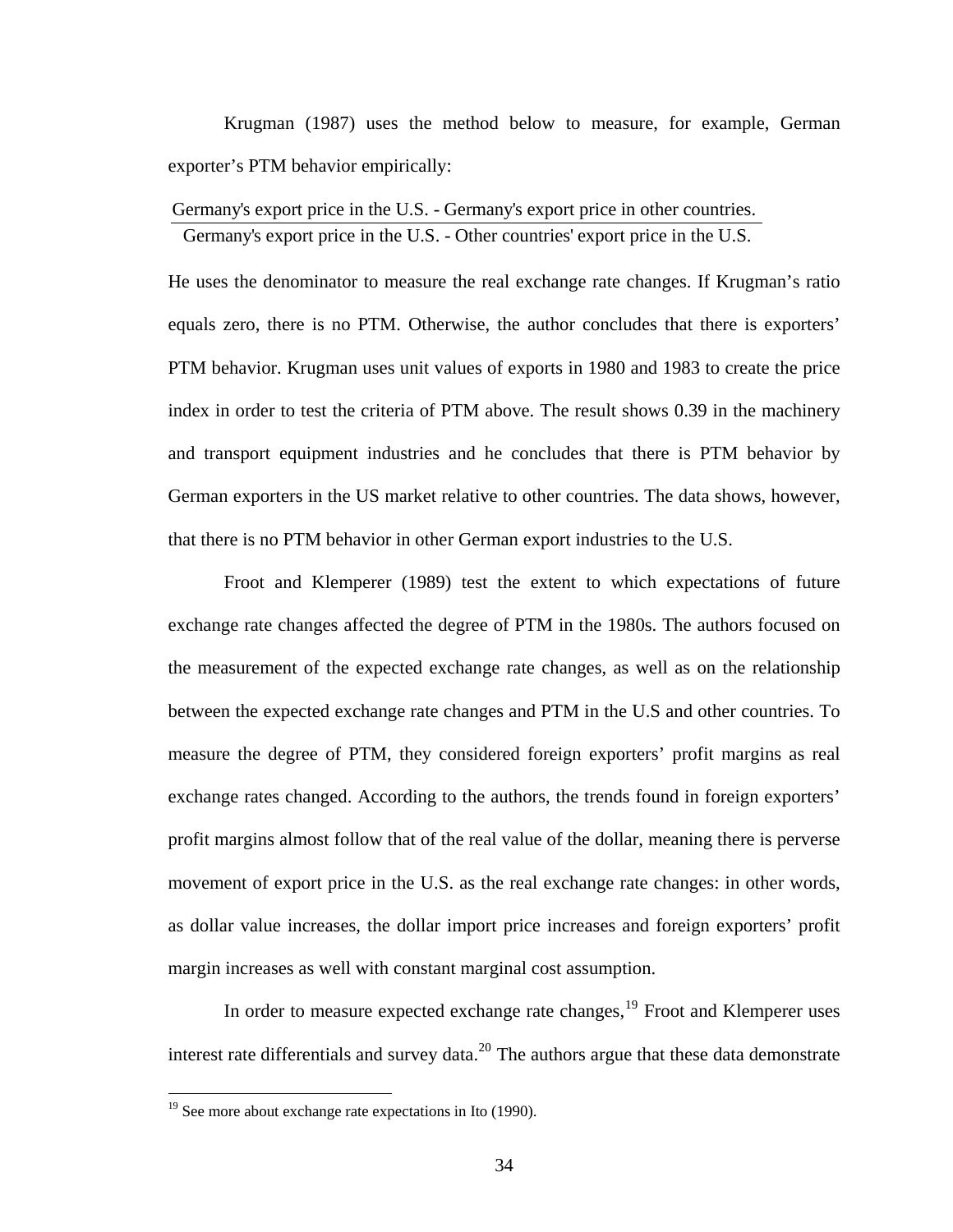that exporters viewed the exchange rate changes in the 1980s as a temporary phenomenon. If exporters expected the appreciation of the dollar in the 1980s to be temporary, then according to the market-share model of Froot and Klemperer, exporters should have taken high-profit margins from the temporary exchange rate changes. The authors performed ordinary least squares (OLS) using these interest-rate differentials and survey data to test their model.

$$
\Delta p_t^{i,UK,US} - \Delta p_t^{i,UK,JA} = \beta_1 \Delta E_t \left( \Delta e_{t+1}^{US,JA} \right) + \beta_2 \Delta e_t^{US,JA} + \varepsilon_t^{i,US,JA},
$$

dollar/yen rate.  $\Delta E_t \left( \Delta e_{t+1}^{US, JA} \right)$ ; and the percentage-point change from period t-1 to t in where *i*; *i* th industry  $\Delta e_i^{US,IA}$ ; the change from period t-1 to t in the log of the real expected depreciation of the real dollar/yen rate over the following period.<sup>[21](#page-43-0)</sup>

The authors argue that  $\Delta p_i^{i, UK, US} - \Delta p_i^{i, UK, JA}$ , the differential effect of exchange rate changes on foreign exporters' prices in different markets, gives a more precise result of PTM from expected depreciations.

Using the empirical test, Froot and Klemperer conclude that there is no PTM and perfect exchange rate pass-through is evident when there is permanent exchange rate change. They could not find evidence to support the notion that PTM depends on the expectation of future dollar depreciation. In short, they conclude that the evidence on PTM is fragile.

Knetter (1993) introduces the following empirical framework to study PTM behavior in several different export markets, using the annual value and quantity of exports in the U.S., the U.K., Japan, and Germany:

 $\overline{a}$ 

 $20$  The nominal interest differential between U.S and foreign eurocurrency deposits and survey data on exchange rate expectations from 1982-1985. p. 645.

<span id="page-43-0"></span> $21$  Froot and Klemperer (1989) p. 647.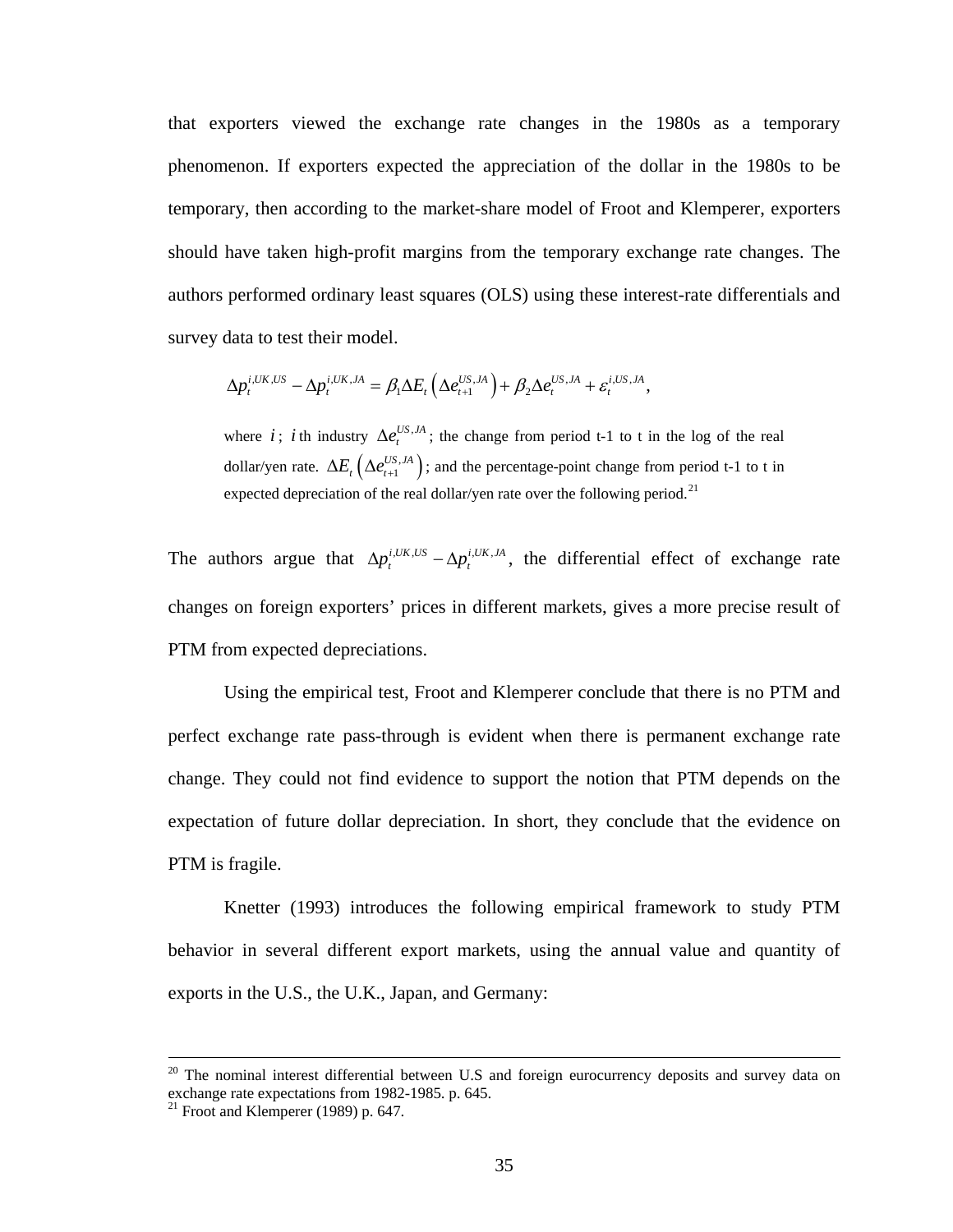$$
\Delta p_{it} = \theta_t + \beta_i \Delta x_{it} + \varepsilon_{it},
$$

where *p* is the log of the export price and *x* is the log of the destination-specific exchange rate -- the number of buyer's currency over a seller's currency. He estimates  $\theta$ , and  $\beta_i$ . The author considers that  $\theta_i$  will vary over time by changes in exporters' marginal costs.

In the case of a competitive market,  $\beta_i = 0$  shows that a change in currency values would be fully passed through to the buyer and no LCPS would exist. In contrast, with  $\beta_i$  <0, the evidence is consistent with LCPS. In other words, depreciation of buyers' currency decreases sellers' markup and appreciation decreases sellers' markup. Finally, with  $\beta_i$  >0, the evidence is consistent with the notion that destination-specific markup adjustment amplifies the effect of the exchange rate changes on the price in units of the buyer's currency.

However, if the exporter is a monopolist, the value of  $\beta$  is determined by the convexity of the demand schedule in the destination market: for example,  $\beta_i = 0$  means constant elasticity with respect to price and no LCPS;  $\beta_i$  <0 indicates less convex demand and the existence of LCPS. Therefore, from the value of  $\beta_i$ , we can infer how responsive the consumers are to various price levels in the goods market as well.

Three important empirical results of the paper by Knetter (1993) are: First, the market in which the exporters sell the products is not important in determining the existence of PTM behavior. Actually, Japanese exporters did apply the same PTM behavior to the U.S. market as with other markets. Second, the exporters of the four countries (U.S., U.K., Germany and Japan) in the same industry exhibit similar PTM as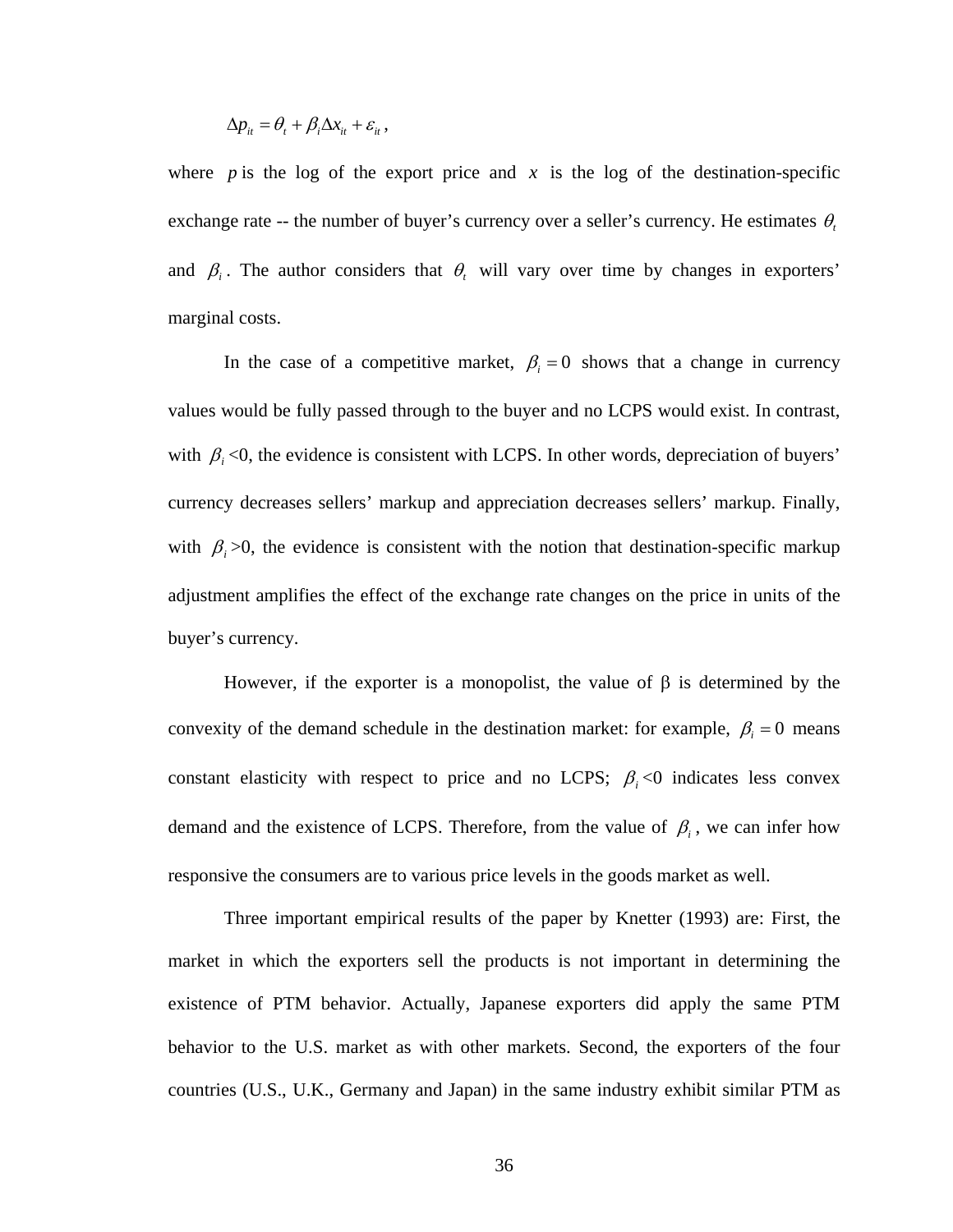the exchange rate changes. Thus, Knetter (1993) concludes that industry is important to explaining the pattern of PTM behavior. Third, after mixing all the industries, the exporters in the U.S. and U.K. exploit different PTM according to the particular industry to which the exporters belong. However, those in Germany and Japan exhibit PTM no matter what the industry. For all the industries of each country, the degree of markupadjustment as the exchange rate fluctuates is about 36 percent for German and British exporters, about 48 percent for Japanese exporters and zero percent for US exporters.

Knetter (1989) tries to separate the marginal cost changes from the markup changes empirically in order to measure more precise markup changes as the exchange rate changes and to examine the exporters' price discrimination according to the destination markets. The author uses a "fixed-effects regression model":

$$
\ln P_{it} = \theta_t + \lambda_{it} + \beta_i \ln S_{it} + U_{it},
$$

 $\theta_t$  = time effect,  $\lambda_i$  = country effect,  $U_i$  = regression disturbance,

where time effect indicates the price changes that all the countries have in each period. Country effect is country-specific changes as exchange rate changes measuring the markups.

 The author reaches similar conclusions to those in Knetter (1993); U.S. exporters are not responding through price changes according to the exchange rate changes sensitively. However, the paper provides strong evidence that German exporters do not reflect exchange rate changes to dollar prices in the U.S. market.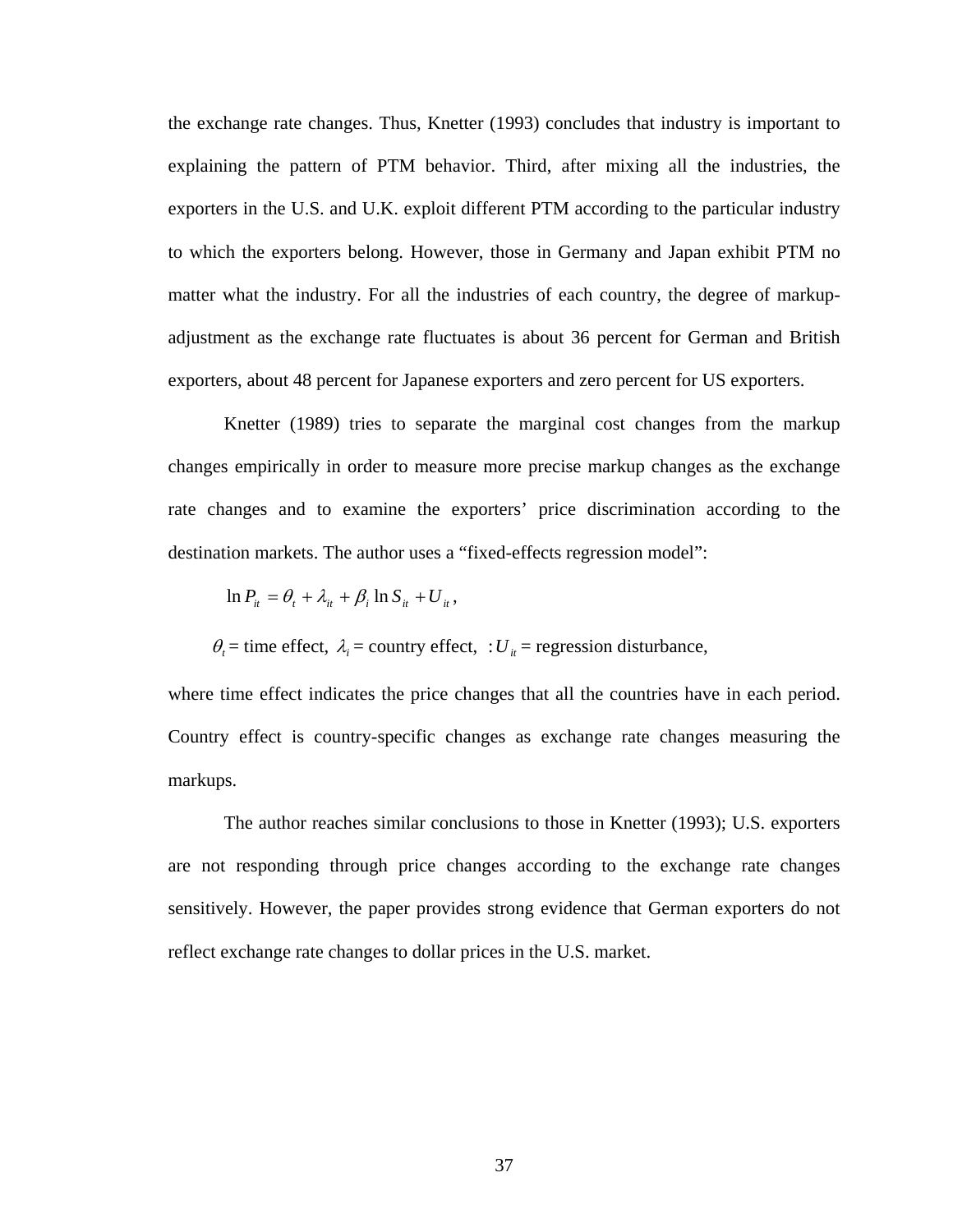## **CHAPTER 3**

## **THE MODEL**

In the model economy, the firms choose output levels as the exchange rate changes, taking the market demand as given. And then the market demand determines the price in a country based on the output levels. I measure the impact that movements in the exchange rate have on the equilibrium price. Initially, I focus on the existence of the PTM. More specifically, I derive the conditions under which PTM exists. Basically, I presume that the output level is the factor that can account for why exporters behave according to PTM. Output level is determined endogenously in the model, depending on the exchange rate and the cost of production that maximizes the exporters' profit that is expressed in its own currency. Output level will affect the price of the goods because it enters into the inverse demand function. The implication is that prices are affected by the exchange rate through the output level. In other words, the profit-maximizing prices in the domestic market and in the foreign market contain the exchange rate, as well as the cost of production. Thus, it is possible to directly obtain the exchange-rate elasticity of the domestic price and the exchange-rate elasticity of the export price. I use the ratio of the exchange-rate elasticity of the export price to that of the domestic price in order to investigate the existence of exporters' PTM behavior between the domestic market and the foreign market.

The model economy gives means of understanding the existence of PTM and provides an explicit method to test the existence of PTM with the reduced form of the exchange rate and the cost of production.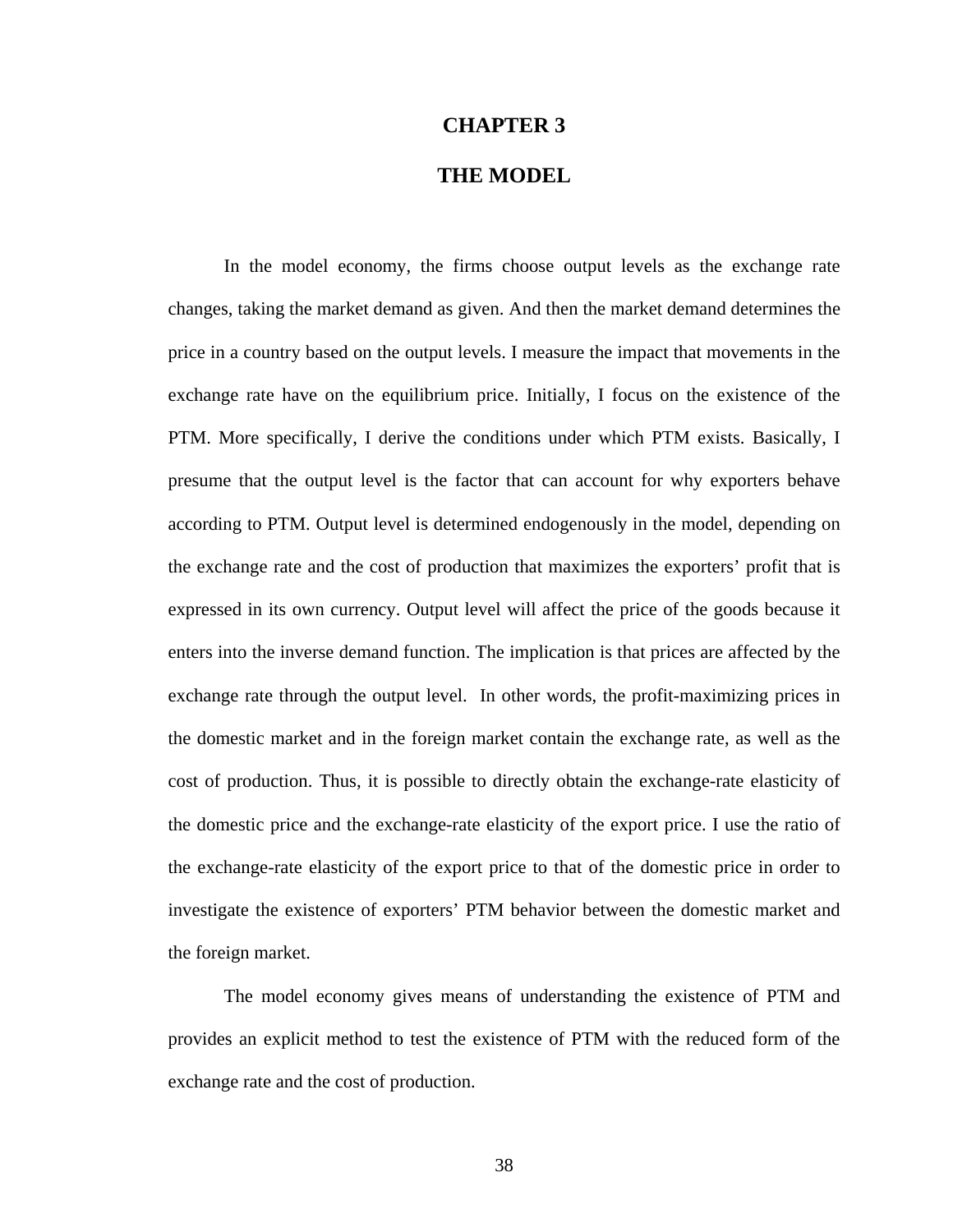## *3.1 Assumptions*

There are two countries, denoted A and B, and each country has one firm. For simplicity, I refer to these as firm A and firm B, respectively. Each firm produces one good and the goods are similar; more specifically, goods A and B are near-perfect substitutes. This is the two-way trade model. Both firms sell their products in both their own domestic market and foreign market. Firms charge the local-currency price in the foreign market. The consumers in both countries have the same preferences for the goods. We assume that each firm faces a linear demand curve for the product in both the domestic and the foreign market and unit cost of production. Each firm produces the goods only in the domestic market, excluding the case of outsourcing production in other countries. The exchange rate is given exogenously. These two firms maximize their own currency value of the profits.

#### *3.2 The Model*

Firm A maximizes the profits -- expressed in its own currency -- as follows:

$$
\max \ \pi^{A} = P^{A}q^{AD} + eP^{B}q^{AB} - C^{AD}q^{AD} - C^{AB}q^{AB}
$$
\n
$$
= \left[a - q^{AD} - q^{BA}\right]q^{AD} + e\left[a - q^{BD} - q^{AB}\right]q^{AB} - C^{AD}q^{AD} - C^{AB}q^{AB} \quad (1)
$$

Firm B maximizes the profits -- expressed in its own currency -- as follows:

$$
\max \ \pi^{B} = P^{B} q^{BD} + \frac{1}{e} P^{A} q^{BA} - C^{BD} q^{BD} - C^{BA} q^{BA}
$$
\n
$$
= \left[ a - q^{BD} - q^{AB} \right] q^{BD} + \frac{1}{e} \left[ a - q^{AD} - q^{BA} \right] q^{BA} - C^{BD} q^{BD} - C^{BA} q^{BA} \tag{2}
$$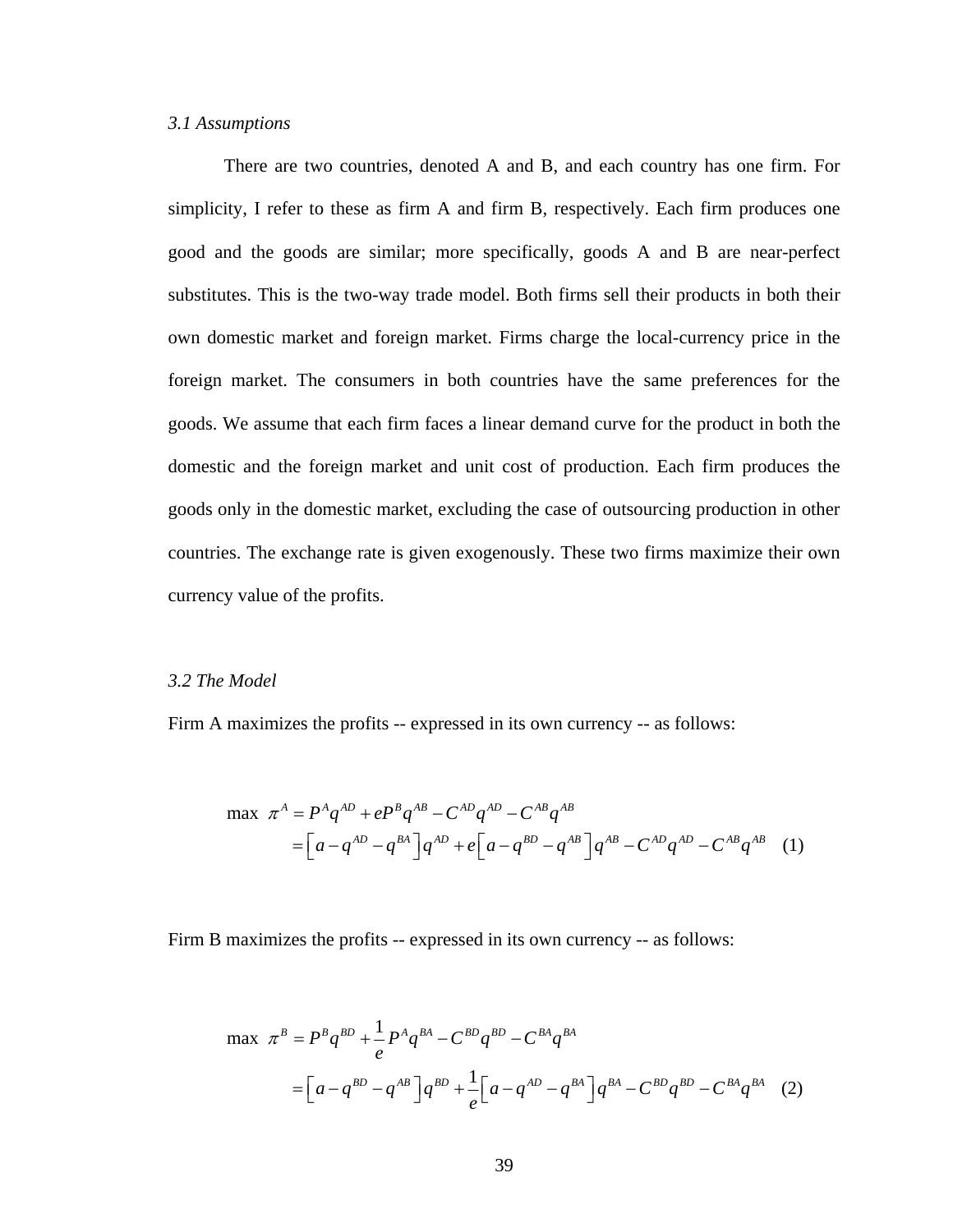where  $P^{i}$  ( $i = A, B$ ) denotes the price of the products that are sold in country *i* and is an inverse demand function of  $Q^{i}$  ( $i = A, B$ ). For simplicity, I assume that the demand curve, which each firm faces in both its domestic and foreign market, is a linear demand curve, and that consumers have the same preferences across countries:

$$
P^A = a - Q^A
$$
  
\n
$$
P^B = a - Q^B, \qquad a \text{ in both equations is constant and } a > 0.
$$

Firms A and B charge the price of  $P^A$  in country A to sell the product.  $P^A$  is expressed in country A's currency. Firms A and B charge the price of  $P^B$  in country B to sell the product.  $P^B$  is in terms of country B's currency. Thus, each firm imposes the localcurrency price as an export price. In other words, firm A charges  $P^A$  in the domestic market in its own currency and  $P^B$  in the foreign market (country B) in country B's currency. Firm B charges  $P^B$  in the domestic market in its own currency and  $P^A$  in the foreign market (country A) in country A's currency.  $Q^i$  is the total quantity of the goods supplied by firm A and B to country  $i$  ( $i = A, B$ ). The total quantity supplied to country A is  $O^A$  :

 $Q^{A} = q^{AD} + q^{BA}$ .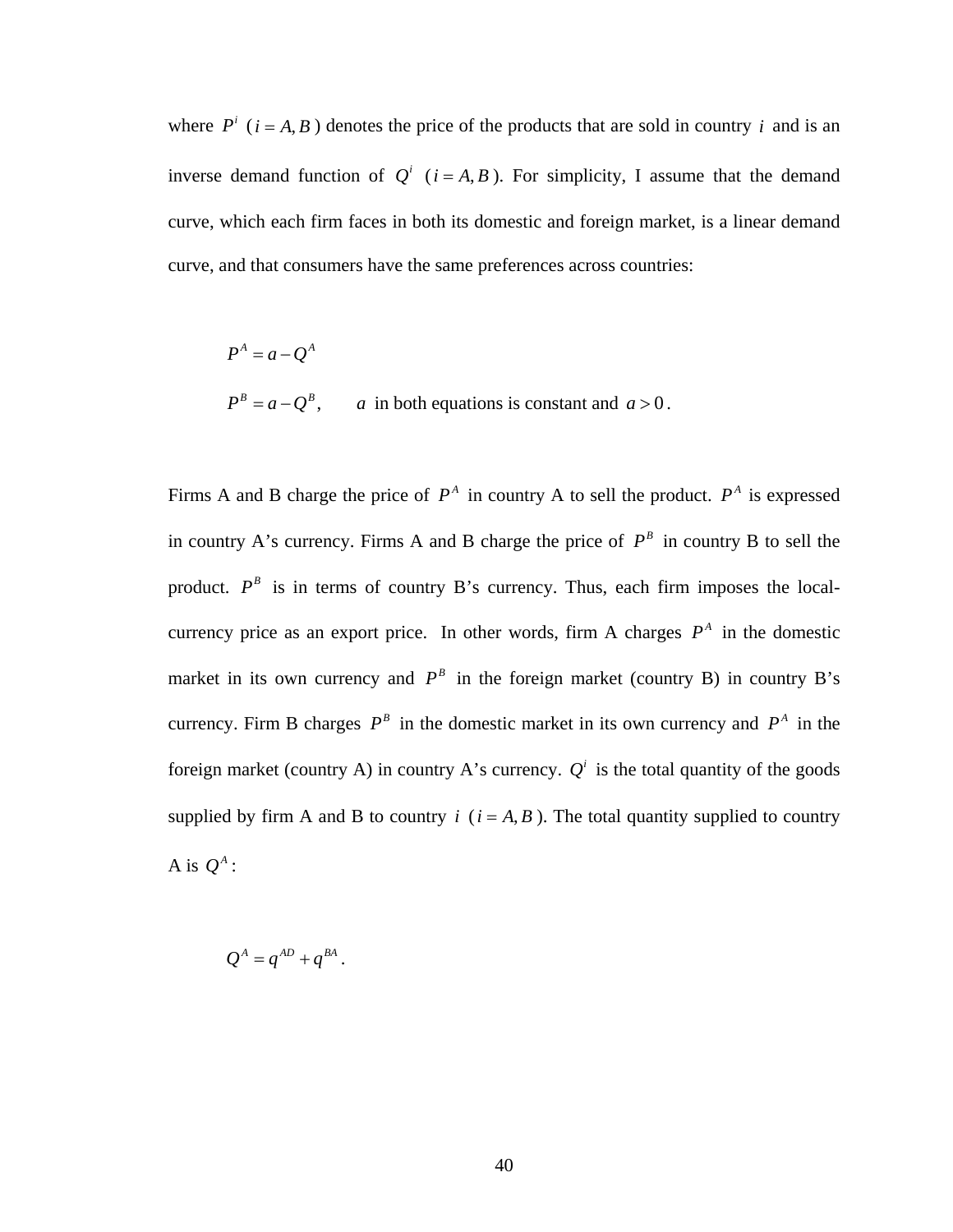$q^{AD}$  is the quantity of the product produced by firm A and sold in the domestic market.  $q^{BA}$  is the quantity of the product produced by firm B and sold in country A. In the case of country B, the total quantity supplied to country B is  $Q^B$ :

$$
Q^B = q^{BD} + q^{AB}.
$$

Similarly,  $q^{BD}$  is the quantity of the output produced by firm B and sold in the domestic market.  $q^{AB}$  is the quantity of the good produced by firm A and sold in country B. Therefore, we can rewrite  $P^A$  and  $P^B$  as follows:

$$
P^{A} = a - Q^{A} = a - q^{AD} - q^{BA}, \text{ where } Q^{A} = q^{AD} + q^{BA}, a > 0
$$
 (3)

$$
P^{B} = a - Q^{B} = a - q^{BD} - q^{AB}, \text{ where } Q^{B} = q^{BD} + q^{AB}, \quad a > 0.
$$
 (4)

 $P^A$  is the function of the output level of  $q^{AD}$  and  $q^{BA}$  and  $P^B$  relies on the output level of  $q^{BD}$  and  $q^{AB}$ . The nominal exchange rate is denoted by e and given exogenously. It represents the units of country A's currency per unit of country B's currency:

$$
e = \frac{A's \; \text{currency}}{B's \; \text{currency}}.\tag{5}
$$

Firm A charges  $P^A$  and sells the quantity of  $q^{AD}$  in the domestic market; thus  $P^A q^{AD}$  is the revenue that firm A gets from the domestic market. Firm A charges  $P^B$  and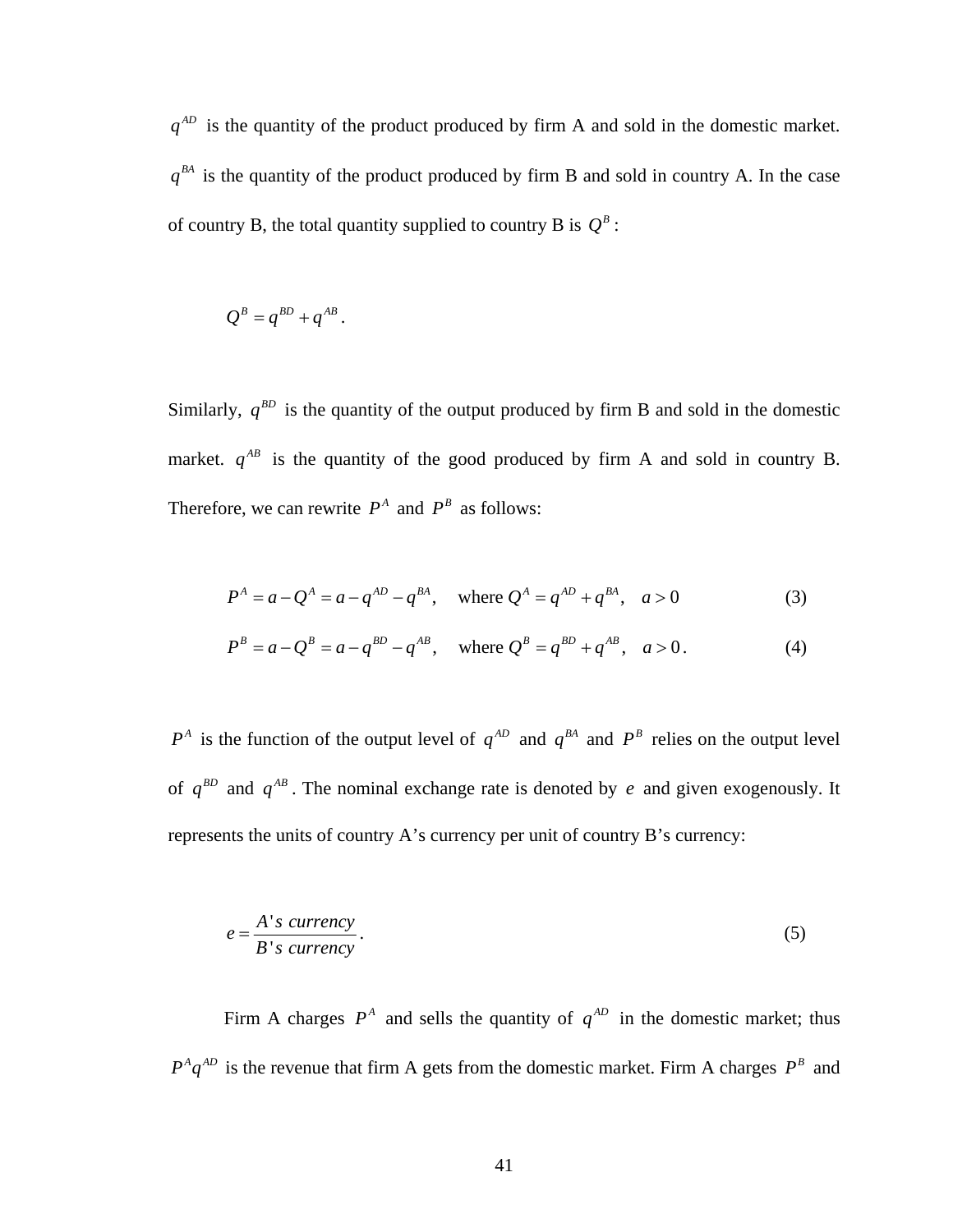sells  $q^{AB}$  in the foreign market, so  $e^{p^B}q^{AB}$  is the revenue that firm A will earn in the foreign market in terms of country A's currency. As the result, the total revenue that firm A can achieve in terms of its own currency is  $P^A q^{AD} + eP^B q^{AB}$ . And, as firm B charges  $P^B$  and sells the quantity of  $q^{BD}$  in the domestic market, firm B will earn the revenue  $P^B q^{BD}$  in the domestic market. Firm B charges  $P^A$  and sells the quantity of  $q^{BA}$  in the foreign market; therefore, firm B will get the revenue,  $\frac{1}{x}$ e  $P^A q^{BA}$  from the foreign market expressed in country B's currency. In consequence, the total possible revenue for firm B in terms of its own currency is  $P^B q^{BD} + \frac{1}{2}$ e  $P^B q^{BD} + \frac{1}{\tau} P^A q^{BA}$ .

The costs of the production for each firm are expressed in terms of its own currency, assuming as well that each firm produces the goods in the domestic market excluding the case of outsourcing production in other countries.  $C^{AD}$  is the unit cost to produce  $q^{AD}$ , and  $C^{AB}$  is the unit cost to produce  $q^{AB}$ . The model assumes that  $C^{AD}$  and  $C^{AB}$  are different because selling the product in a foreign country requires costs, such as transportations cost.  $C^{AT}$  is the total cost to firm A to produce  $q^{AD}$  and  $q^{AB}$ . The unit cost of  $C^{BD}$  for country B to produce  $q^{BD}$  and  $C^{BA}$  to produce  $q^{BA}$  are different.  $C^{BT}$  is the total cost to firm B to produce  $q^{BD}$  and  $q^{BA}$ . However, the total cost of  $C^{AT}$  and  $C^{BT}$  are the same and I designate this as C:

$$
C^{AT} = C^{AD}q^{AD} + C^{AB}q^{AB}, \qquad C^{AD} \neq C^{AB}, \qquad C^{AD}, C^{AD} > 0
$$
 (6)

$$
C^{BT} = C^{BD}q^{BD} + C^{BA}q^{BA}, \qquad C^{BD} \neq C^{BA}, \qquad C^{BD}, C^{BA} > 0 \tag{7}
$$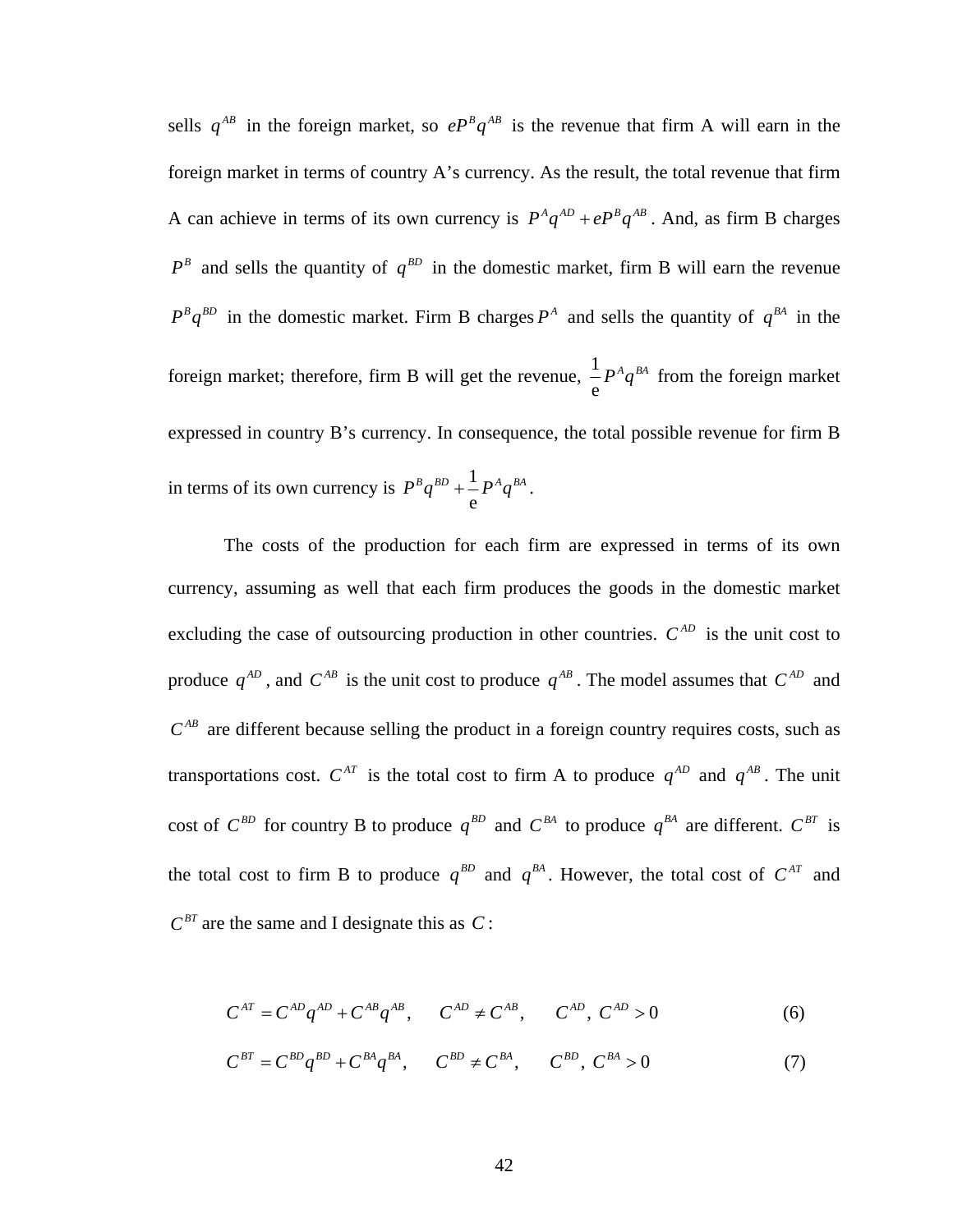$$
C^{AT} = C^{BT} = C \tag{8}
$$

From equations (1) and (2), let us take the first-order conditions in order to get the equilibrium prices and quantities for countries A and B.

The first-order conditions with respect to  $q^{AD}$ ,  $q^{AB}$ ,  $q^{BD}$  and  $q^{BA}$  are respectively:

$$
\frac{\partial \pi^A}{\partial q^{AD}} = a - 2q^{AD} - q^{BA} - C^{AD} = 0, \qquad q^{AD} = \frac{a - q^{BA}}{2} - \frac{C^{AD}}{2} \tag{9}
$$

$$
\frac{\partial \pi^A}{\partial q^{AB}} = e(a - q^{BD}) - 2eq^{AB} - C^{AB} = 0, \qquad q^{AB} = \frac{a - q^{BD}}{2} - \frac{C^{AB}}{2e}, \qquad (10)
$$

$$
\frac{\partial \pi^B}{\partial q^{BD}} = a - 2q^{BD} - q^{AB} - C^{BD} = 0, \qquad q^{BD} = \frac{a - q^{AB}}{2} - \frac{C^{BD}}{2}, \qquad (11)
$$

$$
\frac{\partial \pi^B}{\partial q^{BA}} = \frac{1}{e}(a - q^{AD}) - \frac{2}{e}q^{BA} - C^{BA} = 0, \qquad q^{BA} = \frac{a - q^{AD}}{2} - \frac{eC^{BA}}{2}.
$$
 (12)

The above four equations show the profit-maximizing conditions -- marginal revenue equals marginal cost -- when each firm A and B produces. From the four equations, equilibrium quantities are derived in both countries:

$$
q^{AD^*} = \frac{a}{3} + \frac{eC^{BA}}{3} - \frac{2C^{AD}}{3}, \quad \text{if } a + eC^{BA} > 2C^{AD}, \ q^{AD^*} > 0 \tag{13}
$$

$$
q^{AB^*} = \frac{a}{3} + \frac{C^{BD}}{3} - \frac{2C^{AB}}{3e}, \quad \text{if } e(a + C^{BD}) > 2C^{AB}, \ q^{AB^*} > 0 \tag{14}
$$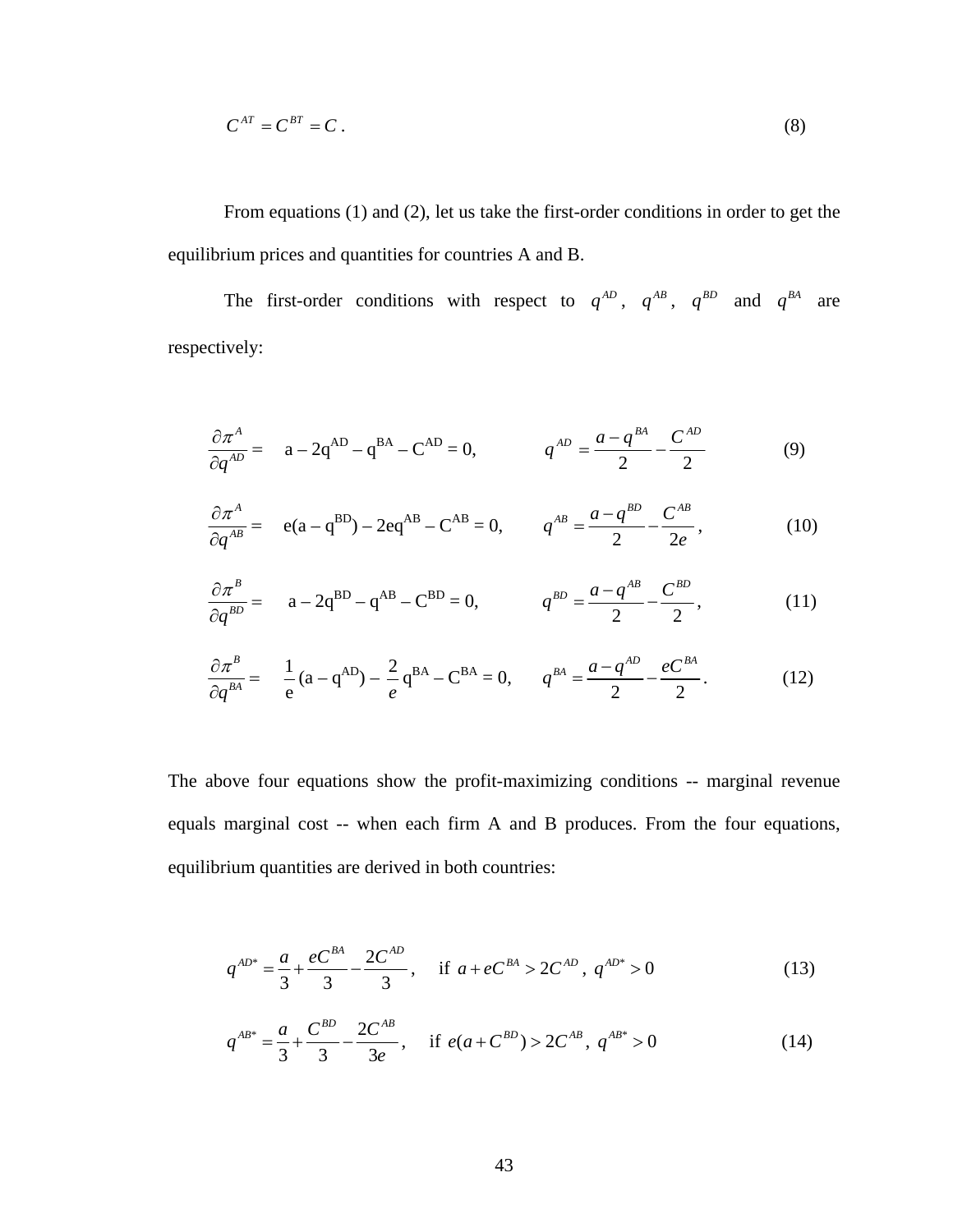$$
q^{BD^*} = \frac{a}{3} + \frac{C^{AB}}{3e} - \frac{2C^{BD}}{3}, \quad \text{if } ae + C^{AB} > 2e^{BD}, \ q^{BD^*} > 0 \tag{15}
$$

$$
q^{BA^*} = \frac{a}{3} + \frac{C^{AD}}{3} - \frac{2eC^{BA}}{3}, \quad \text{if } a + C^{AD} > 2eC^{BA}, \ q^{BA^*} > 0. \tag{16}
$$

Each firm's output level in the domestic market and the foreign market relies on the exchange rate and not only its own cost of production but also the other firm's production cost. Firm A's domestic output level  $(q^{AD^*})$ , for example, is determined by the exchange rate (*e*), firm A's cost of production for the goods in country A ( $C^{AD}$ ) and firm B's cost of production for the exports to country A ( $C^{BA}$ ).  $q^{AD^*}$  is an increasing function in  $C^{BA}$  and exchange rate, and is a decreasing function in  $C^{AD}$ . It means that firm A can sell more products in the domestic market if firm B has higher cost of exports to country A and if country A's currency depreciates. As well, firm A sells fewer products if it has higher cost of goods for the domestic market.

In equation (14), firm A's optimal output level in the foreign market  $(q^{AB^*})$  relies on firm A's unit cost of producing  $q^{AB^*}$  to sell in country B ( $C^{AB}$ ) and firm B's unit cost of producing  $q^{BD^*}$  to sell in the domestic market ( $C^{BD}$ ).  $q^{AB^*}$  is an increasing function in  $C^{BD}$  and the exchange rate, and is a decreasing function in  $C^{AB}$ . It implies that firm A can sell more goods in the foreign market (country B) if firm B's cost of producing goods for the domestic market is higher and if country A's currency depreciates. Firm A sells fewer goods if it has higher cost of exports to the foreign country.

Using equations (9) and (12), we can draw the firms' best response curve choosing the equilibrium output level in country A. Equation (9) represents firm A's best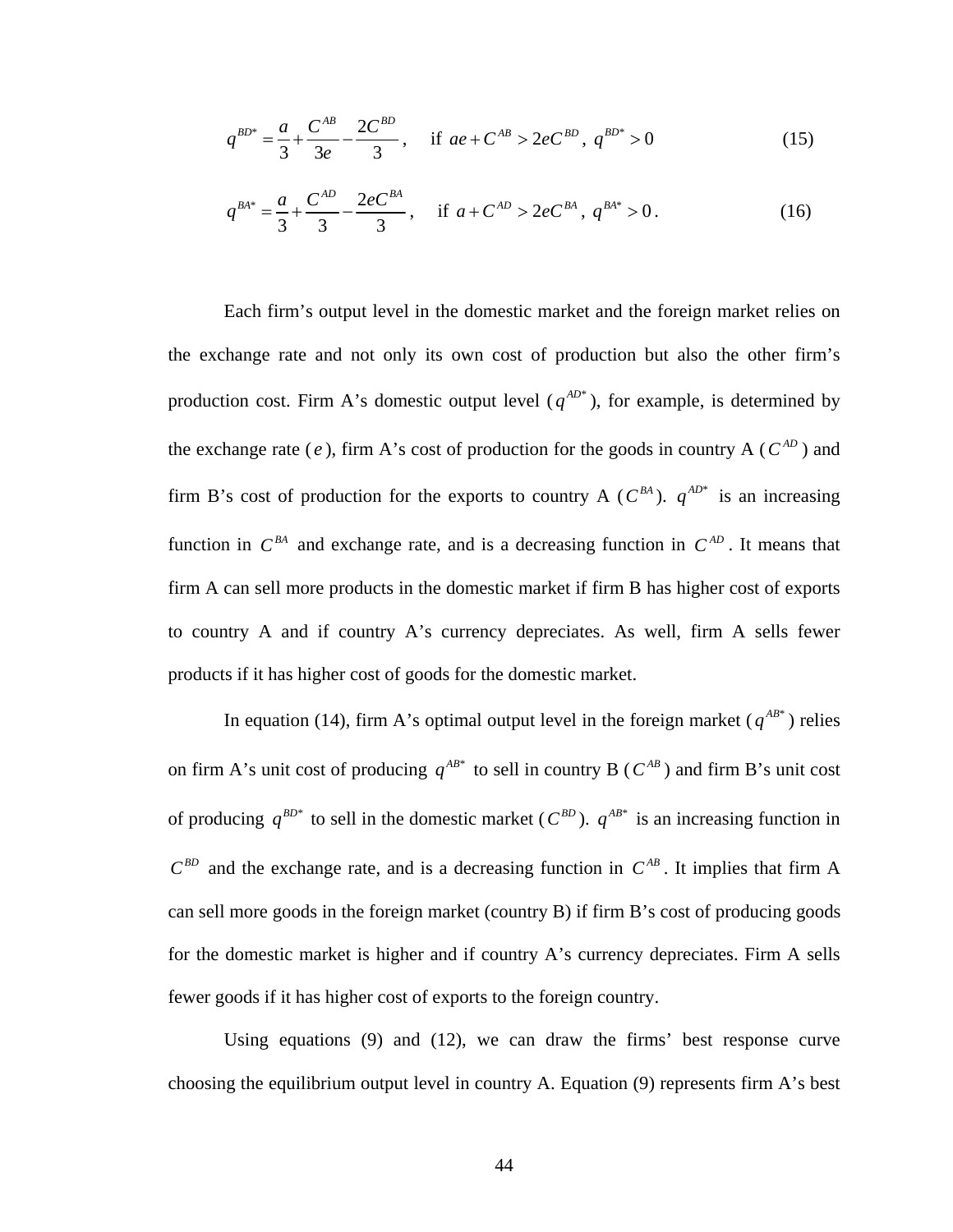response curve in the domestic market and equation (12) is firm B's best response curve in country A. In country B, the firms also react to each other to choose the best output level with given costs and the exchange rate. Equation (11) presents firm B's best reaction curve in the domestic market. Equation (10) is firm A's best reaction curve in country B. The figures below show the equilibrium output levels in country A and in country B respectively:



 **Figure 3.1**  Firms' best response curve in country A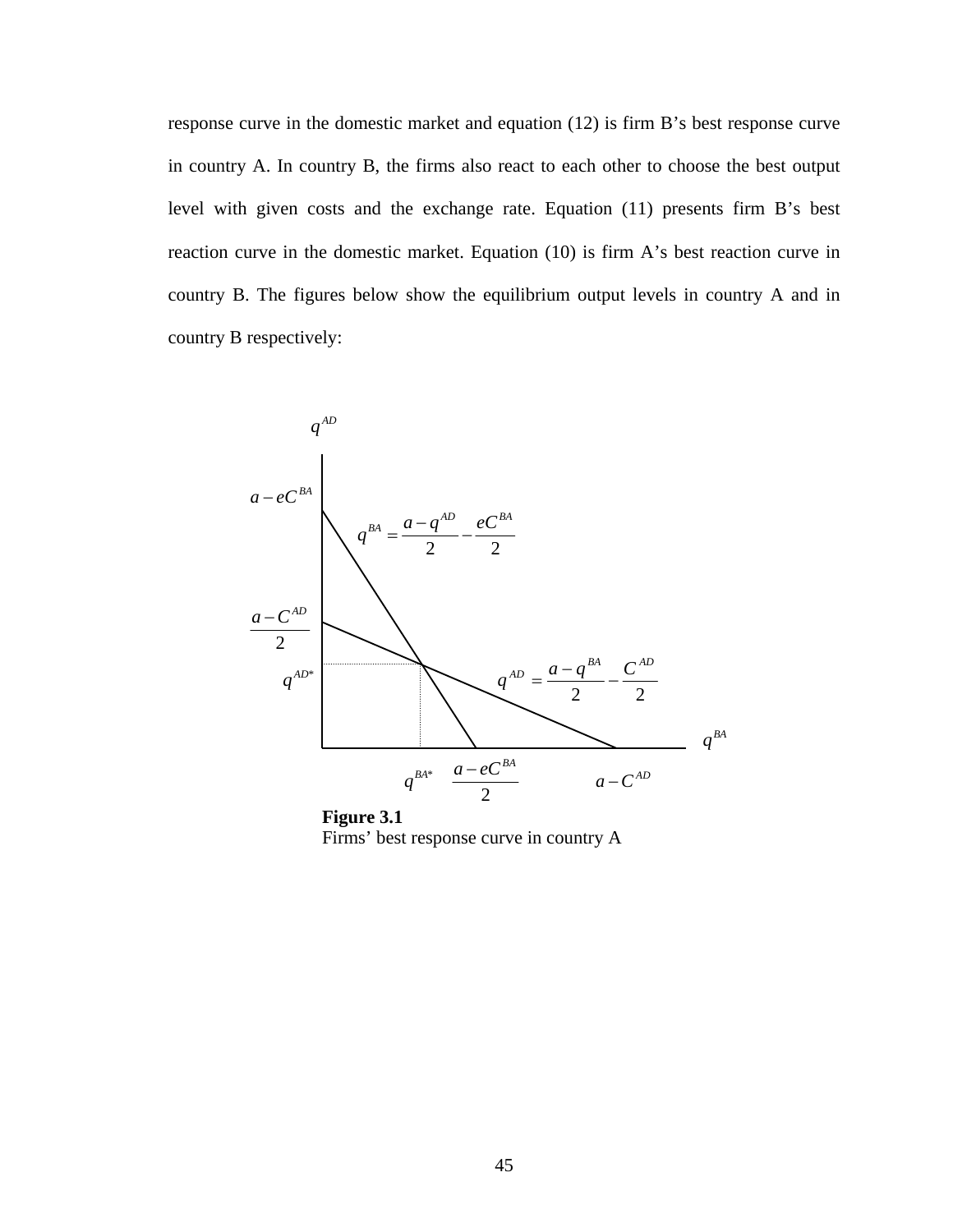

In Figure 3.1, we have the equilibrium at the intersection of two curves since we have the conditions in equations (13) and (16) in order to get  $q^{AD^*} > 0$  and  $q^{BA^*} > 0$ respectively.<sup>[22](#page-54-0)</sup> In Figure 3.2, we also have the equilibrium at the intersection of two curves because of the conditions in equations (14) and (15) to get  $q^{AB^*} > 0$  and  $q^{BD^*} > 0$ respectively.

From equations (3), (13) and (16), the equilibrium price of the output that firms A and B charge in country A in terms of country A's currency is:

<u>.</u>

<span id="page-54-0"></span> $22$  On the vertical axis, 2  $a - eC^{BA} > \frac{a - C^{AD}}{A}$  is valid. If we rewrite this inequality, we have  $2a - 2eC^{BA} - a + C^{AD} > 0$  or  $a + C^{AD} > 2eC^{BA}$  which is the condition we have in equation (16). And on the horizontal axis, 2  $\frac{a - eC^{BA}}{a - eC^{AB}}$  is effective. If we rearrange this inequality, we have  $a + eC<sup>BA</sup> > 2C<sup>AD</sup>$  and it is the condition we assumed in equation (13). In Figure 3.2, we can reach the same conclusion for the vertical axis because of the condition in equation (14), and for the horizontal axis because of the condition in equation (15).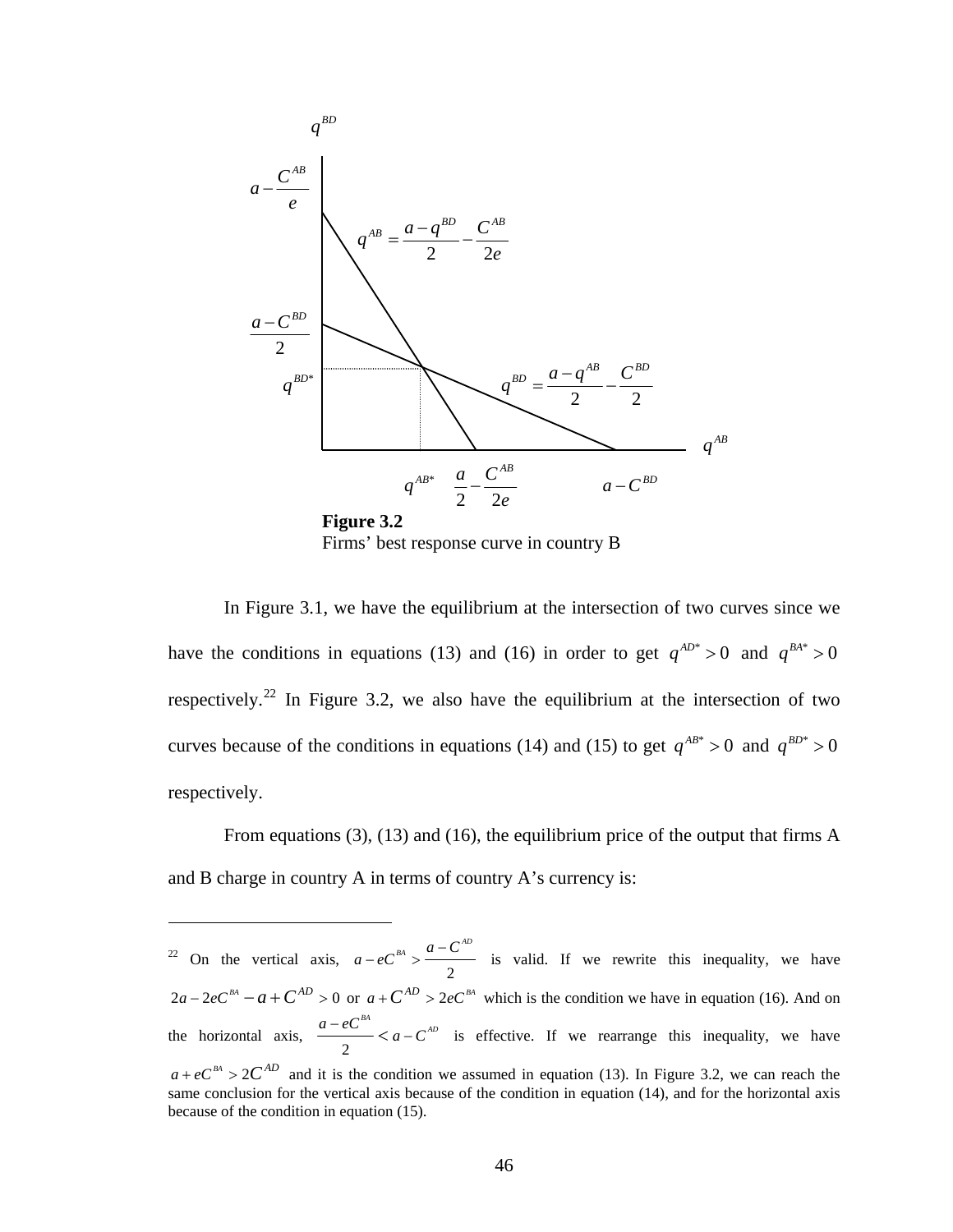$$
P^{A^*} = a - q^{AD^*} - q^{BA^*} = \frac{a}{3} + \frac{C^{AD}}{3} + \frac{eC^{BA}}{3}.
$$
 (17)

From equations (4), (14) and (15), the equilibrium price of the output that firms A and B charge in country B expressed in country B's currency is:

$$
P^{B^*} = a - q^{BD^*} - q^{AB^*} = \frac{a}{3} + \frac{C^{BD}}{3} + \frac{C^{AB}}{3e}.
$$
 (18)

In equations (17) and (18), *the advantage of this model is that the exchange rate has effect on both domestic price and the export price for each country, instead of only the export price for each country.* In addition, the prices in the countries depend on not only the domestic firm's cost of production but also the exporter's cost of production.

The equilibrium price of the product that firm A receives in the foreign market (country B) expressed in country A's currency as the exchange rate fluctuates is:

$$
eP^{B^*} = \frac{ae}{3} + \frac{eC^{BD}}{3} + \frac{C^{AB}}{3} \,. \tag{19}
$$

The equilibrium price of the output that firm B gets in the foreign market (country A) in terms of country B's currency as the exchange rate changes is:

$$
\frac{P^{A^*}}{e} = \frac{a}{3e} + \frac{C^{AD}}{3e} + \frac{C^{BA}}{3}.
$$
 (20)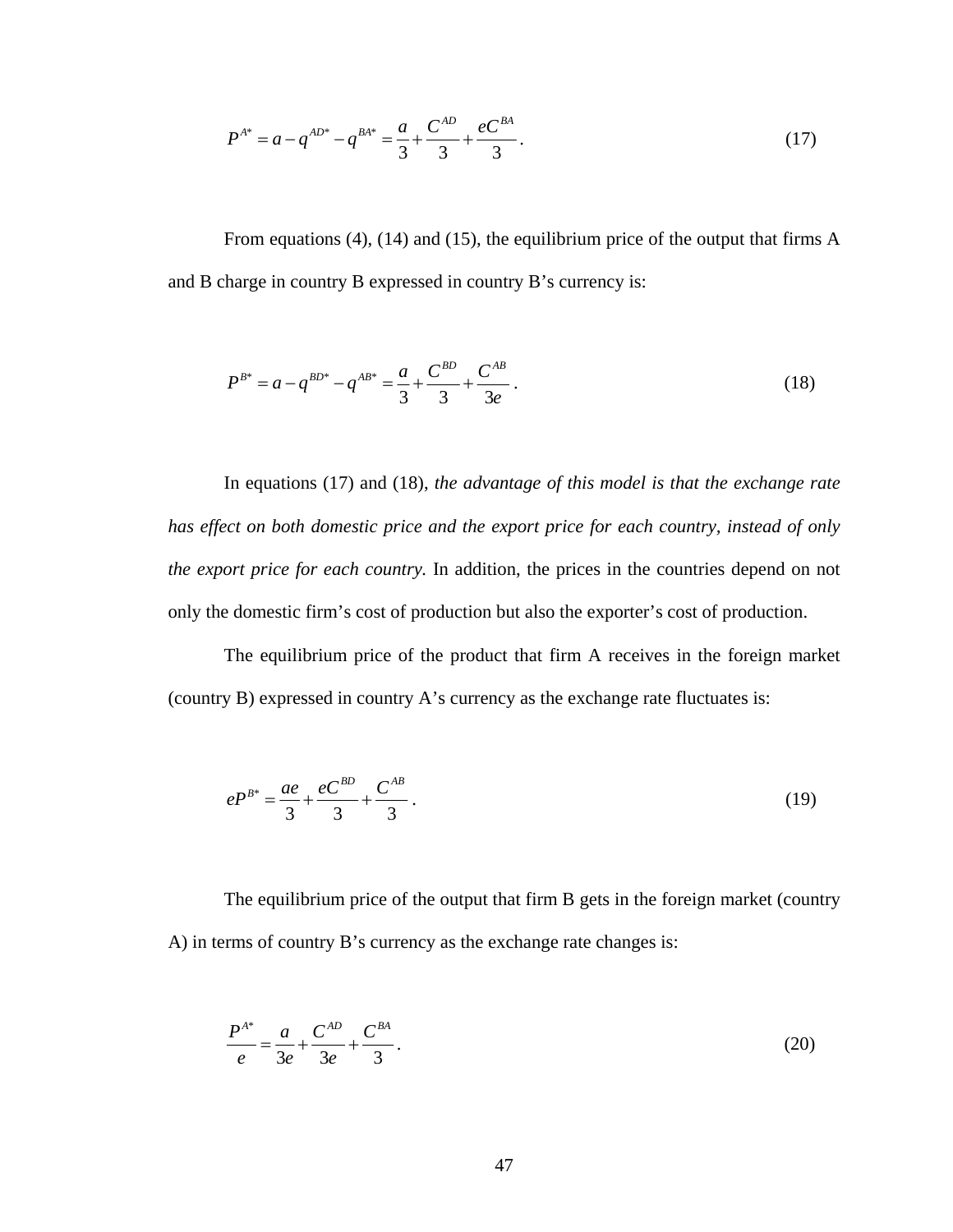As a result, *the optimal output level and the prices in both a domestic and a foreign market are derived endogenously to maximize each firm's profit and are determined by the exchange rate and unit costs in the model.*

Next, let us identify the relationship between the exchange rate and the prices, and the relationship between the exchange rate and the output levels.

*Proposition 1: The price in country A charged by firm A and firm B is positively related to movements in the exchange rate; the price in country B charged by firm A and firm B is negatively related.* 

*Proof*: 
$$
\frac{\partial P^{A^*}}{\partial e} = \frac{C^{BA}}{3} > 0,
$$
 (21)

$$
\frac{\partial P^{B^*}}{\partial e} = -\frac{C^{AB}}{3e^2} < 0. \tag{22}
$$

Not surprisingly, if the exchange rate increases (country A's currency depreciates), firm B increases the export price in country A. And firm A charges a higher price in the domestic market as well. The price charged in country  $A(P^{A^*})$  by both firms is dependent on country B's unit cost of producing  $q^{BA}$  ( $C^{BA}$ ) according to equation (21). This implies that firm B (the exporter in country A) sets the export price based on its unit cost of producing the output level in country A,  $q^{BA}$ , and firm A follows the price that firm B imposes in country A. In fact, it is not so hard to observe these pricing behaviors among firms if the market is under imperfect competition. And, obviously, we can say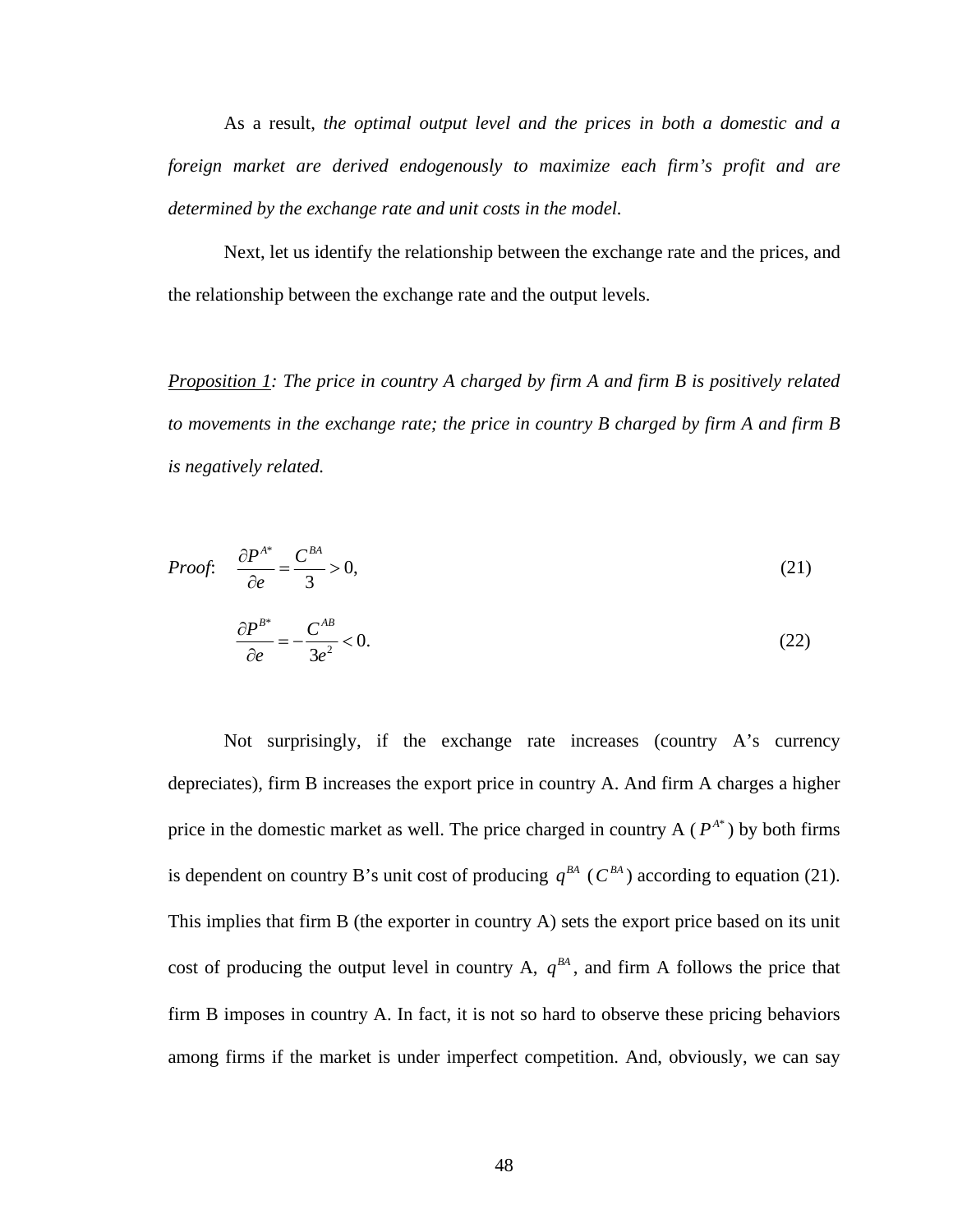that each firm takes into account the exchange rate changes when it sets the domestic price and the local currency export price.

According to equation (22), firm A charges a lower price in country B if the exchange rate increases (country B's currency appreciates). Firm B also sets a lower price in the domestic market. The price charged in country  $B(P^{B^*})$  by both firms is determined by country A's unit cost of producing  $q^{AB}$  ( $C^{AB}$ ) and the exchange rate. So, in country B, firm A as an exporter sets a lower price and the domestic firm B imposes the same price as firm A charges.

In other words, if the exchange rate increases (country B's currency appreciates), firm A increases the price in the domestic market and decreases the price in the foreign market. Firm B imposes a lower price in the domestic market and higher price in the foreign market as the exchange rate increases (country A's currency depreciates).

What is the effect of the exchange rate changes on the output levels?

*Proposition 2: In country A, firm A's output level increases but firm B's output level decreases when both firms increase the price as the exchange rate increases (country A's currency depreciates); in country B, firm B's output level decreases but firm A's output level increases when both firms decrease the price as the exchange rate increases (country B's currency depreciates).* 

Proof: 
$$
\frac{\partial q^{AD^*}}{\partial e} = \frac{C^{BA}}{3} > 0,
$$
 (23)  

$$
\frac{\partial q^{BA^*}}{\partial e} = -\frac{2C^{BA}}{3} < 0
$$
 (24)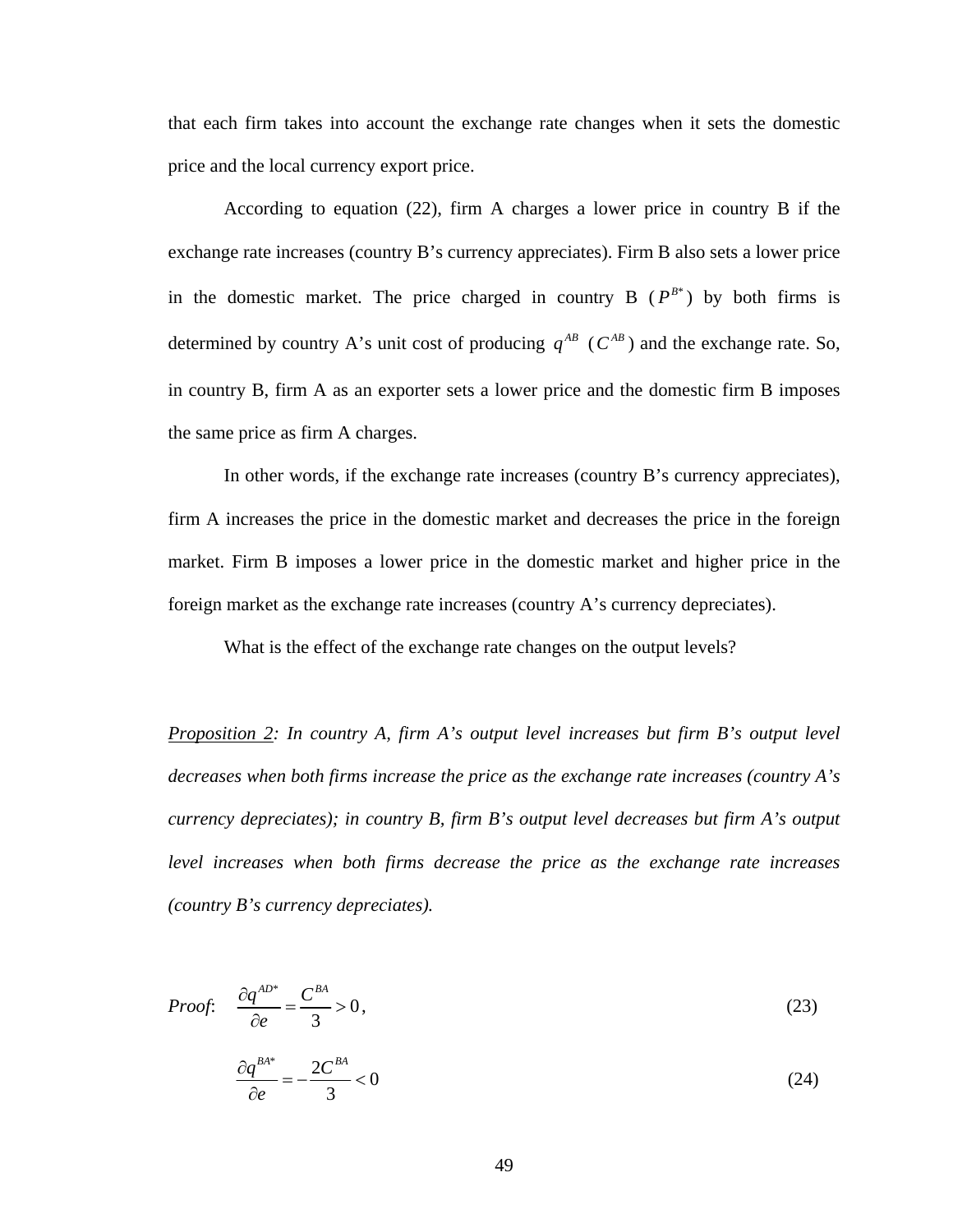$$
\frac{\partial q^{BD^*}}{\partial e} = -\frac{C^{AB}}{3e^2} < 0\tag{25}
$$

$$
\frac{\partial q^{AB^*}}{\partial e} = \frac{2C^{AB}}{3e^2} > 0\tag{26}
$$

Both firm A and firm B increase the price in country A as country A's currency devaluates but it brings a different effect on the output level for each firm. We have the result that firm A's output level in the domestic market increases and firm B's output level in country A decreases when the price increases as exchange rate increases (country A's currency depreciates). It implies that domestic producers produce more output levels and consumers buy more domestic goods in country A if the domestic seller and the exporter charge the same price and the price increases as the exchange rate fluctuates.

From equations (25) and (26), in country B, firm B will get a smaller output level but firm A will get a bigger output level when both firms impose a lower price as the exchange rate increases (country B's currency is more valuable). This means that exporters produce more output levels and consumers buy more exports in country B if the domestic seller and the exporter charge the same price and the price decreases as the exchange rate moves.

Overall, consumers in both countries buy the domestic goods more if the domestic producer and the foreign producer impose the same price and the price increases as the exchange rate fluctuates. In contrast, consumers buy the exports more if the domestic producer and the foreign producer charge the same price and the price is lower than before.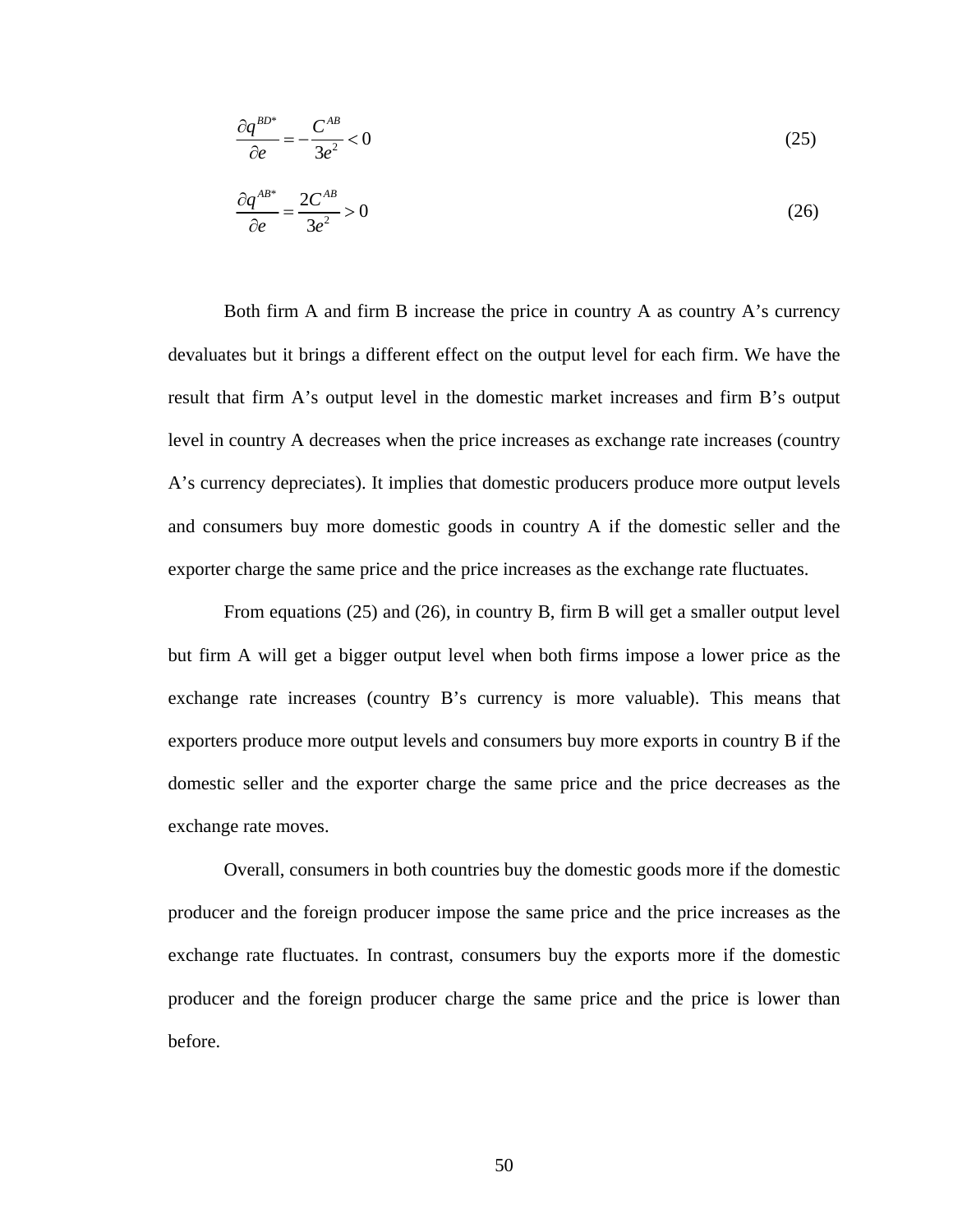What is the implication for the trade balances between these countries then?

*Proposition 3: If a country's currency depreciates, the country has a surplus in the trade balance with the other country; if a country's currency appreciates, we have an indeterminate result in the country's trade balance with the other country.* 

*Proof*: *Country A*:

$$
\frac{\partial \left(e^{P^{B^*}}\right)}{\partial e} = \frac{a}{3} + \frac{C^{BD}}{3} > 0,\tag{27}
$$

$$
\frac{\partial q^{AB^*}}{\partial e} = \frac{2C^{AB}}{3e^2} > 0,
$$
\n(28)

$$
\frac{\partial P^{A^*}}{\partial e} = \frac{C^{BA}}{3} > 0,\tag{29}
$$

$$
\frac{\partial q^{BA^*}}{\partial e} = -\frac{2C^{BA}}{3} < 0. \tag{30}
$$

#### *Country B*:

$$
\frac{\partial \left(\frac{P^{A^*}}{e}\right)}{\partial e} = -\frac{a}{3e^2} - \frac{C^{AD}}{3e^2} < 0,
$$
\n(31)

$$
\frac{\partial q^{BA^*}}{\partial e} = -\frac{2C^{BA}}{3} < 0\,,\tag{32}
$$

$$
\frac{\partial P^{B^*}}{\partial e} = -\frac{C^{AB}}{3e^2} < 0,\tag{33}
$$

$$
\frac{\partial q^{AB^*}}{\partial e} = \frac{2C^{AB}}{3e^2} > 0.
$$
\n(34)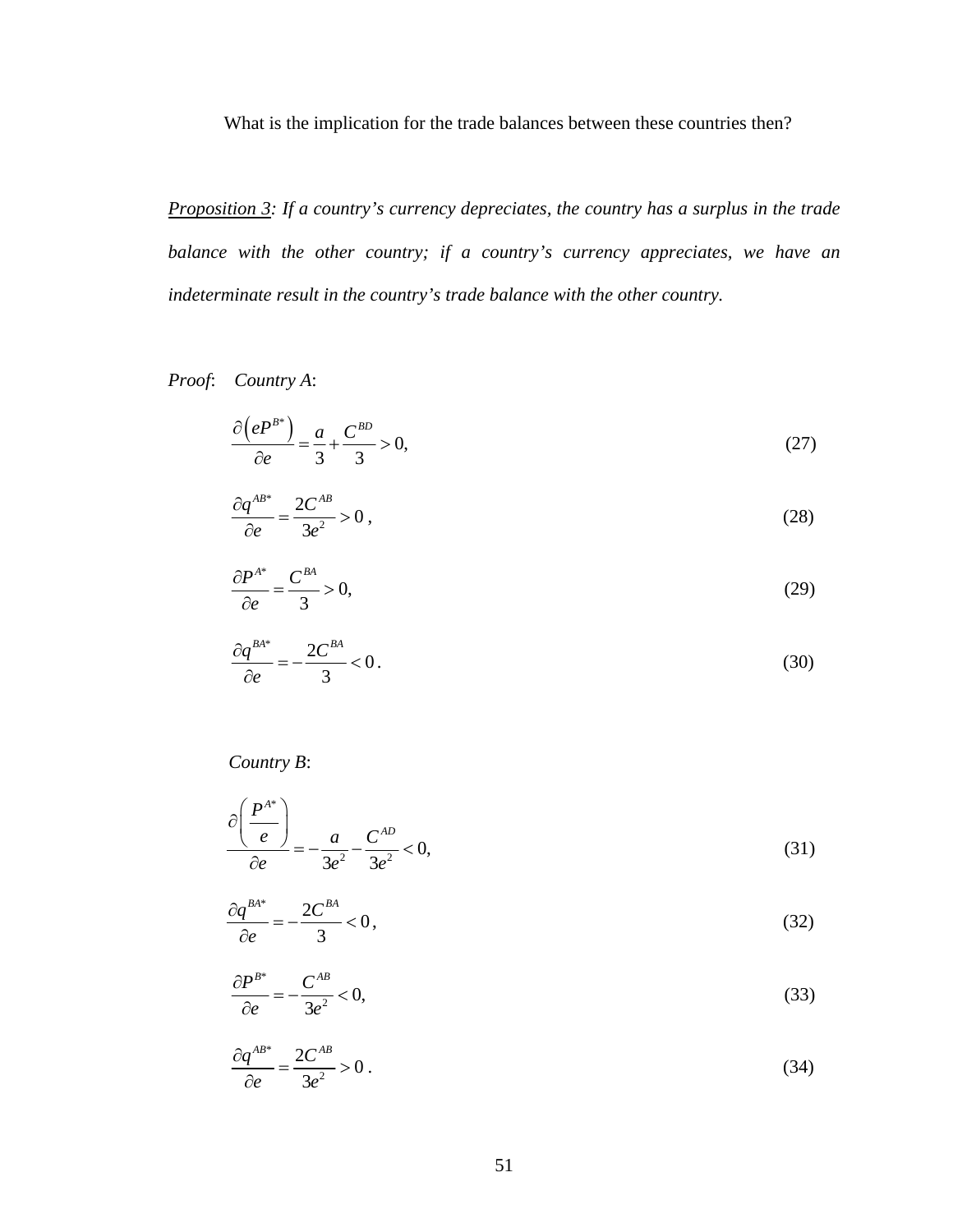Let us consider the export side first for country A: the export price that firm A receives expressed by country A's currency  $(eP^{B*})$  increases as country A's currency becomes less valuable. Additionally, the output level of firm A in country B ( $q^{AB^*}$ ) grows bigger as country A's currency depreciates. Therefore the total revenue of the exports that firm A receives in terms of its own currency increases as country A's currency depreciates. On the import side, the local-currency import price that firm B charges in country A ( $P^{A^*}$ ) increases. However, the output level of the import in country A ( $q^{BA^*}$ ) decreases. If we compare equations (29) and (30), the decrease in the quantity is greater than the increase in the price. Thus the value of imports that country A pays falls as country A's currency depreciates. As the result, country A has a surplus in the trade balance when country A's currency depreciates -- the exchange rate increases. Generally speaking, if country A's price elasticity of demand for the imports is elastic, the total amount of money that country A pays will decrease. Therefore country A has a surplus for certain in the trade balance. In contrast, if country A's price elasticity of demand for the imports is inelastic, the total amount of money that country A pays in terms of its own currency will increase. In this case, both the value of exports and imports increases so we have an ambiguous result about the trade balance. If the increase in the value of exports is greater than that of imports, country A has a surplus. And if the increase in the value of exports is smaller than that of imports, country A has a deficit.

From equations (31), (32), (33) and (34), the export price that firm B receives in terms of its own currency decreases as country B's currency is appreciated -- the exchange rate increases. At the same time, the output level that firm B has in country A  $(q^{BA*})$  grows smaller as country B's currency appreciates. Thus the total revenue of the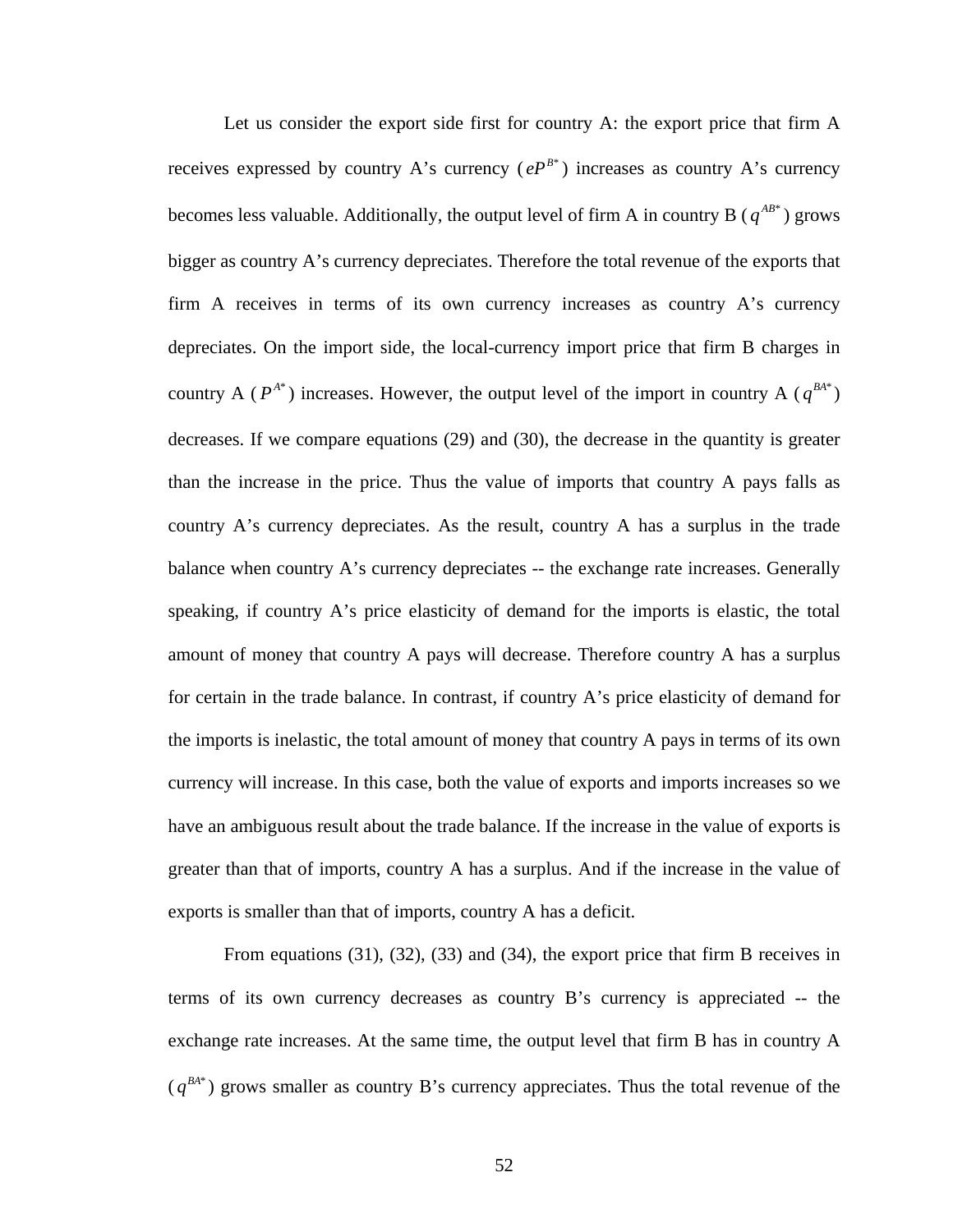exports that firm B earns in terms of its own currency decreases as country B's currency becomes more valuable. On the import side of country B, its local-currency import price  $(P^{B*})$  that firm A imposes decreases. However, the output level of the imports in country B ( $q^{AB*}$ ) increases. If we compare equations (33) and (34), the increase in the quantity is greater than the decrease in the price. Hence the value of imports that country B pays rises as country B's currency appreciates. As the result, we have an ambiguous result in the trade balance for country B when country B's currency appreciates. It is because we have a decrease in the value of exports and an increase in the value of imports and we do not know which one is greater than the other. On the other hand, we conclude that country B has a surplus when its own currency depreciates.

#### *3.3 Exchange Rate Pass-Through*

Is there any exchange rate pass-through?

$$
\frac{\partial P^{A^*}}{\partial e} \times \frac{e}{P^{A^*}} = \left(\frac{C^{BA}}{3}\right) \times \left(\frac{e}{\frac{a}{3} + \frac{C^{AD}}{3} + \frac{eC^{BA}}{3}}\right) = \frac{eC^{BA}}{a + C^{AD} + eC^{BA}} < 1.
$$
 (35)

 $P^{A^*}$  is the local-currency price that firms A and B charge in country A. Firm A imposes  $P^{A^*}$  in the domestic market and firm B charges  $P^{A^*}$  in country A as the export price. In order to examine the degree of ERPT in country A, I want to determine the exchange-rate elasticity of the price in country A as shown above in equation (35). It is less than 1, indicating that there is an incomplete ERPT in the country. Less than 1 for the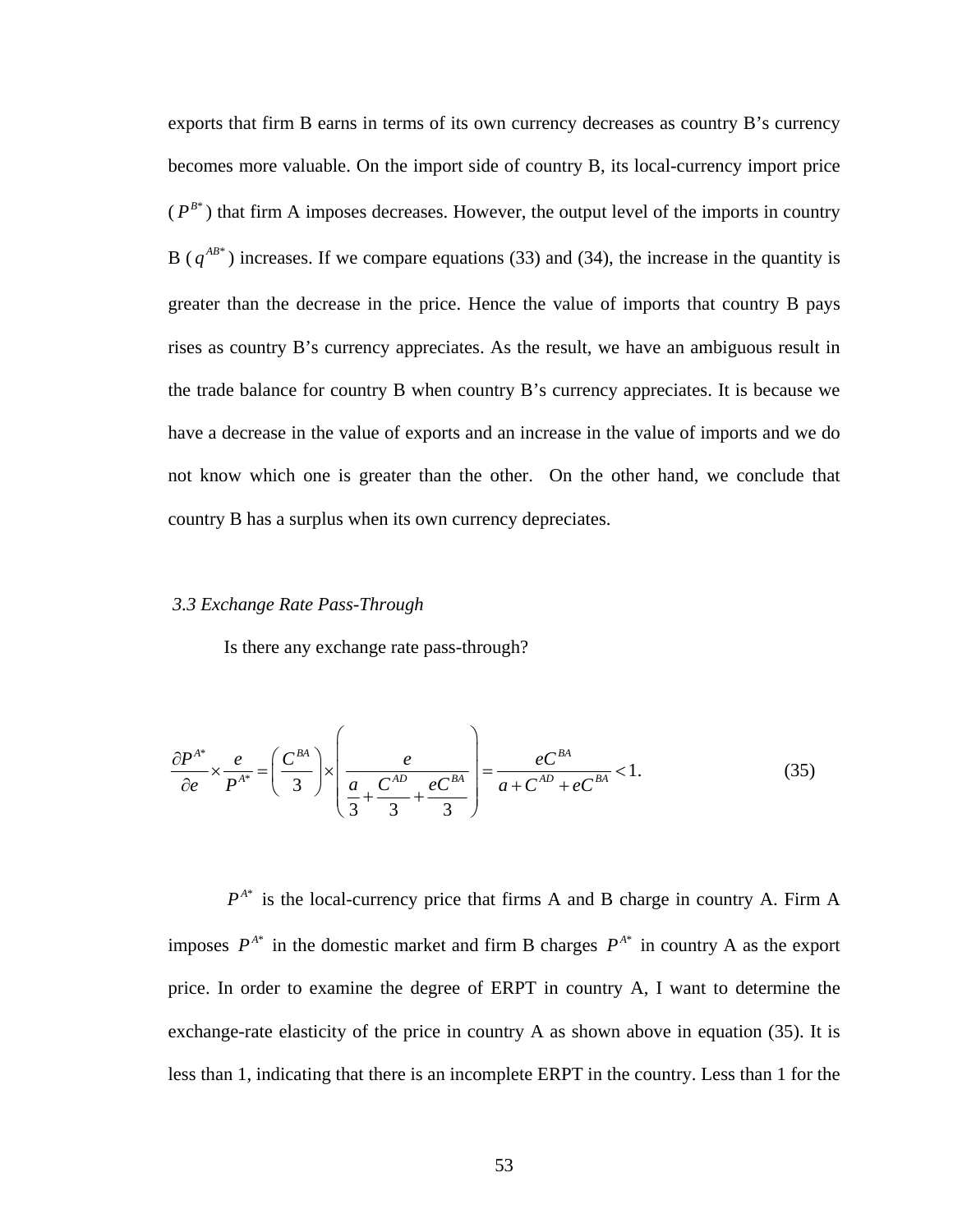elasticity also means that the percentage change in the price in country A is less than the percentage change in the exchange rate. So firms A and B do not pass through the full proportion of the exchange rate movements into the domestic price in the case of firm A and into the export price in the case of firm B.

We can also measure the ERPT in country B as follows:

$$
\frac{\partial P^{B^*}}{\partial e} \times \frac{e}{P^{B^*}} = \left(-\frac{C^{AB}}{3e^2}\right) \times \left(\frac{e}{\frac{ea}{3e} + \frac{eC^{BD}}{3e} + \frac{C^{AB}}{3e}}\right) = \left|-\frac{C^{AB}}{ea + eC^{BD} + C^{AB}}\right| < 1. \tag{36}
$$

In country B, firm A charges  $P^{B*}$  as the local-currency export price and firm B imposes  $P^{B^*}$  as the domestic price. The exchange-rate elasticity of the price in country B is incomplete as well. It implies that firms A and B pass through only part of the exchange rate movements into the price in the country.

 In both markets, we have incomplete ERPT for the domestic price and the export price. And the result of incomplete ERPT is consistent with the common observations in the international goods market.

Moreover, let us calculate the exchange-rate elasticity of firm A's export price that is expressed by its own currency as given below. Firm A's exchange rate passthrough is incomplete:

$$
\frac{\partial e p^{B^*}}{\partial e} \times \frac{e}{e p^{B^*}} = \left(\frac{a}{3} + \frac{C^{BD}}{3}\right) \times \left(\frac{e}{\frac{ae}{3} + \frac{eC^{BD}}{3} + \frac{C^{AB}}{3}}\right) = \frac{e(a + C^{BD})}{ae + eC^{BD} + C^{AB}} < 1.
$$
 (37)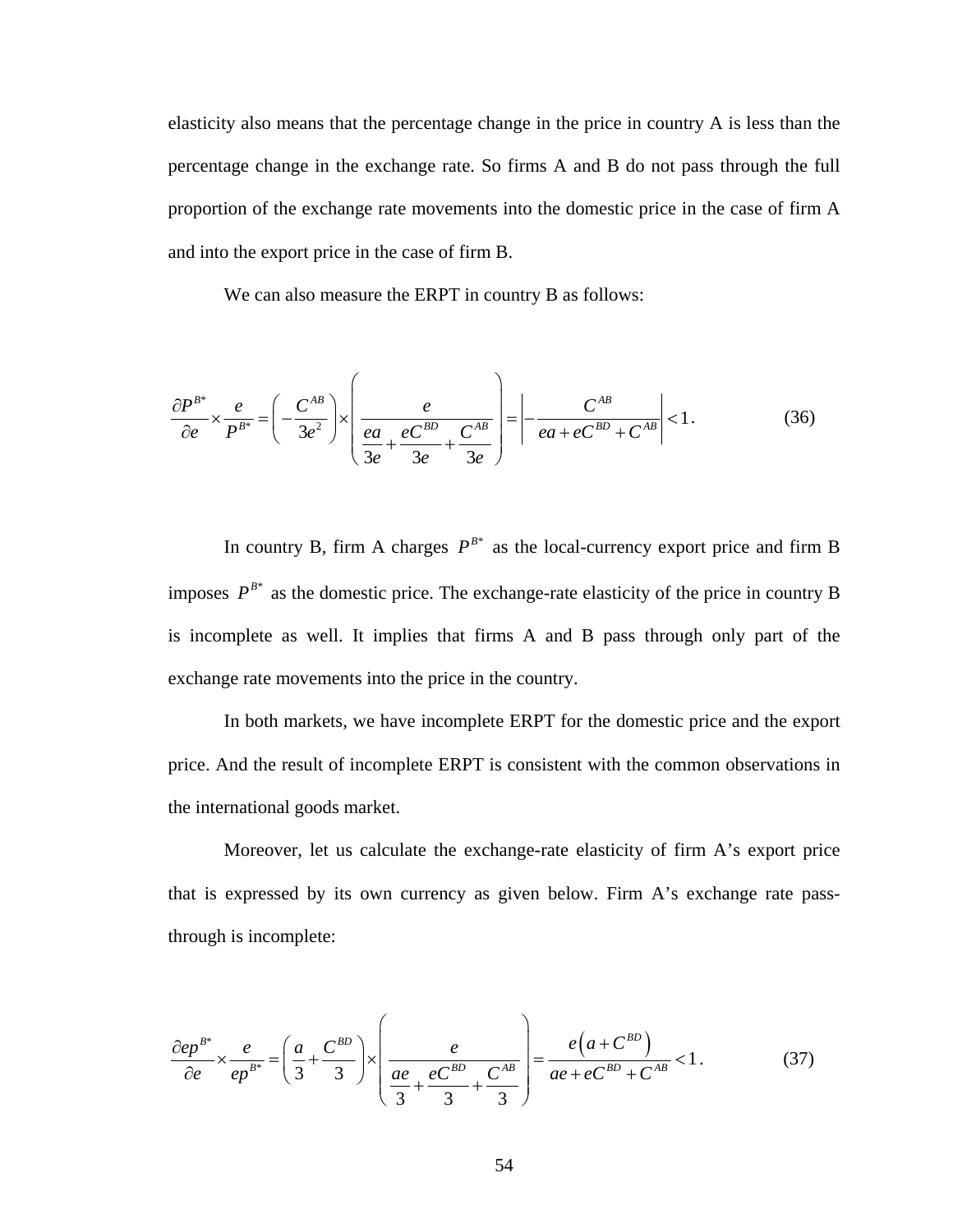The exchange-rate elasticity of firm B's export price that is expressed by its own currency is as follows. The exchange rate pass-through is incomplete:

$$
\frac{\partial \left(\frac{P^{A^*}}{e}\right)}{\partial e} \times \frac{e}{\left(\frac{P^{A^*}}{e}\right)} = \left(-\frac{a}{3e^2} - \frac{C^{AD}}{3e^2}\right) \times \left(\frac{e}{\frac{a}{3e} + \frac{C^{AD}}{3e} + \frac{C^{BA}}{3}}\right)
$$
\n
$$
= \left|-\frac{a + C^{AD}}{a + C^{AD} + eC^{BA}}\right| < 1.
$$
\n(38)

We discover further implications about exporter's invoice choice and the ERPT as follows.

*Proposition 4: The degree of ERPT is higher when the exporter invoices in its own currency than when it invoices in the buyer's currency.* 

*Proof:* 

$$
\left\{\frac{\partial P^{B^*}}{\partial e} \times \frac{e}{P^{B^*}} = \left| -\frac{C^{AB}}{ea + eC^{BD} + C^{AB}} \right| \right\} \ < \ \left\{\frac{\partial e p^{B^*}}{\partial e} \times \frac{e}{e p^{B^*}} = \frac{e\left(a + C^{BD}\right)}{ae + eC^{BD} + C^{AB}} \right\},\tag{39}
$$

$$
\left\{\frac{\partial P^{A^*}}{\partial e} \times \frac{e}{P^{A^*}} = \frac{eC^{BA}}{a + C^{AD} + eC^{BA}}\right\} < \left\{\frac{\partial \left(\frac{P^{A^*}}{e}\right)}{\partial e} \times \frac{e}{\left(\frac{P^{A^*}}{e}\right)} = \left| -\frac{a + C^{AD}}{a + C^{AD} + eC^{BA}} \right| \right\}.
$$
\n(40)

In the case of firm A, we derive inequality (39) from equations (36) and (37). Firm A's exchange rate pass-through to the export price when the export price is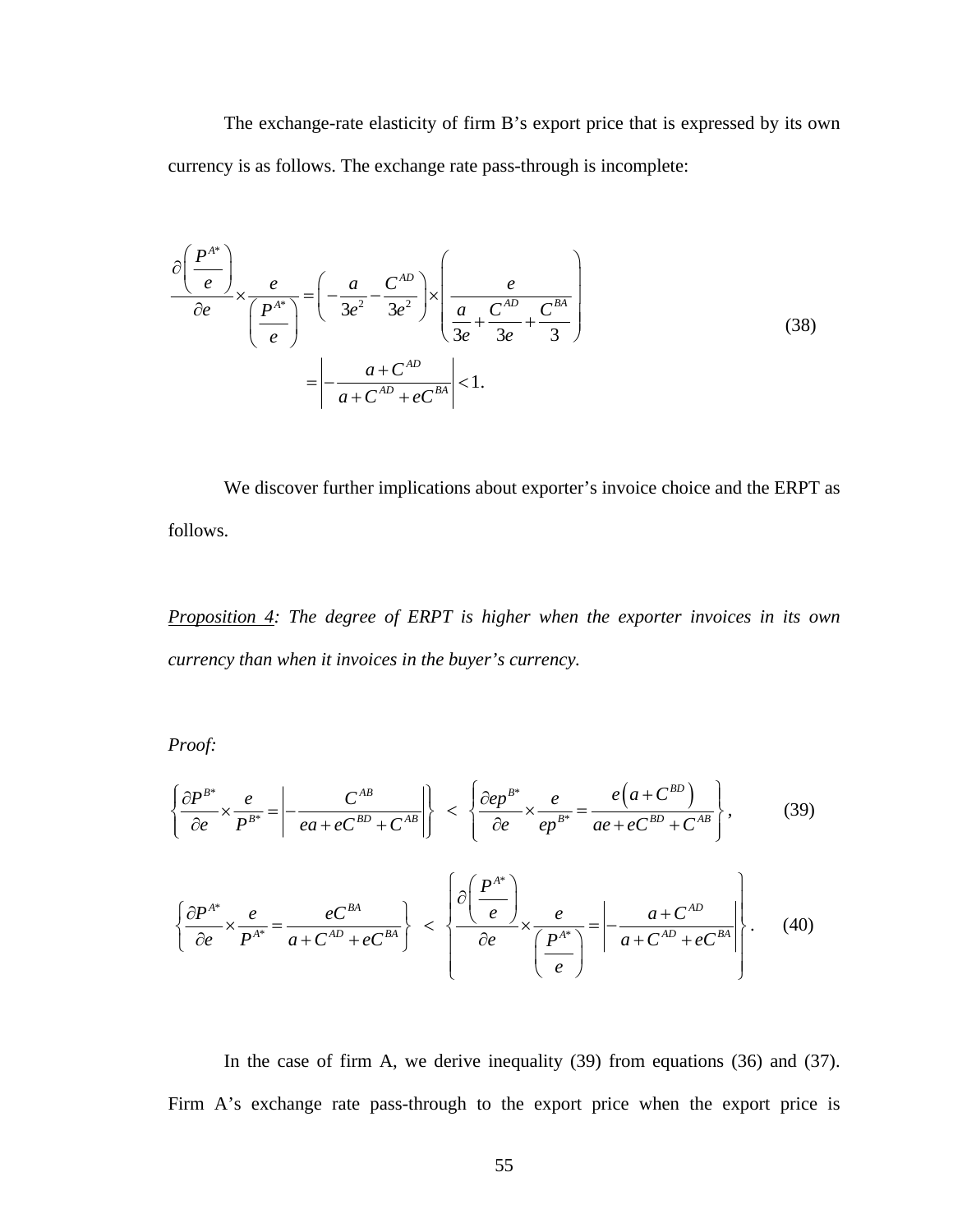measured by its own currency,  $\frac{e(a+C^{BD})}{aB^D + C^{AB}}$  $e(a+C)$  $ae + eC^{BD} + C$ +  $+eC^{BD}+$ , is greater than the exchange rate pass-

through to the export price when the export price is expressed by the buyer's currency,

$$
\left|-\frac{C^{AB}}{ea+eC^{BD}+C^{AB}}\right|
$$
. This is true because of the condition,  $e(a+C^{BD}) > 2C^{AB}$ , in equation

(14) in order to make firm A sell more than zero quantity of the good in country B  $(q^{AB*} > 0)$ . If  $e(a+C^{BD}) > 2C^{AB}$  or  $\frac{e(a+C^{BD})}{2}$ 2  $\frac{e(a + C^{BD})}{2}$  >  $C^{AB}$  is valid from equation (14), then

 $e(a + C^{BD}) > C^{AB}$  is binding as well in inequality (39). Thus, firm A's degree of ERPT is higher when it sets the export price in its own currency rather than in the buyer's currency.

We have the result of inequality (40) based on equations (35), (38) and (16) for firm B. Firm B's exchange rate pass-through to the export price when the export price is measured by its own currency, *AD*  $AD \rightarrow \alpha B$  $a + C$  $-\frac{a + C^{AD}}{a + C^{AD} + eC^{BA}}\right|$ , is greater than the exchange rate pass-

through to the local-currency export price, *BA*  $AD \rightarrow \alpha B$ *eC*  $a + C^{AD} + eC$ . Firm B has the condition of  $a + C^{AD} > 2eC^{BA}$  in equation (16) in order to get more than zero quantity of the good in country A ( $q^{BA^*} > 0$ ). If  $a + C^{AD} > 2eC^{BA}$  or 2  $\frac{a + C^{AD}}{2}$  > eC<sup>BA</sup> from equation (16), then clearly the inequality,  $a + C^{AD} > eC^{BA}$ , is effective in inequality (40). Therefore we can conclude that firm B's degree of ERPT is higher when it sets the export price in its own currency rather than in the buyer's currency.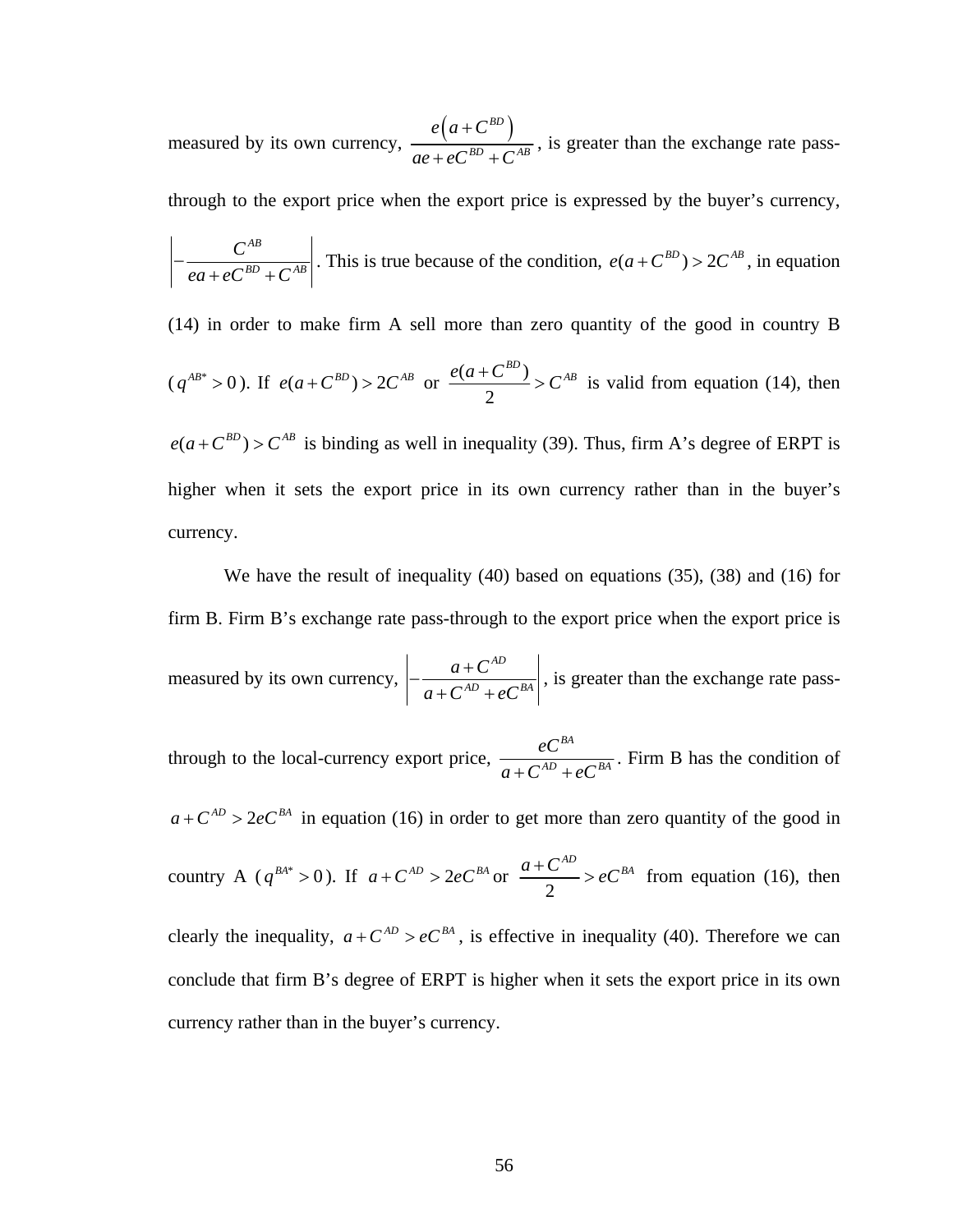#### *3.4 On PTM*

Now I will examine whether there is PTM behavior by each firm or not applying the definition of the PTM: the relative price change in the domestic and the foreign market as exchange rate changes matters in determining the existence of PTM. If firm A's export price in country B reflects the same proportion of the exchange rate movements as the firm A's domestic price does, then there is no PTM. Otherwise, there exists firm A's PTM behavior between the domestic and the foreign market as the exchange rate moves.

## *3.4.1 Firm A's Local-Currency Export Price vs. Firm A's Domestic Price*

Following the definition I presented in chapter 2, I want to identify the ratio of the exchange-rate elasticity of firm A's export price to the exchange-rate elasticity of firm A's domestic price. It measures the relative price changes in the domestic and the foreign market as the exchange rate fluctuates and allows us to investigate the existence of PTM behavior by firm A. We can get the ratio from the equation (35) and (36) as given:

# the exchange-rate elasticity of firm A's local-currency export price in country B the exchange-rate elasticity of firm A's domestic price

$$
= \frac{\frac{\partial P^{B^*}}{\partial e} \times \frac{e}{P^{B^*}}}{\frac{\partial P^{A^*}}{\partial e} \times \frac{e}{P^{A^*}}} = \frac{\left(-\frac{C^{AB}}{ea + eC^{BD} + C^{AB}}\right)}{\left(\frac{eC^{BA}}{a + C^{AD} + eC^{BA}}\right)} = \frac{-C^{AB}(a + C^{AD} + eC^{BA})}{eC^{BA}(ea + eC^{BD} + C^{AB})},\tag{41}
$$

If 
$$
\left| \frac{-C^{AB}(a + C^{AD} + e^{BA})}{e^{BA}(ea + e^{BD} + C^{AB})} \right| = 1
$$
 then, there is no PTM by firm A. (42)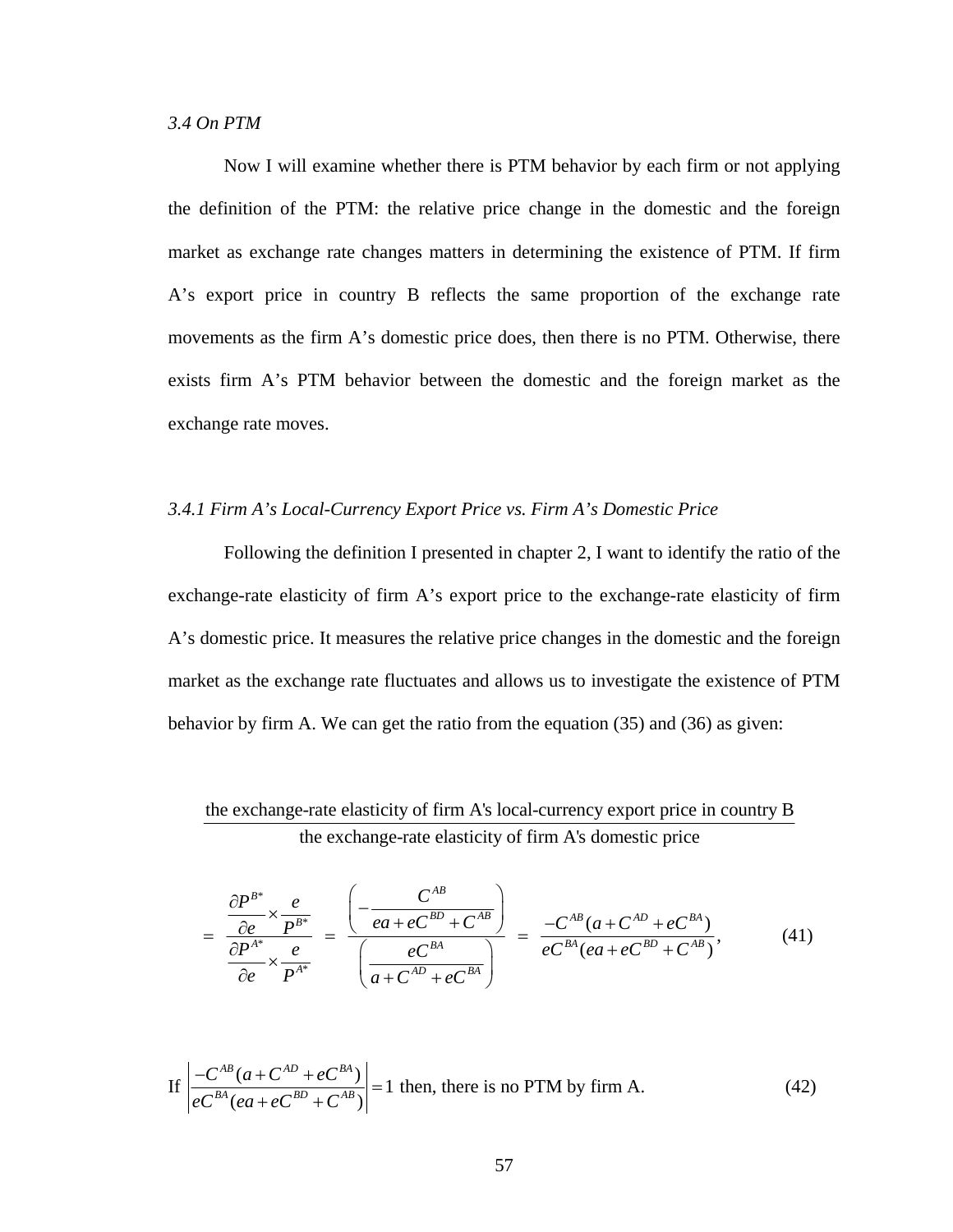If 
$$
\left| \frac{-C^{AB}(a + C^{AD} + eC^{BA})}{eC^{BA}(ea + eC^{BD} + C^{AB})} \right| > 1
$$
 or  $\left| \frac{-C^{AB}(a + C^{AD} + eC^{BA})}{eC^{BA}(ea + eC^{BD} + C^{AB})} \right| < 1$ , firm A's PTM behavior exists. (43)

More specifically, in the case of equation (42), the export price of firm A in country B decreases in exactly the same way as the domestic price in country A increases as the exchange rate increases. In this case, again, how much exchange rate chage passes through to the export price and the domestic price does not matter in determining the existence of PTM. Therefore, we can say that there are no differences in prices as the exchange rate changes according to the market -- the domestic and the foreign market - and there is no PTM.

On the other hand, in inequality (43), when the exchange rate increases (country B's currency value increases), the decrease in firm A's local-currency export price in country B relative to the exchange rate increase is greater than the increase in the domestic price in country A relative to the exchange rate increase (the numerator of (43) is greater than the denominator). Or the decrease in firm A's local-currency export price in country B relative to the exchange rate increase is smaller than the increase in the domestic price in country A relative to the exchange rate increase (the numerator of (43) is smaller than the denominator). How much exchange rate passes through to the export price and the domestic price does not matter to the determination of the existence of PTM. The result in inequality (43) gives us the evidence of firm A's PTM behavior as the exchange rate changes.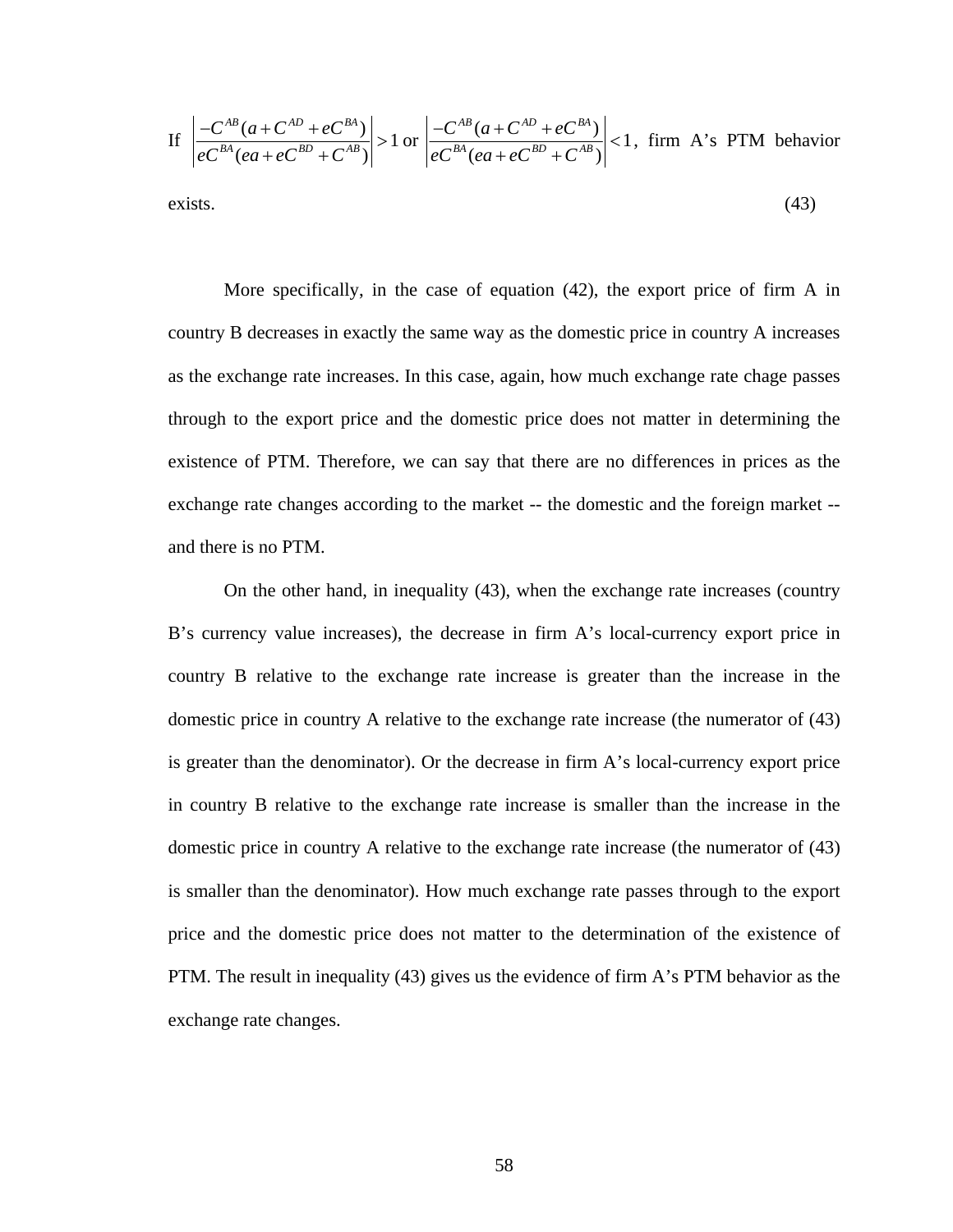#### *3.4.2 Firm B's Local-Currency Export Price vs. Firm B's Domestic Price*

Similarly, we have the ratio below from the equations (35) and (36) in the case of firm B and use it to determine the existence of PTM behavior:

the exchange-rate elasticity of firm B's local-currency export price in country A the exchange-rate elasticity of firm B's domestic price

$$
= \frac{\frac{\partial P^{A^*}}{\partial e} \times \frac{e}{P^{A^*}}}{\frac{\partial P^{B^*}}{\partial e} \times \frac{e}{P^{B^*}}} = \frac{\left(\frac{eC^{BA}}{a + C^{AD} + eC^{BA}}\right)}{\left(-\frac{C^{AB}}{ea + eC^{BD} + C^{AB}}\right)} = \frac{eC^{BA}(ea + eC^{BD} + C^{AB})}{-C^{AB}(a + C^{AD} + eC^{BA})},
$$
(44)

If 
$$
\left| \frac{eC^{BA}(ea + eC^{BD} + C^{AB})}{-C^{AB}(a + C^{AD} + eC^{BA})} \right| = 1
$$
, there is no firm B's PTM behavior. (45)

If 
$$
\left| \frac{eC^{BA}(ea + eC^{BD} + C^{AB})}{-C^{AB}(a + C^{AD} + eC^{BA})} \right| > 1
$$
 or  $\left| \frac{eC^{BA}(ea + eC^{BD} + C^{AB})}{-C^{AB}(a + C^{AD} + eC^{BA})} \right| < 1$ , then firm B's PTM exists

between the domestic and the foreign market. (46)

Therefore, from inequalities (41) and (44), we know that if one firm practices PTM behavior, the other firm also exhibits PTM between the domestic and the foreign market since the two equations are reciprocals of each other.

#### *3.5 PTM and Invoice Currency*

So far, we have assumed that the firms impose export prices in buyer's currency when we investigate PTM. What would happen to the PTM if the firms set the export prices in their own currency? Is there any effect of the invoice currency on the PTM?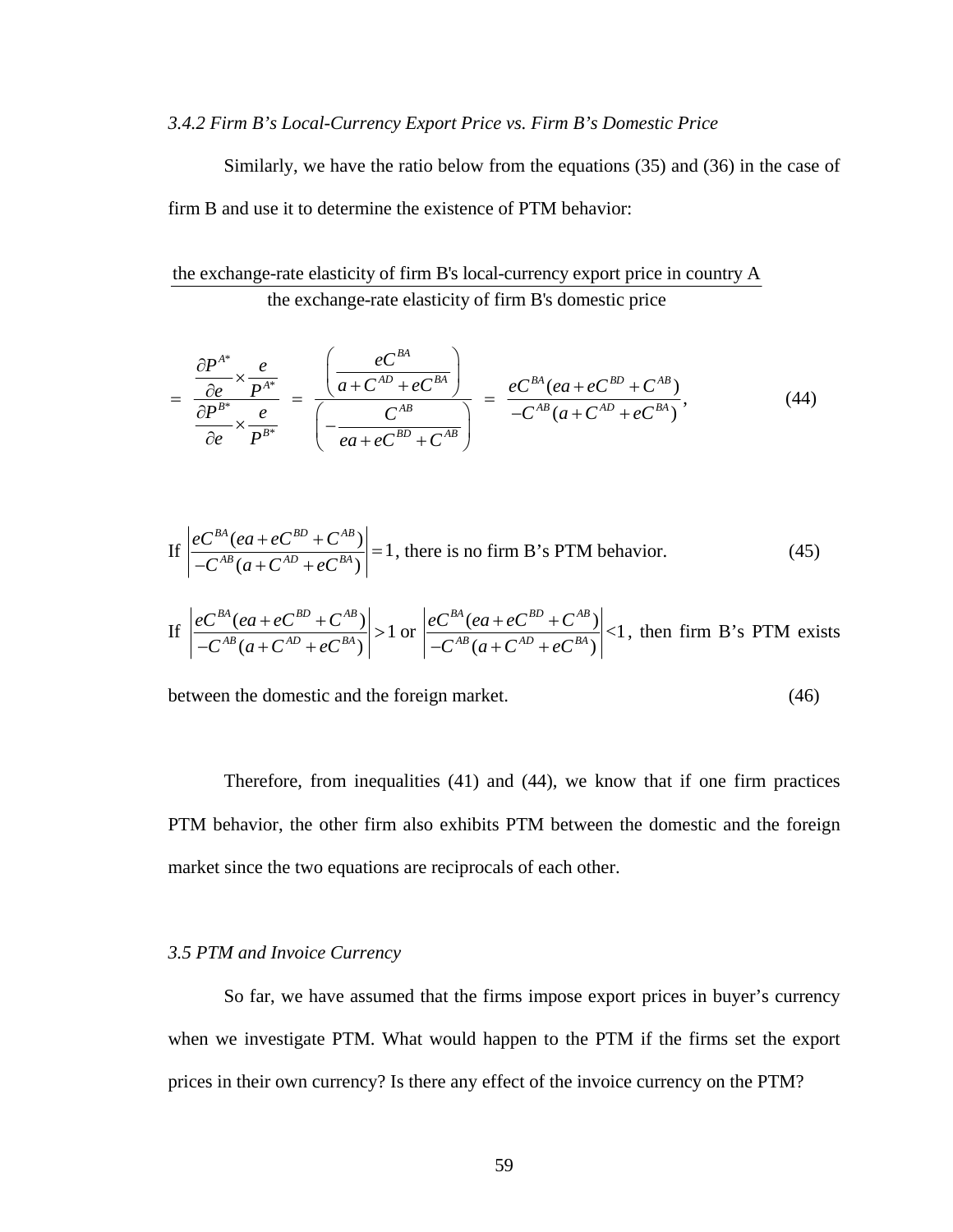In order to answer the question, it would be useful to examine the PTM when the exporters set the export price in their own currency. Let us assume that the export price is expressed by the seller's currency in the foreign market.

 Based on the new assumption about the invoice price of the exports, firm A charges  $P^A$  in the domestic market and  $e^{P^B}$  in the foreign market (country B). Firm B charges  $P^B$  in the domestic market and  $\frac{P^A}{P^B}$ *e* in country A. So,  $P^i$  denotes the price of the product that country  $i$  charges in the domestic market (country  $i$ ) and is an inverse demand function of  $Q^{i}$  ( $i = A, B$ ). And, as we had before,  $Q^{i}$  is the total quantity of the goods supplied by firms A and B to country  $i$  ( $i = A, B$ ). Thus, nothing has changed in equations (1) and (2) to maximize each firm's profit in terms of its own currency and in other assumptions we made before.

 Now, let us investigate PTM by getting the ratio of the exchange-rate elasticity of the export price when the firms set the invoice currency in terms of their own currency to the exchange-rate elasticity of the domestic price for each country in this case.

## *3.5.1 Firm A's Export Price in Terms of its Own Currency vs. Firm A's Domestic Price*

We have the ratio of the exchange-rate elasticity of firm A's export price in terms of country A's currency to the exchange-rate elasticity of country A's domestic price for firm A from the equations (35) and (37) as given: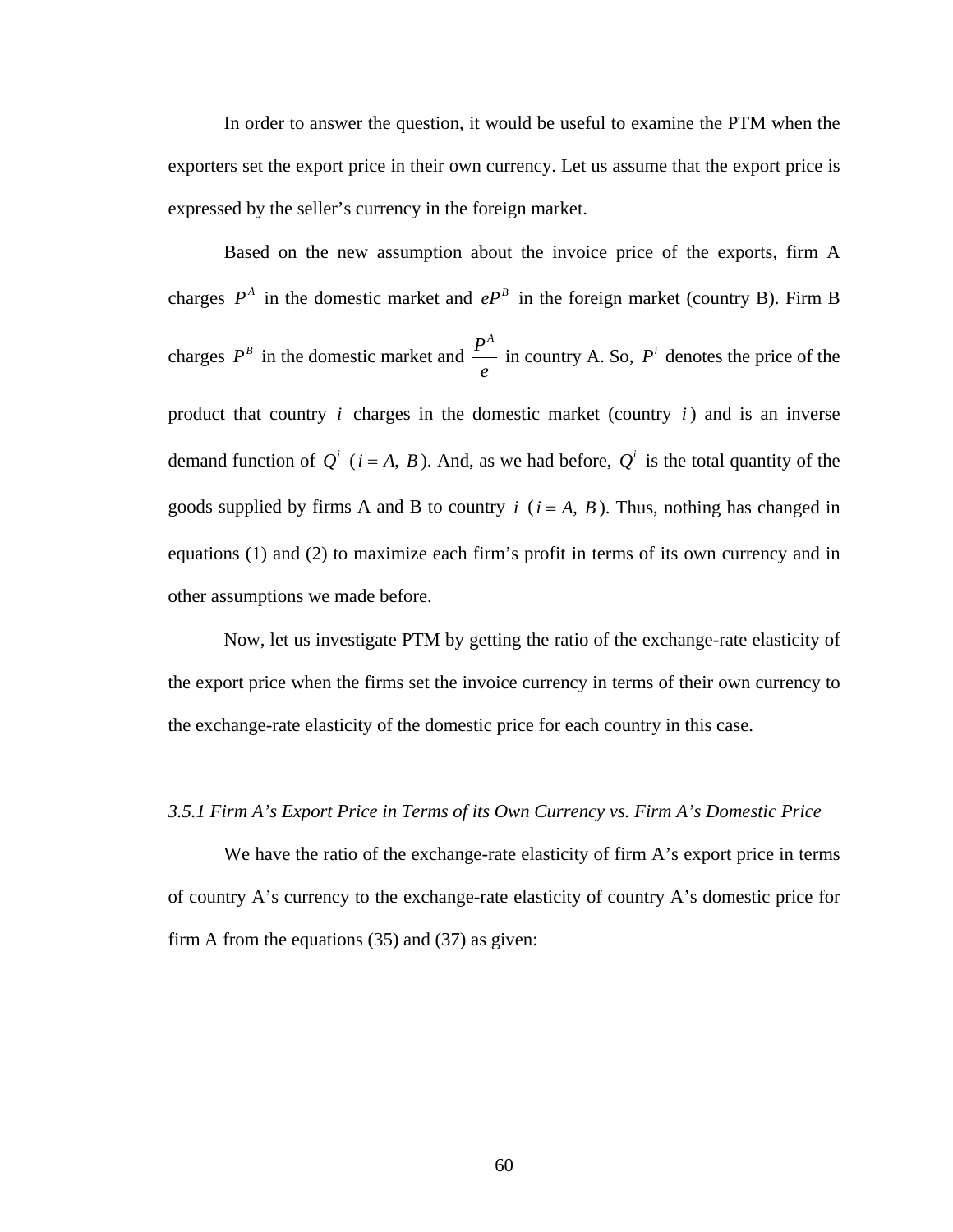# the exchange-rate elasticity of firm A's export price in terms of country A's currency the exchange-rate elasticity of firm A's domestic price

$$
= \frac{\frac{\partial e p^{B^*}}{\partial e} \times \frac{e}{e p^{B^*}}}{\frac{\partial P^{A^*}}{\partial e} \times \frac{e}{P^{A^*}}} = \frac{\left(\frac{e(a + C^{BD})}{ae + e C^{BD} + C^{AB}}\right)}{\left(\frac{e C^{BA}}{a + C^{AD} + e C^{BA}}\right)} = \frac{(a + C^{BD})(a + C^{AD} + e C^{BA})}{C^{BA}(ae + e C^{BD} + C^{AB})},
$$
(47)

If 
$$
\left| \frac{(a + C^{BD})(a + C^{AD} + e^{BA})}{C^{BA}(ae + e^{AB} + C^{AB})} \right| = 1
$$
, there is no PTM by firm A. (48)

If 
$$
\left| \frac{(a + C^{BD})(a + C^{AD} + e^{BA})}{C^{BA}(ae + e^{BD} + C^{AB})} \right| > 1
$$
 or  $\left| \frac{(a + C^{BD})(a + C^{AD} + e^{BA})}{C^{BA}(ae + e^{BD} + C^{AB})} \right| < 1$  then, firm A's PTM

behavior exists. (49)

 $\overline{a}$ 

In the case of equation (48), much exchange rate passes through firm A's export price in terms of country A's currency increasing exactly as much as the domestic price in country A increases as the exchange rate increases.<sup>[23](#page-69-0)</sup> In this case, again, how much exchange rate change passes through to the export price and the domestic price does not matter in determining the existence of PTM. As the result, we conclude that there is no PTM.

However, in inequality (49), when the exchange rate increases, country B's currency value increases, firm A's export price in terms of its own currency increases more than the domestic price in country A increases, so we have greater than 1 for the

<span id="page-69-0"></span> $^{23}$  If the firms set the export price in the buyer's currency, the export price decreases as the buyer's currency appreciates. We can confirm that from equation (33) in the case of firm A. However, if the firms set the export price in its own currency, the export price increases as the buyer's currency appreciates. Equation (27) indicates it in the case of firm A.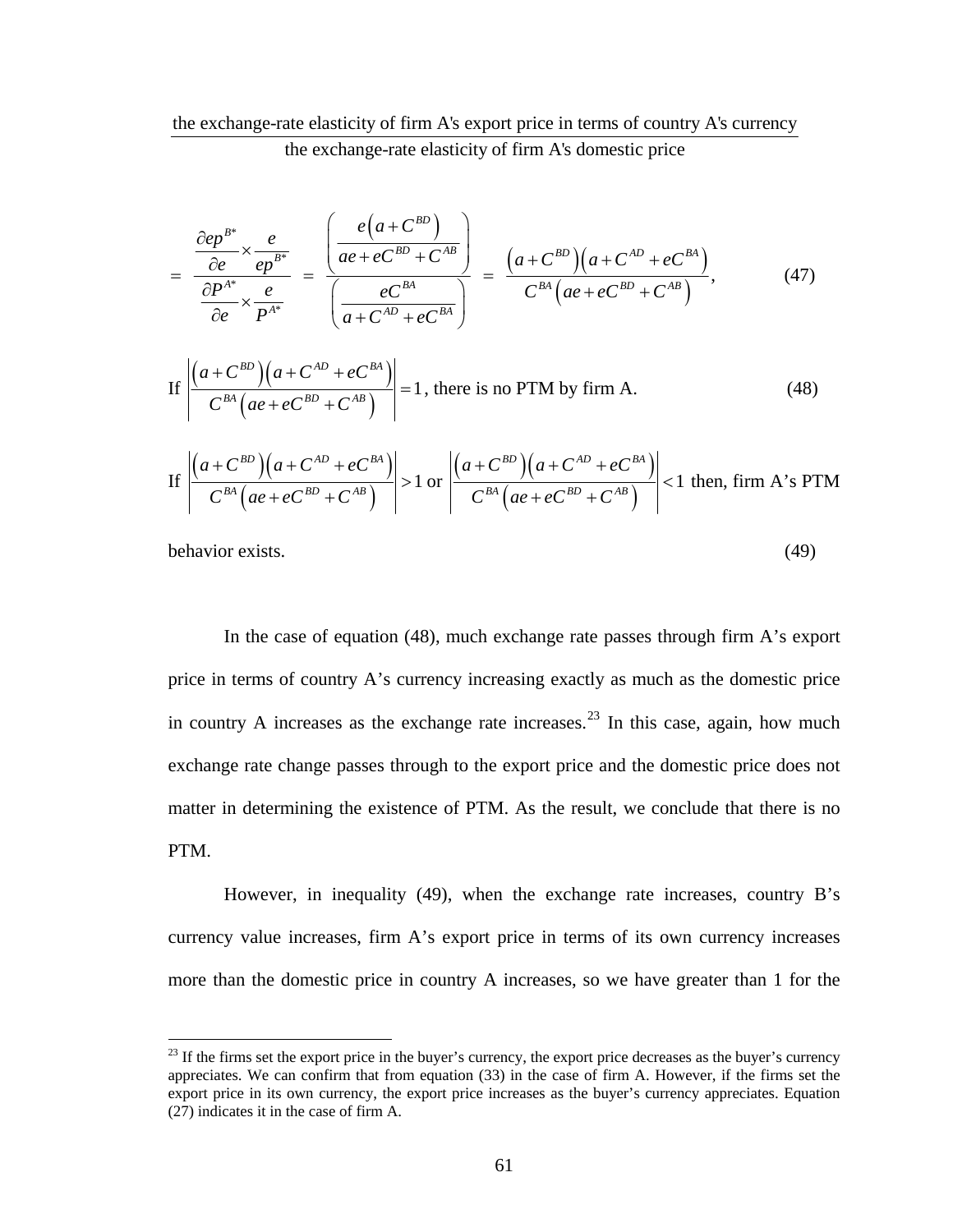ratio; or, firm A's export price in terms of country A's currency increases less than the domestic price in country A increases, thus the ratio is less than 1. The degree of exchange rate pass-through to the export price and the domestic price is not important to determine the existence of PTM. This result gives us the evidence of firm A's PTM behavior as the exchange rate varies.

#### *3.5.2 Firm B's Export Price in Terms of its Own Currency vs. Firm B's Domestic Price*

We use the ratio below from the equations (36) and (38) in the case of firm B to determine the existence of PTM behavior:

the exchange-rate elasticity of firm B's export price in terms of country B's currency the exchange-rate elasticity of firm A's domestic price

$$
\frac{\partial \left(\frac{P^{A^*}}{e}\right)}{\partial e} \times \frac{e}{\left(\frac{P^{A^*}}{e}\right)} = \frac{\left(-\frac{a + C^{AD}}{a + C^{AD} + eC^{BA}}\right)}{\left(-\frac{C^{AB}}{ea + eC^{BD} + C^{AB}}\right)} = \frac{(a + C^{AD})(ea + eC^{BD} + C^{AB})}{C^{AB}(a + C^{AD} + eC^{BA})},\tag{50}
$$

If 
$$
\left| \frac{(a + C^{AD})(ea + eC^{BD} + C^{AB})}{C^{AB}(a + C^{AD} + eC^{BA})} \right| = 1
$$
, there is no firm B's PTM behavior. (51)

If 
$$
\left| \frac{(a+C^{AD})(ea+eC^{BD}+C^{AB})}{C^{AB}(a+C^{AD}+eC^{BA})} \right| > 1
$$
 or  $\left| \frac{(a+C^{AD})(ea+eC^{BD}+C^{AB})}{C^{AB}(a+C^{AD}+eC^{BA})} \right| < 1$ , firm B practices

PTM behavior (52)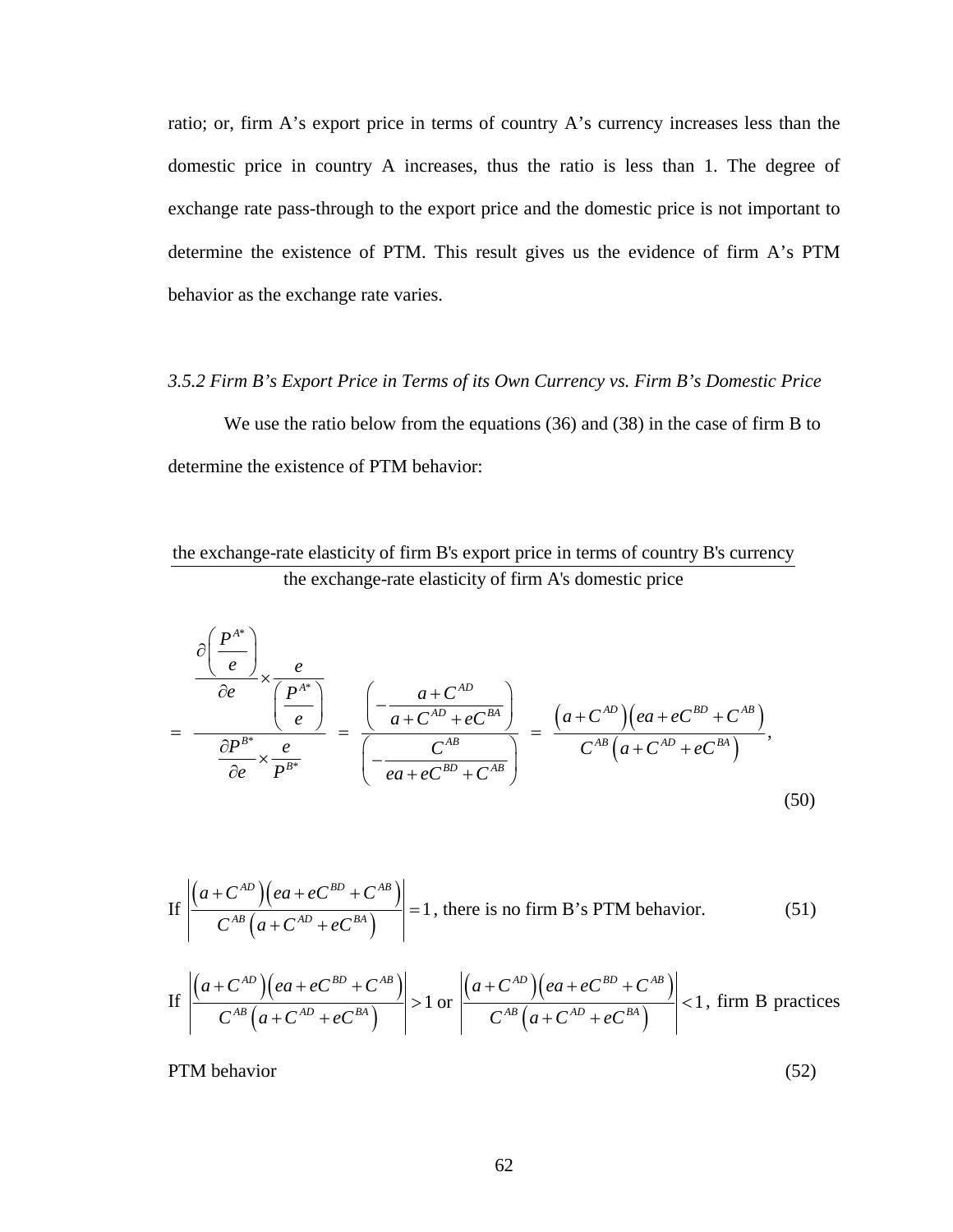## *3.5.3 The Effect of The Invoice Currency on PTM*

We can figure out the effect of the invoice currency on PTM for firm A by comparing equations  $(41)$  and  $(47)$ . Equation  $(41)$  represents the situation that firm A has the export price expressed by the buyer's currency. We take the absolute value of the equation when examining  $PTM<sup>24</sup>$  $PTM<sup>24</sup>$  $PTM<sup>24</sup>$  Let us rewrite the equation as follows:

$$
\frac{\partial P^{B^*}}{\partial e} \times \frac{e}{P^{B^*}} = \left| \frac{-C^{AB}(a + C^{AD} + eC^{BA})}{eC^{BA}(ea + eC^{BD} + C^{AB})} \right|
$$

$$
= \left| \frac{-C^{AB}}{e} \times \frac{(a + C^{AD} + eC^{BA})}{C^{BA}(ea + eC^{BD} + C^{AB})} \right|
$$
(53)

Equation (47) indicates the case that firm A charges the export in terms of its own currency. We can rewrite it as given:

$$
\frac{\partial e^{B^*}}{\partial e} \times \frac{e}{ep^{B^*}} = \frac{(a + C^{BD})(a + C^{AD} + e^{BA})}{C^{BA}(ae + e^{AB} + C^{AB})}
$$

$$
= (a + C^{BD}) \times \frac{(a + C^{AD} + e^{AB})}{C^{BA}(ae + e^{AB} + C^{AB})}
$$
(54)

We do not know whether there exists PTM behavior from equations (53) and (54) because we cannot figure out whether these ratios are exactly 1 or greater than 1 or not

<u>.</u>

<span id="page-71-0"></span> $24$  The sign of the ratio shows the decrease or increase in the prices in the markets and the absolute value of the ratio indicates the amount of relative price movements. The PTM is influenced by the value of the relative price movements instead of the direction of the price movements. Therefore we take the absolute value of the ratio to determine whether the ratio is greater than 1 or not and to get the degree of PTM.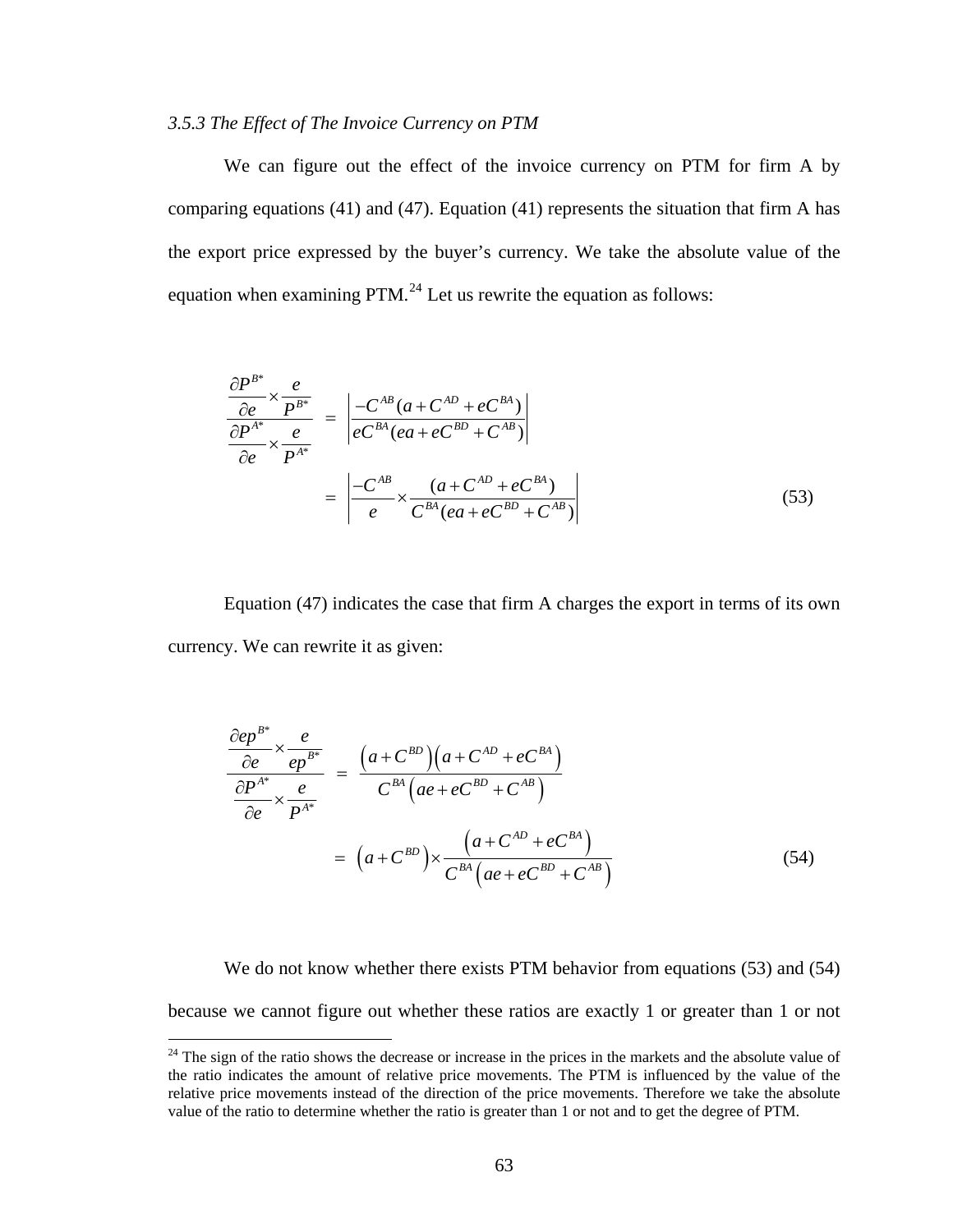with the given information. However, if there is any PTM behavior by firm A, we can say in which situation the firm presents a more severe PTM by comparing the values of equations (53) and (54). If we have a greater number for the ratio then it implies that the firm practices a more severe PTM. So let us compare the value of equations (53) and (54) to determine in which case firm A exhibits a higher degree of PTM between the domestic and the foreign market.

*Proposition 5: If there is any PTM behavior by firm A, the firm presents a more sever PTM between the domestic and the foreign market when it imposes the export price in terms of its own currency rather than it does in terms of the local-currency export price.* 

*Proof:* 

$$
\begin{cases}\n\frac{\partial P^{B^*}}{\partial e} \times \frac{e}{P^{B^*}} \\
\frac{\partial P^{A^*}}{\partial e} \times \frac{e}{P^{A^*}}\n\end{cases} = \left| \frac{-C^{AB}}{e} \times \frac{(a + C^{AD} + e^{B^A})}{C^{BA}(ea + e^{B^D} + C^{AB})} \right|
$$
\n
$$
< \left| \frac{\frac{\partial e}{\partial e}^{B^*}}{\frac{\partial e}{\partial e}^{A^*}} \times \frac{e}{e^{B^*}}}{\frac{\partial P^{A^*}}{\partial e}^{A^*}} = (a + C^{BD}) \times \frac{(a + C^{AD} + e^{B^A})}{C^{BA}(ae + e^{C^{BD}} + C^{AB})}\right|
$$
\n
$$
(55)
$$

e compare the values of  $\frac{C^{AB}}{A}$ Basically, we compare the values of  $\frac{C}{e}$  and  $(a + C^{BD})$  from equations (53) and

(54). In addition, we have the condition,  $e(a + C^{BD}) > 2C^{AB}$  from equation (14), in order to make firm A sell more than zero quantity of products in country B ( $q^{AB^*} > 0$ ). We need this condition since we do not want to have the situation that firm B provides all the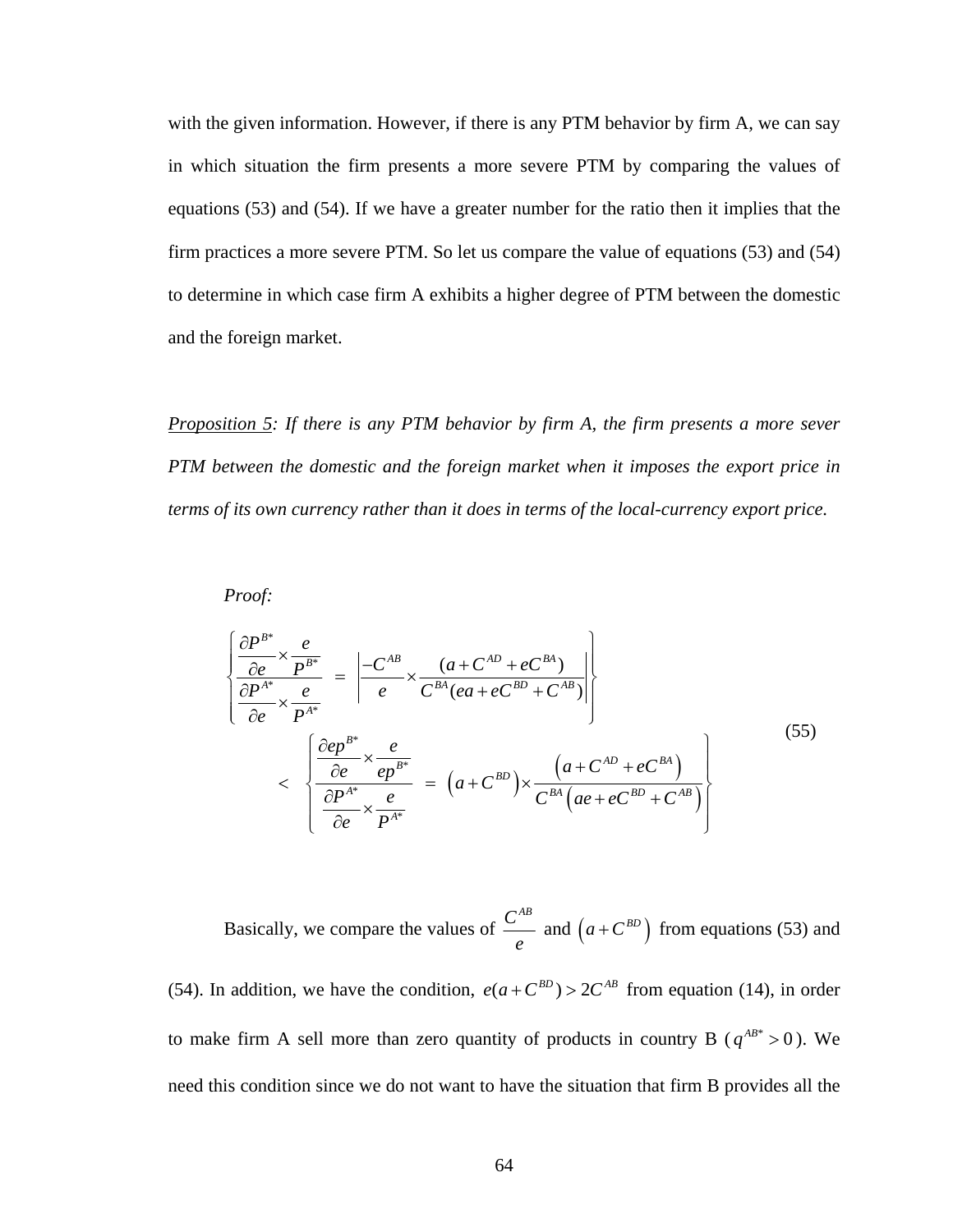products in country B. So firms A and B will share the output level in country B with this condition. If we rewrite equation (14), we have the following inequality:  $(a+C^{BD})$ 2  $C^{AB}$  *(a + C<sup>BD</sup>) e*  $\leq \frac{(a+C^{BD})}{2}$ . Therefore we find that the inequality,  $\frac{C^{AB}}{2} < (a+C^{BD})$ , is valid. *e*  $\langle (a + C^{BD})$ , is valid. It means that equation (54) is greater than equation (53). In other words, firm A has a higher degree of PTM between the domestic and the foreign market when it imposes the export price in terms of its own currency. So we can conclude that the relative price difference between these two markets is greater when firm A has the export price in terms of its own currency on the contract than it does in terms of the buyer's currency. Therefore (55) is valid as well.

How about firm B? Compare equations (44) and (50) to get the answer. Equation (44) shows that firm B charges the export price in the local-currency price. If we rearrange it, we have the following equation:

$$
\frac{\partial P^{A^*}}{\partial e} \times \frac{e}{P^{A^*}} = \left| \frac{eC^{BA}(ea + eC^{BD} + C^{AB})}{-C^{AB}(a + C^{AD} + eC^{BA})} \right|
$$

$$
= \left| (-eC^{BA}) \times \frac{(ea + eC^{BD} + C^{AB})}{C^{AB}(a + C^{AD} + eC^{BA})} \right|
$$
(56)

price on the contract. If we rearrange it, we have the equation as given: Equation (50) presents the case that firm B has its own currency as the export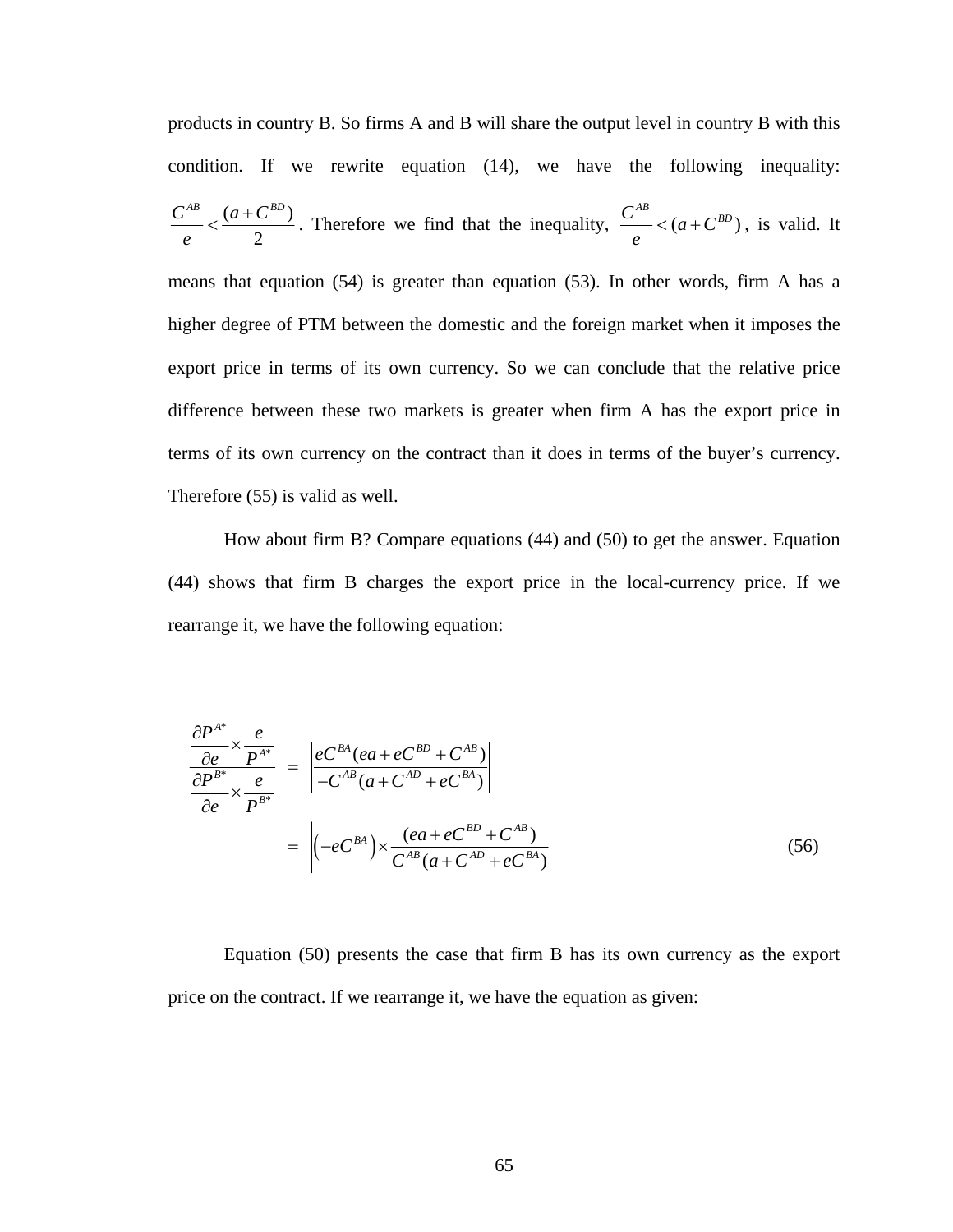$$
\frac{\partial \left(\frac{P^{A^*}}{e}\right)}{\partial e} \times \frac{e}{\left(\frac{P^{A^*}}{e}\right)} = \frac{(a + C^{AD})(ea + e^{B^D} + C^{AB})}{C^{AB}(a + C^{AD} + e^{B^A})}
$$
\n
$$
= (a + C^{AD}) \times \frac{(ea + e^{B^D} + C^{AB})}{C^{AB}(a + C^{AD} + e^{B^A})}
$$
\n(57)

*Proposition 6: If there is any PTM behavior by firm B, the firm presents a more severe PTM between the domestic and the foreign market when it imposes the export price in terms of its own currency rather than it does in terms of the local-currency export price.* 

*Proof:* 

$$
\begin{cases}\n\frac{\partial P^{A^*}}{\partial e} \times \frac{e}{P^{A^*}} \\
\frac{\partial P^{B^*}}{\partial e} \times \frac{e}{P^{B^*}}\n\end{cases} = \left| (-e^{-\beta A}) \times \frac{(ea + e^{-\beta B})}{C^{AB}(a + C^{AB} + e^{-\beta A})} \right|
$$
\n
$$
\left| \frac{\partial \left( \frac{P^{A^*}}{e} \right)}{\partial e} \times \frac{e}{\left( \frac{P^{A^*}}{e} \right)}\n\right| = (a + C^{AD}) \times \frac{(ea + e^{-\beta B}) + C^{AB}}{C^{AB}(a + C^{AD} + e^{-\beta A})}
$$
\n(58)

Let us compare the values,  $eC^{BA}$  and  $(a + C^{AD})$  from equations (56) and (57) to figure out which case has a higher degree of PTM. So we need the condition,  $a + C^{AD} > 2eC^{BA}$  from equation (16). This condition guarantees that firm B provides more than zero quantity of the good in country A ( $q^{BA*} > 0$ ). If you rearrange the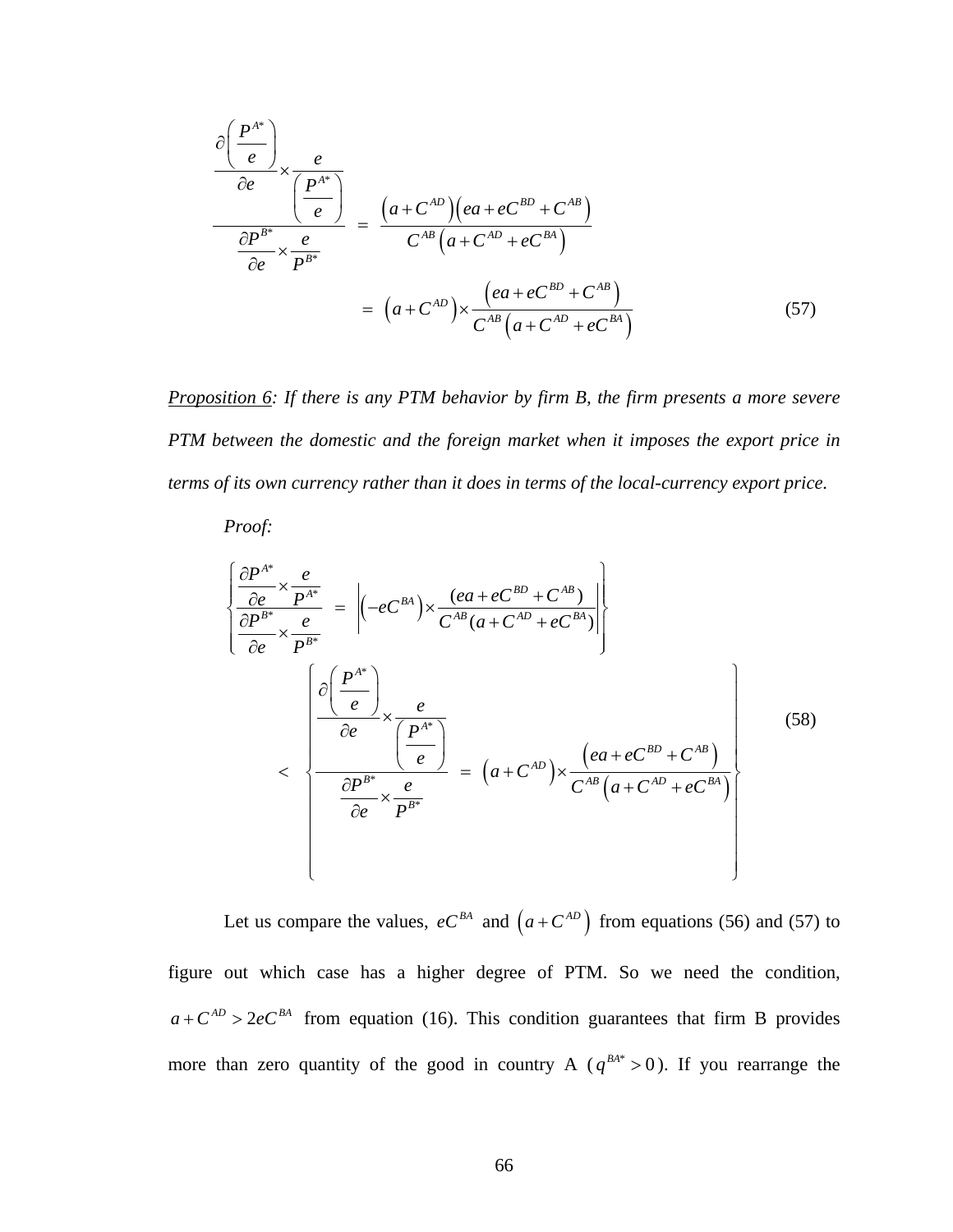2 inequality, we get  $eC^{BA} < \frac{a + C^{AD}}{A}$ . Hence, certainly we have the result that  $eC^{BA} < a + C^{AD}$ . It represents that the value of equation (57) is greater than equation (56). And inequality (58) is valid. Thus we conclude that, if any PTM is presented by firm B, the firm exhibits a more severe PTM behavior between the domestic and the foreign market when it charges the export price in its own currency rather than in the buyer's currency.

# 3.6 Price Sensitivity to The Exchange Rate Movements in Country A

If we assume that the exporters present its own currency as the export price on the domestic produc er or the exporter) is more price sensitive to the exchange rate changes in contract to sell the goods in the foreign market, the model tells us which firm (the each country.

follows in order to answer the question raised above: Let me take the equations (35) and (38) and get the ratio of these two equations as

the exchange-rate elasticity of firm A's domestic price the exchange-rate elasticity of firm B's export price in terms of country B's currency

$$
\frac{\partial \left(\frac{P^{A^*}}{e}\right)}{\partial e} \times \frac{e}{\left(\frac{P^{A^*}}{e}\right)} = \frac{\left(-\frac{a + C^{AD}}{a + C^{AD} + eC^{BA}}\right)}{\left(\frac{eC^{BA}}{a + C^{AD} + eC^{BA}}\right)}
$$
\n
$$
= -\frac{(a + C^{AD})(a + C^{AD} + eC^{BA})}{eC^{BA}(a + C^{AD} + eC^{BA})} = \left|-\frac{a + C^{AD}}{eC^{BA}}\right| > 1
$$
\n(59)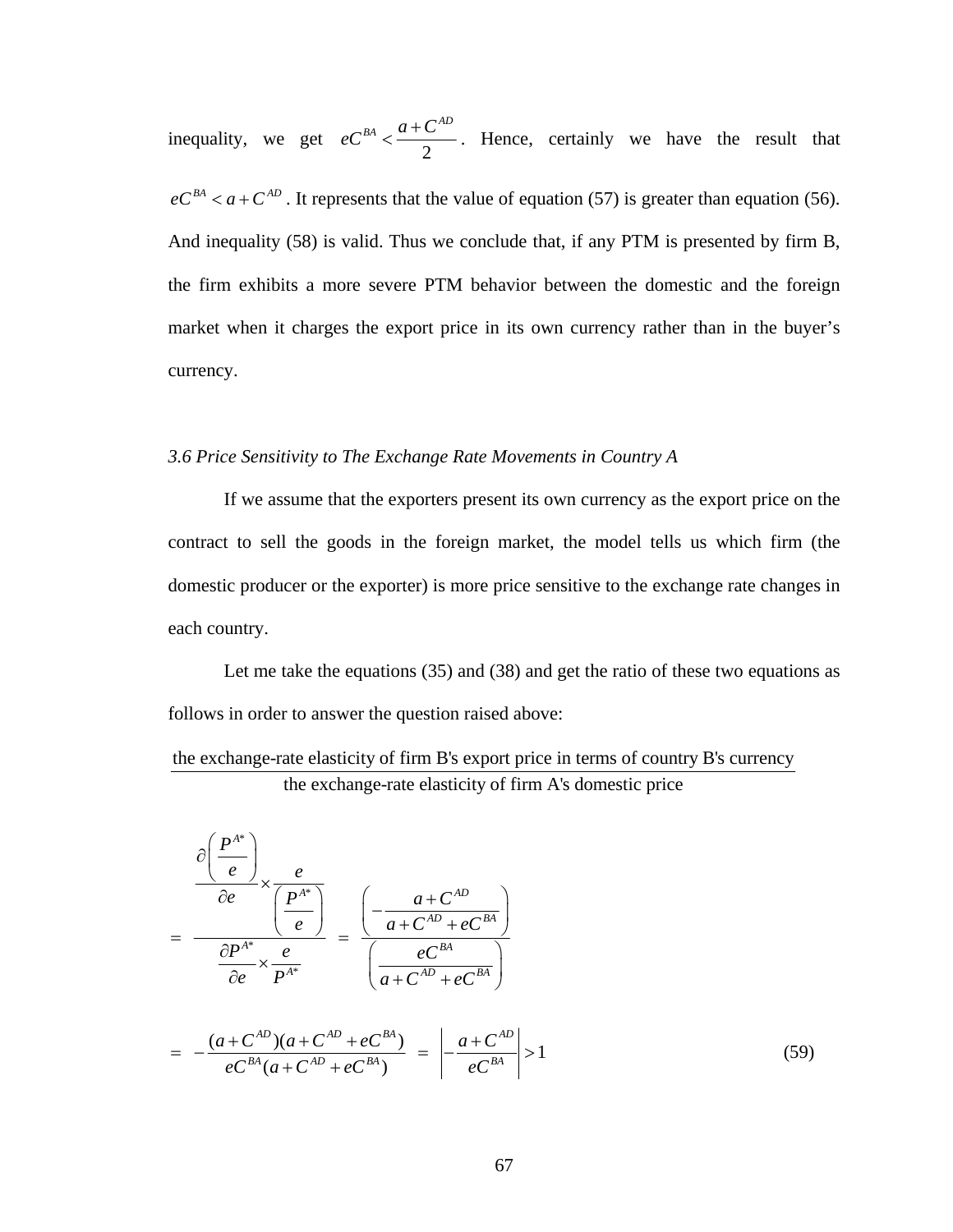1 From the equation (16), we have  $\left| \frac{a + C^{AD}}{2eC^{BA}} \right| > 1$  in order to get  $q^{BA*}$  $> 1$  in order to get  $q^{BA^*} > 0$ . Therefore,

we know that the equation (59) is greater than 1 as well:  $\left|-\frac{a+C^{AD}}{a^R}\right|>1$ ation (59) is greater than 1 as well:  $\left| \frac{a + b}{eC^{BA}} \right| > 1$ . This result

represents that firm B's export price in terms of its own currency decreases more than firm A's domestic price increases as the exchange rate increases -- as country B's currency values more. In other words, if we assume that firm B sets the export price in its own currency, firm B (the exporter) is more price responsive to the exchange rate movements than firm A (the domestic firm) does in country  $A$ <sup>25</sup>

#### *3.7 Price Sensitivity to The Exchange Rate Movements in Country B*

From equations (36) and (37), we obtain the ratio of the equations as follows:

# the exchange-rate elasticity of firm A's export price in terms of country A's currency the exchange-rate elasticity of firm B's domestic price

$$
\frac{\partial e^{B^*}}{\partial e} \times \frac{e}{ep^{B^*}} = \frac{\left(\frac{e(a + C^{BD})}{ea + eC^{BD} + C^{AB}}\right)}{\left(-\frac{C^{AB}}{ea + eC^{BD} + C^{AB}}\right)}
$$
\n
$$
= -\frac{e(a + C^{BD})(ea + eC^{BD} + C^{AB})}{C^{AB}(ea + eC^{BD} + C^{AB})} = \left|\frac{e(a + C^{BD})}{C^{AB}}\right| > 1
$$
\n(60)

 $\overline{a}$ 

<sup>&</sup>lt;sup>25</sup> We can also take the reciprocal of equation (59) to prove that firm B (the exporter in country A) is more price sensitive to the exchange rate fluctuations than firm A (the domestic firm) does in country A. In this case, we have the result that is less than 1 for the reciprocal of equation (59), though.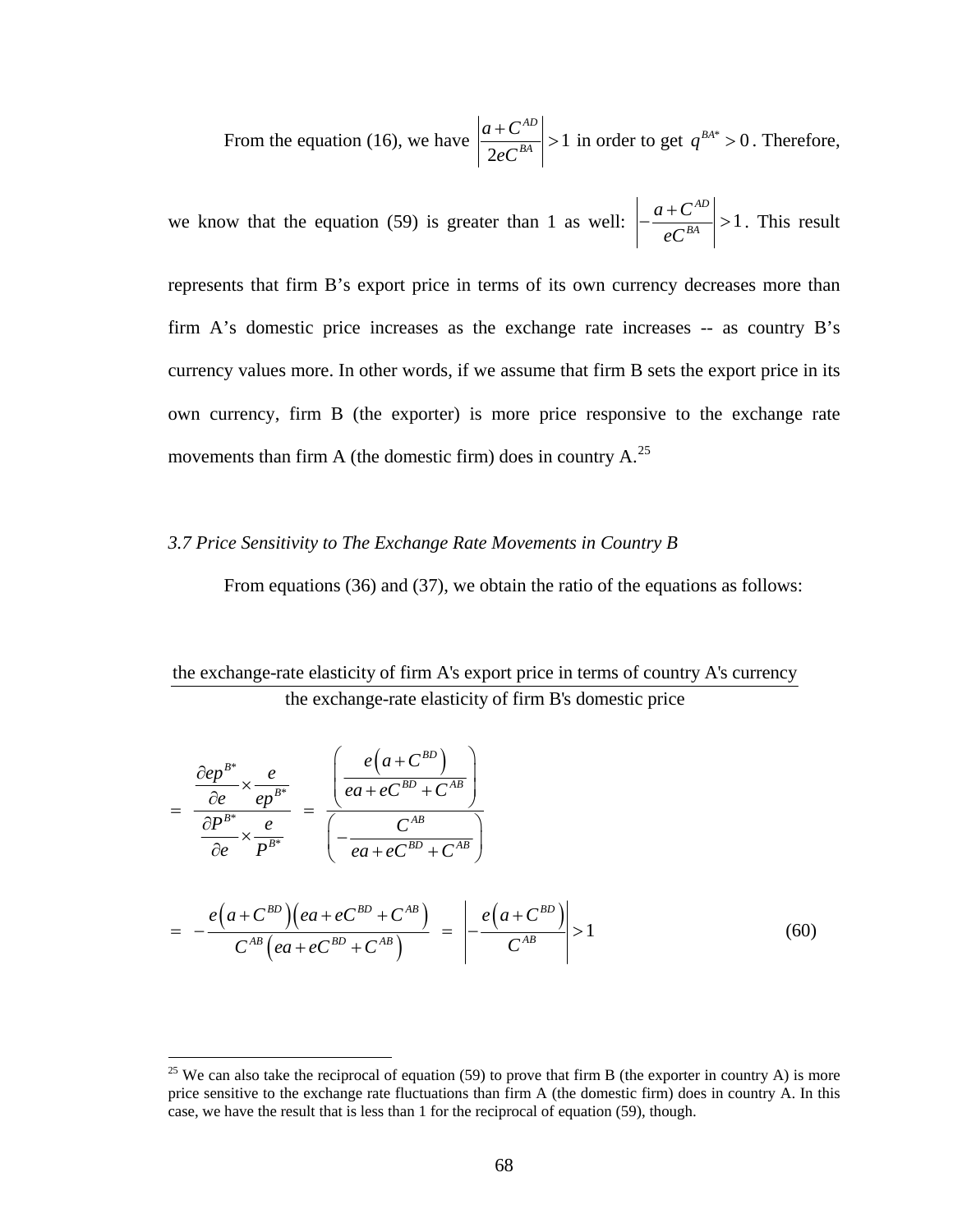We have  $\left| \frac{e(a + C^{BD})}{2C^{AB}} \right| > 1$  from the equation (14) in order to have  $q^{AB^*} > 0$ . Hence 2*C*

we can say that the equation (60) is greater than 1 as well:  $\left| \frac{e(a + C^{BD})}{\sigma A^B} \right| > 1$ *AB*  $e(a+C)$ *C* say that the equation (60) is greater than 1 as well:  $\left| \frac{e(a + C^{BD})}{a^B} \right| > 1$ . This means

that firm A's export price in terms of its own currency increases more than firm B's domestic price decreases as the exchange rate increases -- as country B's currency appreciates. And firm A (the exporter) is more price responsive in terms of its own currency to the exchange rate changes than firm B (the domestic firm) is in country B.

*Proposition 7: The price of the export in each country is more responsive to the exchange*  rate movements than the price of the domestic good when exporters charge the export *fiererifierian price in terms of their own currency.* 

*Proof: (59) in country A and (60) in country B are valid as shown above.* 

#### *3.8 Summary*

and the exporter charge the same price and the price increases as the exchange rate The specified model provides endogenously determined output level related to the cost of production and the exchange rate. I find that domestic producers produce more output levels and consumers buy more domestic goods in a country if the domestic seller fluctuates. However, exporters produce more output levels and consumers buy more exports in a country if the domestic seller and the exporter charge the same price and the price decreases as the exchange rate moves.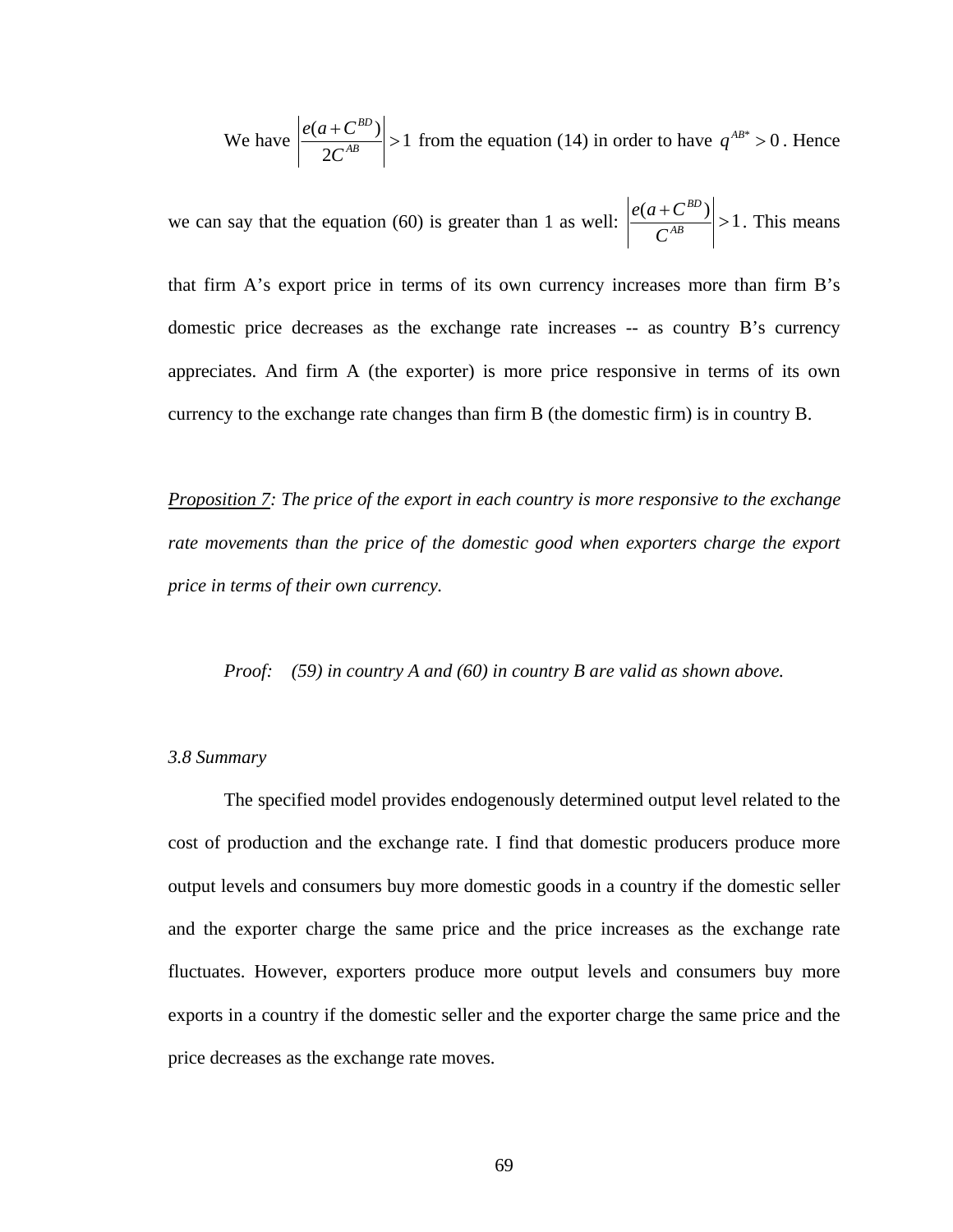I illustrate the condition, which tells you whether the PTM exists or not. And we find the relationship between PTM and the invoice currency that is different from existing research; according to the model, if there is any PTM behavior by each firm, the firm pr esents a more severe PTM between the domestic and the foreign market when it imposes the export price in terms of its own currency than it does in terms of the localcurrency export price.

invoice the export price in its own currency than they do in the buyer's currency. The result about ERPT is consistent with other papers; there exists incomplete exchange rate pass-through to the export price and to the domestic price. However, exporters pass through more exchange-rate movements to the export price when they

When I compare changes in the export price denominated in the exporter's currenc y and changes in the price of the domestic good as the exchange rate varies, I find that the export price is more responsive to the exchange rate movements than the price of the domestic good in a country.

In addition, the model allows us to find out some information about the trade balance; a country has a surplus in the trade balance if the country's currency depreciates.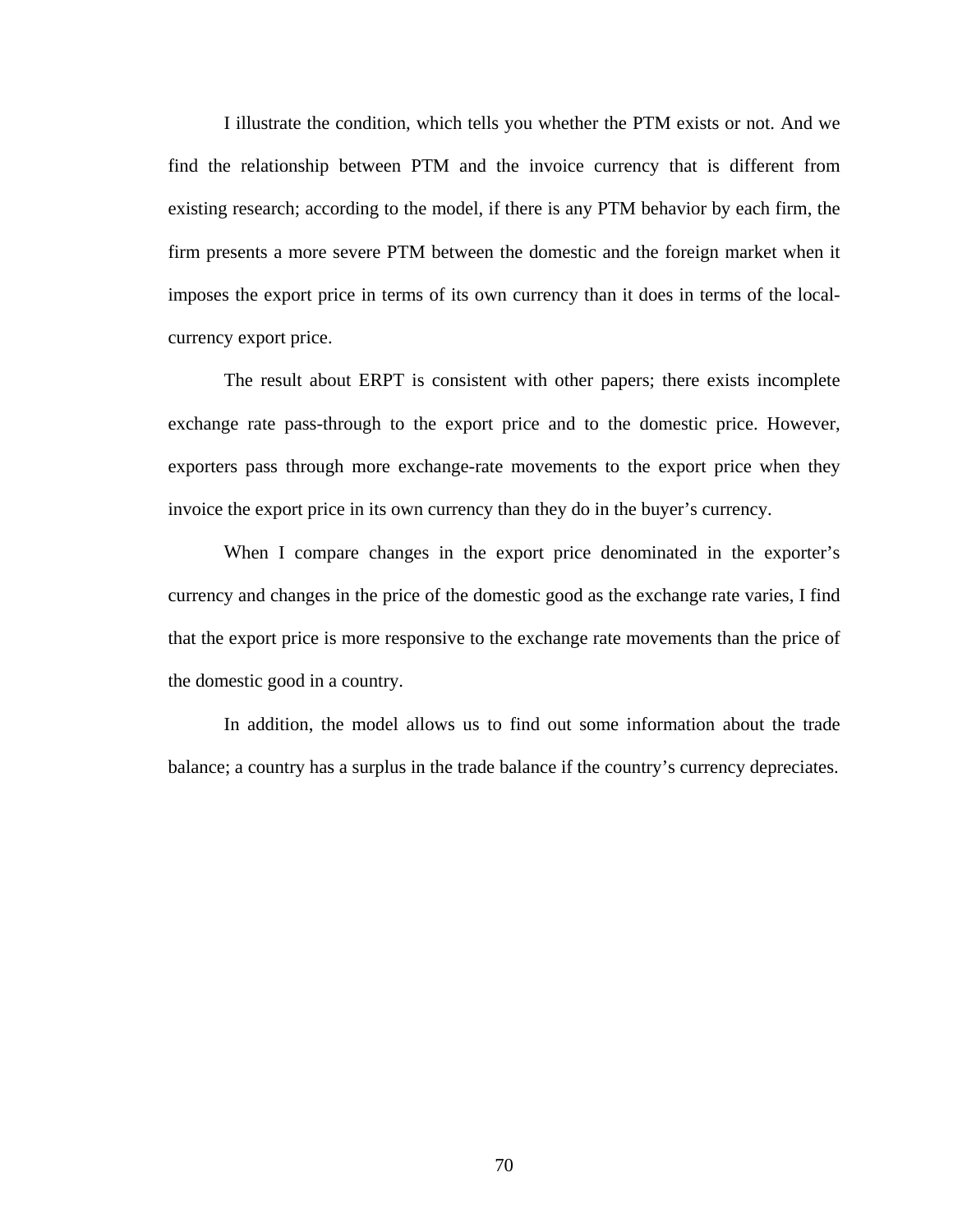# **CHAPTER 4**

# **TWO-PERIOD MODEL**

two-period model does not have any intertemporal link between the first-period profit and the second-period profit. It is because the model has time-additively separable profit specifications that are linear in the demand for the product at that point in time. I extend the model in this chapter, developing a two-period version. However, this

How are their decisions different in the first period and the second period? The purpose of the two-period model is to answer the question. I will examine the role of discount factors in the output level, the price, ERPT and PTM. Overall, I focus on showing the differences between the first-period and the second-period output level and the price. I also compare the second-period condition of ERPT and PTM with those in the first period.

## *4.1 Ass umptions*

their own subjective discount factors that apply to the second period. Otherwise the model setup is the same as the one-period setup. In other words, firm A may be more or In the two-period model, I assume the following: (i) firms face a two-period time horizon to maximize their total profit in terms of its own currency; and (ii) firms have less patient than firm B. If a firm has a low discount factor, the firm is impatient. It means that the firm prefers to get the value in the present rather than in the future. In contrast, if a firm has a high discount factor, the firm is patient.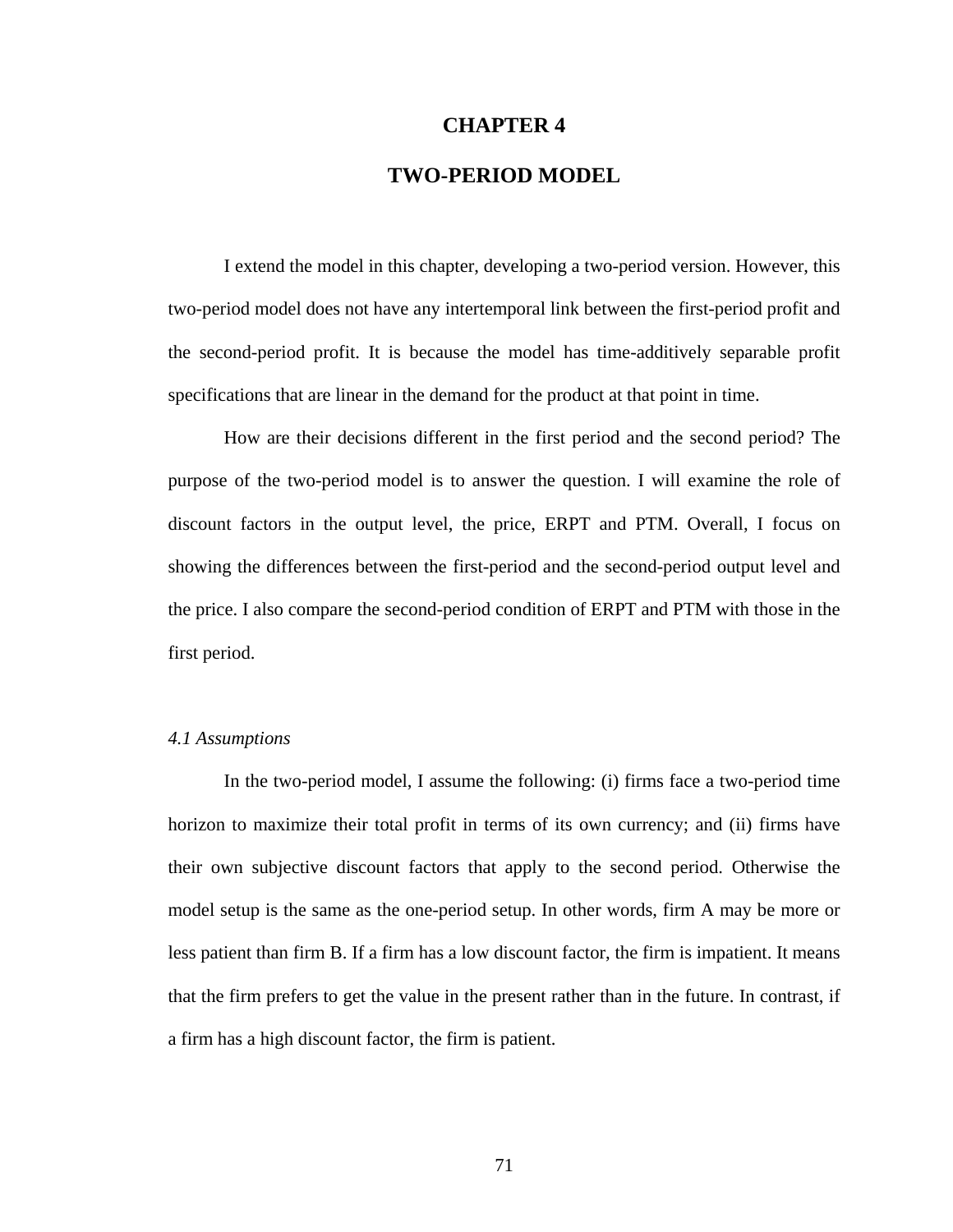Firms decide the best quantity (output level) and the price is determined by the output level separately in each period related to the exchange rate, unit cost and the discount factor they have at that time. Therefore first-period output level itself does not have any direct effect on the second-period output level. This occurs because the output level i s determined endogenously each period in the model economy. And, the endogenous output level has an effect on the price.

### *4.2 Two-period Model*

Firm A maximizes the profits in terms of its own currency as follows:

$$
\max \ \pi^{A} = P_{1}^{A} q_{1}^{AD} + e_{1} P_{1}^{B} q_{1}^{AB} + \beta^{A} \Big[ P_{2}^{A} q_{2}^{AD} + e_{2} P_{2}^{B} q_{2}^{AB} \Big] - C_{1}^{AD} q_{1}^{AD} - C_{1}^{AB} q_{1}^{AB} - C_{2}^{AD} q_{2}^{AD} - C_{2}^{AB} q_{2}^{AB} = \Big[ a - q_{1}^{AD} - q_{1}^{BA} \Big] q_{1}^{AD} + e_{1} \Big[ a - q_{1}^{BD} - q_{1}^{AB} \Big] q_{1}^{AB} + \beta^{A} \Big[ a - q_{2}^{AD} - q_{2}^{BA} \Big] q_{2}^{AD} + \beta^{A} e_{2} \Big[ a - q_{2}^{BD} - q_{2}^{AB} \Big] q_{2}^{AB} - C_{1}^{AD} q_{1}^{AD} - C_{1}^{AB} q_{1}^{AB} - C_{2}^{AD} q_{2}^{AD} - C_{2}^{AB} q_{2}^{AB}
$$
(61)

Firm A maximizes the profits in terms of its own currency as follows:

$$
\max \ \pi^{B} = P_{1}^{B} q_{1}^{BD} + \frac{1}{e_{1}} P_{1}^{A} q_{1}^{BA} + \beta^{B} \left[ P_{2}^{B} q_{2}^{BD} + \frac{1}{e_{2}} P_{2}^{A} q_{2}^{BA} \right] \n- C_{1}^{BD} q_{1}^{BD} - C_{1}^{BA} q_{1}^{BA} - C_{2}^{BD} q_{2}^{BD} - C_{2}^{BA} q_{2}^{BA} \n= \left[ a - q_{1}^{BD} - q_{1}^{AB} \right] q_{1}^{BD} + \frac{1}{e_{1}} \left[ a - q_{1}^{AD} - q_{1}^{BA} \right] q_{1}^{BA} \n+ \beta^{B} \left[ a - q_{2}^{BD} - q_{2}^{AB} \right] q_{2}^{BD} + \beta^{B} \frac{1}{e_{2}} \left[ a - q_{2}^{AD} - q_{2}^{BA} \right] q_{2}^{BA} \n- C_{1}^{BD} q_{1}^{BD} - C_{1}^{BA} q_{1}^{BA} - C_{2}^{BD} q_{2}^{BD} - C_{2}^{BA} q_{2}^{BA}
$$
\n(62)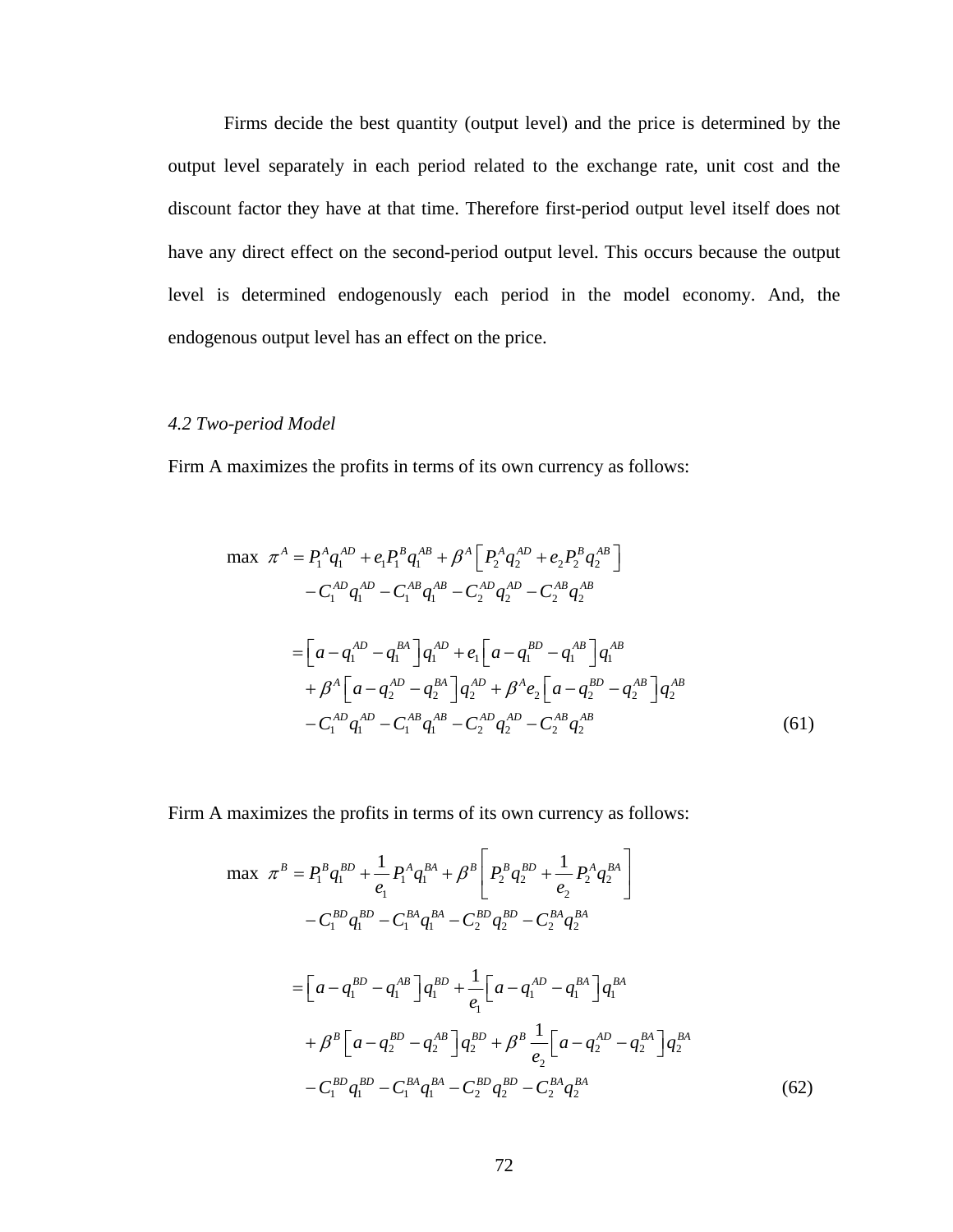where  $P_1^i$  ( $i = A, B$ ) indicates the price of the products that are sold in country i in the first period.  $P_2^i$  ( $i = A, B$ ) represents the price of the goods that are sold in country i in the second period. So the subscripts are the period of the time and the superscripts are the country designation. Let  $P_1^i$  ( $i = A, B$ ) and  $P_2^i$  ( $i = A, B$ ) be the inverse demand function of  $Q_1^i$  ( $i = A, B$ ) and  $Q_2^i$  ( $i = A, B$ ), respectively.  $Q^i$  is total quantity of the goods supplied by firm A and B to country  $i$  in each period. So we can rewrite the prices as follows and insert these prices into the equations (61) and (62) in order to get the second part of equations (61) and (62):

$$
P_1^A = a - Q_1^A = a - q_1^{AD} - q_1^{BA}, \text{ where } Q_1^A = q_1^{AD} + q_1^{BA}, \ a > 0 \tag{63}
$$

$$
P_2^A = a - Q_2^A = a - q_2^{AD} - q_2^{BA}, \text{ where } Q_2^A = q_2^{AD} + q_2^{BA}, \ a > 0 \tag{64}
$$

$$
P_1^B = a - Q_1^B = a - q_1^{BD} - q_1^{AB}, \text{ where } Q_1^B = q_1^{BD} + q_1^{AB}, \ a > 0 \tag{65}
$$

$$
P_2^B = a - Q_2^B = a - q_2^{BD} - q_2^{AB}, \text{ where } Q_2^B = q_2^{BD} + q_2^{AB}, \ a > 0 \tag{66}
$$

I assume that the demand curve, which each firm faces in both its domestic and same preferences across countries. Each firm imposes a local-currency price as an export price. Firm A charges  $P^A$  in the domestic market in its own currency and  $P^B$  in the foreign market in each period, is a linear demand curve, and that consumers have the foreign market (country B) in country B's currency. Firm B charges  $P^B$  in the domestic market in its own currency and  $P^A$  in the foreign market (country A) in country A's currency.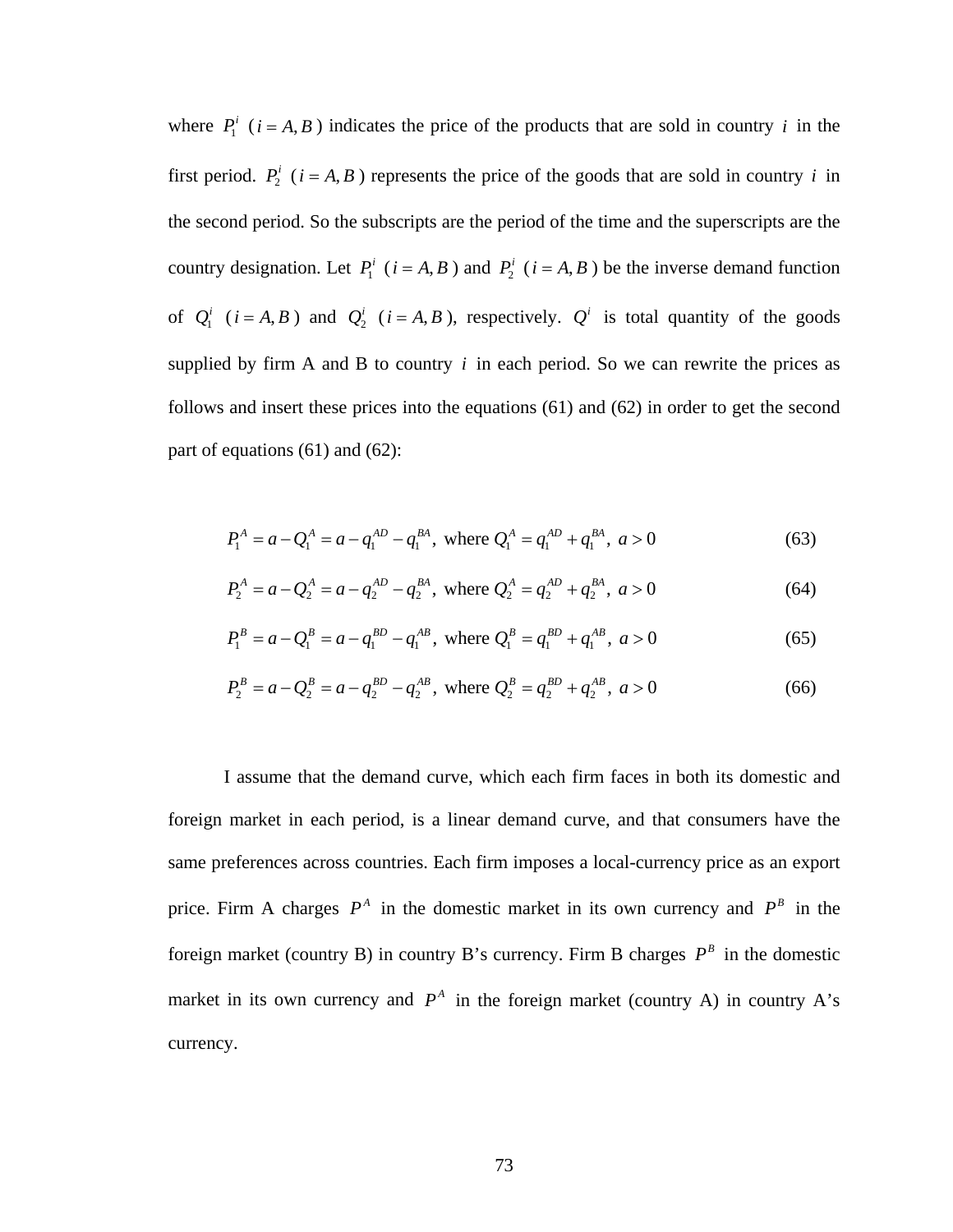$\beta^A$  is the discount factor that firm A has in the second period and  $\beta^B$  is firm B's discount factor in the second period. And, firms A and B have different discount factors so  $\beta^A$  and  $\beta^B$  are not the same. We can define the discount factor as given:

$$
\beta^{i} = \frac{1}{1+r^{i}}, \qquad r \text{ is the discount rate in each country,}
$$
\n
$$
i = A, B, \qquad \beta^{A} \neq \beta^{B}, \quad 0 < \beta^{A}, \beta^{B} < 1
$$
\n
$$
(67)
$$

There is a negative relationship between the country's discount factor and the discount rate. So if the country's discount rate rises, the discount factor falls, and vice versa. In equations (61) and (62), if a firm has a low discount factor, the firm values the present revenue more than the future revenue. In other words, it discounts the future revenue h eavily. On the other hand, if a firm has a high discount factor, the firm discounts the second-period revenue lightly. With  $\beta^A < \beta^B$ , the firm A is less patient since it values profits in the first period more than profits in the second period compared to firm B. Firm B values second-period profits more than firm A. Thus firm B will be more patient to get the second-period revenue.

The nominal exchange rate is denoted by  $e$  and given exogenously. It represents the units of country A's currency per unit of country B's currenc y:

$$
e = \frac{A's \text{ currency}}{B's \text{ currency}}
$$
\n(68)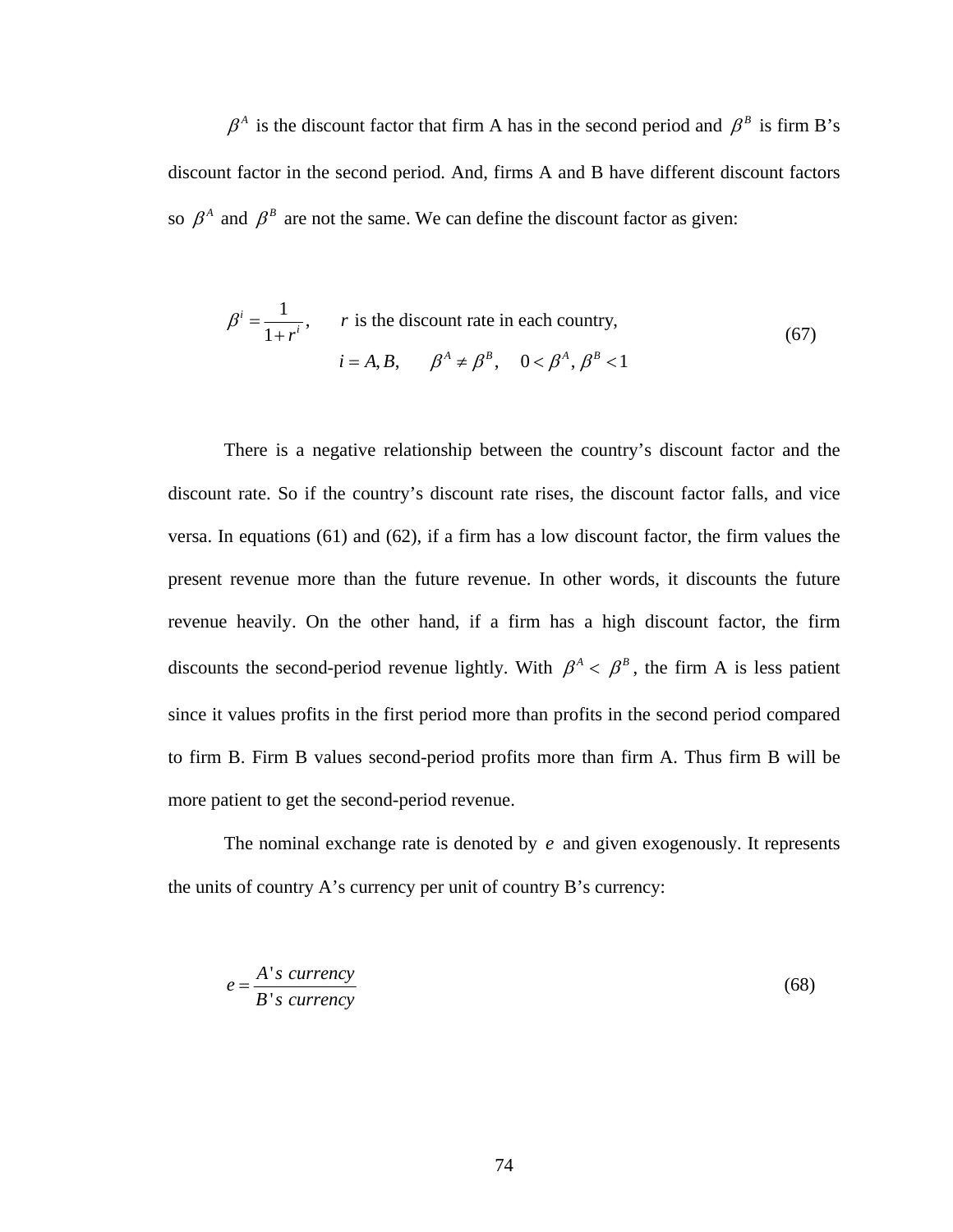The costs of production for each firm are expressed in terms of its own currency. The unit costs in each period are given as follows:

$$
C_1^{AT} = C_1^{AD} q_1^{AD} + C_1^{AB} q_1^{AB}, \qquad C_1^{AD} \neq C_1^{AB}, \qquad C_1^{AD}, C_1^{AB} > 0
$$
 (69)

$$
C_2^{AT} = C_2^{AD} q_2^{AD} + C_2^{AB} q_2^{AB}, \t C_2^{AD} \neq C_2^{AB}, \t C_2^{AD}, C_2^{AD} > 0
$$
 (70)

$$
C_1^{BT} = C_1^{BD} q_1^{BD} + C_1^{BA} q_1^{BA}, \qquad C_1^{BD} \neq C_1^{BA}, \qquad C_1^{BD}, C_1^{BA} > 0 \tag{71}
$$

$$
C_2^{BT} = C_2^{BD}q_2^{BD} + C_2^{BA}q_2^{BA}, \t C_2^{BD} \neq C_2^{BA}, \t C_2^{BD}, C_2^{BA} > 0
$$
 (72)

$$
C_1^{AT} = C_1^{BT} = C_1
$$
,  $C_1$  is constant and  $C_1 > 0$  (73)

$$
C_2^{AT} = C_2^{BT} = C_2, \qquad C_2 \text{ is constant and } C_2 > 0 \tag{74}
$$

$$
C_1 \neq C_2 \tag{75}
$$

The subscripts indicate the date,  $t = 1$ , 2. In each period,  $C^{AD}$  is the unit cost to produce  $q^{AD}$  and  $C^{AB}$  is the unit cost to produce  $q^{AB}$ . The model assumes that  $C^{AD}$  and  $C^{AB}$  are different because selling the product in a foreign country requires costs, such as transportations cost.  $C^{AT}$  is the total cost to firm A to produce  $q^{AD}$  and  $q^{AB}$ . The unit cost of  $C^{BD}$  for firm B to produce  $q^{BD}$  and  $C^{BA}$  to produce  $q^{BA}$  are different.  $C^{BT}$  is the total cost to firm B to produce  $q^{BD}$  and  $q^{BA}$ . In the first period, the total cost of  $C^{AT}$  and  $C^{BT}$  are the same and I designate this as  $C_1$ . In the second period, the total cost of  $C^{AT}$ and  $C^{BT}$  are the same and given as  $C_2$ . And I assume that  $C_1$  and  $C_2$  are different.

From equations  $(61)$  and  $(62)$ , we take the first-order conditions in order to get the equilibrium prices and output levels for countries A and B in each period. The first-order conditions with respect to  $q^{AD}$ ,  $q^{AB}$ ,  $q^{BD}$  and  $q^{BA}$  in each period are respectively: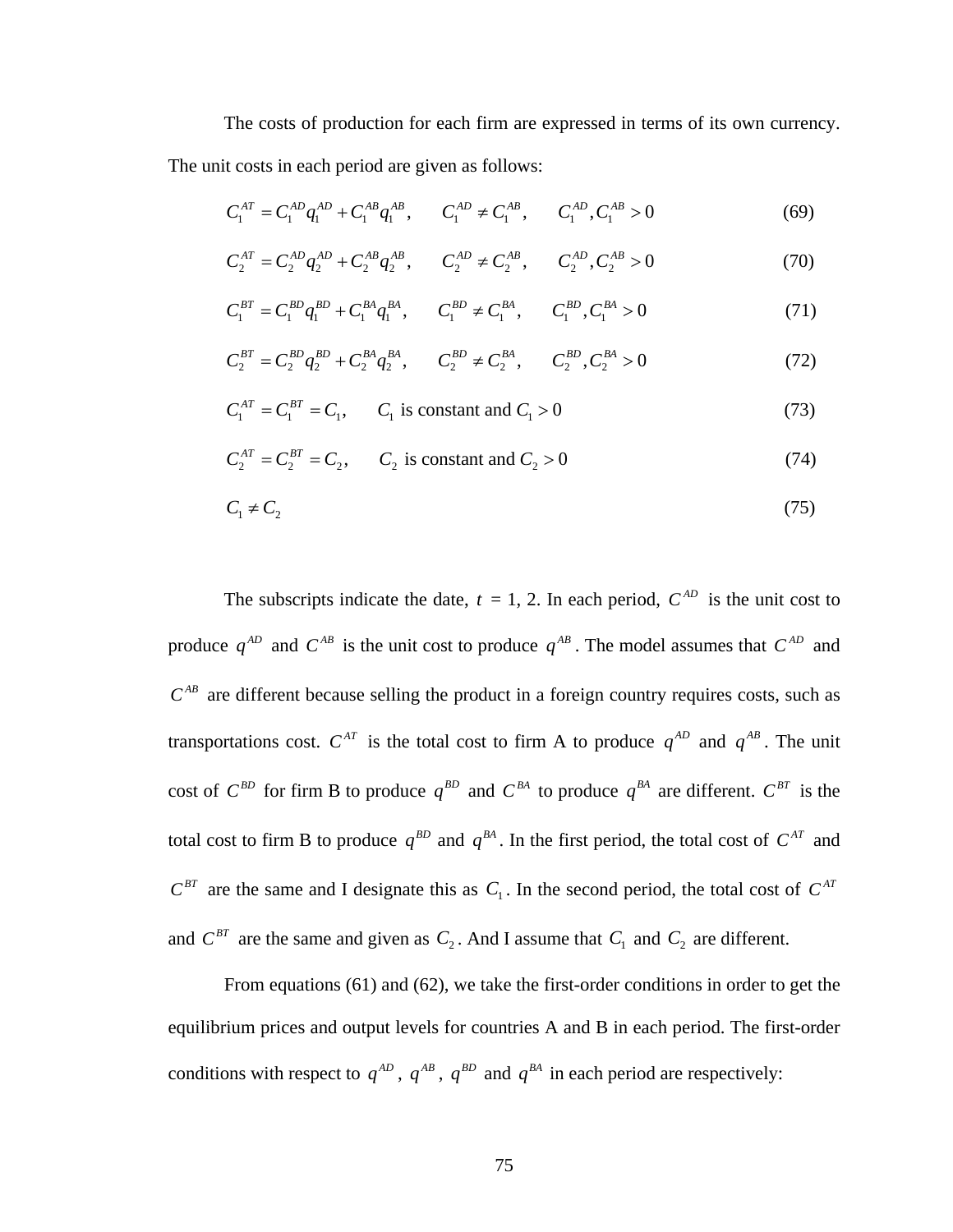$$
\frac{\partial \pi^A}{\partial q_1^{AD}} = a - 2q_1^{AD} - C_1^{AD} = 0, \qquad q_1^{AD} = \frac{a - q_1^{BA}}{2} - \frac{C_1^{AD}}{2} \tag{76}
$$

$$
\frac{\partial \pi^A}{\partial q_1^{AB}} = e_1 \left[ a - q_1^{BD} - 2q_1^{AB} \right] - C_1^{AB} = 0, \qquad q_1^{AB} = \frac{a - q_1^{BD}}{2} - \frac{C_1^{AB}}{2e_1} \tag{77}
$$

$$
\frac{\partial \pi^A}{\partial q_2^{AD}} = \beta^A \left[ a - 2q_2^{AD} - q_2^{BA} \right] - C_2^{AD} = 0, \qquad q_2^{AD} = \frac{a - q_2^{BA}}{2} - \frac{C_2^{AD}}{2\beta^A}
$$
(78)

$$
\frac{\partial \pi^A}{\partial q_2^{AB}} = \beta^A e_2 \Big[ a - q_2^{BD} - 2q_2^{AB} \Big] - C_2^{AB} = 0, \qquad q_2^{AB} = \frac{a - q_2^{BD}}{2} - \frac{C_2^{AB}}{2\beta^A e_2}
$$
(79)

$$
\frac{\partial \pi^B}{\partial q_1^{BD}} = a - 2q_1^{BD} - C_1^{BD} = 0, \qquad q_1^{BD} = \frac{a - q_1^{AB}}{2} - \frac{C_1^{BD}}{2} \tag{80}
$$

$$
\frac{\partial \pi^B}{\partial q_1^{BA}} = \frac{1}{e_1} \Big[ a - q_1^{AD} - 2q_1^{BA} \Big] - C_1^{BA} = 0, \qquad q_1^{BA} = \frac{a - q_1^{AD}}{2} - \frac{e_1 C_1^{BA}}{2} \tag{81}
$$

$$
\frac{\partial \pi^B}{\partial q_2^{BD}} = \beta^B \left[ a - 2q_2^{BD} - q_2^{AB} \right] - C_2^{BD} = 0, \qquad q_2^{BD} = \frac{a - q_2^{AB}}{2} - \frac{C_2^{BD}}{2\beta^B}
$$
(82)

$$
\frac{\partial \pi^B}{\partial q_2^{BA}} = \beta^B \frac{1}{e_2} \Big[ a - q_2^{AD} - 2q_2^{BA} \Big] - C_2^{BA} = 0, \qquad q_2^{BA} = \frac{a - q_2^{AD}}{2} - \frac{e_2 C_2^{BA}}{2\beta^B}
$$
(83)

From the eight equations above, equilibrium quantities are derived for each firm in each period as follows:

$$
q_1^{AD^*} = \frac{a}{3} + \frac{e_1 C_1^{BA}}{3} - \frac{2C_1^{AD}}{3}, \quad \text{if } a + e_1 C_1^{BA} > 2C_1^{AD}, \quad q_1^{AD^*} > 0 \tag{84}
$$

$$
q_1^{AB^*} = \frac{a}{3} + \frac{C_1^{BD}}{3} - \frac{2C_1^{AB}}{3e_1}, \qquad \text{if } e_1\left(a + C_1^{BD}\right) > 2C_1^{AB}, \quad q_1^{AB^*} > 0 \tag{85}
$$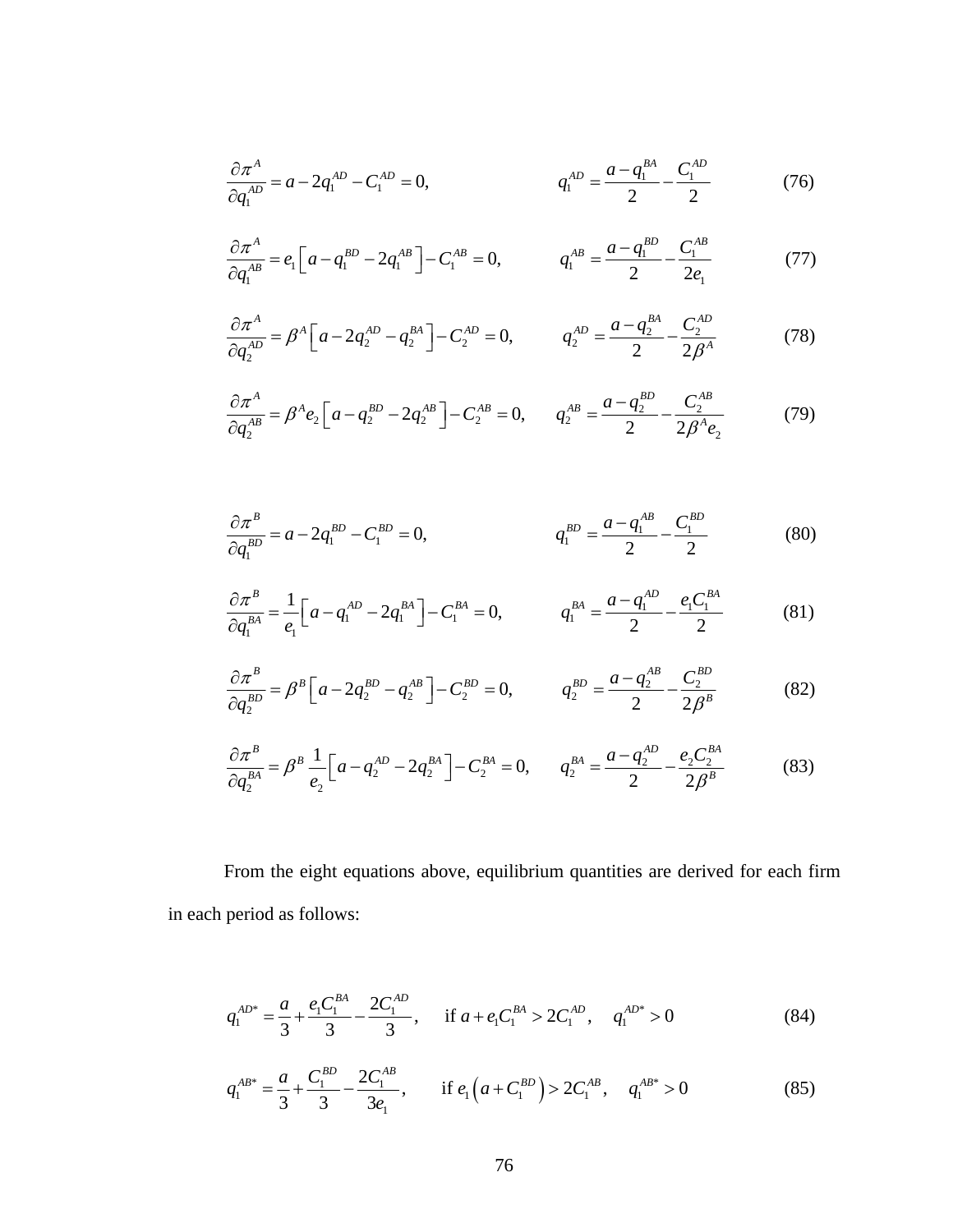$$
q_2^{AD^*} = \frac{a}{3} + \frac{e_2 C_2^{BA}}{3\beta^B} - \frac{2C_2^{AD}}{3\beta^A}, \quad \text{if } \beta^A \left( a\beta^B + e_2 C_2^{BA} \right) > 2\beta^B C_2^{AD}, \quad q_2^{AD^*} > 0 \tag{86}
$$

$$
q_2^{AB^*} = \frac{a}{3} + \frac{C_2^{BD}}{3\beta^B} - \frac{2C_2^{AB}}{3\beta^A e_2}, \quad \text{if } \beta^A e_2 \left( a\beta^B + C_2^{BD} \right) > 2\beta^B C_2^{AB}, \quad q_2^{AB^*} > 0 \tag{87}
$$

$$
q_1^{BD^*} = \frac{a}{3} + \frac{C_1^{AB}}{3e_1} - \frac{2C_1^{BD}}{3}, \quad \text{if } ae_1 + C_1^{AB} > 2e_1C_1^{BD}, \quad q_1^{BD^*} > 0 \tag{88}
$$

$$
q_1^{BA^*} = \frac{a}{3} + \frac{C_1^{AD}}{3} - \frac{2e_1C_1^{BA}}{3}, \text{ if } a + C_1^{AD} > 2e_1C_1^{BA}, \quad q_1^{BA^*} > 0 \tag{89}
$$

$$
q_2^{BD^*} = \frac{a}{3} + \frac{C_2^{AB}}{3\beta^A e_2} - \frac{2C_2^{BD}}{3\beta^B}, \text{ if } \beta^B \left( a\beta^A e_2 + C_2^{AB} \right) > 2\beta^A e_2 C_2^{BD}, \ q_2^{BD^*} > 0 \tag{90}
$$

$$
q_2^{BA^*} = \frac{a}{3} + \frac{C_2^{AD}}{3\beta^A} - \frac{2e_2C_2^{BA}}{3\beta^B}, \quad \text{if } \beta^B \left(a\beta^A + C_2^{AD}\right) > 2\beta^A e_2 C_2^{BA}, \quad q_2^{BA^*} > 0 \tag{91}
$$

Both firms' first-period output levels in the domestic and the foreign markets are the same as the one-period model in chapter 3. This occurs because firms determine the output level and the price separately in each period. Each period's linear demand curve is not related to the other. In other words, when firms decide the first-period output level, second-period output level does not enter into the equilibrium condition. They decide the first-period output level based only on the first-period exchange rate and unit costs. And, in the second period, the firms consider the discount factors as well as the second-period exchange rate and the unit cost when they decide the output leve ls.

The value of the first-period and the second-period revenue are not the same because of the time difference. So the discount factor alters the value of the secondperiod revenue into the first-period value. However, the first-period output level and the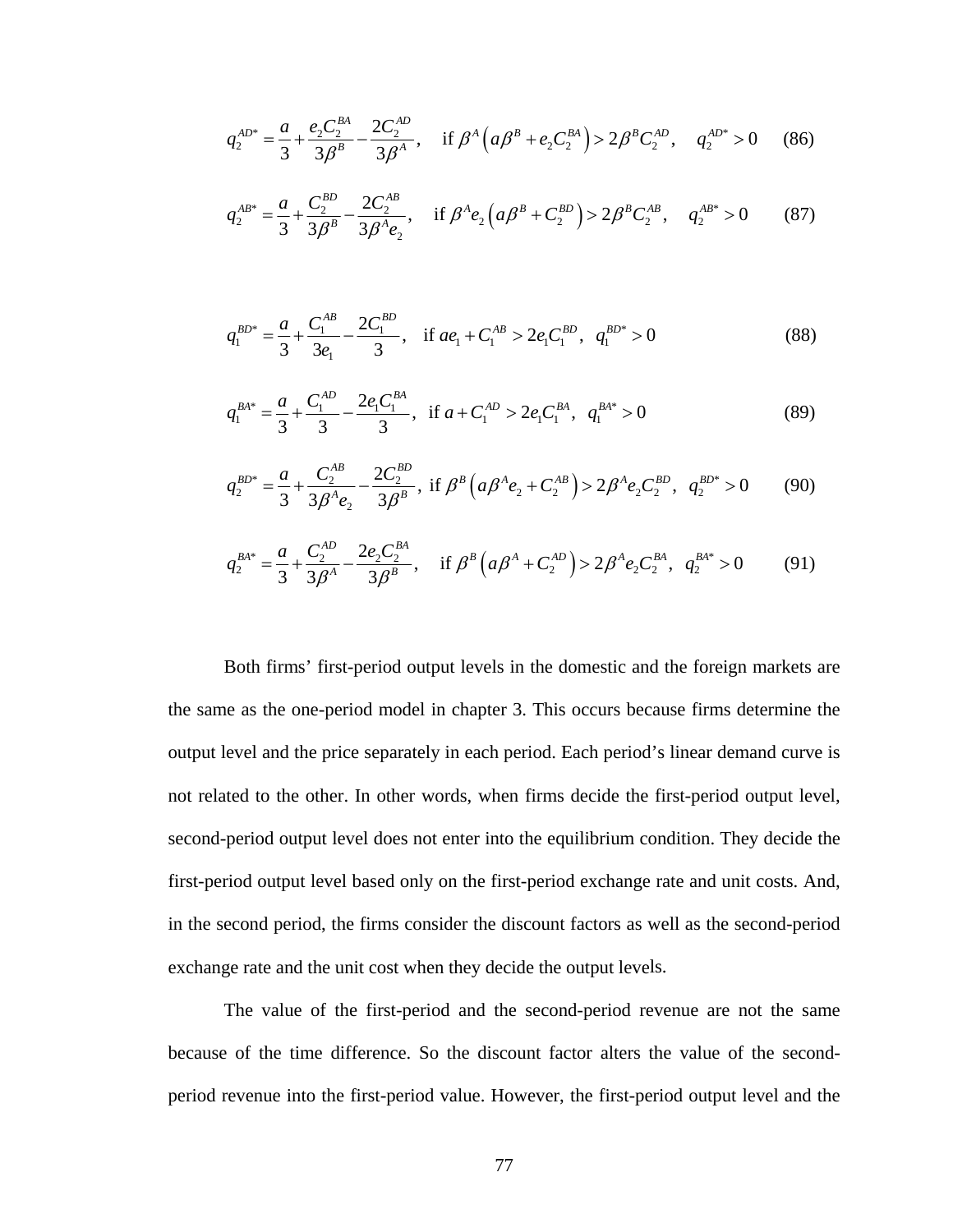second-period output level are related to each other since firms have limited resources. More specifically, if firms want to increase one period's output level, they should decrease the other period's output level. There is a trade-off between the quantities in these two periods because resources they can use are limited.

From equations  $(63)$ ,  $(84)$  and  $(89)$ , and  $(64)$ ,  $(86)$  and  $(91)$ , the equilibrium prices of the output that firms A and B charge for each period in country A in terms of country A's currency are:

$$
P_1^{A^*} = \frac{a}{3} + \frac{e_1 C_1^{BA}}{3} + \frac{C_1^{AD}}{3}
$$
 (92)

$$
P_2^{A^*} = \frac{a}{3} + \frac{e_2 C_2^{BA}}{3\beta^B} + \frac{C_2^{AD}}{3\beta^A}
$$
 (93)

From equations  $(65)$ ,  $(85)$  and  $(88)$ , and  $(66)$ ,  $(87)$  and  $(90)$  the equilibrium prices of the output that firms A and B charge in country B expressed in country B's currency for each period are:

$$
P_1^{B^*} = \frac{a}{3} + \frac{C_1^{AB}}{3e_1} + \frac{C_1^{BD}}{3}
$$
 (94)

$$
P_2^{B^*} = \frac{a}{3} + \frac{C_2^{AB}}{3\beta^A e_2} + \frac{C_2^{BD}}{3\beta^B}
$$
 (95)

The equilibrium prices of the product that firm A receives in each period from the foreign market (country B) expressed in country A's currency are: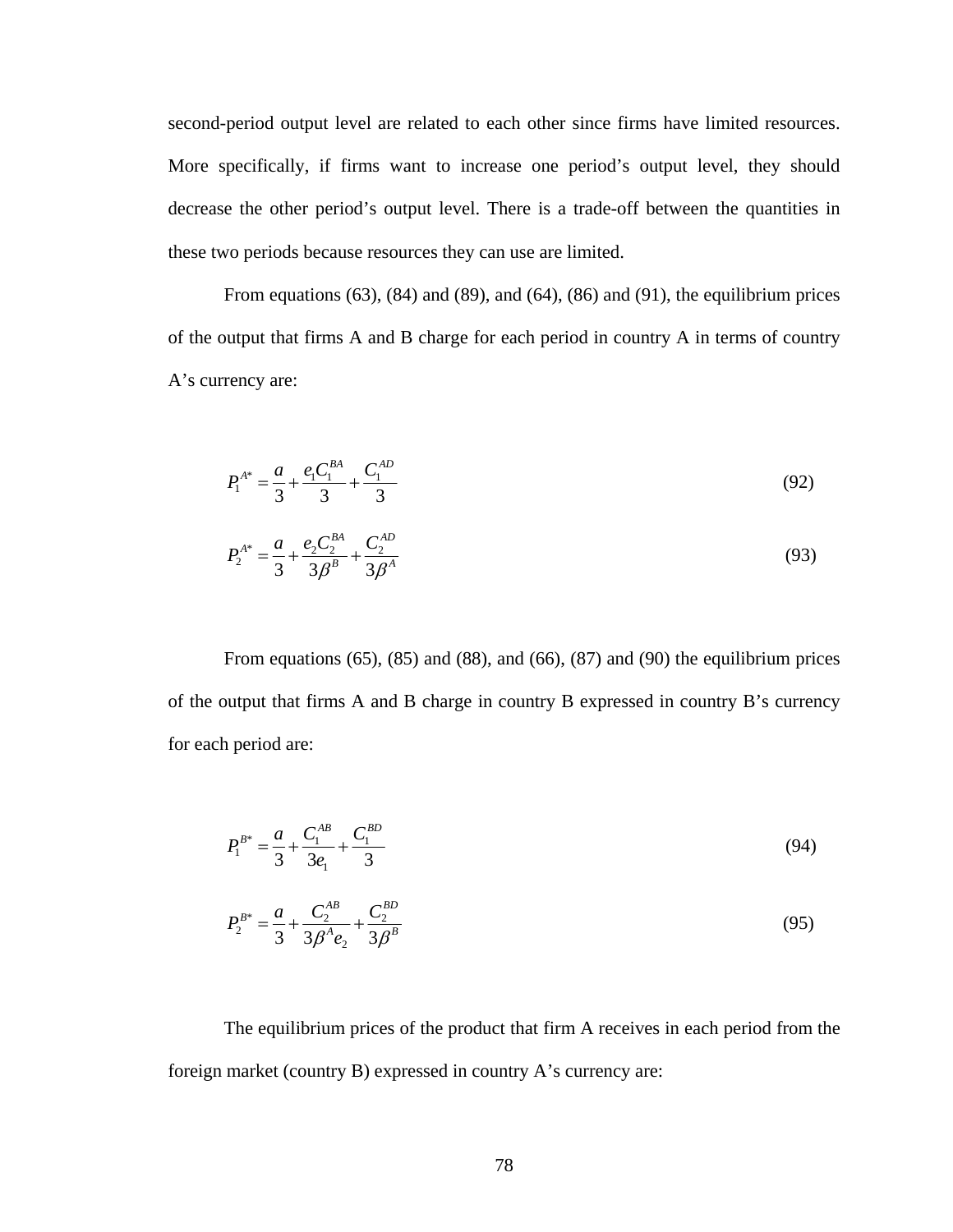$$
e_1 P_1^{B^*} = \frac{ae_1}{3} + \frac{C_1^{AB}}{3} + \frac{e_1 C_1^{BD}}{3} \tag{96}
$$

$$
e_2 P_2^{B^*} = \frac{ae_2}{3} + \frac{C_2^{AB}}{3\beta^A} + \frac{e_2 C_2^{BD}}{3\beta^B}
$$
\n<sup>(97)</sup>

The equilibrium prices of the output that firm B gets in each period from the foreign market (country A) in terms of country B's currency are:

$$
\frac{P_1^{A^*}}{e_1} = \frac{a}{3e_1} + \frac{C_1^{BA}}{3} + \frac{C_1^{AD}}{3e_1}
$$
\n(98)

$$
\frac{P_2^{A^*}}{e_2} = \frac{a}{3e_2} + \frac{C_2^{BA}}{3\beta^B} + \frac{C_2^{AD}}{3\beta^A e_2}
$$
(99)

I derived the profit-maximizing quantities and prices in a two-period setup. Each first-period's quantity and price consists of the exchange rate, its own unit cost of production and the other firm's cost of production. Note that the price and quantity are related to the other firm's cost as well. In equation (92), for example,  $P_1^{A*}$  is the price that \* firms A and B charge in country A in terms of country A's currency. Since  $P_1^A$ represents both firms' price in country A, it reflects both firms' cost of production. And in the second-period, the price  $P_2^{A*}$  is discounted by both firms' discount factor in equation (93). In the case of quantities, firms compete with each other in a market so they consider each other's cost of the production when they choose their own quantity. Thus, we observe both firms' unit cost s in each output level. And that is why the second-period output levels are discounted by both firms' discount factor as well.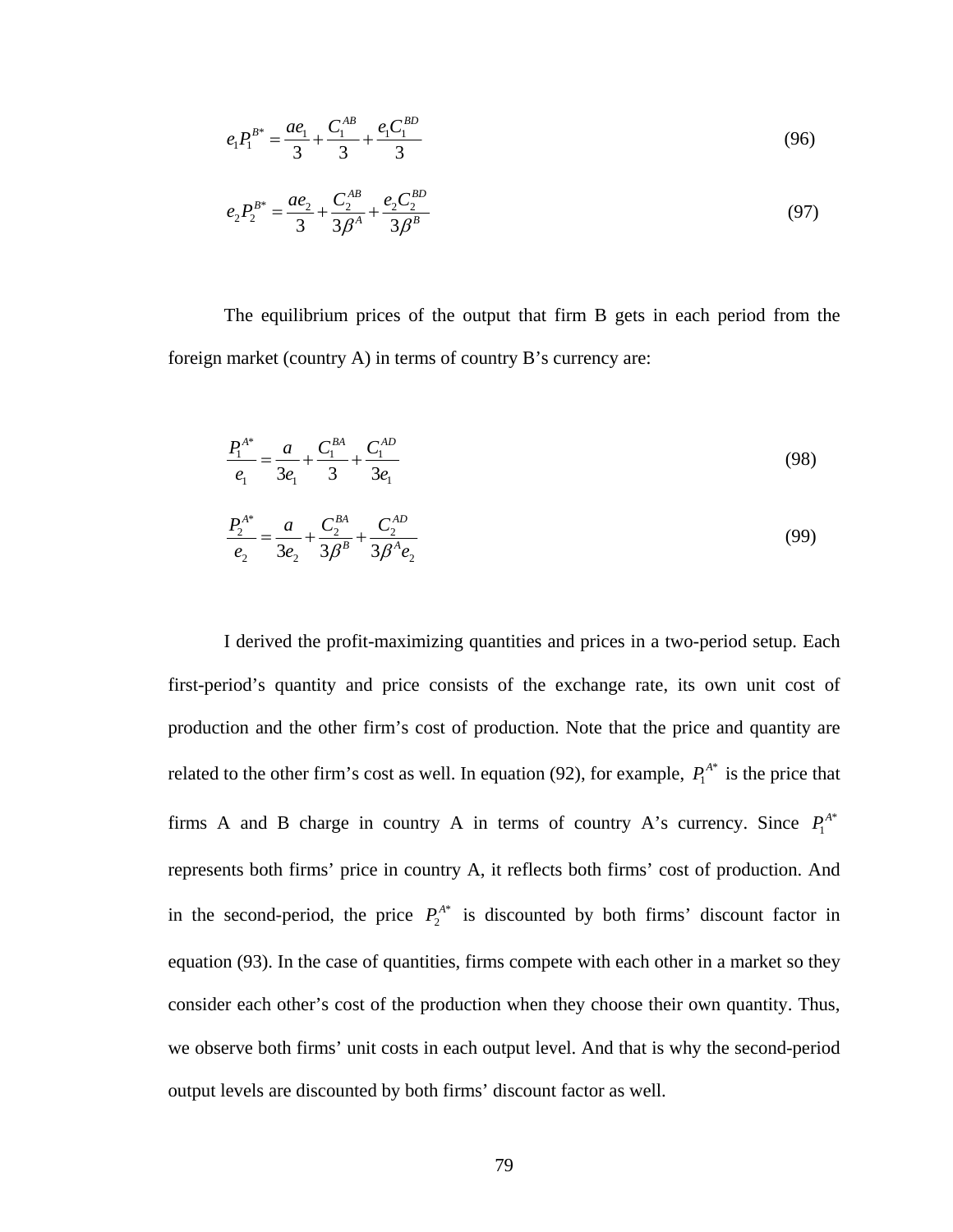If the output level and the price are related to the discount factor in the second period, there should be certain relationships among these. That is what we will examine next.

#### *4.3 Output level and Discount Factor*

 How do changes in the discount factors affect the output levels? In this section, I report on the relationship between the output level and each firm's discount factor. In equations (86), (87), (90) and (91), note that the size of a firm's output level is affected not only by its own discount factor but also by the other firm's discount factor.

*Proposition 8: Firm A's domestic and foreign output levels are positively related to its own discount factor. Firm A's domestic and foreign output levels are inversely related to firm B's discount factor.* 

*Proof:* 
$$
\frac{\partial q_2^{AD}}{\partial \beta^A} = \frac{2C_2^{AD}}{3(\beta^A)^2} > 0
$$
 (100)

$$
\frac{\partial q_2^{AB}}{\partial \beta^A} = \frac{2C_2^{AB}}{3e_2(\beta^A)^2} > 0
$$
\n(101)

$$
\frac{\partial q_2^{AD}}{\partial \beta^B} = -\frac{e_2 C_2^{BA}}{3\left(\beta^B\right)^2} < 0\tag{102}
$$

$$
\frac{\partial q_2^{AB}}{\partial \beta^B} = -\frac{e_2 C_2^{BA}}{3\left(\beta^B\right)^2} < 0\tag{103}
$$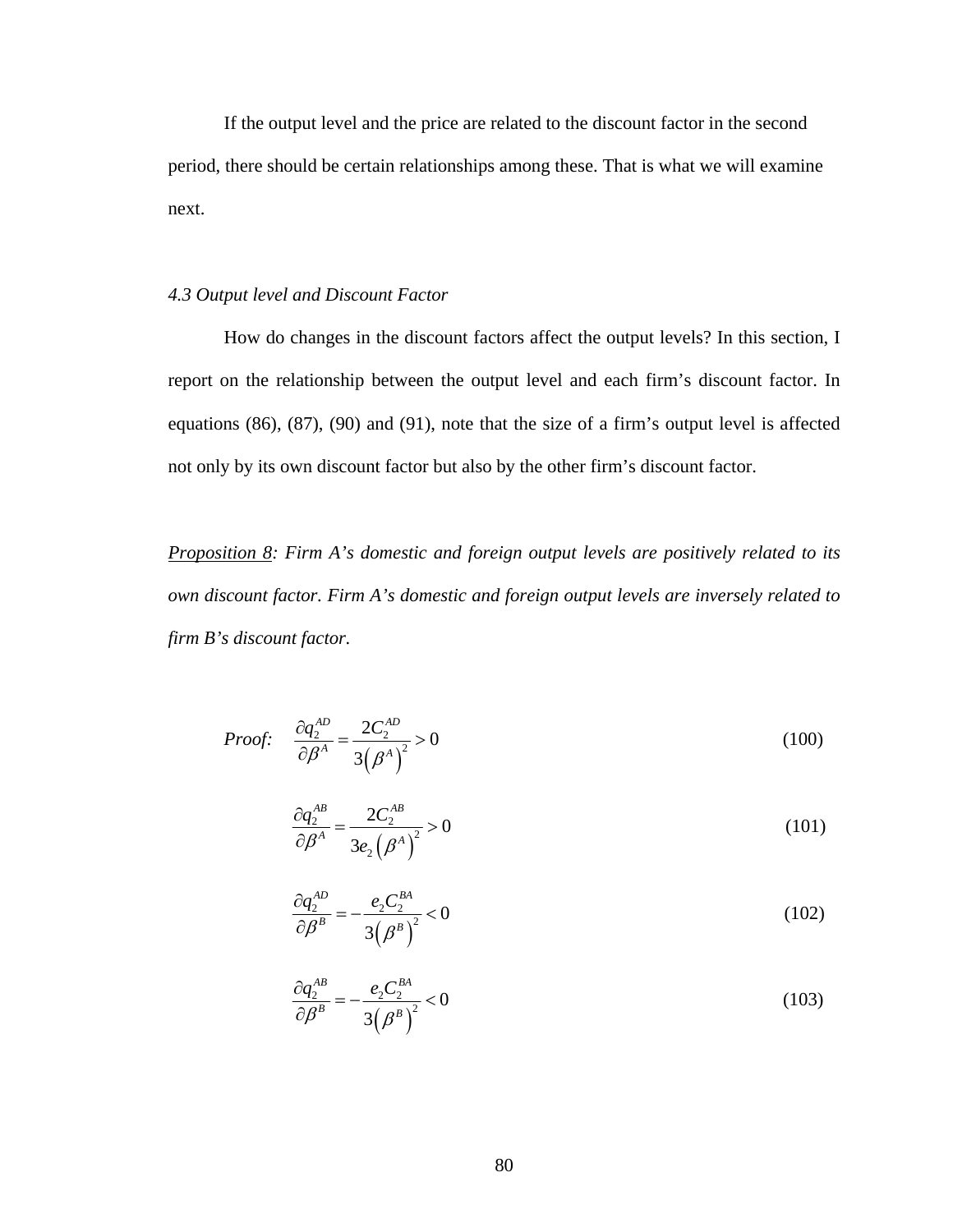Let us consider the effect of firm A's discount factor on firm A's domestic output level and the foreign output level. According to equations (100) and (101), there is a positive relationship between  $\beta^A$  and  $q_2^{AD}$  and between  $\beta^A$  and  $q_2^{AB}$ . So, if firm A is more patient -- that is,  $\beta^A$  is higher -- then its domestic output level in the second period 2  $(q_2^{AD})$  rises. And, in this case, its export output level in country B  $(q_2^{AB})$  increases as well. In contrast, from equations (102) and (103),  $\beta^B$ , country B's discount factor, has a negative impact on  $q_2^{AD}$  and  $q_2^{AB}$ . Thus when firm B is more patient, firm A decreases both its domestic output level and its foreign output level.

Firms share the customers in a market so if one firm sells more goods, the other firm sells fewer goods in the market. If firm B's discount factor increases and it is more patient, then firm B increases its second-period output level in country A. Thus, firm A's second-period output level in the domestic market decreases. Similarly, in this case, firm B increases its second-period output level in the domestic market. So, firm A's secondperiod output level in country B decreases as well. That is why firm A's domestic and foreign output levels are negatively related to firm B's discount factor.

Next, I show that firm B has a similar relationship between the discount factor and the output level as shown below.

*Proposition 9: Firm B's domestic and foreign output levels are positively related to its discount factor. Firm B's domestic and foreign output levels are inversely related to firm A's discount factor.*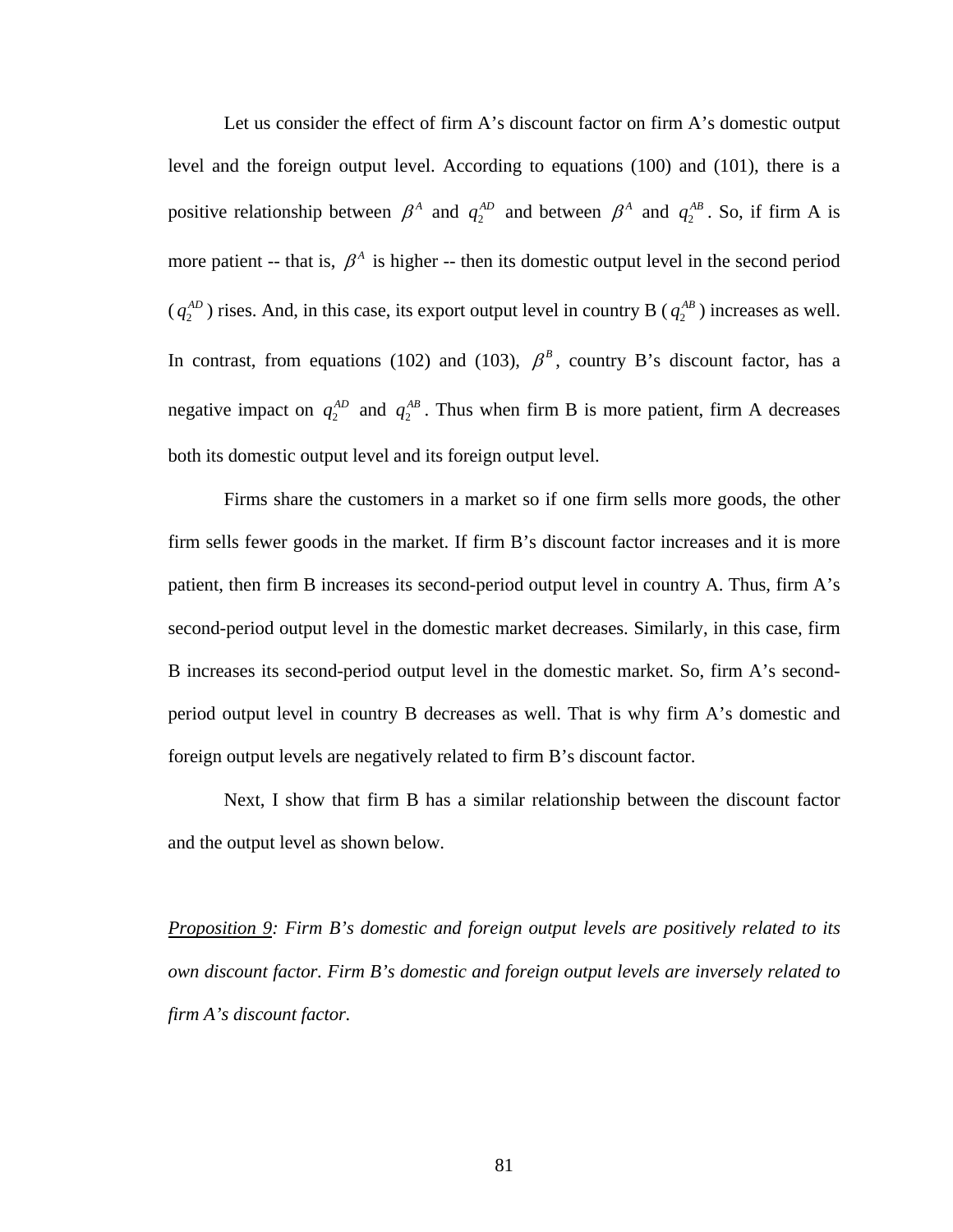*Proof:* 
$$
\frac{\partial q_2^{BD}}{\partial \beta^B} = \frac{2C_2^{BD}}{3(\beta^B)^2} > 0
$$
 (104)

$$
\frac{\partial q_2^{BA}}{\partial \beta^B} = \frac{2e_2 C_2^{BA}}{3(\beta^B)^2} > 0
$$
\n(105)

$$
\frac{\partial q_2^{BD}}{\partial \beta^A} = -\frac{C_2^{AB}}{3e_2 \left(\beta^A\right)^2} < 0 \tag{106}
$$

$$
\frac{\partial q_2^{BA}}{\partial \beta^A} = -\frac{C_2^{AD}}{3(\beta^A)^2} < 0\tag{107}
$$

Equations (104) and (105) show that firm B's discount factor ( $\beta^B$ ) is positively related to its own domestic output level and its export output level. And, equations (106) and (107) indicate that the exporter's (firm A's) discount factor ( $\beta^A$ ) is negatively related to firm B's domestic output level and firm B's output level in country A.

Since the number of consumers in a market is limited, there is a trade-off between one firm's output level and the other firm's output level. If firm A's higher discount factor induces firm A to sell more goods in the domestic market in the second period, firm B sells fewer products in country A. And if firm A has more output level in country B because of its higher discount factor, firm B's second-period output level in the domestic market falls.

Based on the relationship between the output levels and the discount factor that we found, I want to compare the size of the first-period output level and the secondperiod output level to examine the effect of discount factor on the output level.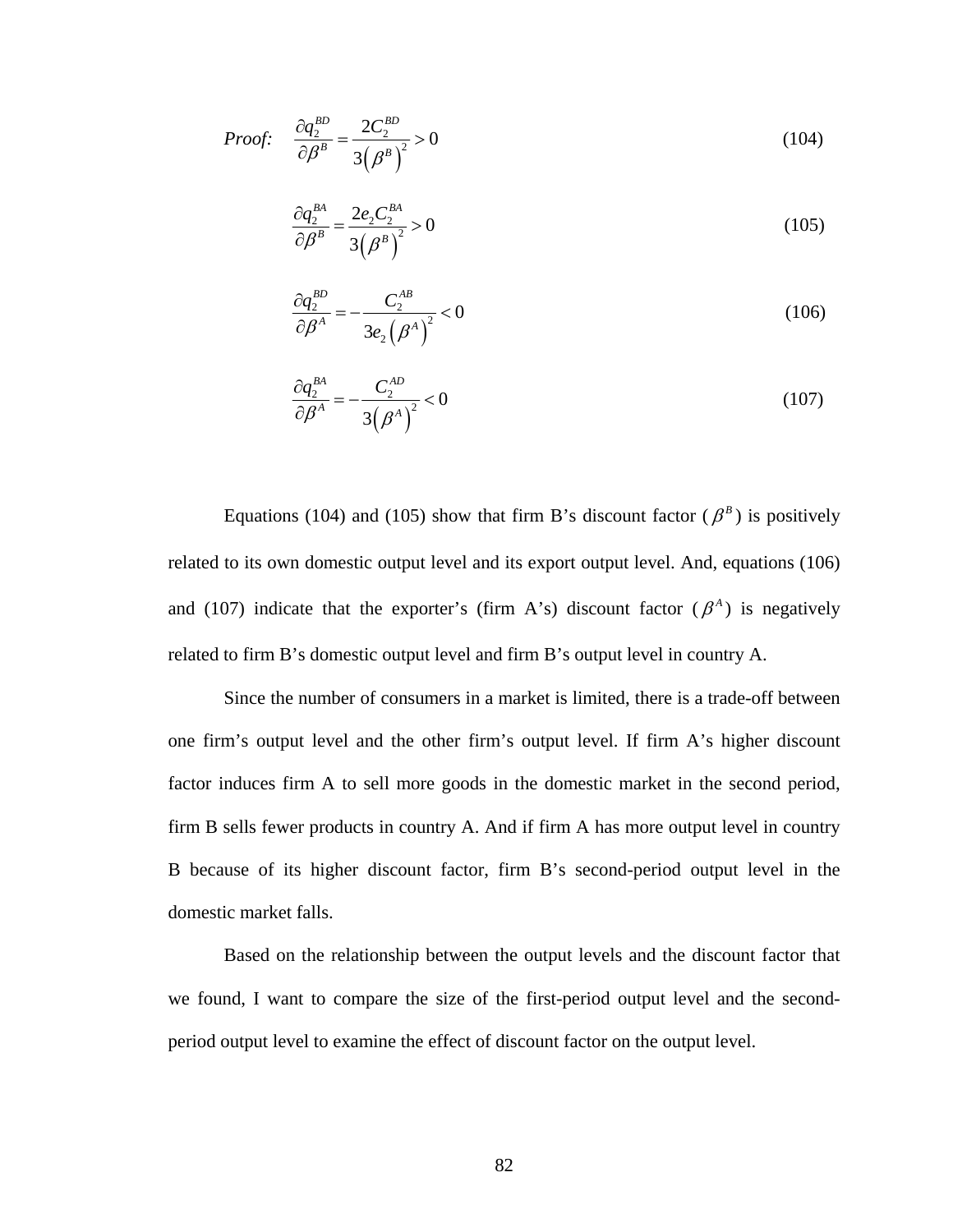*Proposition 10:* Suppose  $\beta^A - \beta^B$  is positive and increases algebraically, then firm A's *second-period output level is greater than its first-period output level.* 

*Proof: In the case of firm A's domestic output level,* 

$$
q_1^{AD^*} = \frac{a}{3} + \frac{e_1 C_1^{BA}}{3} - \frac{2C_1^{AD}}{3}, \quad \text{if } a + e_1 C_1^{BA} > 2C_1^{AD}, \quad q_1^{AD^*} > 0 \tag{108}
$$

$$
q_2^{AD^*} = \frac{a}{3} + \frac{e_2 C_2^{BA}}{3\beta^B} - \frac{2C_2^{AD}}{3\beta^A}, \quad \text{if } \beta^A \left( a\beta^B + e_2 C_2^{BA} \right) > 2\beta^B C_2^{AD}, \quad q_2^{AD^*} > 0 \tag{109}
$$

$$
\frac{\partial q_2^{AD}}{\partial \beta^A} = \frac{2C_2^{AD}}{3(\beta^A)^2} > 0
$$
\n(110)

$$
\frac{\partial q_2^{AD}}{\partial \beta^B} = -\frac{e_2 C_2^{BA}}{3\left(\beta^B\right)^2} < 0\tag{111}
$$

*In the case of firm A's foreign output level,* 

$$
q_1^{AB^*} = \frac{a}{3} + \frac{C_1^{BD}}{3} - \frac{2C_1^{AB}}{3e_1}, \qquad \text{if } e_1\left(a + C_1^{BD}\right) > 2C_1^{AB}, \quad q_1^{AB^*} > 0 \tag{112}
$$

$$
q_2^{AB^*} = \frac{a}{3} + \frac{C_2^{BD}}{3\beta^B} - \frac{2C_2^{AB}}{3\beta^A e_2}, \quad \text{if } \beta^A e_2 \left( a\beta^B + C_2^{BD} \right) > 2\beta^B C_2^{AB}, \quad q_2^{AB^*} > 0 \tag{113}
$$

$$
\frac{\partial q_2^{AB}}{\partial \beta^A} = \frac{2C_2^{AB}}{3e_2(\beta^A)^2} > 0\tag{114}
$$

$$
\frac{\partial q_2^{AB}}{\partial \beta^B} = -\frac{e_2 C_2^{BA}}{3\left(\beta^B\right)^2} < 0\tag{115}
$$

Let us start with firm A's domestic output level. By comparing equations (108) and (109), we can show that one period's domestic output level is bigger than the other.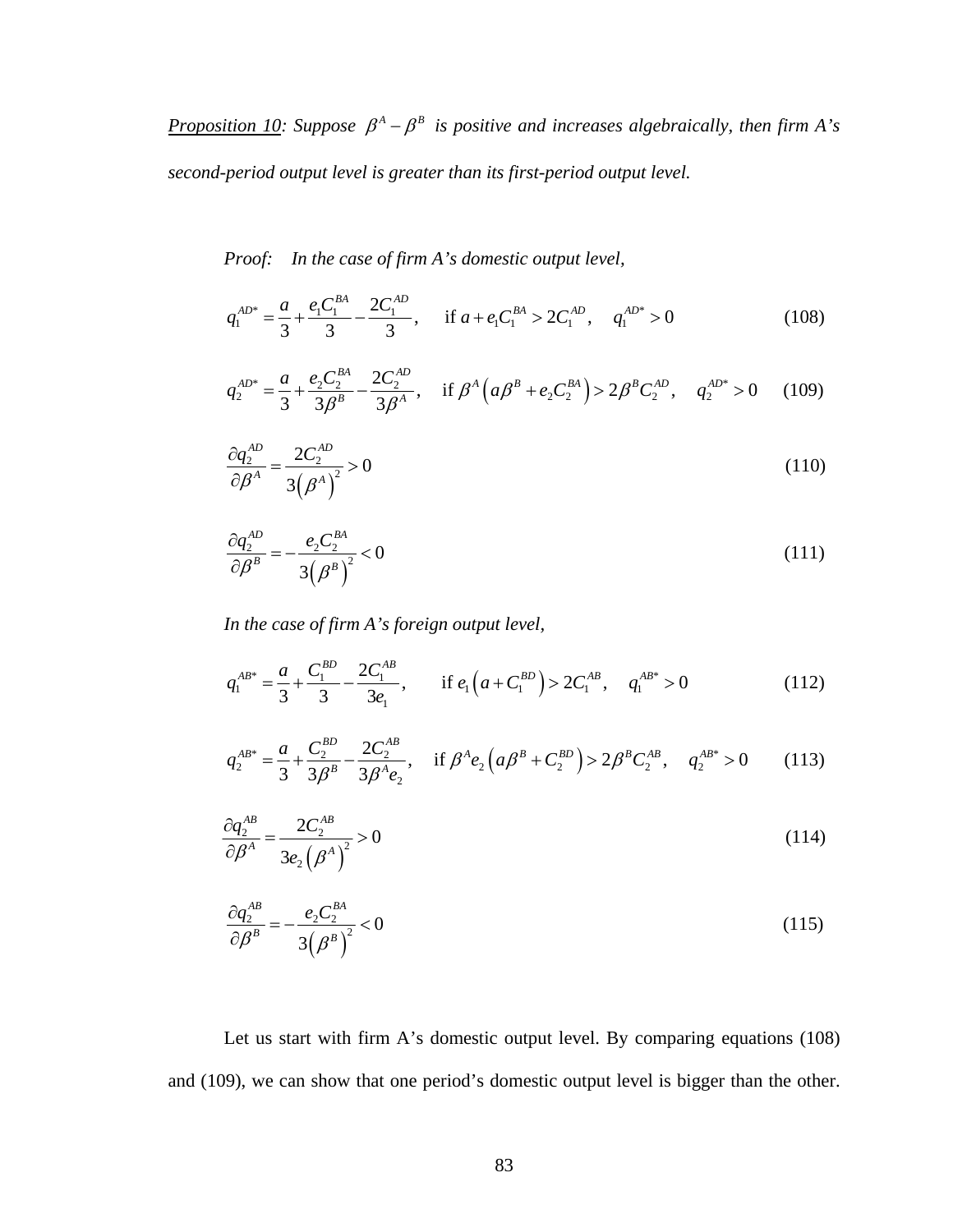And firm A's discount factor and firm B's discount factor play important roles for the answer to the question. From equation (110), if firm A's discount factor  $(\beta^A)$  increases, firm A is more patient, so that output levels in the second period are larger, resulting in its domestic output level in the second period. At the same time, in eq uation (111), if firm B's discount factor ( $\beta^B$ ) falls, firm B is less patient and prefers to sell the products in the first period in country A. So, firm A's domestic output level rises in the second period as well in this case. As the result,  $\beta^A - \beta^B$  is positive and increases.  $\beta^A$  and  $\beta^B$  make firm A's domestic output level in the second period  $(q_2^{AD})$  increase. Thus firm A's secondperiod domestic output level will be greater than the first-period output level.

On the other hand, if firm A's discount factor decreases in equation (110), firm A discounts the future more so it decreases its second-period domestic output level. And, if firm B has higher discount factor in equation (111), firm B discounts the future less and is patient to sell more exports in country A in the second period. Thus firm A's domestic output level falls in the second period. As the result,  $\beta^A$  and  $\beta^B$  make firm A's domestic output level in the second period  $(q_2^{AD})$  decrease. Therefore, firm A's second-period domestic output level will be smaller than the first-period output level.

Other cases we have are as follows: First, firm A is more patient so it increases its domestic output level in the second period. And firm B is more patient as well, thus firm B increases the second-period output level in country A. Firm B's higher discount factor means that firm A sells fewer goods in the domestic market in the second period. Therefore, each  $\beta^A$  and  $\beta^B$  leads firm A's domestic output level in the second period, 2  $q_2^{AD}$ , to the opposite direction of the movement and we do not know whether  $q_2^{AD}$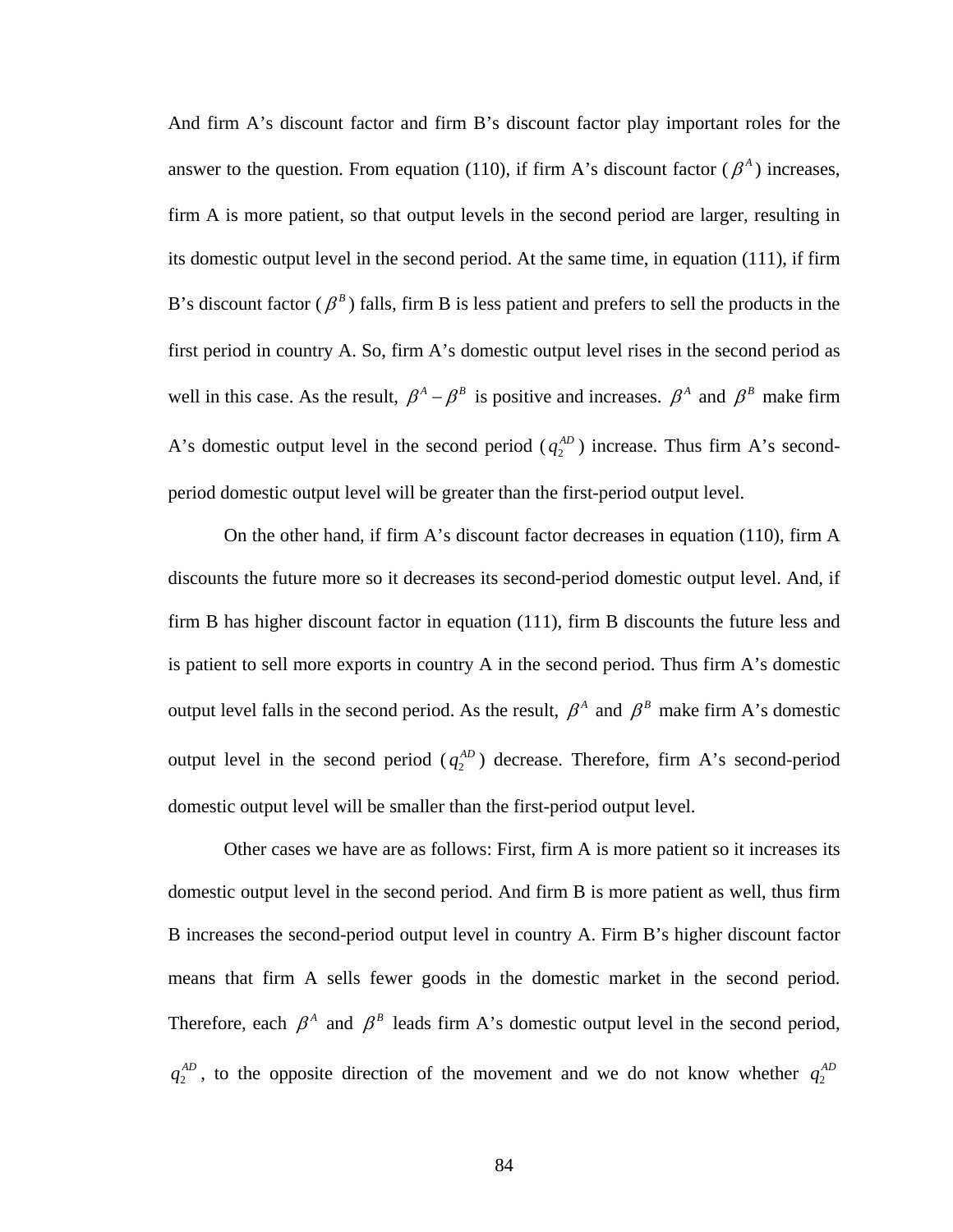increases or decreases. We have ambiguous results and cannot say whether  $q_2^{AD}$  is greater than or smaller than the first-period output level. Second, firm A discounts the future more so it decreases its second-period domestic output level. Firm B also discounts the future more so its second-period output level in country A falls. Thus, firm A's secondperiod domestic output level increases. Therefore, each  $\beta^A$  and  $\beta^B$  leads firm A's domestic output level in the second period,  $q_2^{AD}$ , to the opposite direction of the movement and we do not know whether  $q_2^{AD}$  increases or decreases. Thus we cannot say whether firm A's domestic output level in the second period is greater than or smaller than its domestic output level in the first period.

indicates that if  $\beta^A$  rises -- firm A is more patient -- firm A's second-period foreign So far, we have investigated the size of firm A's domestic output level in the first period and in the second period. Then, what will happen to firm A's foreign output level in the second period? In the case of firm A's foreign output level, equation (114) output level ( $q_2^{AB}$ ) rises. At the same time, equation (115) indicates that if  $\beta^B$  falls -firm B is less patient -- firm B prefers to sell more goods in the first period in its domestic market. So firm A's second-period foreign output level rises. Therefore, firm A's secondperiod foreign output level will increase. As the result, firm A's second-period foreign output level is greater than the first-period foreign output level.

According to equations (114) and (115), if  $\beta^A$  falls and  $\beta^B$  rises,  $q_2^{AB}$  falls. So firm A's second-period foreign output level is smaller than the first-period output level. In other conditions of discount factors -- both firms' discount factors move in the same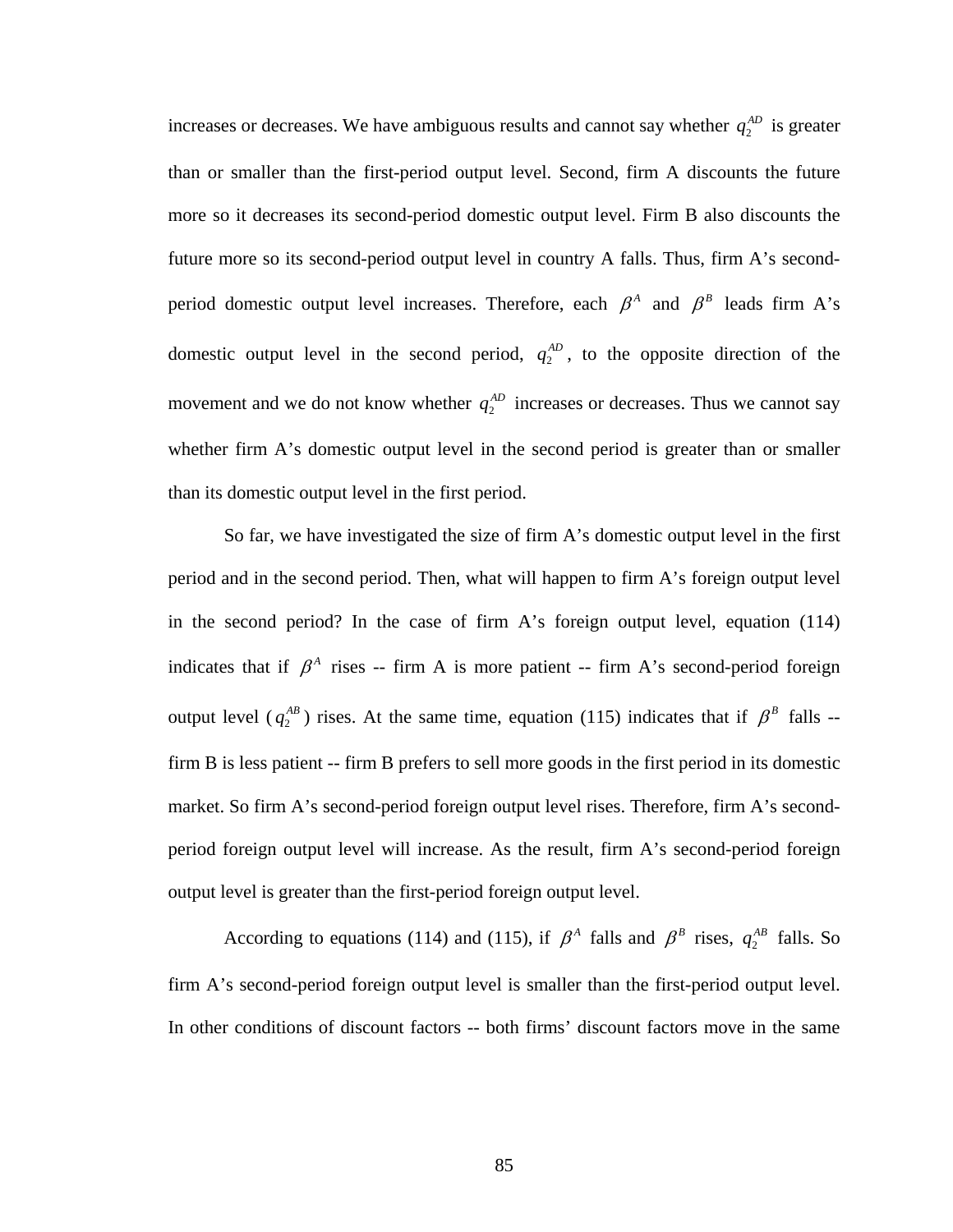direction, we have ambiguous results since the movements of  $q_2^{AB}$  related to  $\beta^A$  and  $\beta^B$ are opposite directions.

We have similar results for firm B's first- and second-period output level.

*<u>Proposition 11</u>: Suppose*  $\beta^B - \beta^A$  *is positive and increases algebraically, then firm B's second-period output level is greater than its first-period output level.*

*Proof: In the case of firm B's domestic output level,* 

$$
q_1^{BD^*} = \frac{a}{3} + \frac{C_1^{AB}}{3e_1} - \frac{2C_1^{BD}}{3}, \quad \text{if } ae_1 + C_1^{AB} > 2e_1C_1^{BD}, \quad q_1^{BD^*} > 0 \tag{116}
$$

$$
q_2^{BD^*} = \frac{a}{3} + \frac{C_2^{AB}}{3\beta^A e_2} - \frac{2C_2^{BD}}{3\beta^B}, \text{ if } \beta^B \left( a\beta^A e_2 + C_2^{AB} \right) > 2\beta^A e_2 C_2^{BD}, \ q_2^{BD^*} > 0 \tag{117}
$$

$$
\frac{\partial q_2^{BD}}{\partial \beta^B} = \frac{2C_2^{BD}}{3(\beta^B)^2} > 0
$$
\n(118)

$$
\frac{\partial q_2^{BD}}{\partial \beta^A} = -\frac{C_2^{AB}}{3e_2 \left(\beta^A\right)^2} < 0\tag{119}
$$

In the case of firm B's foreign output level,

$$
q_1^{BA*} = \frac{a}{3} + \frac{C_1^{AD}}{3} - \frac{2e_1C_1^{BA}}{3}, \text{ if } a + C_1^{AD} > 2e_1C_1^{BA}, \quad q_1^{BA*} > 0 \tag{120}
$$

$$
q_2^{BA^*} = \frac{a}{3} + \frac{C_2^{AD}}{3\beta^A} - \frac{2e_2C_2^{BA}}{3\beta^B}, \quad \text{if } \beta^B \left( a\beta^A + C_2^{AD} \right) > 2\beta^A e_2 C_2^{BA}, \quad q_2^{BA^*} > 0 \tag{121}
$$

$$
\frac{\partial q_2^{BA}}{\partial \beta^B} = \frac{2e_2 C_2^{BA}}{3(\beta^B)^2} > 0
$$
\n(122)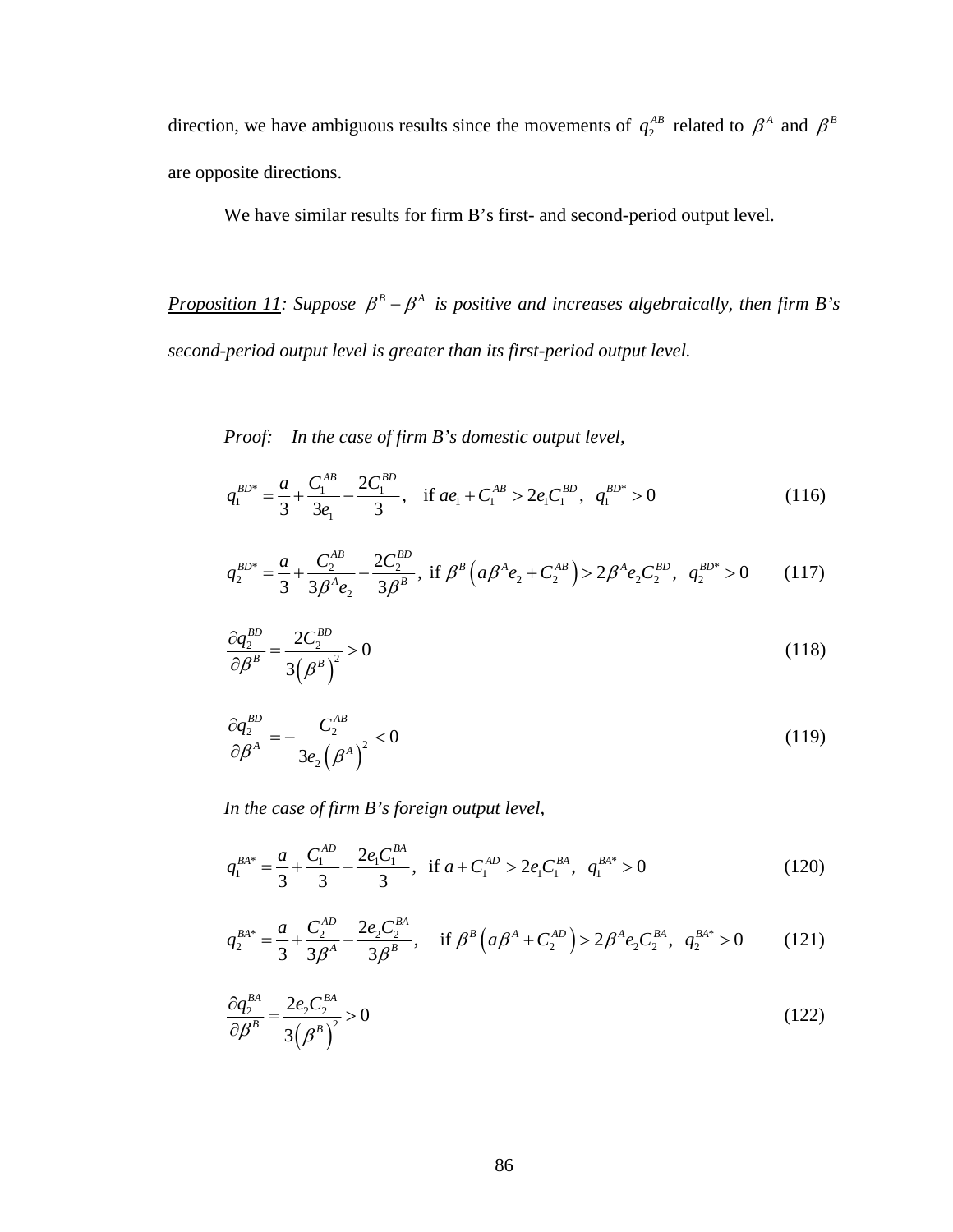$$
\frac{\partial q_2^{BA}}{\partial \beta^A} = -\frac{C_2^{AD}}{3(\beta^A)^2} < 0\tag{123}
$$

An increase in a discount factor means a firm discounts the future lightly so the firm is more patient to sell the product in the second period in a market, and vice versa. In the domestic market, if  $\beta^B$  rises and  $\beta^A$  falls, for example,  $q_2^{BD}$  rises in equations (118) and (119). So firm B's second-period domestic output level is greater than the first-period domestic output level. In contrast, if  $\beta^B$  falls and  $\beta^A$  rises,  $q_2^{BD}$  falls from equations  $q_2^{BD}$ (118) and (119). Hence firm B's second-period domestic output level is smaller than the first-period output level.  $q_2^{BD}$  falls from equation

In the foreign market (country A), if firm B has a higher discount factor and firm A has a lower discount factor, then firm B's second-period foreign output level is greater than the first-period output level. However, if firm B has a lower discount factor and firm A has a higher discount factor, firm B will sell a smaller number of goods in the foreign market in the second period than in the first period. In other conditions of discount factors -- both firms' discount factors move in the same direction, we have ambiguous results.

discount factor move in opposite directions -- one of the firms is more patient but the period and the second period and conclude which one is larger. On the other hand, if the discount factors move in the same direction -- both firms are more patient or both firms In this section, we examined how the changes in the discount factor affect the output levels. As the result, we found that if firm A's discount factor and firm B's other firm is less patient -- then we can compare the size of the output level in the first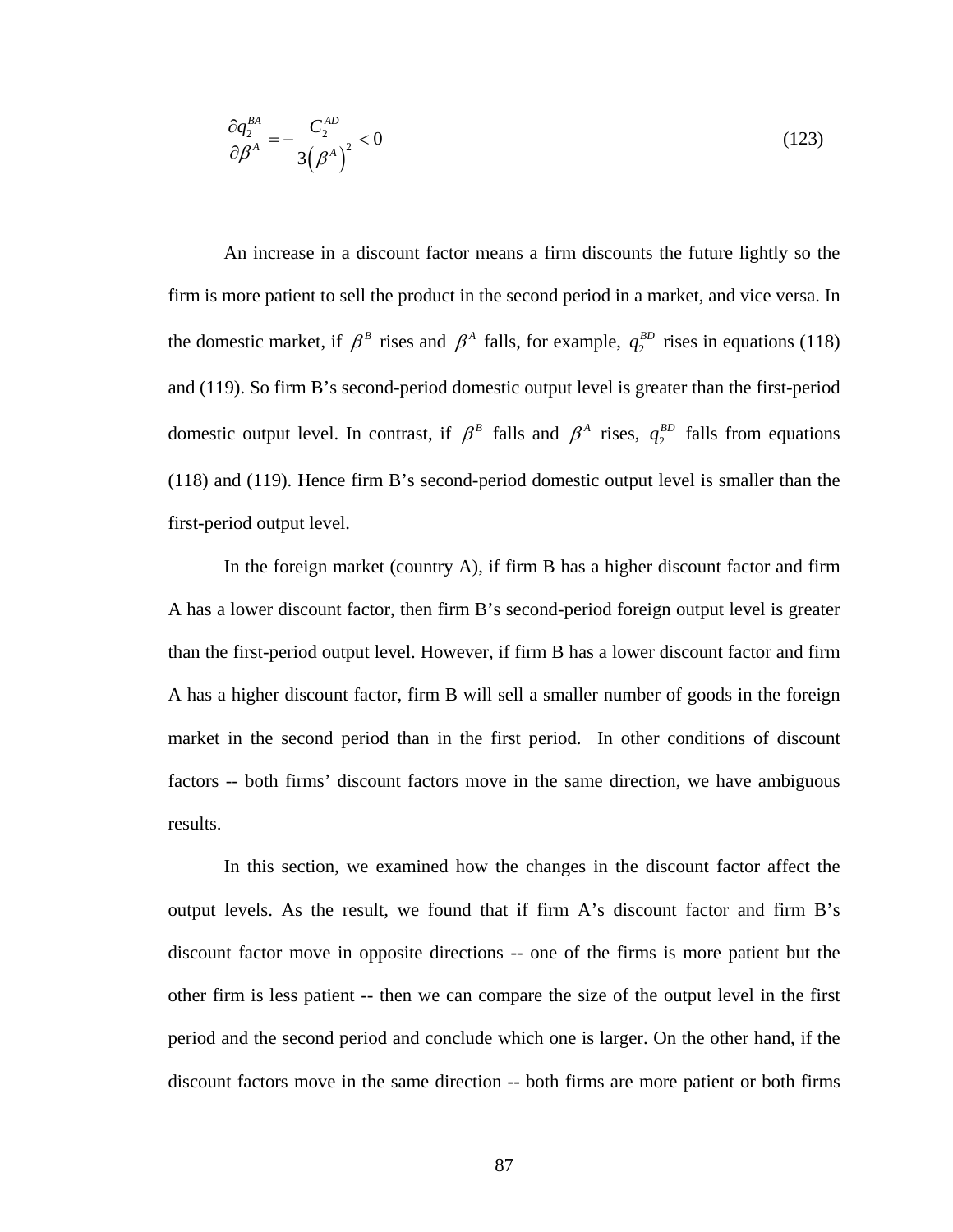are les s patient -- then we have ambiguous results about the size of the output levels in the second period. Thus we do not know whether the second-period output level is bigger or smaller than the first-period output level in these cases.

# *4.4 The Price and Discount Factor*

equations (93) and (95),  $P_2^{A*}$  is affected by both firm A's discount factor,  $\beta^A$ , and firm Next, what is the effect of the discount factor on the price? According to B's discount factor,  $\beta^B$ , at the same time. Both  $\beta^A$  and  $\beta^B$  have influence on  $P_2^{B*}$  as well.

*<u>Proposition 12</u>: (i) The local-currency price in country A is negatively related to*  $\beta^A$  *and*  $\beta^B$ ; (ii) The local-currency price in country *B* is negatively related to  $\beta^A$  and  $\beta^B$ .

*Proof:* 
$$
\frac{\partial P_2^A}{\partial \beta^A} = -\frac{C_2^{AD}}{3(\beta^A)^2} < 0
$$
 (124)

$$
\frac{\partial P_2^A}{\partial \beta^B} = -\frac{e_2 C_2^{BA}}{3(\beta^B)^2} < 0 \tag{125}
$$

$$
\frac{\partial P_2^B}{\partial \beta^A} = -\frac{C_2^{AB}}{3e_2(\beta^A)^2} < 0 \tag{126}
$$

$$
\frac{\partial P_2^B}{\partial \beta^B} = -\frac{C_2^{BD}}{3e_2(\beta^B)^2} < 0 \tag{127}
$$

If we assume that exporters impose the export price in terms of buyer's currency, firms A and B charge  $P_2^{A*}$  in country A in the second period and both firms charge  $P_2^{B*}$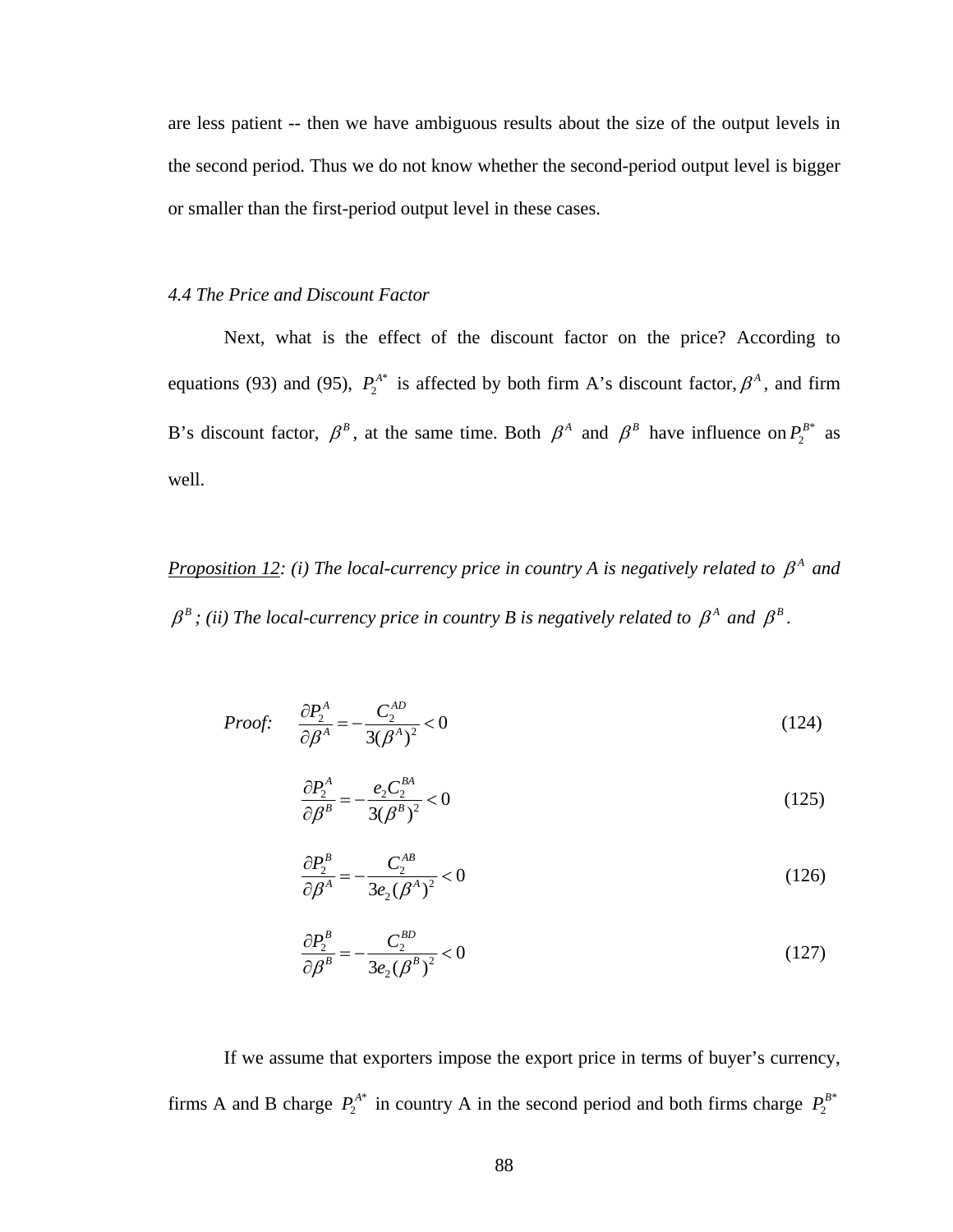in country B. In equations  $(124)$  and  $(125)$ , firm A's domestic price and firm B's export price,  $P_2^{A*}$ , and in equations (126) and (127), firm B's domestic price and firm A's export price,  $P_2^{B*}$ , decreases when firm A and B are more patient -- firm A's discount factor and firm B's discount factor rise. In other words, firms A and B will decrease the secondperiod price in country A when they are patient and want to sell more goods in the second period. Similarly, in equations (126) and (127), both firms decrease the second-period price in country B when both firms are more patient. There is a trade-off between the price they charge and the quantity they can sell, therefore if firms want to sell more goods they should lower the price. If the discount factor is higher -- it implies that the firm is willing to sell more goods in the second period, then it lowers the price in each market as we found in the equations above.

than the first-period price? Then, what kind of discount factors make the second-period price higher or lower

*Proposition 13:* Suppose both  $\beta^A$  and  $\beta^B$  are higher, then the second-period prices in *country A and B are lower than the first-period prices.* 

*Proof:* in country A, 
$$
P_1^{A*} = \frac{a}{3} + \frac{e_1 C_1^{BA}}{3} + \frac{C_1^{AD}}{3}
$$
 (128)

$$
P_2^{A^*} = \frac{a}{3} + \frac{e_2 C_2^{BA}}{3\beta^B} + \frac{C_2^{AD}}{3\beta^A}
$$
 (129)

$$
\frac{\partial P_2^A}{\partial \beta^A} = -\frac{C_2^{AD}}{3(\beta^A)^2} < 0 \tag{130}
$$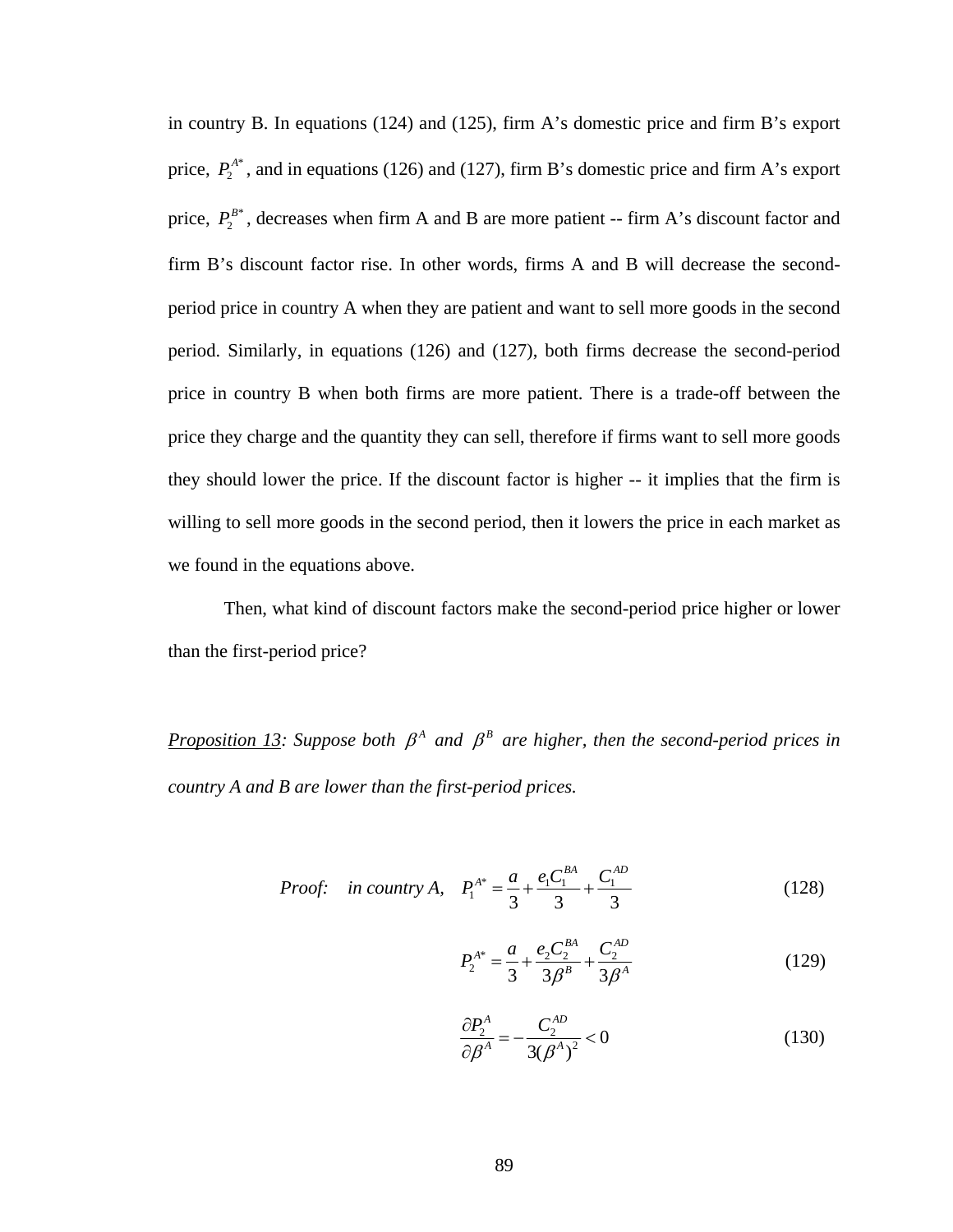$$
\frac{\partial P_2^A}{\partial \beta^B} = -\frac{e_2 C_2^{BA}}{3(\beta^B)^2} < 0 \tag{131}
$$

in country B, 
$$
P_1^{B^*} = \frac{a}{3} + \frac{C_1^{AB}}{3e_1} + \frac{C_1^{BD}}{3}
$$
 (132)

$$
P_2^{B^*} = \frac{a}{3} + \frac{C_2^{AB}}{3\beta^A e_2} + \frac{C_2^{BD}}{3\beta^B}
$$
 (133)

$$
\frac{\partial P_2^B}{\partial \beta^A} = -\frac{C_2^{AB}}{3e_2(\beta^A)^2} < 0 \tag{134}
$$

$$
\frac{\partial P_2^B}{\partial \beta^B} = -\frac{C_2^{BD}}{3e_2(\beta^B)^2} < 0 \tag{135}
$$

From equations  $(129)$  and  $(133)$ , the prices in countries A and B are dependent on both  $\beta^A$  and  $\beta^B$ . If firms A and B are more patient -- both  $\beta^A$  and  $\beta^B$  rise -- then both firms lower the future price in the domestic and the foreign market to obtain higher profits. Hence, the second-period prices in both markets are lower than the first-period prices. And if firms A and B are less patient -- both  $\beta^A$  and  $\beta^B$  falls -- then both firms increase the future price. Thus, the second-period price is higher than the first-period price in both markets.

# *4.5 Exchange Rate Pass-Through*

Is there any exchange rate pass through in the second period?

$$
\frac{\partial P_2^{A*}}{\partial e_2} \times \frac{e_2}{P_2^{A*}} = \frac{C_2^{BA}}{3\beta^B} \times \frac{e_2}{\left(\frac{a}{3} + \frac{e_2 C_2^{BA}}{3\beta^B} + \frac{C_2^{AD}}{3\beta^A}\right)} = \frac{\beta^A e_2 C_2^{BA}}{a\beta^A \beta^B + \beta^A e_2 C_2^{BA} + \beta^B C_2^{AD}} < 1 \quad (136)
$$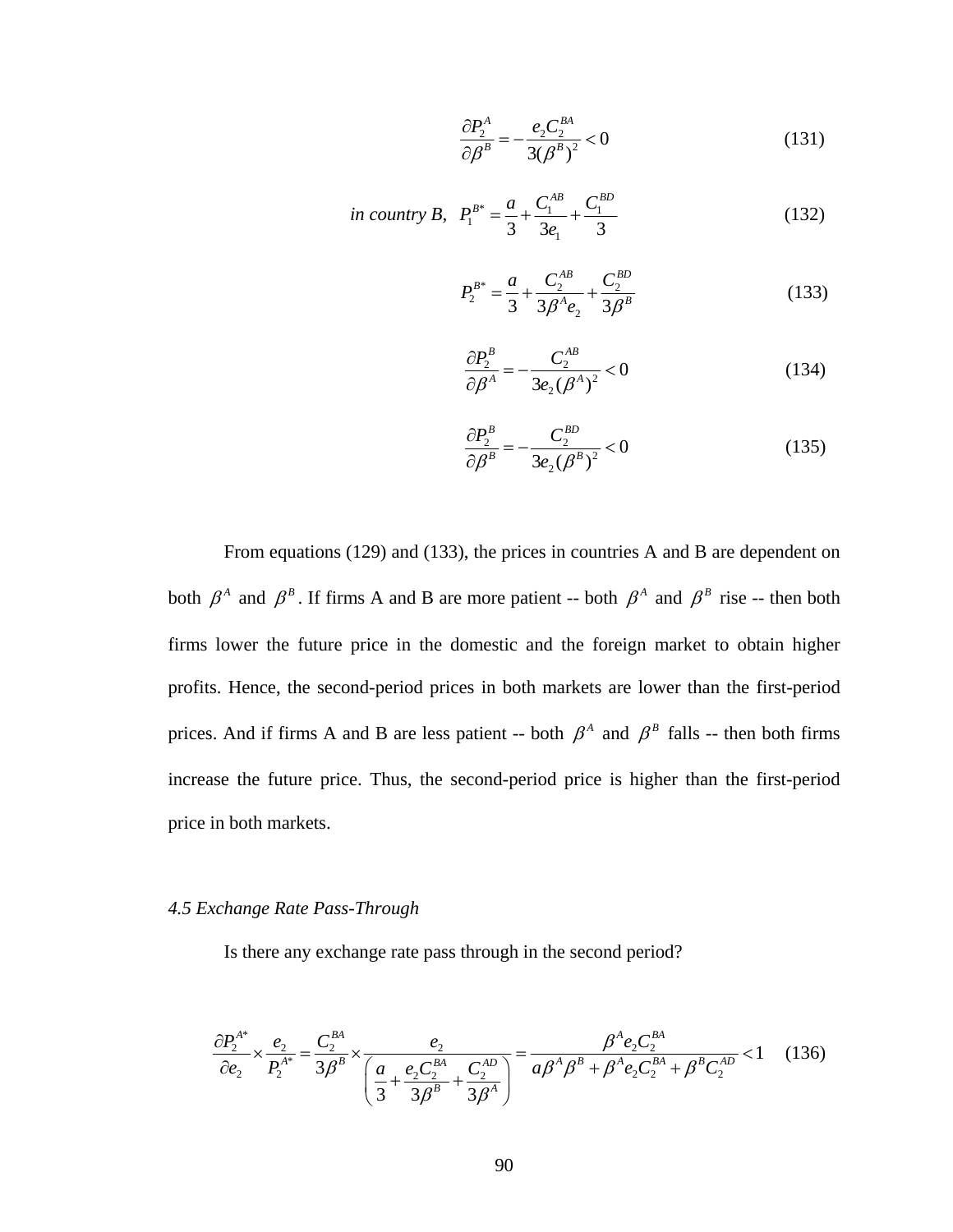Suppose that exporters charge the export price in terms of the buyer's currency. Firm A imposes  $P_2^{A^*}$  in the domestic market and firm B charges  $P_2^{A^*}$  in country A as the export price in the second period. We take the exchange-rate elasticity of the price in the second period as shown above in equation (136) to investigate the degree of ERPT in country A. It is less than 1 and indicates that there is an incomplete ERPT in the country. Less than 1 for the elasticity also means that the percentage change in the price in country A is less than the percen tage change in the exchange rate. So firms A and B do not pass through the full proportion of the exchange-rate movements into the domestic price in the case of firm A and into the export price in the case of firm B. This result is the same as the result of ERPT we had in the one-period model. Thus we conclude that firms do not pass through the exchange rate movement into the prices even though they have an extended time horizon.

We can also measure the ERPT for country B in the second period as follows:

$$
\frac{\partial P_2^{B^*}}{\partial e_2} \times \frac{e_2}{P_2^{B^*}} = \left( -\frac{C_2^{AB}}{3\beta^A e_2} \right) \times \frac{e_2}{\left( \frac{a}{3} + \frac{C_2^{AB}}{3\beta^A e_2} + \frac{C_2^{BD}}{3\beta^B} \right)}
$$
\n
$$
= \left| -\frac{\beta^B C_2^{AB}}{a\beta^A \beta^B e_2 + \beta^B C_2^{AB} + \beta^A e_2 C_2^{BD}} \right| < 1
$$
\n(137)

 $P_2^{B*}$  is the local-currency price that firms A and B charge in the second period in country B. Equation (137) is the exchange-rate elasticity of the price in country B in the second period. It shows the relative price changes as the exchange rate varies. The exchange-rate elasticity of the price in country B is incomplete as well since it is less than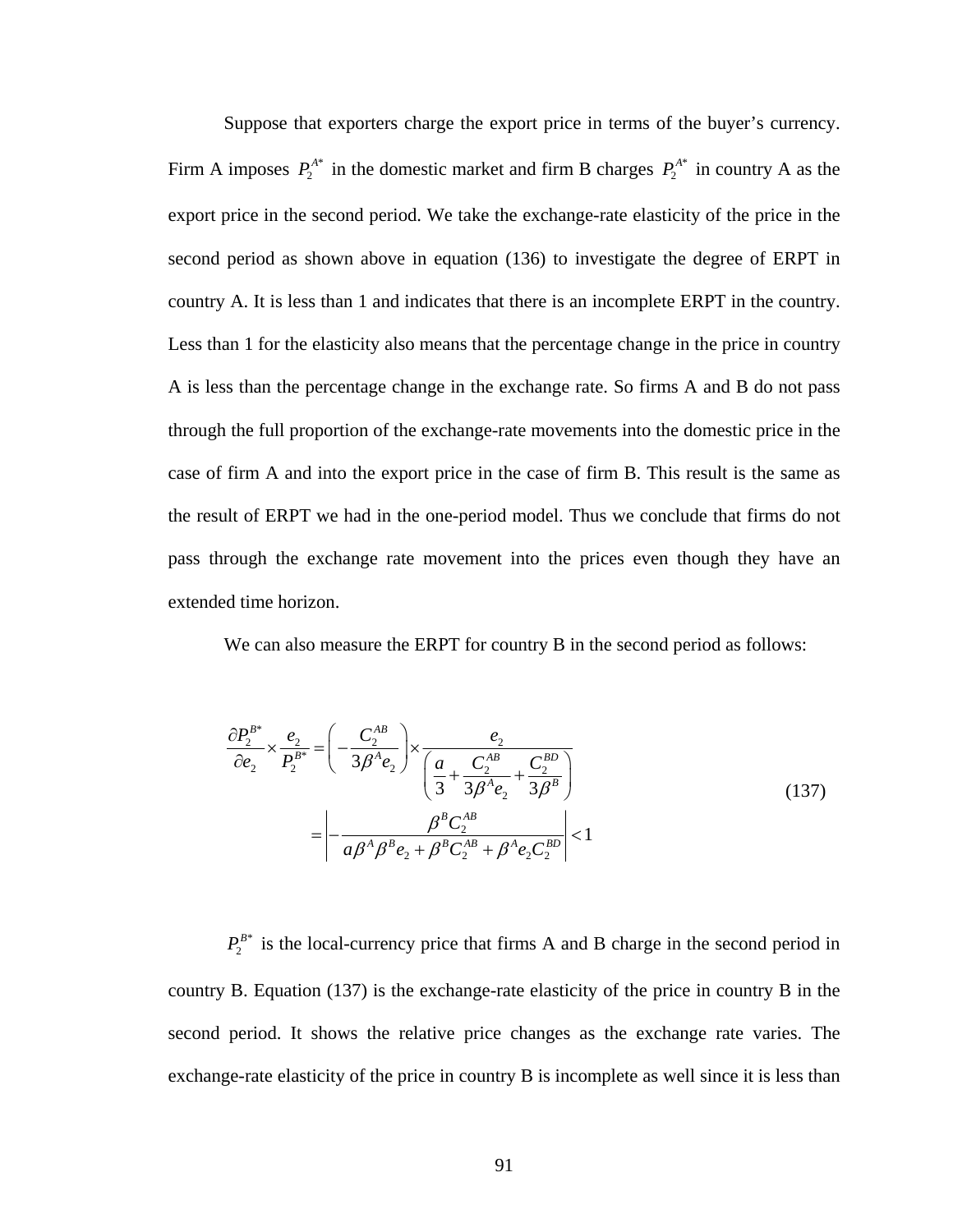1. It implies that firms A and B pass through only part of the exchange rate movements into the price in the country. In conclusion, the firms exhibit incomplete ERPT in both market s not only in the first period but also in the second period. Therefore, the length of the time period that firms have does not make any differences in firm's ERPT behavior.

Furthermore, do the firms show the incomplete ERPT behaviors when they set the export price in their own currency as well? Suppose that exporters impose the export price in terms of its own currency, the exchange-rate elasticity of firm A's export price that is expressed in its own currency as given below. Firm A's exchange-rate pass through is incomplete:

$$
\frac{\partial e_2 P_2^{B^*}}{\partial e_2} \times \frac{e_2}{e_2 P_2^{B^*}} = \left(\frac{a}{3} + \frac{C_2^{BD}}{3\beta^B}\right) \times \left(\frac{1}{\frac{ae_2}{3} + \frac{C_2^{AB}}{3\beta^A} + \frac{e_2 C_2^{BD}}{3\beta^B}}\right)
$$
\n
$$
= \frac{\beta^A e_2 \left(a\beta^B + C_2^{BD}\right)}{a\beta^A \beta^B e_2 + \beta^B C_2^{AB} + \beta^A e_2 C_2^{BD}} < 1
$$
\n(138)

The exchange-rate elasticity of firm B's export price that is expressed by its own currency is as follows. The exchange-rate pass through is incomplete:

$$
\frac{\partial \left(\frac{P_{2}^{A^{*}}}{e_{2}}\right)}{\partial e_{2}} \times \frac{e_{2}}{\left(\frac{P_{2}^{A^{*}}}{e_{2}}\right)} = \left(-\frac{a}{3e_{2}^{2}} - \frac{C_{2}^{AD}}{3\beta^{A}e_{2}^{2}}\right) \times \frac{e_{2}}{\left(\frac{a}{3e_{2}} + \frac{C_{2}^{BA}}{3\beta^{B}} + \frac{C_{2}^{AD}}{3\beta^{A}e_{2}}\right)}
$$
\n
$$
= \left|-\frac{\beta^{B}\left(a\beta^{A} + C_{2}^{AD}\right)}{a\beta^{A}\beta^{B} + \beta^{A}e_{2}C_{2}^{BA} + \beta^{A}C_{2}^{AD}}\right| < 1
$$
\n(139)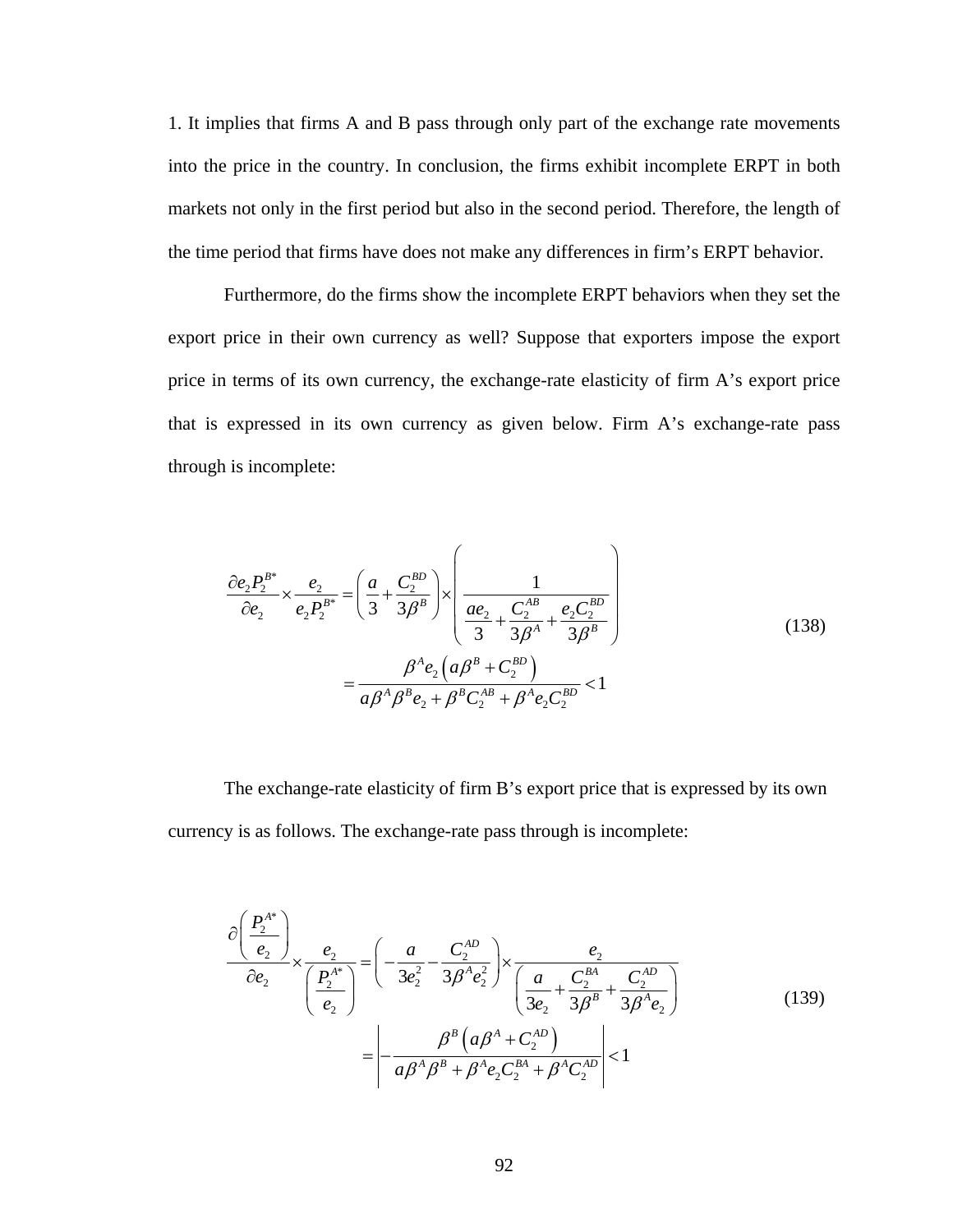Then, can we tell the difference in the degree of ERPT when the firms have a different choice of invoice currency? We find more implications about the exporter's invoice choice and the ERPT as follows.

*Proposition 14: The degree of ERPT in the second period is higher when the exporter invoices in its own currency than in the buyer's currency.* 

# *Proof:*

*Firm A* 

$$
\left\{\frac{\partial P_{2}^{B^{*}}}{\partial e_{2}} \times \frac{e_{2}}{P_{2}^{B^{*}}} = \left| -\frac{\beta^{B} C_{2}^{AB}}{a \beta^{A} \beta^{B} e_{2} + \beta^{B} C_{2}^{AB} + \beta^{A} e_{2} C_{2}^{BD}} \right| \right\}
$$
\n
$$
< \left\{\frac{\partial e_{2} P_{2}^{B^{*}}}{\partial e_{2}} \times \frac{e_{2}}{e_{2} P_{2}^{B^{*}}} = \frac{\beta^{A} e_{2} \left( a \beta^{B} + C_{2}^{BD} \right)}{a \beta^{A} \beta^{B} e_{2} + \beta^{B} C_{2}^{AB} + \beta^{A} e_{2} C_{2}^{BD}} \right\}
$$
\n(140)

*Firm B* 

$$
\left\{\frac{\partial P_{2}^{A^{*}}}{\partial e_{2}} \times \frac{e_{2}}{P_{2}^{A^{*}}} = \frac{\beta^{A} e_{2} C_{2}^{BA}}{a \beta^{A} \beta^{B} + \beta^{A} e_{2} C_{2}^{BA} + \beta^{B} C_{2}^{AD}}\right\}\n<\n\left\{\n\frac{\partial \left(\frac{P_{2}^{A^{*}}}{e_{2}}\right)}{\partial e_{2}} \times \frac{e_{2}}{\left(\frac{P_{2}^{A^{*}}}{e_{2}}\right)} = \left| \frac{\beta^{B} \left(a \beta^{A} + C_{2}^{AD}\right)}{a \beta^{A} \beta^{B} + \beta^{A} e_{2} C_{2}^{BA} + \beta^{A} C_{2}^{AD}}\right|\n\right\}
$$
\n(141)

\* is the second-period price in country B charged by firms A and B. It is in terms of country B's currency. So, in this case, firm A imposes the export price expressed in the buyers' currency in country B.  $e_2 P_2^{B*}$  is the price that firm A charges in country B expressed in its own currency. The first equation in inequality (140) represents ERPT  $P^B_2$  $e_2 P_2^B$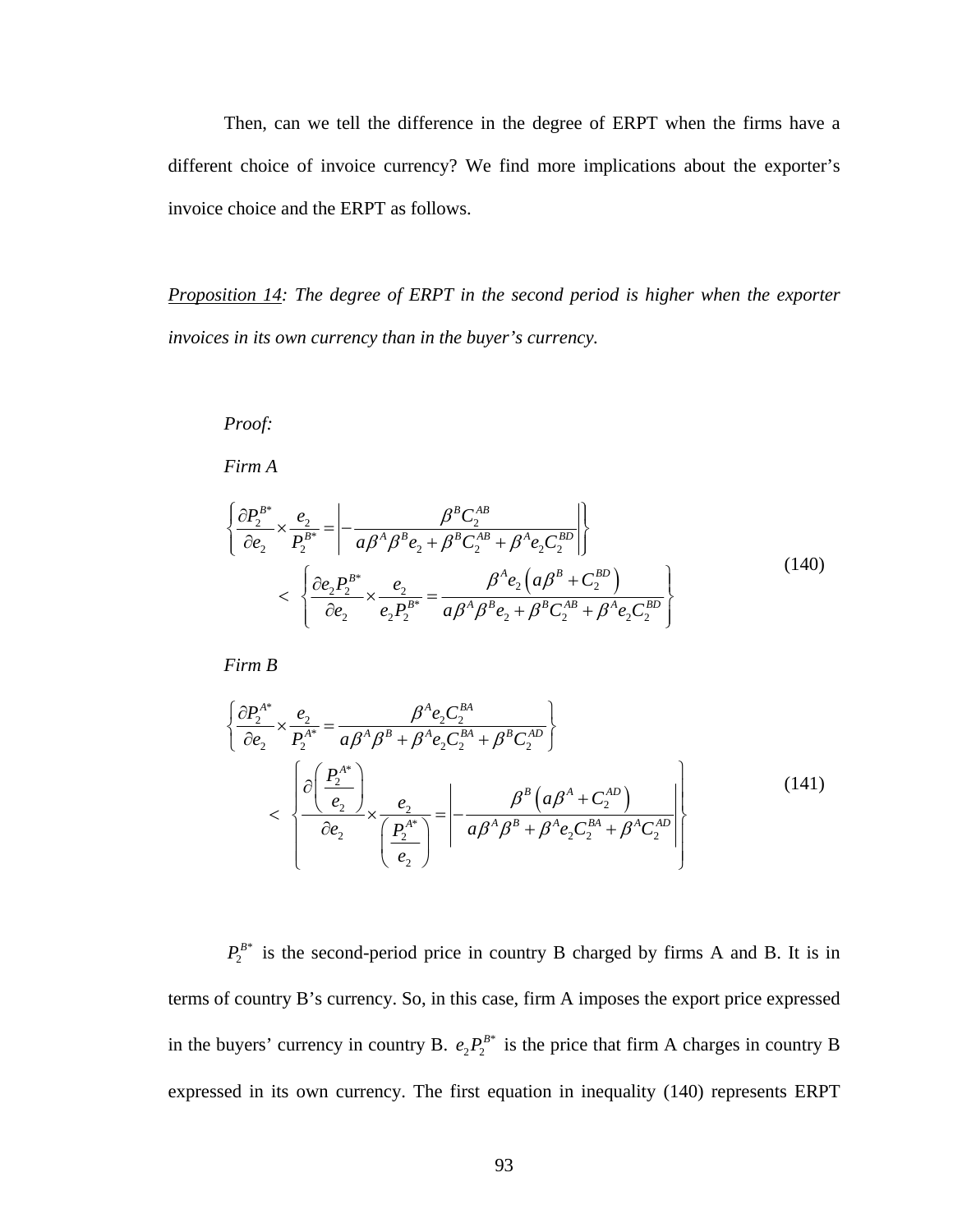\* when firm A invoices in buyer's currency to sell the exports in country B.  $P_2^{A^*}$  is the price in country B charged by firms A and B. It is in terms of country A's currency. \* 2 2  $P_2^A$ *e* is the price that firm B charges in country A expressed in its own currency.

In the case of firm A, we derive inequality  $(140)$  from equations  $(137)$  and  $(138)$ . Firm A's exchange rate pass-through to the export price in the second period when the

export price is measured by its own currency,  $\mathcal{L}_2 \left( a\beta^B + C_2^{BD} \right)$  $2 \cdot \rho$   $C_2 \cdot \rho$   $C_2$  $A_{\alpha}$   $\int$   $\alpha$  *BB*  $\int$   $\mathcal{C}^{BD}$  $A \rho B$ <sub>2</sub>  $\beta B \rho AB$ 2  $e_2$  (a $\beta^B$  + C  $a\beta^A\beta^Be_\gamma+\beta^BC^{AB}_\gamma+\beta^Ae_\gamma C$  $\beta^A e_\gamma$  (a $\beta^B$  $\beta^{\scriptscriptstyle A}\beta^{\scriptscriptstyle B}e_{\scriptscriptstyle 2}^{\vphantom{\scriptscriptstyle A}}+\beta$ +  $+ \beta^{\textit{B}} C_{\textit{2}}^{\textit{AB}} +$  $\frac{\beta^A e_2 C_2^{BD}}{\beta^A e_2 C_2^{BD}}$ , is greater

than the exchange rate pass-through to the export price when the export price is expressed

by the buyer's currency, 
$$
\left| -\frac{\beta^B C_2^{AB}}{a\beta^A \beta^B e_2 + \beta^B C_2^{AB} + \beta^A e_2 C_2^{BD}} \right|
$$
. It is true because of the

condition in equation (87). If  $\beta^A e_2 (a \beta^B + C_2^{BD}) > 2 \beta^B C_2^{AB}$  is binding in order to get  $q_2^{AB*} > 0$  then  $\beta^A e_2 (a \beta^B + C_2^{BD}) > \beta^B C_2^{AB}$  is true. Thus, firm A's degree of ERPT is higher when it sets the export price in its own currency rather than in the buyer's currency. \* > 0 then  $\beta^A e_2 (a \beta^B + C_2^{BD}) > \beta^B C_2^{AB}$  is true. Thus, firm

the second period. Firm B's exchange rate pass-through to the export price when the We have inequality (141) based on equations (136), (139) and (91) for firm B in

\n The expected value of the system is measured by its own currency, \n 
$$
\left| \frac{\beta^B \left( a \beta^A + C_2^{AD} \right)}{a \beta^A \beta^B + \beta^A e_2 C_2^{BA} + \beta^A C_2^{AD}} \right|
$$
, \n is greater.\n

than the ERPT to the local-currency export price,  $\frac{P^{-1}e_2C_2}{P^{-1}e_1C_1}$  $A \sim \mathcal{C}^{BA}$ *A*  $a\beta^A\beta^B + \beta^A e_2 C_2^{BA} + \beta^B C_2^{AD}$  $\frac{\beta^A e_2 C_2^{BA}}{\beta^A e_2^{BA} + \beta^B e_3^{AB}}$ . This is

because firm B has the condition of  $\beta^B (a\beta^A + C_2^{AD}) > 2\beta^A e_2 C_2^{BA}$  in equation (91) in order to get more than zero quantity of the good in country A in the second period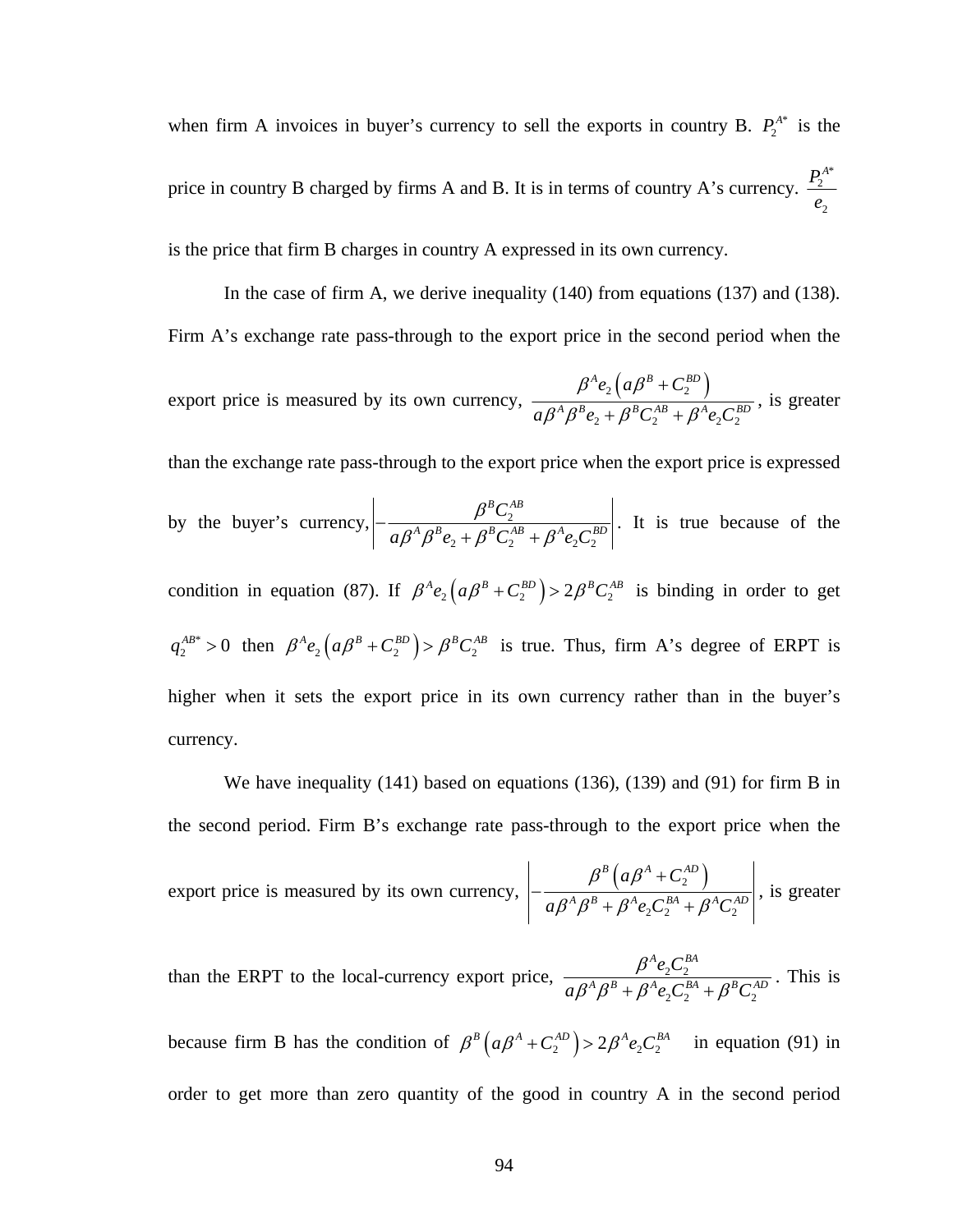$$
(q_2^{BA*}>0)
$$
. If  $\beta^B(a\beta^A + C_2^{AD}) > 2\beta^A e_2 C_2^{BA}$  or  $\frac{\beta^B(a\beta^A + C_2^{AD})}{2} > \beta^A e_2 C_2^{BA}$  from

equation (91) then the inequality,  $\beta^B (a\beta^A + C_2^{AD}) > \beta^A e_2 C_2^{BA}$ , is valid. Therefore we conclude that firm B's degree of ERPT in the second period is higher when it sets the export price in its own currency rather than in the buyer's currency. Hence we have the same result about the E RPT in the second period as we have in the one-period model.

Do firms have different degrees of ERPT in the first period and the second period because of the discount factors they have in the second period?

#### *Proposition 15: The degree of ERPT in the second period is higher than the first period.*

#### *Proof: In country A,*

$$
\left\{\frac{\partial P_{2}^{A^{*}}}{\partial e_{2}} \times \frac{e_{2}}{P_{2}^{A^{*}}} = \frac{\beta^{A} e_{2} C_{2}^{BA}}{a \beta^{A} \beta^{B} + \beta^{A} e_{2} C_{2}^{BA} + \beta^{B} C_{2}^{AD}}\right\}
$$
\n
$$
> \left\{\frac{\partial P_{2}^{A^{*}}}{\partial e_{2}} \times \frac{e_{2}}{P_{2}^{A^{*}}} = \frac{e_{2} C_{2}^{BA}}{a \beta + e_{2} C_{2}^{BA} + C_{2}^{AD}}\right\} > \left\{\frac{\partial P_{1}^{A^{*}}}{\partial e_{1}} \times \frac{e_{1}}{P_{1}^{A^{*}}} = \frac{e_{1} C_{1}^{BA}}{a + e_{1} C_{1}^{BA} + C_{1}^{AD}}\right\} \tag{142}
$$

*In country B,* 

$$
\left\{\frac{\partial P_{2}^{B^{*}}}{\partial e_{2}} \times \frac{e_{2}}{P_{2}^{B^{*}}} = \left| -\frac{\beta^{B} C_{2}^{AB}}{a \beta^{A} \beta^{B} e_{2} + \beta^{B} C_{2}^{AB} + \beta^{A} e_{2} C_{2}^{BD}} \right| \right\}
$$
\n
$$
> \left\{\frac{\partial P_{2}^{B^{*}}}{\partial e_{2}} \times \frac{e_{2}}{P_{2}^{B^{*}}} = \left| -\frac{C_{2}^{AB}}{a \beta e_{2} + C_{2}^{AB} + e_{2} C_{2}^{BD}} \right| \right\} > \left\{\frac{\partial P_{1}^{B^{*}}}{\partial e_{1}} \times \frac{e_{1}}{P_{1}^{B^{*}}} = \left| -\frac{C_{1}^{AB}}{a e_{1} + C_{1}^{AB} + e_{1} C_{1}^{BD}} \right| \right\} \tag{143}
$$

Suppose that the exchange rate and the costs are the same in the first period and in the second period to get the pure effect of discount factors on ERPT in the comparison.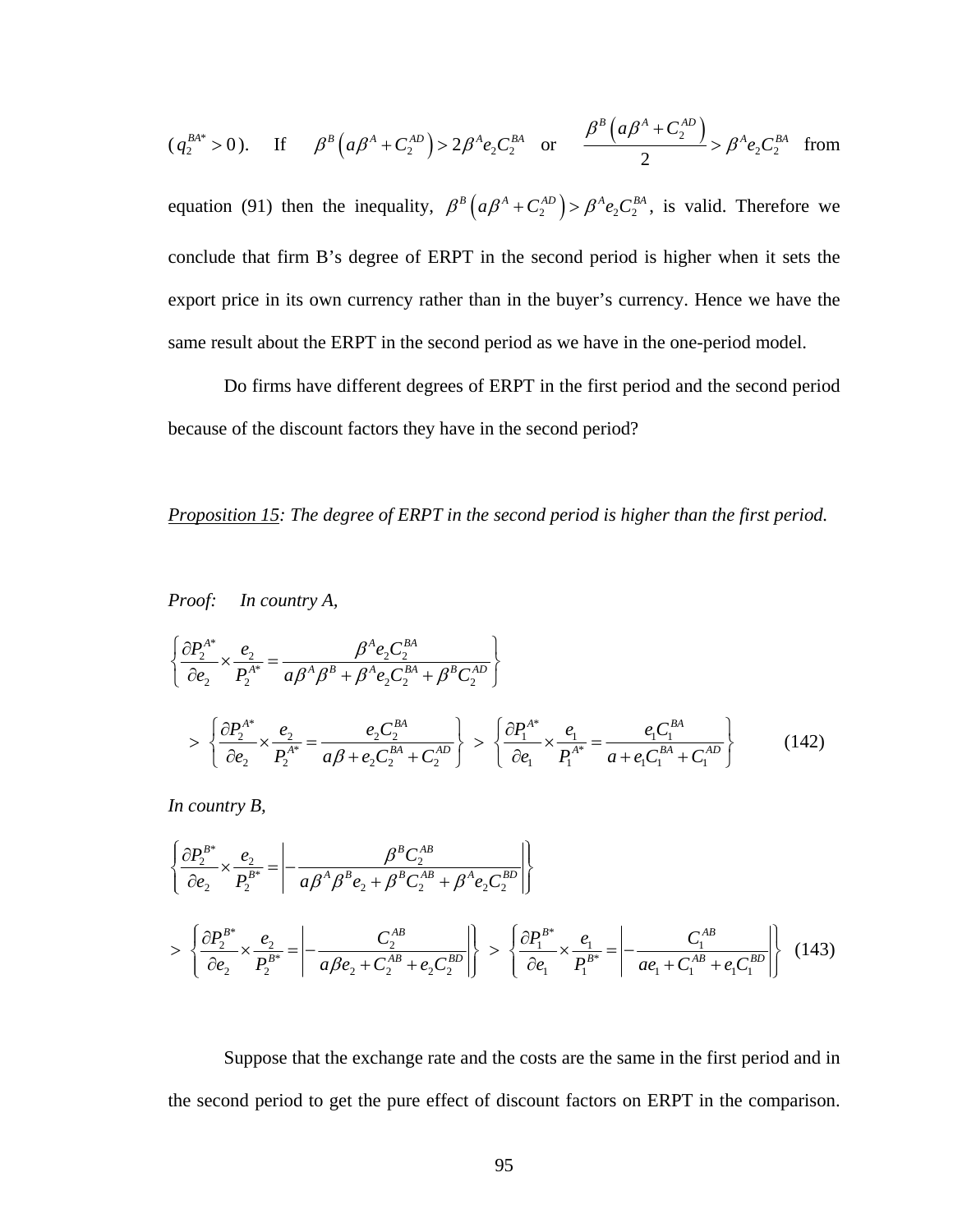Suppose that exporters invoice in the buyer's currency as the export price in each country as well. In equation (67), we have an assumption,  $0 < \beta^A$ ,  $\beta^B < 1$ . And if we multiply a constant number by a number that is greater than zero but less than one, we have a smaller number after the multiplication. If we have a smaller number for the denominator, we have a bigger value of a fraction. Therefore, in inequality (142),

 $2^{\mathcal{L}}2$  $2^{\mathbf{C}}2^{\mathbf{C}}2^{\mathbf{C}}$  $A \sim \mathcal{C}^{BA}$  $A \rho B$   $A \rho A$ <sub>g</sub>  $B^A$   $B^B C^A$  $e_2C$  $a\beta^A\beta^B + \beta^Ae_2C$  $\frac{\beta^A e_2 C_2^{BA}}{\beta^A \beta^B + \beta^A e_2 C_2^{BA} + \beta^B C_2^{AD}}$  has the biggest number, indicating that firms in country A

pass through the most exchange rate fluctuations to the price when they have a different discount factor for each firm in the second period  $(\beta^A \neq \beta^B)$ . We have

 $2^{\mathcal{L}}2$  $2^2$   $\sqrt{2}$ *BA*  $BA \cap CAD$  $e, C$  $a\beta + e_2C_2^{BA} + C$ when we suppose that firms have the same discount factor for the

firms in the second period ( $\beta^A = \beta^B$ ). In this case, the ERPT is higher than the first-

period ERPT but lower than the case of different discount factors.  $\frac{e_1 C_1}{R_A R_A}$  $a + e_1 C_1^{BA} + C_1^{AD}$  $\frac{e_1 C_1^{BA}}{e_1^{BA}}$  has a

lowest value indicating that firms have the lowest ERPT if they have only one period to consider.

In conclusion, exporters pass through more exchange rate changes when they have longer time periods and different discount factors than they do when they have only one-period to consider. The same is true in the case of country B in inequality (143).

## *4.6 On PTM*

second period of the two-period model? Are there any differences in the firms' PTM behaviors if they have more time horizon to consider? What are the conditions that indicate the existence of PTM in the case of the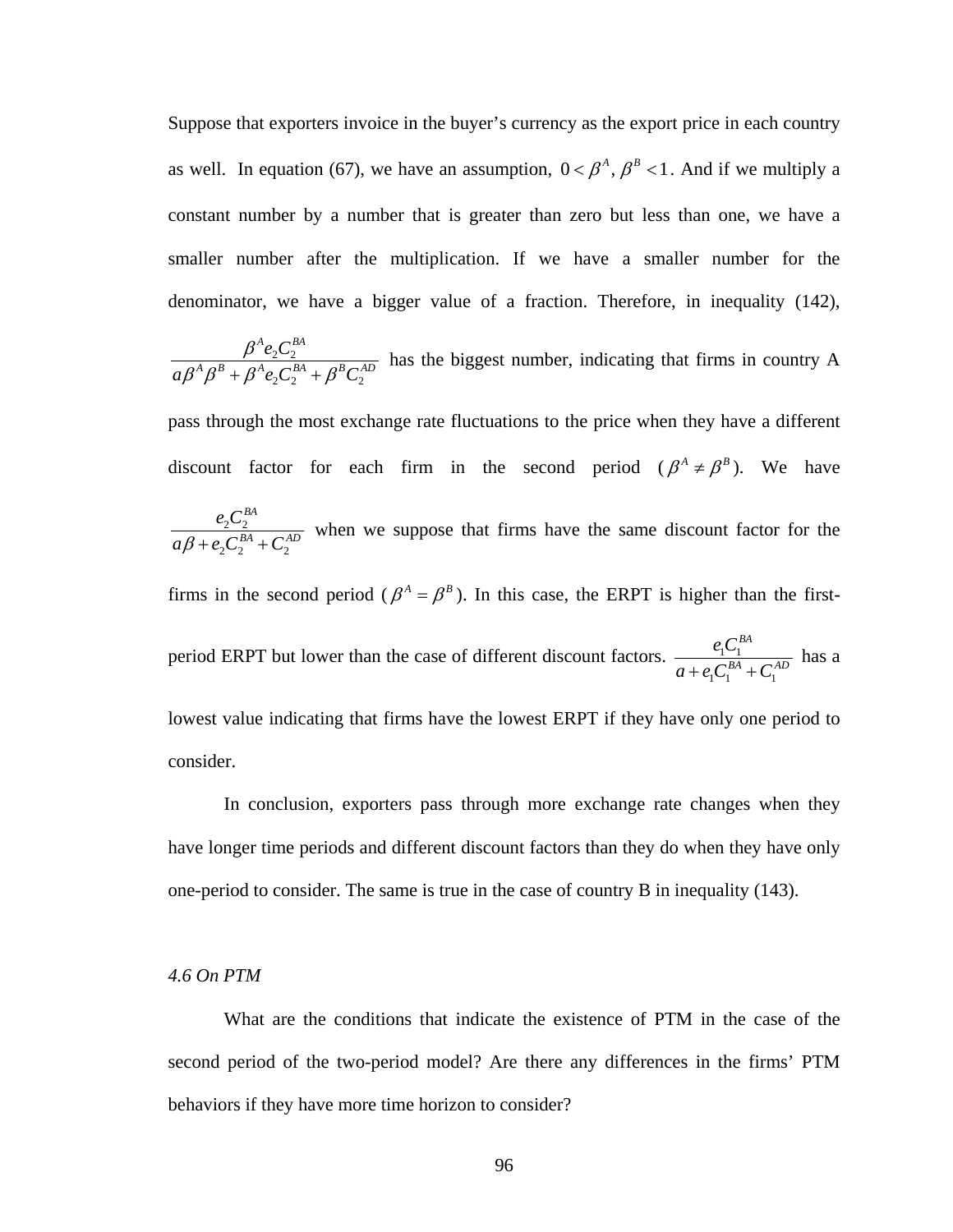#### *4.6.1 Firm A's Local-Currency Export Price vs. Firm A's Domestic Price*

When firm A imposes local-currency export price in country B, we have the following equation to measure the relative price change in the domestic and the foreign market as the exchange rate moves in the second period:

# the exchange-rate elasticity of firm A's local-currency export price in country B the exchange-rate elasticity of firm A's domestic price

$$
=\frac{\frac{\partial P_{2}^{B*}}{\partial e_{2}} \times \frac{e_{2}}{P_{2}^{B*}}}{\frac{\partial P_{2}^{A*}}{\partial e_{2}} \times \frac{e_{2}}{P_{2}^{A*}}} = \frac{\left(-\frac{\beta^{B} C_{2}^{AB}}{a \beta^{A} \beta^{B} e_{2} + \beta^{B} C_{2}^{AB} + \beta^{A} e_{2} C_{2}^{BD}}\right)}{\left(\frac{\beta^{A} e_{2} C_{2}^{BA}}{a \beta^{A} \beta^{B} + \beta^{A} e_{2} C_{2}^{BA} + \beta^{B} C_{2}^{AD}}\right)}
$$

$$
= \left\{ -\frac{\left(\beta^{B} C_{2}^{AB}\right)\left(a\beta^{A}\beta^{B} + \beta^{A} e_{2} C_{2}^{BA} + \beta^{B} C_{2}^{AD}\right)}{\left(\beta^{A} e_{2} C_{2}^{BA}\right)\left(a\beta^{A}\beta^{B} e_{2} + \beta^{B} C_{2}^{AB} + \beta^{A} e_{2} C_{2}^{BD}\right)}\right\}
$$
(144)

If 
$$
\left| - \frac{(\beta^B C_2^{AB})(a\beta^A \beta^B + \beta^A e_2 C_2^{BA} + \beta^B C_2^{AD})}{(\beta^A e_2 C_2^{BA})(a\beta^A \beta^B e_2 + \beta^B C_2^{AB} + \beta^A e_2 C_2^{BD})} \right| = 1
$$
, the relative price changes in the

foreign and the domestic market are the same as the exchange rate moves. Therefore, there is no PTM in the second period. (145)

If 
$$
\left| - \frac{(\beta^B C_2^{AB}) (a \beta^A \beta^B + \beta^A e_2 C_2^{BA} + \beta^B C_2^{AD})}{(\beta^A e_2 C_2^{BA}) (a \beta^A \beta^B e_2 + \beta^B C_2^{AB} + \beta^A e_2 C_2^{BD})} \right| > 1
$$
, or  

$$
\left| - \frac{(\beta^B C_2^{AB}) (a \beta^A \beta^B + \beta^A e_2 C_2^{BA} + \beta^B C_2^{AD})}{(\beta^A e_2 C_2^{BA}) (a \beta^A \beta^B e_2 + \beta^B C_2^{AB} + \beta^A e_2 C_2^{BD})} \right| < 1
$$
, there are relative price differences in

the foreign and the domestic market. Thus, PTM occurs by firm A in the second period.

(146)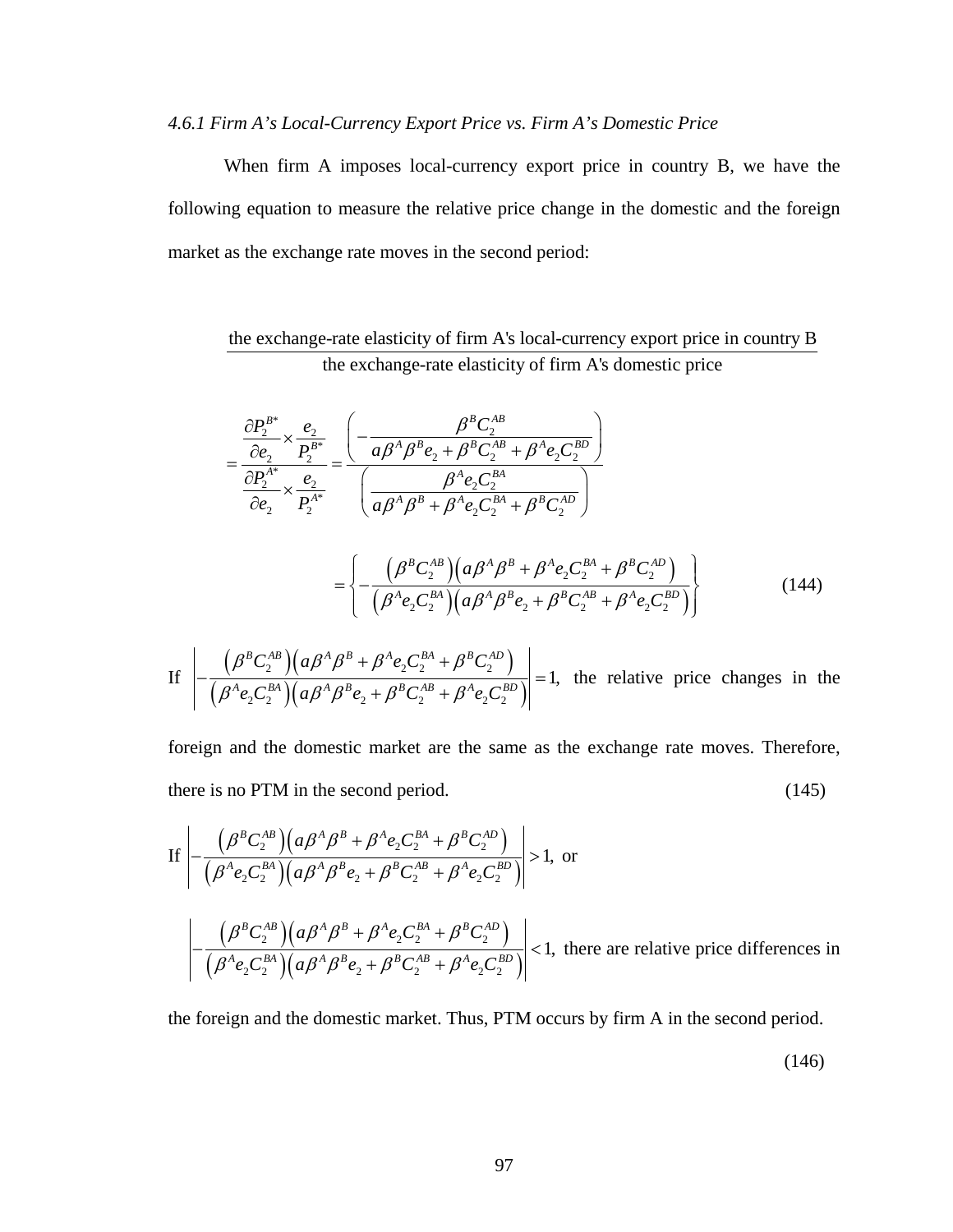#### *4.6.2 Firm B's Local-Currency Export Price vs. Firm B's Domestic Price*

When firm B imposes local-currency export price in country A, we have the following equation to measure the relative price change in the domestic and the foreign market as the exchange rate moves in the second period:

the exchange-rate elasticity of firm B's local-currency export price in country A the exchange-rate elasticity of firm B's domestic price

$$
=\frac{\frac{\partial P_{2}^{A*}}{\partial e_{2}} \times \frac{e_{2}}{P_{2}^{A*}}}{\frac{\partial P_{2}^{B*}}{\partial e_{2}} \times \frac{e_{2}}{P_{2}^{B*}}} = \frac{\left(\frac{\beta^{A}e_{2}C_{2}^{BA}}{\alpha \beta^{A} \beta^{B} + \beta^{A}e_{2}C_{2}^{BA} + \beta^{B}C_{2}^{AD}}\right)}{\left(-\frac{\beta^{B}C_{2}^{AB}}{\alpha \beta^{A} \beta^{B}e_{2} + \beta^{B}C_{2}^{AB} + \beta^{A}e_{2}C_{2}^{BD}\right)}
$$

$$
= \left\{ -\frac{\left(\beta^{A}e_{2}C_{2}^{BA}\right)\left(a\beta^{A}\beta^{B}e_{2} + \beta^{B}C_{2}^{AB} + \beta^{A}e_{2}C_{2}^{BD}\right)}{\left(\beta^{B}C_{2}^{AB}\right)\left(a\beta^{A}\beta^{B} + \beta^{A}e_{2}C_{2}^{BA} + \beta^{B}C_{2}^{AD}\right)}\right\}
$$
(147)

If 
$$
\left| -\frac{(\beta^A e_2 C_2^{BA})(a \beta^A \beta^B e_2 + \beta^B C_2^{AB} + \beta^A e_2 C_2^{BD})}{(\beta^B C_2^{AB})(a \beta^A \beta^B + \beta^A e_2 C_2^{BA} + \beta^B C_2^{AD})} \right| = 1
$$
, the relative price changes in the

foreign and the domestic market are the same as the exchange rate varies. Therefore, there is no PTM in the second period. (148)

If 
$$
\left| - \frac{(\beta^A e_2 C_2^{BA}) (a \beta^A \beta^B e_2 + \beta^B C_2^{AB} + \beta^A e_2 C_2^{BD})}{(\beta^B C_2^{AB}) (a \beta^A \beta^B + \beta^A e_2 C_2^{BA} + \beta^B C_2^{AD})} \right| > 1, \text{ or}
$$
  

$$
\left| - \frac{(\beta^A e_2 C_2^{BA}) (a \beta^A \beta^B e_2 + \beta^B C_2^{AB} + \beta^A e_2 C_2^{BD})}{(\beta^B C_2^{AB}) (a \beta^A \beta^B + \beta^A e_2 C_2^{BA} + \beta^B C_2^{AD})} \right| < 1, \text{ there are relative price differences in}
$$

the foreign and the domestic market. Thus, PTM occurs by firm B in the second period.

(149)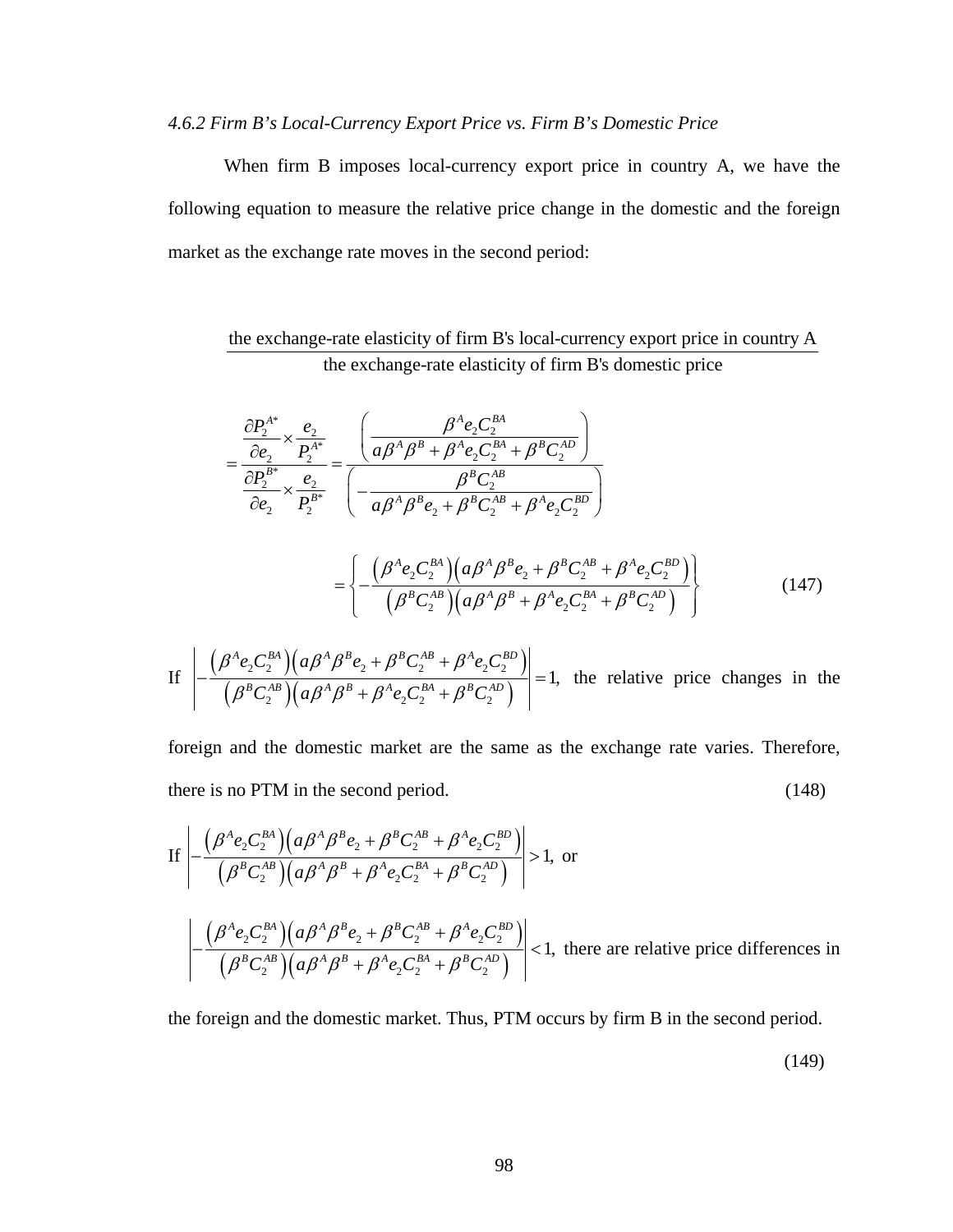Then, what is the effect of discount factors on PTM? Do we have a different degree of PTM between the first period and the second period?

$$
\frac{\partial P_2^{B*}}{\partial e_2} \times \frac{e_2}{P_2^{B*}} = \left\{ -\frac{(\beta^B C_2^{AB})(a\beta^A \beta^B + \beta^A e_2 C_2^{BA} + \beta^B C_2^{AD})}{(\beta^A e_2 C_2^{BA})(a\beta^A \beta^B e_2 + \beta^B C_2^{AB} + \beta^A e_2 C_2^{BD})} \right\}
$$
(150)

$$
\frac{\partial P_2^{B*}}{\partial e_2} \times \frac{e_2}{P_2^{B*}} = \left\{ -\frac{C_2^{AB} \left( a\beta + e_2 C_2^{BA} + C_2^{AD} \right)}{\left( e_2 C_2^{BA} \right) \left( a\beta e_2 + C_2^{AB} + e_2 C_2^{BD} \right)} \right\}
$$
(151)

$$
\frac{\partial P_1^{B^*}}{\partial e_1} \times \frac{e_1}{P_1^{B^*}} = \left\{ -\frac{C_1^{AB} \left( a + e_1 C_1^{BA} + C_1^{AD} \right)}{\left( e_1 C_1^{BA} \right) \left( ae_1 + C_1^{AB} + e_1 C_1^{BD} \right)} \right\}
$$
(152)

In the case of firm A, if we assume that exporters have local-currency export price and firms have different discount factors, we have equation  $(150)$  as the standard to determine the existence of PTM. On the other hand, if we assume that firms A and B have the same discount factor ( $\beta^A = \beta^B$ ), we have equation (151) as the condition of the existence of PTM. And equation (152) is the condition of PTM existence when firm A has only one period.

Therefore, the effect of discount factors on PTM is indeterminate. We cannot tell whether exporters show a more severe PTM when they have extended time period or not. The same is true in the case of firm B. We cannot determine which case has a relatively higher degree of PTM.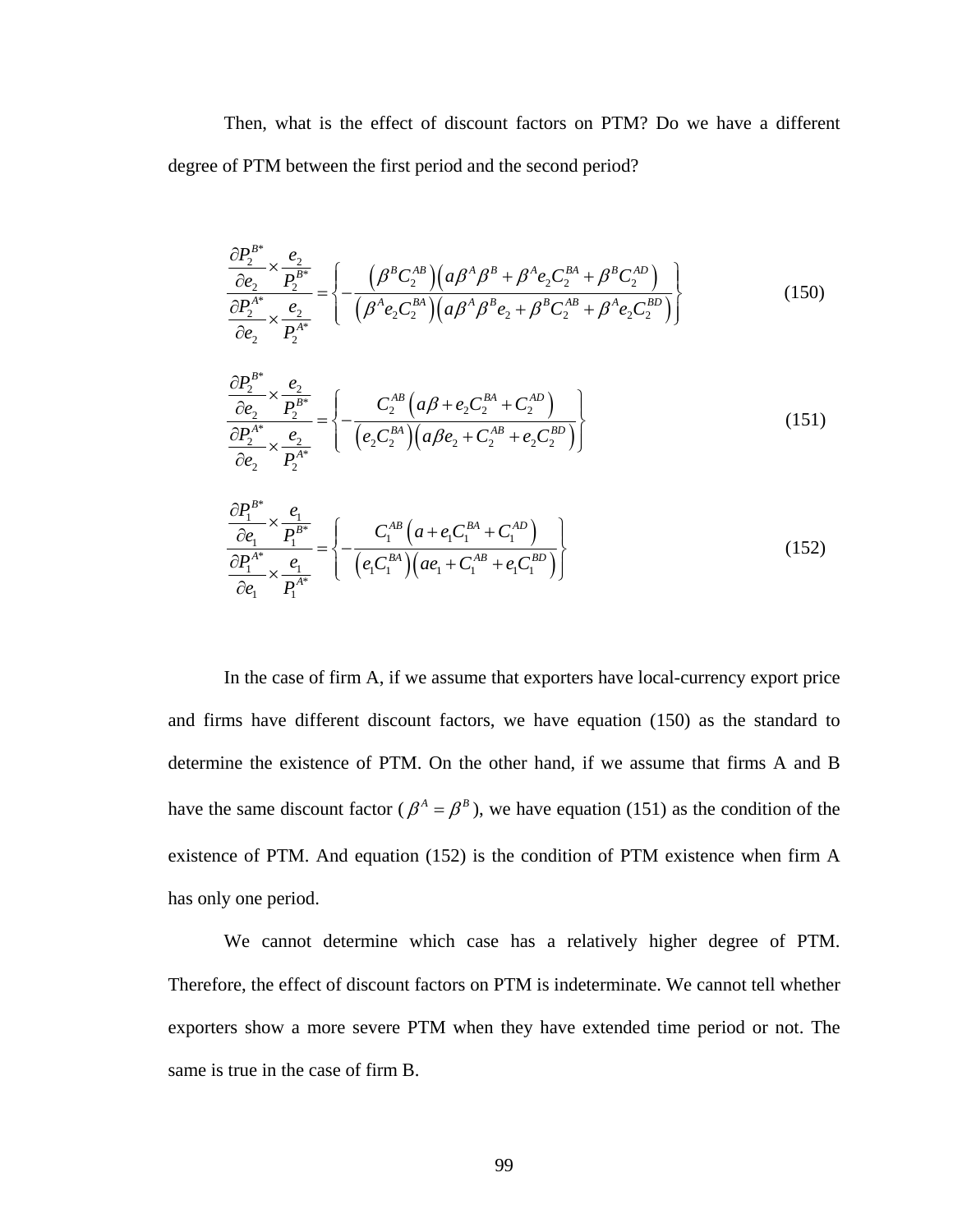#### *4.7 Summary*

In this chapter, I establish a two-period model but it does not have any intertemporal links. The intertemporal aspects are negated by the fact that the model has time-additively separable profit specifications that are linear in the demand for the product at that point in time. I have focused on investi gating the difference between the first-period and the second-period output level decisions and the equilibrium prices as the exchange rate moves. A firm's output level, price, ERPT and PTM are affected by both its own discount factor and the other firm's discount factor. I address the condition of discount factors that make the second-period output level and the price higher than the first-period output level and price. If one firm's discount factor is high but the other firm's discount factor is low -- one firm is more patient and discounts the future lightly but the other firm is less patient and discounts the future heavily, then the more patient firm's second-period output level in both domestic and the foreign market is greater than its first-period output level. However, when both firms are more patient, the secondperiod prices in the domestic and the foreign market are lower than the first-period price.

I concluded that ERPT in the second period is incomplete as well as in the first period. However, I found that firms pass through more exchange rate movements to the price when they have more time horizon to consider; second-period ERPT is higher than the first-period ERPT.

I presented the condition of PTM in the second period as well. Each firm's discount factor is multiplied by every cost and the exchange rate in the numerator and the denomi nator of the condition. Thus the influence of the discount factor on PTM is ambiguous. We also cannot show the effect of extended time period on PTM behavior.

100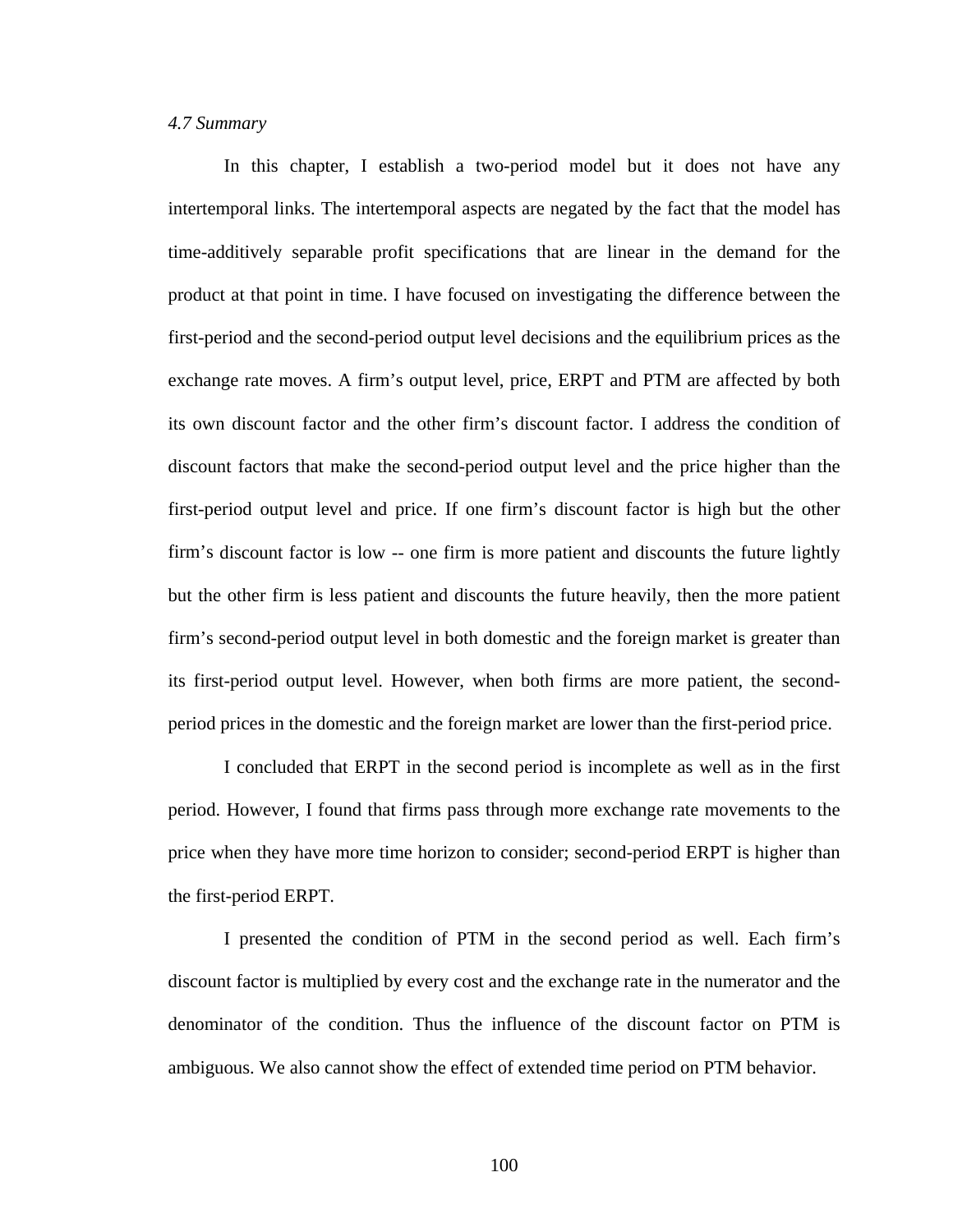#### **CHAPTER 5**

## **CONCLUSION**

A clear definition of PTM is important. It helps in measurement of PTM and in the development of empirical work related to PTM. This paper clarifies the situation that we call PTM based on Krugman's (1987) initial idea. PTM in this dissertation focuses on the relative movements of the export price in different markets, conditional on exchange rate movements. An interesting feature is that the degree of ERPT itself is not important to determine the existence of PTM. But the relative degree of ERPT in different markets is crucial to conclude whether there is PTM behavior or not.

The advantage of the model in this dissertation is as follows: First, the model takes the output level as the motivation of firms' PTM behavior. Thus output level is determined in the m odel to maximize the profit rather than take it as given (Froot and production, rather than only export prices vary according to the exchange rate changes. That m akes it possible to obtain the exchange-rate elasticity of domestic price and the Klemperer, 1989). Second, in the model developed in this dissertation, both equilibrium domestic price and export price depend on the exchange rate as well as the cost of exchange-rate elasticity of export price directly. Therefore, it is also possible to directly measure the relative price changes as the exchange rate varies in the different markets.

PTM I presented in this dissertation. Thus the standard formalizes the conception of PTM. It is a ratio of the exchange-rate elasticity of a country's export price to the xchange-rate elasticity of the domestic price using the export and domestic prices e I present a standard to identify the existence of PTM based on the definition of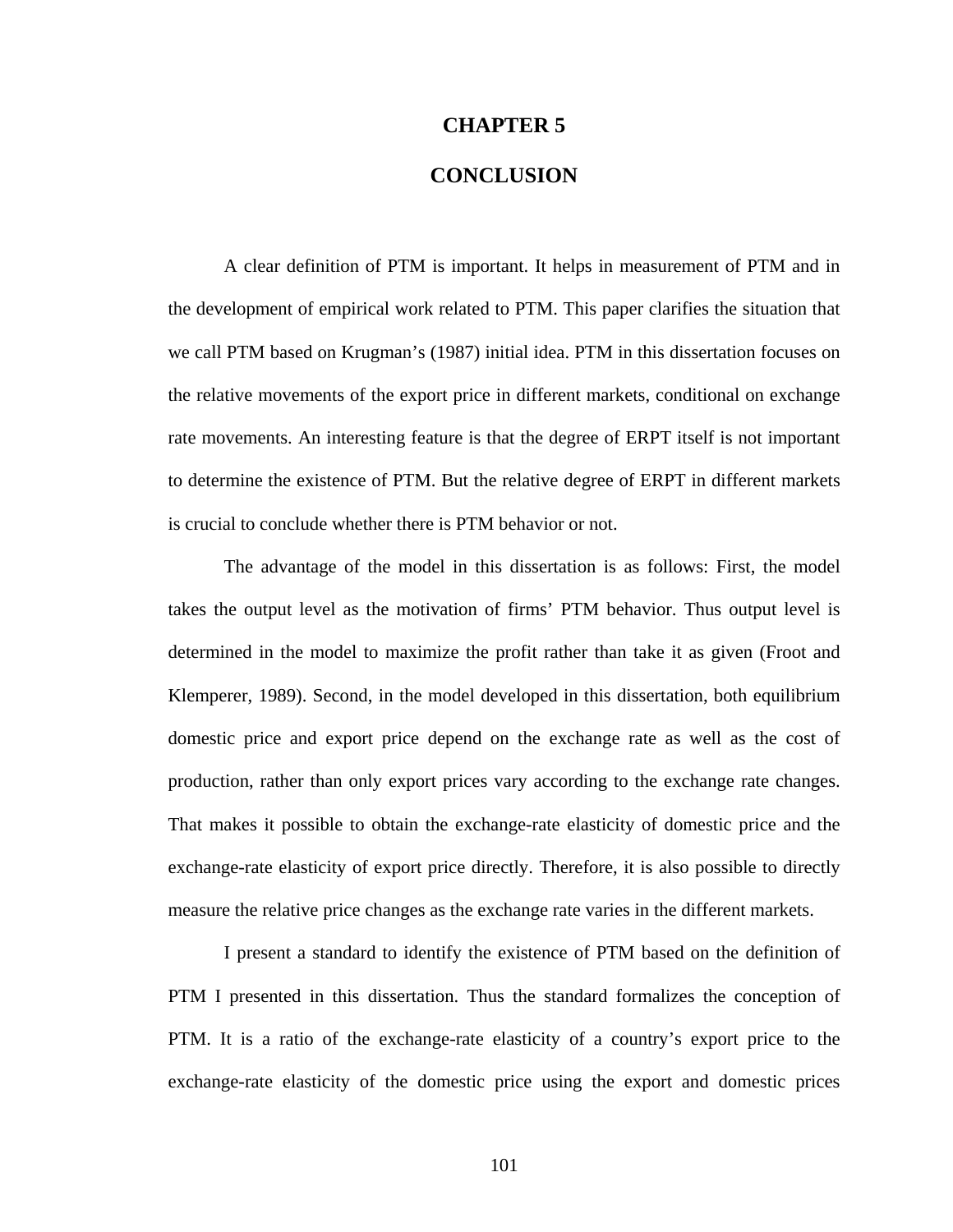determ ined in the model. The ratio provides a better measure of the relative price movements in the foreign market and the domestic market as the exchange rate fluctuates. This is because the elasticity of the export price, or that of the domestic price with respect to the exchange rate changes, measures the percentage changes of the prices in response to the percentage changes of the exchange rates.

relationship between the invoice currency and ERPT (Bacchetta and Wincoop, 2002), and be tween the invoice currency and PTM (Gil-Pareja, 2003 and Bleaney, 1997). I I report a different result compared to existing research in terms of the found that exporters pass through more exchange-rate movements to the export price when they invoice the export price in their own currency than they do in the buyers' currency. The relative price difference between the domestic and the foreign market is larger -- higher degree of PTM when they invoice the export price in their own currency than they do in the buyers' currency. However, my finding is similar to the findings in other literature on the degree of ERPT (Frankel, Parsley and Wei, 2005; Lee, 1997; Menon, 1996; Gron and Swenson, 1996; Hooper and Mann, 1989; Froot and Klemperer, 1989 and Krugman, 1987): an incomplete ERPT is prevalent in the markets.

In my comparison of changes in the export price denominated in the exporter's currency and changes in the price of the domestic good as the exchange rate varies, I found that the export price is more responsive to the exchange rate movements than the price of the domestic good in a country.

In addition, I found that domestic producers produce more output levels and consumers buy more domestic goods in a country if the domestic seller and the exporter charge the same price and the price increases as the exchange rate fluctuates. However,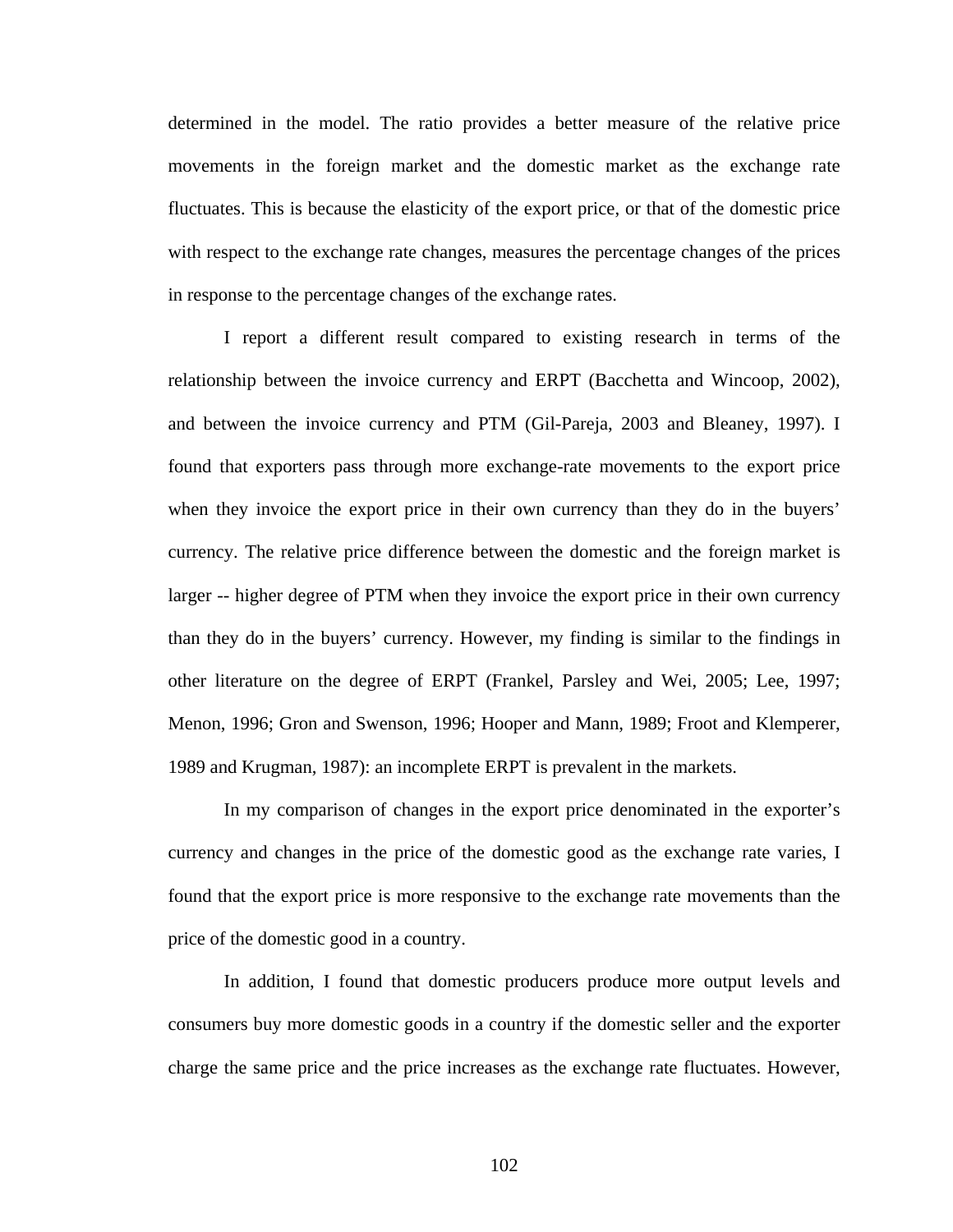exporters produce more output levels and consumers buy more exports in a country if the domestic seller and the exporter charge the same price and the price decreases as the exchan ge rate moves.

I also show that if a country's currency depreciates, the country has a surplus in the trade balance with the other country. On the other hand, if a country's currency appreciates, we have an indeterminate result in the country's trade balance with the other country. In this way, I extended Magee's (1973) and Kreinin's (1977) work.

is high but the other firm's discount factor is low -- one firm is more patient and discoun ts the future lightly but the other firm is less patient and discounts the future more patient, the second-period prices in the domestic and the foreign market are lower than th e first-period price. Using the two-period model, I tried to examine the effect of extended time period on the output level, the price, ERPT and PTM. A firm's output level, price, ERPT and PTM are affected by both its own discount factor and the other firm's discount factor. I address the conditions of each firm's discount factor that entail a higher future output level and higher price than the present output level and price. If one firm's discount factor heavily, then the more patient firm's second-period output level in both domestic and the foreign market is greater than its first-period output level. However, when both firms are

Furthermore, I concluded that an incomplete ERPT is prevalent when the firms have extended time period as well as they have only one period. I found, however, that firms pass through more exchange rate movements to the price when they have more time horizon to consider; second-period ERPT is higher than the first-period ERPT. On the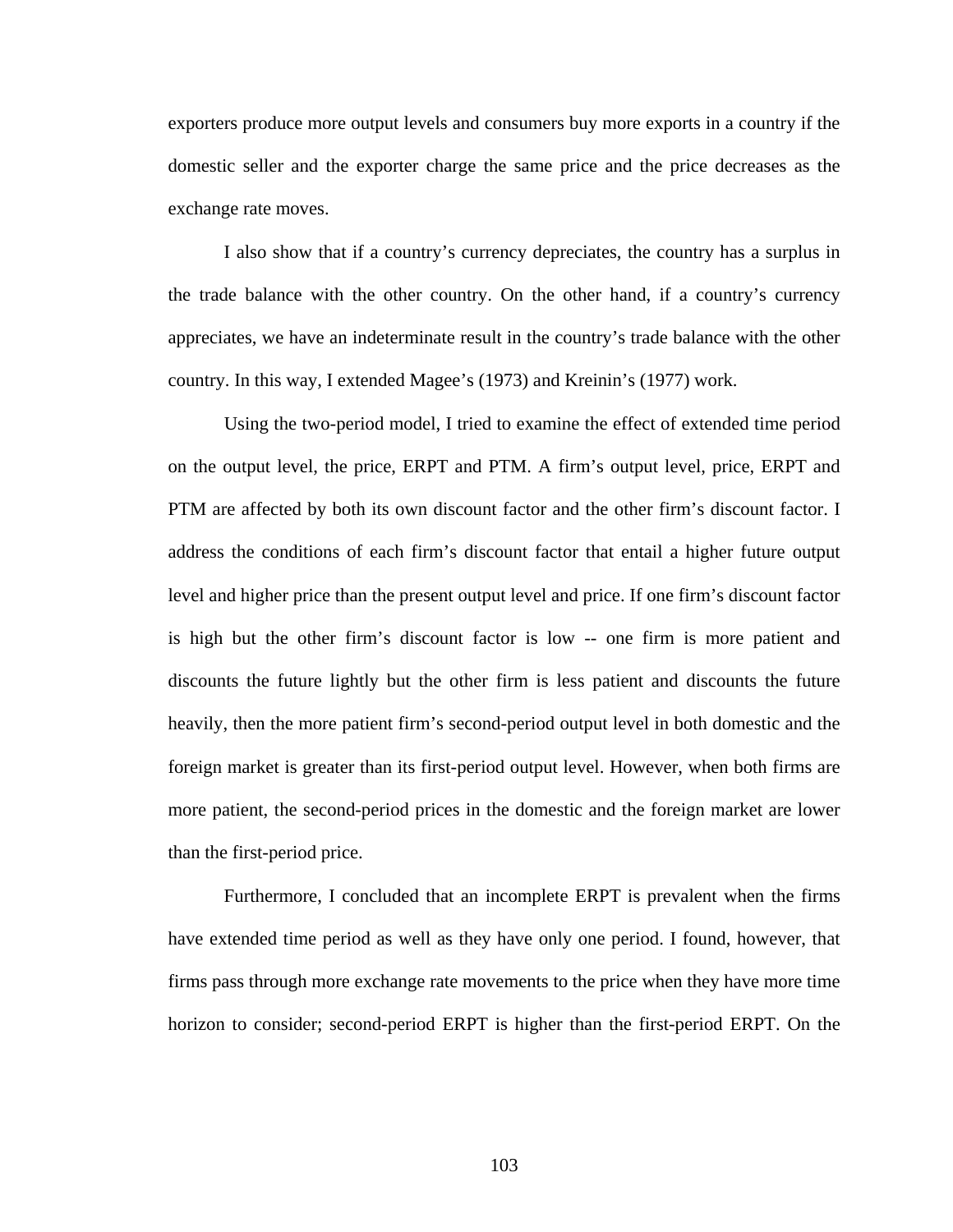other h and, the effect of the extended time period on the PTM behavior is indeterminate in the model economy.

cost functions. In addition, it will be interesting to study a generalized two-period model Further study should focus on developing a general model showing the conditions of PTM existence without limiting the model's results within certain demand curves or in which the intertemporal link between the first-period profit and the second-period profit exists. The empirical work to test the model will also be valuable.

This dissertation accepts the exchange rate as given and does not consider the exporter's expectation of the exchange rate movements in the future as a variable. However, an analysis that includes the expectation factor into the model could provide useful implications to the exchange-rate policy. It will also be valuable to set up a model with heterogeneous goods so that we could focus on firms on operating in an economy in which Bertrand price competition exists. Then the firms choose prices directly. Furthermore, investigating the effect of trade policy on exporter's PTM behavior will be interesting.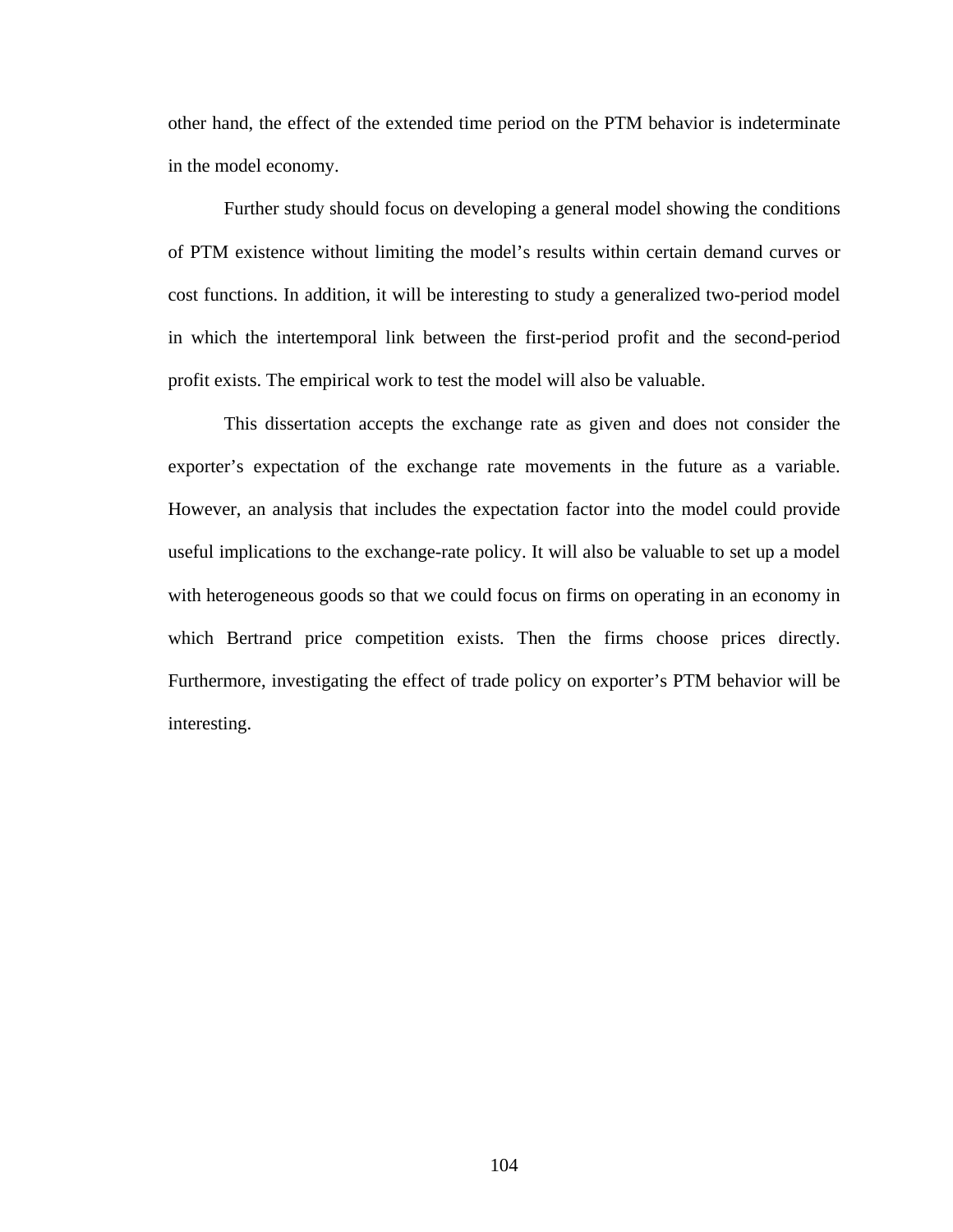### **REFERENCE LIST**

Bacchetta, Philippe and Wincoop, Eric van, "A Theory of the Currency Denom ination of International Trade," National Bureau of Economic Research Working Pa per No. 9039.

Baldwi n, Richard, "Hysteresis in Import Prices: The Beachhead Effect," American Economic Review, 78(4), Sep. 1988, pp. 773-785.

Betts, Caroline and Devereux, Michael B., "The Exchange Rate in a Model of Pricing-To-Market," *European Economic Review*, 40, 1996, pp.1007-1021.

Bergin, Paul R. and Feenstra, Robert C., "Pricing-To-Market, Staggered Contracts, and Real Exchange Rate Persistence," *Journal of International Economics*, 54, Mar. 2001, pp. 333-359.

Bleaney, Michael, "Invoicing-Currency Effects in the Pricing of Japanese Exports of Manufactures," *Canadian Journal of Economics*, 30, No. 4a, Nov. 1997, pp. 968-974.

Dornbusch, Rudiger, "Exchange Rate Economics: 1986," *Economic Journal*, 97(385), Mar. 1987, pp.1-18.

*Economist*, "The passing of the buck?," Dec. 4 2004, pp. 71-73.

Engel, Charles, "Accounting for U.S. Real Exchange Rate Changes," *Journal of Political Economy*, 107(3), Jun. 1999, pp. 507-538.

\_\_\_\_\_\_\_\_\_\_ and Rogers, John H., "How Wide is the Border?" *American Economic*  , 86(5), Dec. 1996, pp. 112-125. *Review*  $\overline{a}$ 

Falk, Martin and Falk, Rahel, "Pricing To Market of German Exporters: Evidence From Panel Data," *Empirica*, 27, 2000, pp.21-46.

Frankel, Jeffery A., Parsley, David C. and Wei, Shang-Jin, "Slow Passthrough Around the World: A New Import For Developing Countries?," National Bureau of Economic Research Working Paper No. 11199.

Froot, Kenneth A. and Klemperer, Paul P., "Exchange Rate Pass-Through When Market Share Matters," American Economic Review, 79(4), Sep. 1989, pp. 637-654.

Ghosh, Atish R. and Wolf, Holger C., "Pricing in International Markets: Lessons from the Economist," National Bureau of Economic Research Working Paper No. 4806.

Gil-Pareja, Salvador, "Pricing to Market Behaviour in European Car Markets," *European Economic Review*, 47, 2003, pp. 945-962.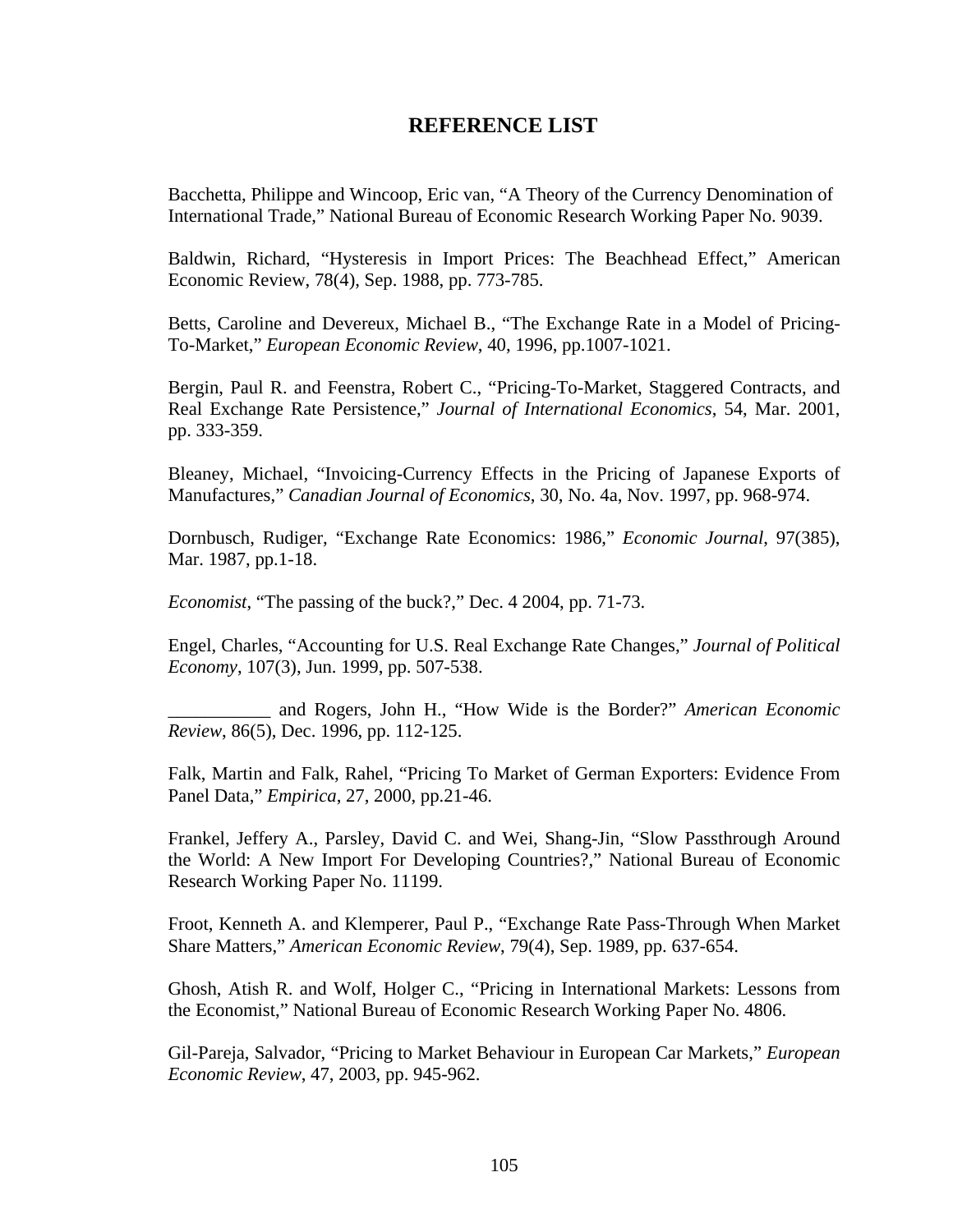Giovannini, Alberto, "Exchange Rates and Traded Goods Prices," *Journal of International Economics*, 24(1-2), Feb. 1988, pp. 45-68.

Goldberg, Pinelopi Koufianou, and Knetter, Michael M., "Goods Prices and Exchange Rates: What Have We Learned?," *Journal of Economic Literature*, 35, Sep. 1997, pp. 1243-1272.

Gron, Anne and Swenson, Deborah L., "Incomplete Exchange-Rate Pass-Through and Imperfect Competition: The Effect of Local Production," *American Economic Review*, 86(2), May 1996, pp.71-76.

Case of U.S. imports of Manufactures," Brookings Papers on Economic Activity, 1989, 1, pp. 297-337. Hooper, Peter and Mann, Catherine L., "Exchange Rate pass-Through in the 1980s: The

Isard, Peter, "How Far Can We Push the 'Law of One Price'?" American Economic *Review*, 67(5), Dec. 1977, pp. 942-948.

Ito, Takatoshi, "Foreign Exchange Rate Expectations: Micro Survey Data," American *Economic Review*, 80(3), Jun. 1990, pp. 434-449.

Kasa, Kenneth, "Adjustment Costs and Pricing-to-Market: Theory and Evidence," *Journal of International Economics*, 32 (1 – 2), Feb. 1992, pp. 1-30.

Klemperer, Paul, "Markets with Consumer Switching Costs," Quarterly Journal of *Economics*, 102(2), May 1987, pp. 375-394.

Knetter, Michael M., "Price Discrimination by U.S. and German Exporters," *American conomic Review*, 79(1), Mar. 1989, pp. 198-210. *E*

\_\_\_\_\_\_\_\_\_\_\_\_\_\_\_, "International Comparisons of Pricing-to-Market Behavior," *merican Economic Review*, 83(3), Jun. 1993, pp. 473-486. *A*

\_\_\_\_\_\_\_\_\_\_\_\_\_, "Did the Strong Dollar increase Competition in U.S. Product Markets?," *Review of Economics and Statistics*, 76(1), Feb. 1994, pp. 192-195.

Kreinin, Mordechai E., "The Effect of Exchange Rate Changes on the Prices and Volume of Foreign Trade," IMF Staff Papers 24, 1977, pp. 297-329.

Krugman, Paul, "Pricing to Market When the Exchange Rate Changes," in *Real-financial nkages among open economics*. Eds.: Sven W. Arndt and J. David Richardson. *li* Cambridge: MIT Press, 1987, pp. 49-70.

Lee, Jaewoo, "The Response of Exchange Rate Pass-Through to market Concentration in Small Economy: The Evidence from Korea," *Review of Economics and Statistics*, a 79(1), Feb. 1997, pp. 142-145.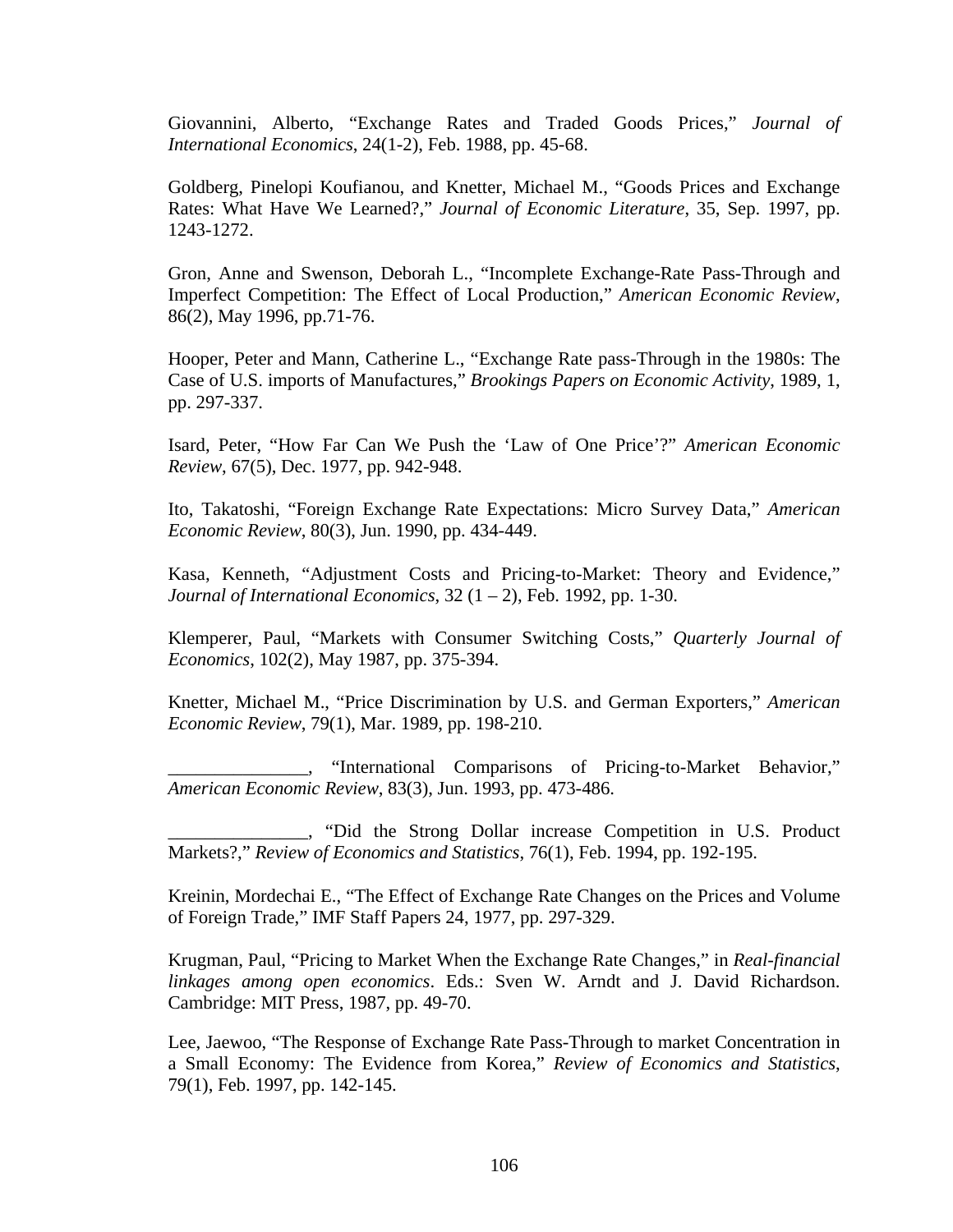Marston, Richard, "Pricing to Market in Japanese Manufacturing," *Journal of International Economics*, 29(3, 4), Nov. 1990, pp. 217-236.

Magee, Stephen P., "Currency Contracts, Pass-through, and Devaluation," *Brookings Papers on Economic Activity*, 1973, 1, pp. 303-325.

Menon, Jayant, "The Degree and Determinants of Exchange Rate Pass-Through: Market Structure, Non-Tariff Barriers and Multinational Corporations," Economic Journal, 106(435), Mar. 1996, pp. 434-444.

Page, S.A.B., "The Choice of Invoicing Currency in Merchandise Trade," National *Institute Economic Review*, Nov. 1981, 98, pp. 60-72.

Patel, Jayendu, "Purchasing Power Parity as a Long-Run Relation," *Journal of Applied Econometrics*, 5(4), Oct. – Dec. 1990, pp. 367-379.

Rogoff, Kenneth, "The Purchasing Power Parity Puzzle," Journal of Economic *Literature*, 34(2), Jun. 1996, pp. 647-668.

Rush, Mark and Husted, Steven, "Purchasing Power Parity in the Long Run," Canadian *Journal of Economics*, 18(1), Feb. 1985, 137-145